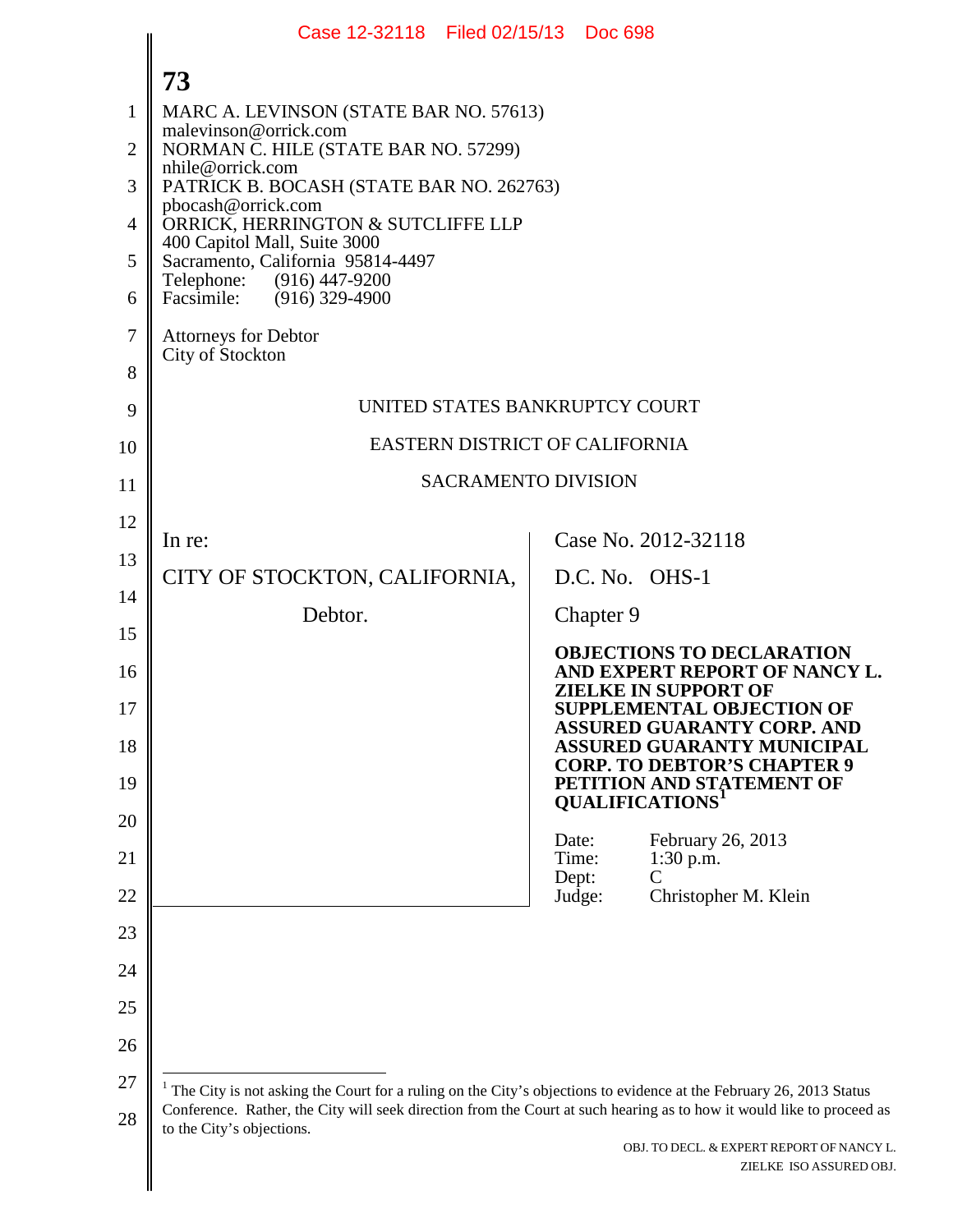## Case 12-32118 Filed 02/15/13 Doc 698

| The City of Stockton (the "City") respectfully submits the following objections <sup>2</sup> to the |                                                                                                                                                             |  |
|-----------------------------------------------------------------------------------------------------|-------------------------------------------------------------------------------------------------------------------------------------------------------------|--|
| Declaration and Expert Report of Nancy L. Zielke In Support of Supplemental Objection of            |                                                                                                                                                             |  |
| Assured Guaranty Corp. and Assured Guaranty Municipal Corp. to Debtor's Chapter 9 Petition          |                                                                                                                                                             |  |
| and Statement of Qualifications filed June 28, 2012. These Objections do not include objections     |                                                                                                                                                             |  |
|                                                                                                     |                                                                                                                                                             |  |
| based on the qualifications, helpfulness, or reliability of Nancy L. Zielke's ("Zielke") testimony  |                                                                                                                                                             |  |
| as an expert, which are contained in the accompanying "Objections To Declaration And Expert         |                                                                                                                                                             |  |
| Report Of Nancy L. Zielke Pursuant To Federal Rule Of Evidence 702 And Daubert V. Merrell           |                                                                                                                                                             |  |
| Dow Pharmaceuticals, Inc."                                                                          |                                                                                                                                                             |  |
|                                                                                                     |                                                                                                                                                             |  |
| <b>OBJECTIONS TO DECLARATION OF NANCY ZIELKE</b>                                                    |                                                                                                                                                             |  |
| <b>PARAGRAPH OBJECTED TO</b>                                                                        | <b>GROUNDS FOR OBJECTION</b>                                                                                                                                |  |
| In my opinion as an expert on municipal<br>4.                                                       | The City objects on the grounds that these                                                                                                                  |  |
| finance and budgeting, as presented in my                                                           | statements lack foundation. Furthermore,                                                                                                                    |  |
| expert report attached hereto as Exhibit B,                                                         | Zielke's conclusion that the City has                                                                                                                       |  |
| Stockton has budgeted itself into insolvency.                                                       | "budgeted itself into insolvency" is irrelevant                                                                                                             |  |
| The City repeatedly has failed to take action to                                                    | to the Court's determination as to whether the                                                                                                              |  |
| ensure its solvency by streamlining costs,                                                          | City is eligible for chapter 9 (except for its                                                                                                              |  |
| cutting nonessential services, outsourcing                                                          | implicit admission that the City is, in fact,                                                                                                               |  |
| operations, selling or privatizing underutilized<br>City assets, or increasing revenues. The City   | insolvent). Fed. R. Evid. 401, 402.                                                                                                                         |  |
| has left millions of dollars on the table in                                                        |                                                                                                                                                             |  |
|                                                                                                     | Moreover, Zielke's conclusion that the City                                                                                                                 |  |
|                                                                                                     | has "budgeted itself into insolvency" is also                                                                                                               |  |
| terms of additional budget efficiencies and                                                         |                                                                                                                                                             |  |
| revenue enhancements that could be achieved                                                         | in that it rests on numerous unsupported                                                                                                                    |  |
| outside of bankruptcy. That is, the City's                                                          | assumptions with regard to the City's ability                                                                                                               |  |
| actions have exacerbated its financial<br>problems and contribute to the fiscal distress            |                                                                                                                                                             |  |
| it now faces.                                                                                       | in Zielke's Expert Report.                                                                                                                                  |  |
|                                                                                                     |                                                                                                                                                             |  |
| City Management and the City Council<br>5.                                                          | The City objects on the grounds that these                                                                                                                  |  |
| remain in the dark about the City's true                                                            | statements lack foundation. Furthermore,                                                                                                                    |  |
| financial condition, and the City's own                                                             | Zielke's conclusion that the City's financial                                                                                                               |  |
| financial information cannot be trusted to                                                          | information cannot be trusted is vague,                                                                                                                     |  |
| demonstrate insolvency. The City has not                                                            | speculative, and assumes facts not in                                                                                                                       |  |
| maintained appropriate financial controls,<br>produced timely or accurate financial reports, or     | evidence. Moreover, Zielke's conclusions as                                                                                                                 |  |
| instituted best practices in financial                                                              | to the City's ability to produce timely                                                                                                                     |  |
| management and budget policy that are                                                               | financial reports is irrelevant to the Court's                                                                                                              |  |
| necessary to understand its financial condition,                                                    | speculative and assumes facts not in evidence<br>to carry out the "Alternative Model" proposed<br>determination of the City's eligibility for<br>chapter 9. |  |

<span id="page-1-0"></span><sup>28</sup>  $2$  The Federal Rules of Evidence are made applicable to cases under the Bankruptcy Code by Rule of Bankruptcy Procedure 9017.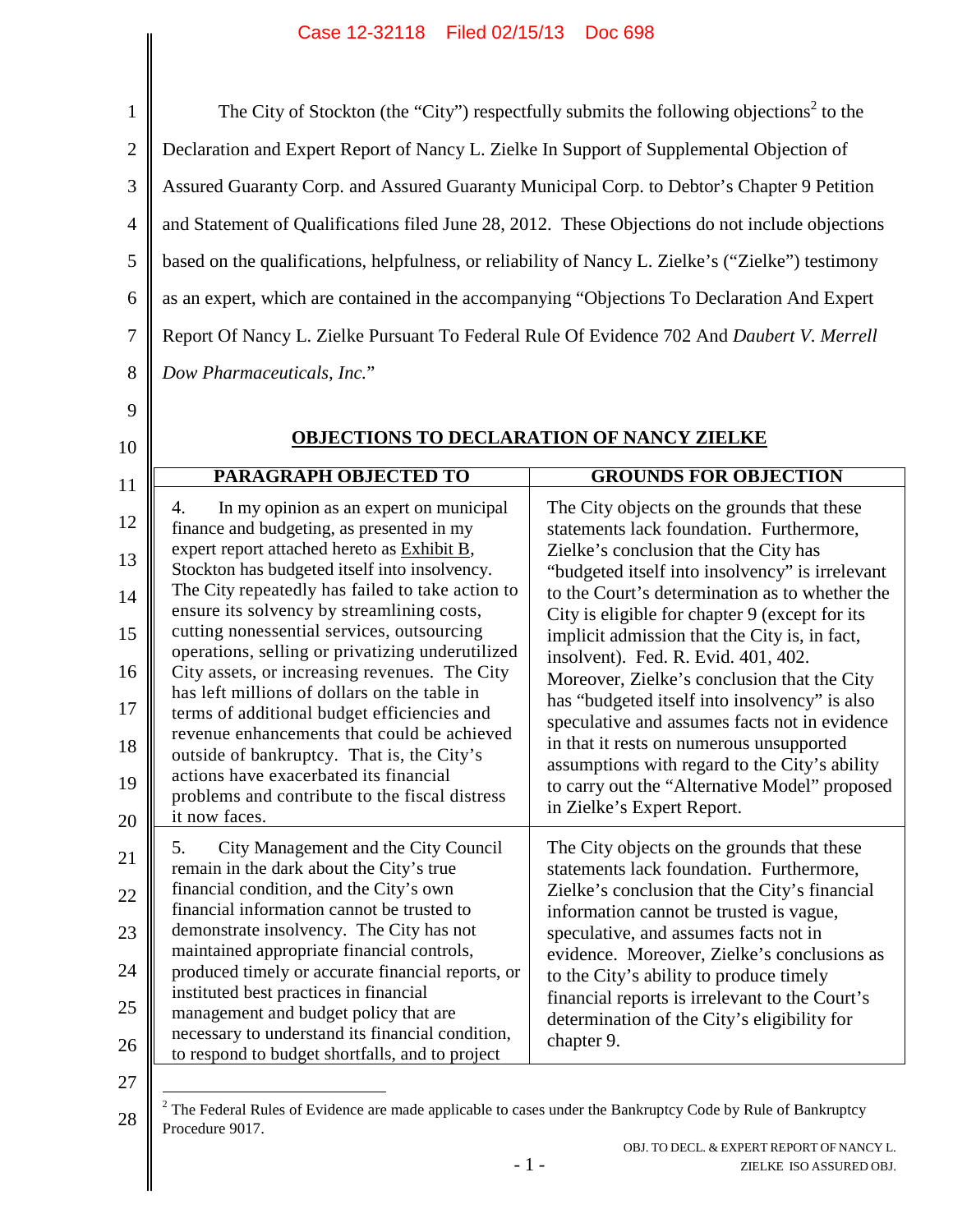|                | Case 12-32118<br>Filed 02/15/13                                                                            | <b>Doc 698</b>                                                                                   |
|----------------|------------------------------------------------------------------------------------------------------------|--------------------------------------------------------------------------------------------------|
|                |                                                                                                            |                                                                                                  |
|                |                                                                                                            |                                                                                                  |
| $\mathbf{1}$   | <b>PARAGRAPH OBJECTED TO</b>                                                                               | <b>GROUNDS FOR OBJECTION</b>                                                                     |
| $\mathbf{2}$   | future revenues. For example, Stockton's                                                                   |                                                                                                  |
|                | Comprehensive Annual Financial Report for the                                                              |                                                                                                  |
| 3              | 2010-11 fiscal year reports nearly forty (40)<br>material weaknesses and significant                       |                                                                                                  |
| $\overline{4}$ | deficiencies. And, although the City had<br>initially claimed it needed to file for bankruptcy             |                                                                                                  |
| 5              | in late June because it would be out of money<br>in early July, the City now reports that it beat          |                                                                                                  |
| 6              | its projection for fiscal year-ending June 2012<br>by over \$6 million. A lack of understanding of         |                                                                                                  |
| 7              | its financial condition does not itself create a                                                           |                                                                                                  |
| 8              | fiscal crisis, but the City's delayed financial<br>reporting and inadequate financial controls             |                                                                                                  |
| 9              | illustrate that the City lacked a fair picture of its<br>finances in the lead-up to the Chapter 9 petition |                                                                                                  |
| 10             | date and is still unable to generate accurate<br>reporting and reliable projections.                       |                                                                                                  |
| 11             | 6.<br>Although the City has missed                                                                         | The City objects on the grounds that these                                                       |
| 12             | opportunities and has failed to take actions to<br>ensure its solvency, the City can take essential        | statements lack foundation. Furthermore,<br>Zielke's conclusion that the City has "failed to     |
| 13             | steps to balance its current and future year<br>budgets and avoid the pending bankruptcy                   | take actions to ensure its solvency" is<br>irrelevant to the Court's determination as to         |
| 14             | process. In addition to improving its financial<br>reporting and management practices, Stockton            | whether the City is eligible for chapter 9<br>(except for its implicit admission that the City   |
| 15<br>16       | could implement significantly more cuts and<br>push for more reductions to offset the fiscal               | is, in fact, insolvent). Fed. R. Evid. 401, 402.<br>Moreover, Zielke's conclusion is speculative |
| 17             | gaps experienced today, thereby averting the<br>emergency situation.                                       | and assumes facts not in evidence in that it<br>rests on numerous unsupported assumptions        |
| 18             |                                                                                                            | with regard to the City's ability to carry out<br>budget cuts and revenue enhancements           |
| 19             |                                                                                                            | proposed by Zielke's Alternative Model.                                                          |
| 20             | Stockton can take action to maximize its<br>7.<br>revenues. The City has neither afforded its              | The City objects on the grounds that these<br>statements lack foundation. Furthermore,           |
| 21             | citizens an opportunity to vote on new taxes, nor<br>included discussion of a tax increase on the City     | Zielke's conclusion that the City has<br>"budgeted itself into insolvency" is irrelevant         |
| 22             | Council's public agenda, nor sought to charge                                                              | to the Court's determination as to whether the                                                   |
| 23             | for various services currently being afforded to<br>its residents for free. Nor has the City               | City is eligible for chapter 9 (except for its<br>implicit admission that the City is, in fact,  |
| 24             | adequately explored avenues to increase<br>revenue through sales or privatization of its                   | insolvent). Fed. R. Evid. 401, 402.<br>Moreover, Zielke's conclusion that the City               |
| 25             | property. Such new or enhanced revenue<br>sources remain available to the City.                            | has "budgeted itself into insolvency" is also<br>speculative and assumes facts not in evidence   |
| 26             |                                                                                                            | in that it rests on numerous unsupported                                                         |
| 27             |                                                                                                            | assumptions with regard to the City's ability<br>to carry out the "Alternative Model" proposed   |
| 28             |                                                                                                            | in Zielke's Expert Report.                                                                       |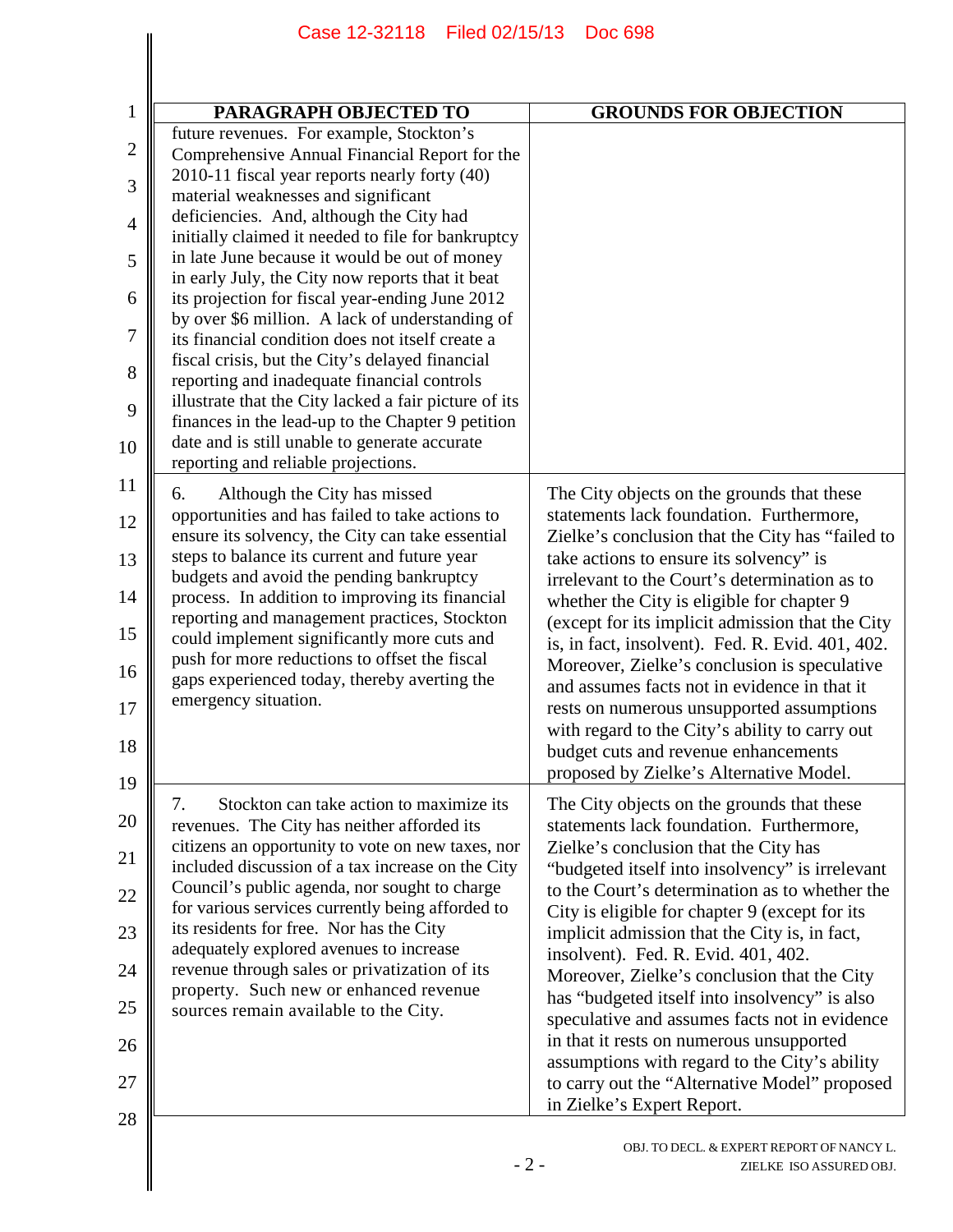|                | Case 12-32118<br>Filed 02/15/13                                                                                                       | <b>Doc 698</b>                                                                                                                                   |
|----------------|---------------------------------------------------------------------------------------------------------------------------------------|--------------------------------------------------------------------------------------------------------------------------------------------------|
|                |                                                                                                                                       |                                                                                                                                                  |
| $\mathbf 1$    | <b>PARAGRAPH OBJECTED TO</b>                                                                                                          | <b>GROUNDS FOR OBJECTION</b>                                                                                                                     |
| $\overline{2}$ | 8.<br>The City can cut non-mandated and<br>nonessential costs. The City has not separated                                             | The City objects on the grounds that these<br>statements lack foundation. Furthermore,                                                           |
| 3              | the essential from the nonessential services<br>across each department nor exhausted all its                                          | Zielke's conclusion that the City "has not<br>separated the essential from the nonessential                                                      |
| 4              | options to cut department spending. Even<br>though Stockton has long known that its                                                   | services nor exhausted all its options to cut<br>department spending" is vague, speculative,                                                     |
| 5              | finances are out of control, the City continues<br>to fund these nonessential services and to                                         | and assumes facts not in evidence in that it<br>rests on numerous unsupported assumptions                                                        |
| 6              | accept elevated department spending today,                                                                                            | with regard to the City's ability to carry out                                                                                                   |
| 7<br>8         | all while foregoing other cost-saving<br>opportunities, such as privatization or                                                      | the recommendations in the Alternative Model<br>proposed in Zielke's Expert Report.                                                              |
| 9              | consolidation. Significant reductions and<br>increased efficiencies remain available to the<br>City that would address these fiscally | Moreover, Zielke's conclusions are irrelevant<br>to the Court's determination as to whether the<br>City is eligible for chapter 9. Fed. R. Evid. |
| 10             | irresponsible spending practices and                                                                                                  | 401, 402.                                                                                                                                        |
| 11             | substantially reduce the City's financial<br>burdens.                                                                                 |                                                                                                                                                  |
| 12             | In order to avert insolvency now and in<br>9.<br>the future, the City can improve its financial                                       | The City objects on the grounds that these<br>statements lack foundation. Furthermore,                                                           |
| 13             | management practices; it can enact<br>significantly more cuts to nonessential                                                         | Zielke's conclusion that the City can still<br>avoid insolvency is speculative and assumes                                                       |
| 14<br>15       | services and unnecessary expenditures; it can<br>institute other cost-saving measures through                                         | facts not in evidence in that it rests on<br>numerous unsupported assumptions with                                                               |
| 16             | privatization and consolidation; and it can<br>take steps to raise revenues. Instituting these                                        | regard to the City's ability to carry out the<br>recommendations in the Alternative Model                                                        |
| $17\,$         | revenue and expense budget alternatives, as<br>described in the Revised Baseline Budget                                               | proposed in Zielke's Expert Report.                                                                                                              |
| ║<br>18        | Alternative Model in my report, would enable<br>the City to realize both lower costs and higher                                       |                                                                                                                                                  |
| 19             | revenues to balance its budget while                                                                                                  |                                                                                                                                                  |
| 20             | maintaining essential city services and<br>increasing its General Fund balance moving<br>forward.                                     |                                                                                                                                                  |
| 21             | 10.<br>In summary, the City does not have a                                                                                           | The City objects on the grounds that these                                                                                                       |
| 22             | reliable handle on either its current finances or<br>its future finances, continues to fund                                           | statements lack foundation. Furthermore,<br>Zielke's conclusion that the City has refused                                                        |
| 23             | nonessential programs and services, and has<br>refused to explore sources of available                                                | to explore sources of available revenue<br>enhancements and budget efficiencies is                                                               |
| 24             | revenue and revenue enhancement measures                                                                                              | vague, speculative, and assumes facts not in                                                                                                     |
| 25             | through all relevant periods. Stockton can<br>achieve various budget efficiencies that, when                                          | evidence in that it rests on numerous<br>unsupported assumptions with regard to the                                                              |
| 26             | combined with revenue enhancements, would<br>allow the City to remain viable and cash flow                                            | City's ability to carry out the<br>recommendations in the Alternative Model                                                                      |
| 27<br>28       | solvent outside of bankruptcy.                                                                                                        | proposed in Zielke's Expert Report.<br>Moreover, Zielke's conclusion that the City                                                               |
|                | $-3-$                                                                                                                                 | OBJ. TO DECL. & EXPERT REPORT OF NANCY L.<br>ZIELKE ISO ASSURED OBJ.                                                                             |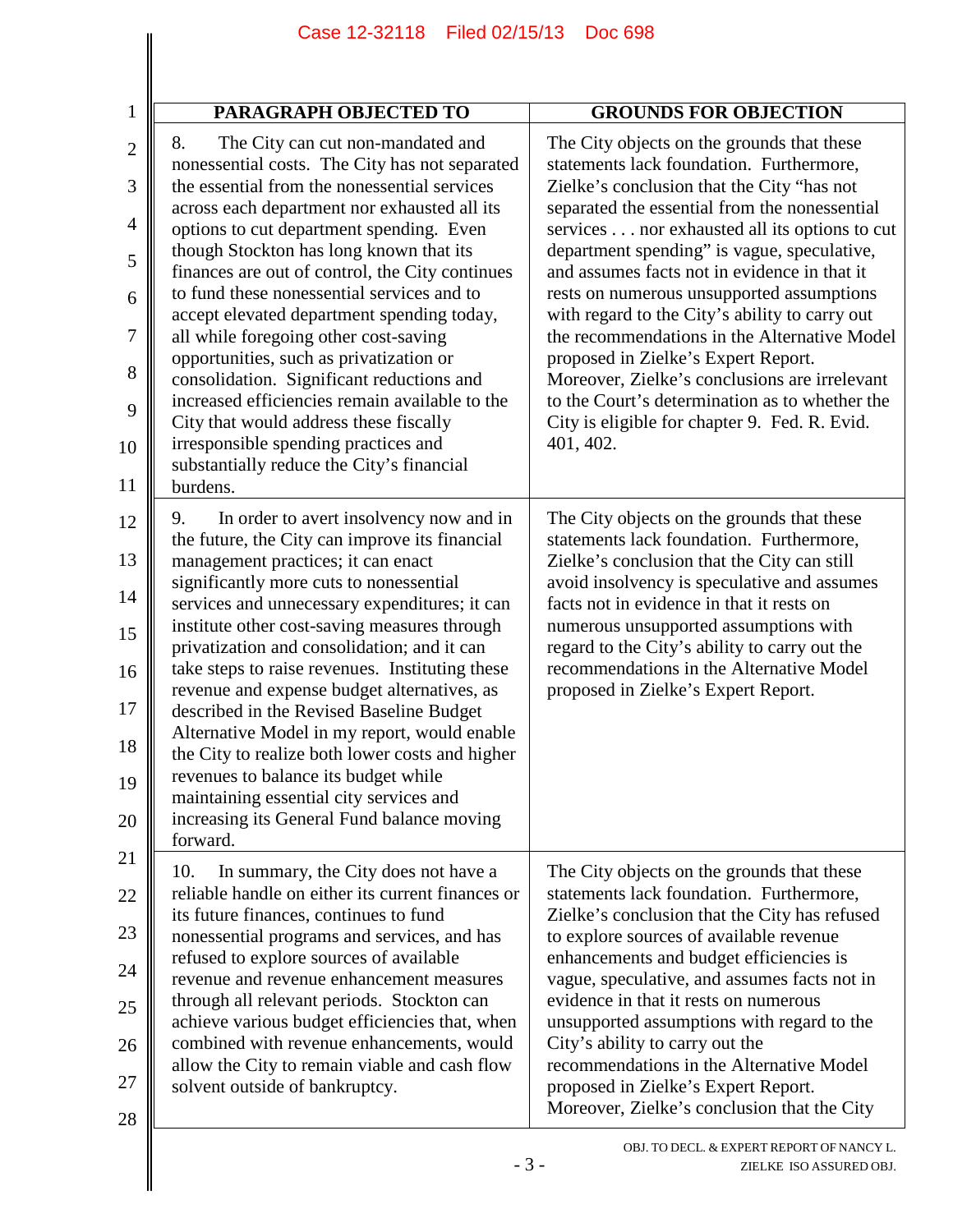| Case 12-32118 Filed 02/15/13                                                                       | <b>Doc 698</b>                                                                                       |
|----------------------------------------------------------------------------------------------------|------------------------------------------------------------------------------------------------------|
|                                                                                                    |                                                                                                      |
| <b>PARAGRAPH OBJECTED TO</b>                                                                       | <b>GROUNDS FOR OBJECTION</b>                                                                         |
|                                                                                                    | does not have a reliable handle on its finances                                                      |
|                                                                                                    | is irrelevant to the Court's determination as to<br>whether the City is eligible for chapter 9. Fed. |
|                                                                                                    | R. Evid. 401, 402.                                                                                   |
| <b>OBJECTIONS TO EXPERT REPORT OF NANCY ZIELKE</b>                                                 |                                                                                                      |
|                                                                                                    |                                                                                                      |
| PARAGRAPH OBJECTED TO                                                                              | <b>GROUNDS FOR OBJECTION</b>                                                                         |
| Stockton, through its own inaction and                                                             | The City objects on the grounds that these                                                           |
| indecision, has budgeted itself into insolvency.                                                   | statements lack foundation. Furthermore,                                                             |
| The AB 506 process and the Chapter 9 filing                                                        | Zielke's conclusion that the City has                                                                |
| could have been avoided had the City reduced<br>operating expenses in the face of falling          | "budgeted itself into insolvency" is<br>irrelevant to the Court's determination as to                |
| revenues, like many other cities facing similar                                                    | whether the City is eligible for chapter 9                                                           |
| challenges. The City's repeated lack of action                                                     | (except for its implicit admission that the                                                          |
| to streamline costs, cut non-essential services,                                                   | City is, in fact, insolvent). Fed. R. Evid.                                                          |
| outsource operations, sell or privatize<br>underutilized city assets, and increase revenues        | 401, 402. Moreover, Zielke's conclusions<br>that the City has "budgeted itself into                  |
| worsened a manageable problem. The City left                                                       | insolvency" and that the City has "left                                                              |
| millions of dollars on the table in terms of                                                       | millions of dollars on the table in terms of                                                         |
| additional budget efficiencies and revenue                                                         | additional budget efficiencies and revenue                                                           |
| enhancements that could be achieved outside of<br>bankruptcy without jeopardizing public safety.   | enhancements" is also speculative and<br>assumes facts not in evidence in that it rests              |
| For instance, the City waited until December 4,                                                    | on numerous unsupported assumptions with                                                             |
| $2012$ – five months into bankruptcy – to request                                                  | regard to the City's ability to carry out the                                                        |
| a hardship exemption from CalPERS - which<br>could have reduced its payments in the current        | "Alternative Model" proposed in Zielke's<br>Expert Report, including, but not limited to,            |
| fiscal year by approximately \$1.25 million.<br>(Zielke Decl., Exh. B., p. 15)                     | the City's ability to make additional drastic<br>cuts in its budget while continuing to              |
|                                                                                                    | provide necessary City services and the                                                              |
|                                                                                                    | willingness of the City's citizens to pass                                                           |
|                                                                                                    | multiple new tax increases.                                                                          |
| Further, the City's own financial information                                                      | The City objects on the grounds that Zielke's                                                        |
| cannot be trusted to demonstrate insolvency.                                                       | statements that the City's financial                                                                 |
| Its long-delayed Comprehensive Annual<br>Financial Report for the 2010-11 Fiscal Year              | information cannot be trusted lacks<br>foundation, and is vague, speculative, and                    |
| ("FY 2010-11 CAFR") reports nearly 40                                                              | assumes facts not in evidence. Zielke's                                                              |
| material weaknesses and significant                                                                | statements in this regard are also irrelevant                                                        |
| deficiencies. Although the City had initially                                                      | to the Court's determination of the City's                                                           |
| claimed it needed to file for bankruptcy in late<br>June because it would be out of money in early | eligibility for chapter 9, because they do not<br>alter the fact of the City's insolvency. Fed.      |
| July, the City now reports that it beat its                                                        | R. Evid. 401, 402.                                                                                   |
| projections for the fiscal year ending June 2012                                                   |                                                                                                      |
| by over \$6 million and that the City was wrong                                                    |                                                                                                      |
| in estimating approximately 10 principal                                                           |                                                                                                      |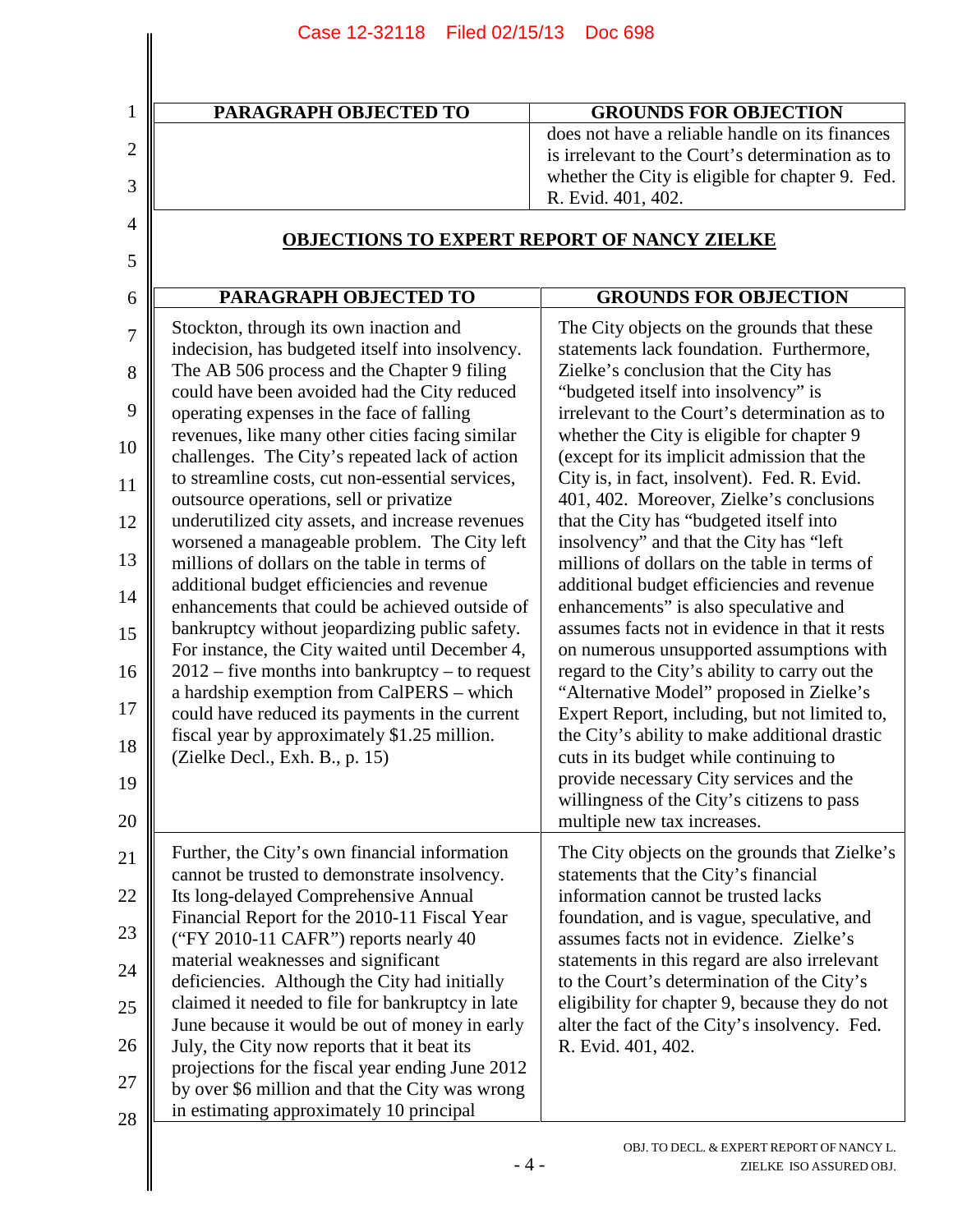| PARAGRAPH OBJECTED TO                                                                                                                                  | <b>GROUNDS FOR OBJECTION</b>                                                                                                             |
|--------------------------------------------------------------------------------------------------------------------------------------------------------|------------------------------------------------------------------------------------------------------------------------------------------|
| categories of revenues and expenses. The City<br>just does not have a reliable handle on either its                                                    |                                                                                                                                          |
| current finances or its future finances. A lack<br>of understanding itself does not create a fiscal                                                    |                                                                                                                                          |
| crisis, but the City's delayed financial reporting<br>and inadequate financial controls illustrate that                                                |                                                                                                                                          |
| the City lacked a fair picture of the City's                                                                                                           |                                                                                                                                          |
| finances in the lead-up to the Chapter 9 petition<br>date and is still unable to generate accurate<br>reporting and reliable projections. In fact, the |                                                                                                                                          |
| City could implement significantly more cuts<br>and push for more reductions to offset the fiscal                                                      |                                                                                                                                          |
| gaps experienced today, thereby averting the<br>emergency situation. With these logical and                                                            |                                                                                                                                          |
| proven actions, we demonstrate that budgeting<br>oneself into insolvency is not the only option.                                                       |                                                                                                                                          |
| (Zielke Decl., Exh. B., pp. 15-16)<br>In this report we identify over \$24 million in                                                                  | The City objects on the grounds that these                                                                                               |
| cost-cutting measures the City could have<br>implemented in its FY 2012-13 Budget and                                                                  | statements lack foundation. Furthermore,<br>Zielke's conclusion that the City has could                                                  |
| over \$9.5 million in combined revenue-<br>generating activities Stockton could have and                                                               | impose new budget cuts of \$24 million and<br>new revenues of over \$9.5 million is highly                                               |
| should have pursued. Even without Stockton's<br>unexpected \$6 million surplus in 2011, the                                                            | speculative, and assumes facts not in<br>evidence in that it rests on numerous                                                           |
| availability of these options to create a budget<br>surplus undermines Stockton's claim of                                                             | unsupported assumptions with regard to the<br>City's ability to carry out the "Alternative                                               |
| insolvency. (Zielke Decl., Exh. B., p. 16)                                                                                                             | Model" proposed in Zielke's Expert Report.<br>Moreover, Zielke's conclusions in this                                                     |
|                                                                                                                                                        | regard are irrelevant to the Court's<br>determination of the City's eligibility for                                                      |
|                                                                                                                                                        | chapter 9 because Zielke's underlying<br>statement that the City has budgeted itself                                                     |
|                                                                                                                                                        | into insolvency does not affect the fact of the<br>City's insolvency. Fed. R. Evid. 401, 402.                                            |
| In short, City Management has no grasp on the<br>City's finances. Moreover, City Management                                                            | The City objects on the grounds that these<br>statements lack foundation. Furthermore,                                                   |
| failed to take the following essential and logical<br>steps to balance the City's current and future                                                   | Zielke's conclusion that that the City has not<br>taken "logical steps" to balance its budget is                                         |
| year budgets to avoid Chapter 9: (Zielke Decl.,<br>Exh. B., p. 16)                                                                                     | vague, speculative, and assumes facts not in<br>evidence in that it rests on numerous                                                    |
|                                                                                                                                                        | unsupported assumptions with regard to the                                                                                               |
|                                                                                                                                                        | City's ability to carry out the Alternative<br>Model proposed in Zielke's Expert Report.                                                 |
|                                                                                                                                                        | Moreover, the statement that the City has not<br>taken these "logical steps" is irrelevant to the<br>Court's determination of the City's |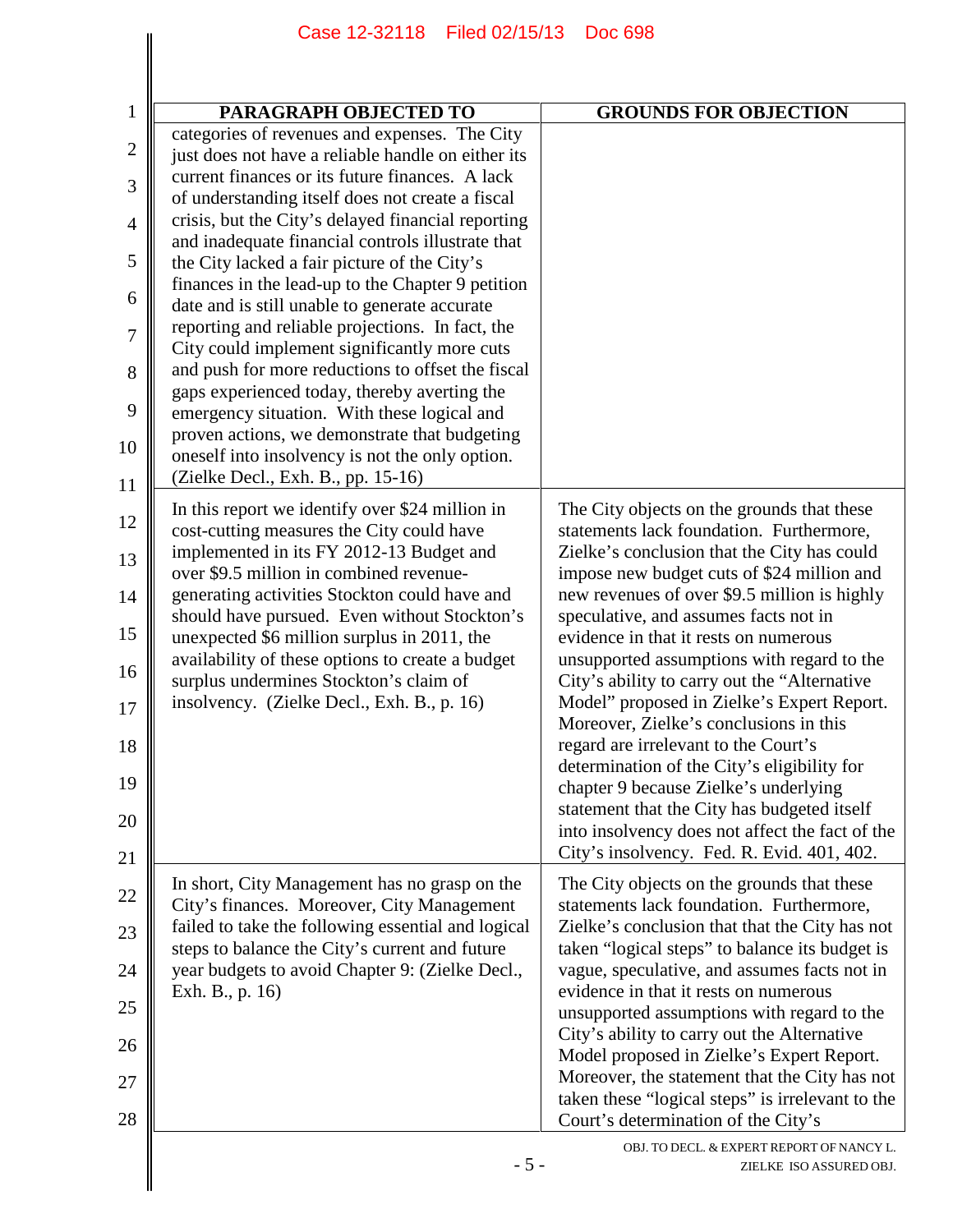| <b>PARAGRAPH OBJECTED TO</b>                                                                                                                                                                                                                                                                                                                                                                                                                                                                                                                                                                                                                                                                                                                                                                                                                                                                                                                                                                                                                                                                                                         | <b>GROUNDS FOR OBJECTION</b>                                                                                                                                                                                                                                                                                                                                                                                                                                                                                                                                                                                                                                                                                                                                                                                                  |
|--------------------------------------------------------------------------------------------------------------------------------------------------------------------------------------------------------------------------------------------------------------------------------------------------------------------------------------------------------------------------------------------------------------------------------------------------------------------------------------------------------------------------------------------------------------------------------------------------------------------------------------------------------------------------------------------------------------------------------------------------------------------------------------------------------------------------------------------------------------------------------------------------------------------------------------------------------------------------------------------------------------------------------------------------------------------------------------------------------------------------------------|-------------------------------------------------------------------------------------------------------------------------------------------------------------------------------------------------------------------------------------------------------------------------------------------------------------------------------------------------------------------------------------------------------------------------------------------------------------------------------------------------------------------------------------------------------------------------------------------------------------------------------------------------------------------------------------------------------------------------------------------------------------------------------------------------------------------------------|
|                                                                                                                                                                                                                                                                                                                                                                                                                                                                                                                                                                                                                                                                                                                                                                                                                                                                                                                                                                                                                                                                                                                                      | eligibility for chapter 9 insofar as it does not<br>impact the determination of the City's actual<br>insolvency. Fed. R. Evid. 401, 402.                                                                                                                                                                                                                                                                                                                                                                                                                                                                                                                                                                                                                                                                                      |
| The City did not identify and pursue<br>opportunities to maximize revenues as property<br>tax, sales tax and other revenues fell during the<br>recent financial crisis. Even though it<br>recognized years before seeking Chapter 9<br>relief that the City's spending was outpacing its<br>revenues, Stockton has refused to act. Since<br>2010, the City has neither afforded its citizens<br>an opportunity to vote on new taxes, nor<br>included discussion of a tax increase on the<br>City Council's public agenda, nor sought to<br>charge for various services currently being<br>afforded to its residents for free. Although<br>Stockton shied away from testing any ballot<br>initiative in recent years, 171 cities and counties<br>in California passed tax and bond measures in<br>last month's election alone, including 80%<br>percent of general tax measures proposed.<br>Stockton never gave its citizens a chance to<br>vote for a measure that would avoid bankruptcy<br>by raising revenue, or for a tax that would fund<br>additional public safety or public<br>improvements. (Zielke Decl., Exh. B., p. 16) | The City objects on the grounds that these<br>statements lack foundation. Furthermore,<br>Zielke's conclusion that that the City has not<br>has not identified and pursued opportunities<br>to maximize revenues is vague, speculative,<br>and assumes facts not in evidence in that it<br>rests on numerous unsupported assumptions<br>with regard to the City's ability to carry out<br>the Alternative Model proposed in Zielke's<br>Expert Report, including, but not limited to,<br>the assumption that the City's citizens would<br>vote to pass multiple new tax increases.<br>Moreover, Zielke's conclusions are<br>irrelevant to the Court's determination of the<br>City's eligibility for chapter 9 insofar as they<br>do not impact the determination of the City's<br>actual insolvency. Fed. R. Evid. 401, 402. |
| The City failed to undertake the politically-<br>unpopular work of distinguishing between<br>"essential" and "nonessential" expenses and<br>separating mandated services from non-<br>mandated services, and, instead, has taken the<br>politically-expedient course of continuing<br>popular, but clearly non-essential, expenses.<br>Even though the City knew that its finances<br>were out of control no later than 2010, the City<br>continued to fund unneeded services and pay<br>above-market wages and benefits in FY 2011-<br>12. Even a cursory review of its current budget<br>shows that the City continues to fund similar<br>fiscally irresponsible spending practices. Along<br>with continuing to fund nonessential services,<br>the City also failed to exhaust all its options in<br>cutting department spending and did not<br>explore alternative opportunities such as<br>privatization or consolidation. (Zielke Decl.,<br>Exh. B., p. 16)                                                                                                                                                                    | The City objects on the grounds that these<br>statements lack foundation. Furthermore,<br>Zielke's conclusions that that the City has<br>not "undertake[n] the politically-unpopular<br>work" of distinguishing essential and<br>nonessential services, and that the City<br>continued to fund "nonessential" services are<br>vague, speculative, assumes facts not in<br>evidence and are irrelevant to the Court's<br>determination of the City's eligibility for<br>chapter 9 insofar as they do not impact the<br>determination of the City's actual<br>insolvency. Fed. R. Evid. 401, 402.                                                                                                                                                                                                                               |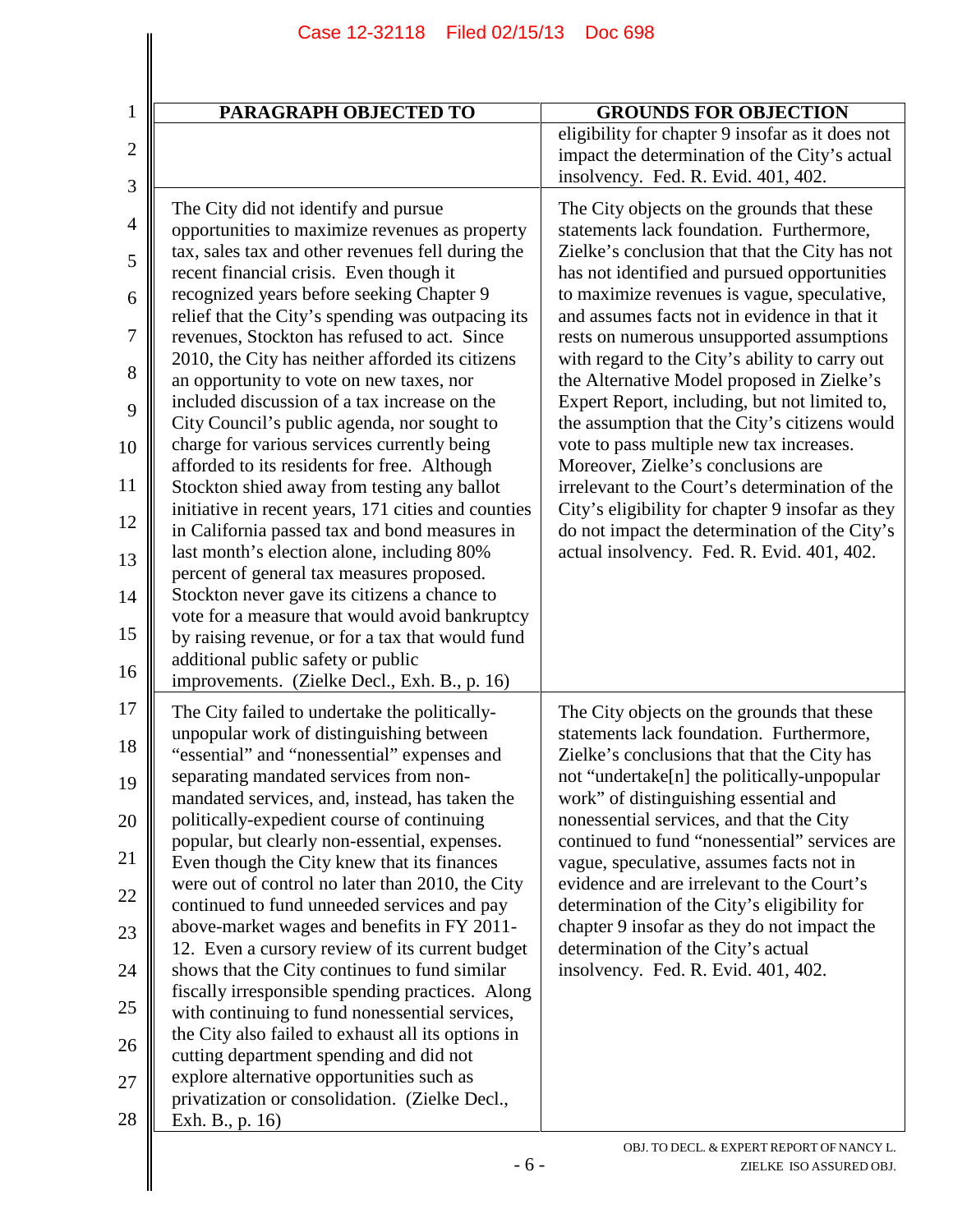$\parallel$ 

| $\mathbf{1}$        | <b>PARAGRAPH OBJECTED TO</b>                                                                                                                         | <b>GROUNDS FOR OBJECTION</b>                                                                                                           |
|---------------------|------------------------------------------------------------------------------------------------------------------------------------------------------|----------------------------------------------------------------------------------------------------------------------------------------|
| $\overline{2}$<br>3 | Despite years of attempting to get its "fiscal"<br>house in order," Stockton to this day remains<br>unable to produce accurate financial reports     | The City objects on the grounds that these<br>statements lack foundation. Moreover,<br>Zielke's statements as to the City's ability to |
| 4                   | within a reasonable time period, even to its City<br>Council or senior staff. Although the                                                           | produce "accurate" or "timely" financial<br>reports" is irrelevant to the Court's                                                      |
| 5                   | importance of understanding mistakes made in<br>the past cannot be overemphasized, the City's                                                        | determination of the City's eligibility for<br>chapter 9. Fed. R. Evid. 401, 402.                                                      |
| 6                   | focus on cleaning up past errors has come at the<br>expense of producing accurate and timely                                                         | Furthermore, Zielke's conclusion that it is<br>"difficult to believe the City understands its                                          |
| 7<br>8              | financial reports to the City Council this year.<br>The City has just produced its audited CAFR                                                      | own cash position" is vague, speculative,<br>and assumes facts not in evidence. Finally,                                               |
| 9                   | for FY 2010-11 even though it is well past the<br>deadline, its reports have contained numerous                                                      | Zielke's implication that the Court should<br>not accept the City's financial information is                                           |
| 10                  | accounting errors and other problems requiring<br>restatement, and its beginning fund balances                                                       | an improper legal conclusion in that it usurps<br>the Court's role in determining the weight of                                        |
| 11                  | have continually changed throughout the AB<br>506 process and its Chapter 9 case. Due to                                                             | evidence and ultimately deciding the issue of<br>the City's insolvency.                                                                |
| 12                  | these reporting errors, it is difficult to believe<br>the City understands its own cash position, and<br>that that anyone in City Management had "an |                                                                                                                                        |
| 13<br>14            | accurate picture of revenues and expenditures"<br>in the lead-up to bankruptcy (or since). Thus                                                      |                                                                                                                                        |
| 15                  | the City cannot reasonably expect either<br>creditors or this Court to accept at face-value its                                                      |                                                                                                                                        |
| 16                  | financial information. As illustrated by the<br>City's latest financials, even the City's short-                                                     |                                                                                                                                        |
| 17                  | term projections are consistently untrustworthy<br>and cannot be the basis for reasoned decision-                                                    |                                                                                                                                        |
| 18                  | making or future projections. (Zielke Decl.,<br>Exh. B., p. 17)                                                                                      |                                                                                                                                        |
| 19<br>║             | The City has not adopted best practices in<br>financial management and budget planning                                                               | The City objects on the grounds that these                                                                                             |
| 20<br>21            | policy. Best practices in local government                                                                                                           | statements lack foundation. Moreover,<br>Zielke's conclusion that the City "has not                                                    |
| 22                  | financial management emphasize the<br>importance of producing both accurate and                                                                      | adopted best practices" is vague and<br>assumes facts not in evidence, and is                                                          |
| 23                  | timely financial reports that meet the needs of<br>decision makers. In Stockton there is a lack of                                                   | speculative in that it assumes that the City<br>could have implemented all of the measures                                             |
| 24                  | institutional knowledge and accountability<br>within senior management positions on current                                                          | contained within Zielke's Alternative Model.<br>Zielke's statements that Stockton has a "lack                                          |
| 25                  | financial conditions. As a result, City<br>Management and the City Council remain in the                                                             | of institutional knowledge and<br>accountability" and that City Management                                                             |
| 26                  | dark about the City's true financial condition.<br>(Zielke Decl., Exh. B., p. 17)                                                                    | and the City Council "remain in the dark<br>about the City's true financial condition" are                                             |
| 27                  |                                                                                                                                                      | also vague, speculative, and assume facts not<br>in evidence. Finally, Zielke's conclusion                                             |
| 28                  |                                                                                                                                                      | that the City has not adopted best practices is                                                                                        |
|                     | $-7-$                                                                                                                                                | OBJ. TO DECL. & EXPERT REPORT OF NANCY L.<br>ZIELKE ISO ASSURED OBJ.                                                                   |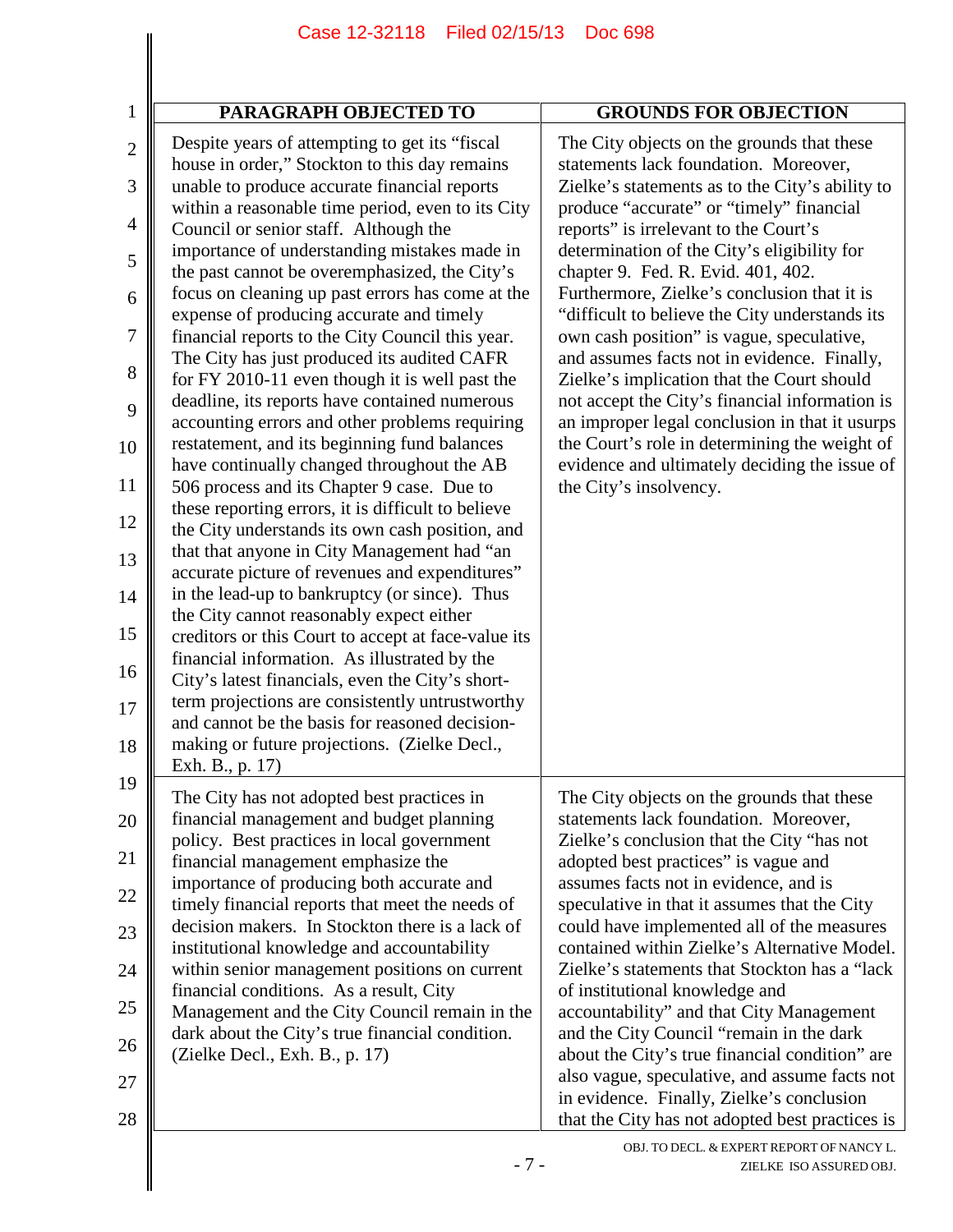| $\mathbf{1}$      | PARAGRAPH OBJECTED TO                                                                                                                              | <b>GROUNDS FOR OBJECTION</b>                                                                                                                   |
|-------------------|----------------------------------------------------------------------------------------------------------------------------------------------------|------------------------------------------------------------------------------------------------------------------------------------------------|
| $\mathbf{2}$<br>3 |                                                                                                                                                    | irrelevant to the Court's determination of the<br>City's eligibility for chapter 9. Fed. R. Evid.<br>401, 402                                  |
| $\overline{4}$    | Section VII of this report sets forth a Revised<br>Baseline Budget Alternative Model that                                                          | The City objects on the grounds that Zielke's<br>conclusion that the City could have                                                           |
| 5                 | outlines detailed revenue and expense budget<br>alternatives that balance the City's budget while                                                  | implemented the Alternative Model lacks<br>foundation. Moreover, this conclusion is                                                            |
| 6                 | maintaining essential city services and<br>increasing its General Fund balance moving                                                              | highly speculative, vague, and assumes facts<br>not in evidence in that it rests on numerous                                                   |
| 7                 | forward. A summary of that model is set forth<br>in Table 1 below: (Zielke Decl., Exh. B., p. 17)                                                  | unsupported assumptions, including that the<br>City could have imposed substantial                                                             |
| 8<br>9            |                                                                                                                                                    | additional budget cuts while continuing to<br>provide necessary City services and that the                                                     |
| 10                |                                                                                                                                                    | City's citizens would have voted to approve<br>multiple new tax measures. Furthermore,                                                         |
| 11                |                                                                                                                                                    | the fact that the City did not adopt the<br>measures outlined in the Alternative Model                                                         |
| 12                |                                                                                                                                                    | is irrelevant to the Court's determination of<br>the City's eligibility for chapter 9. Fed. R.                                                 |
| 13                | "Table 1 – Summary of Revised Baseline"                                                                                                            | Evid. 401, 402.<br>The City objects to the Alternative Model                                                                                   |
| 14                | Budget Alternative Model" - Zielke Decl., Exh.<br>B., p. 18                                                                                        | outlined in Table 1 on the grounds that<br>Zielke's conclusion that the City could have                                                        |
| 15                |                                                                                                                                                    | implemented the Alternative Model lacks                                                                                                        |
| 16<br>17          |                                                                                                                                                    | foundation. Moreover, this conclusion is<br>highly speculative, vague, and assumes facts<br>not in evidence in that it rests on numerous       |
| 18                |                                                                                                                                                    | unsupported assumptions, including that the<br>City could have imposed substantial                                                             |
| 19                |                                                                                                                                                    | additional budget cuts while continuing to<br>provide necessary City services and that the                                                     |
| 20                |                                                                                                                                                    | City's citizens would have voted to approve<br>multiple new tax measures. Furthermore,                                                         |
| 21                |                                                                                                                                                    | the fact that the City did not adopt the<br>measures outlined in the Alternative Model                                                         |
| 22                |                                                                                                                                                    | is irrelevant to the Court's determination of<br>the City's eligibility for chapter 9. Fed. R.                                                 |
| 23                |                                                                                                                                                    | Evid. 401, 402.                                                                                                                                |
| 24<br>25          | Bankruptcy Code § 109 $(c)(3)$ provides that a<br>municipality is eligible to be a Chapter 9 debtor                                                | The City objects on the grounds that these<br>statements lack foundation. Zielke's                                                             |
| 26                | "if and only if [it] is insolvent." Section<br>$101(32)(C)$ defines "insolvent" for purposes of                                                    | conclusion that the City "has failed to<br>produce reliable evidence that it was                                                               |
| 27                | Chapter 9 as "financial condition such that the<br>municipality is--(i) generally not paying its<br>debts as they become due unless such debts are | insolvent as of June 28, 2012 or that it will<br>be unable to pay its debts as they become<br>due in its current fiscal year" is vague in that |
| 28                | $-8-$                                                                                                                                              | OBJ. TO DECL. & EXPERT REPORT OF NANCY L.<br>ZIELKE ISO ASSURED OBJ.                                                                           |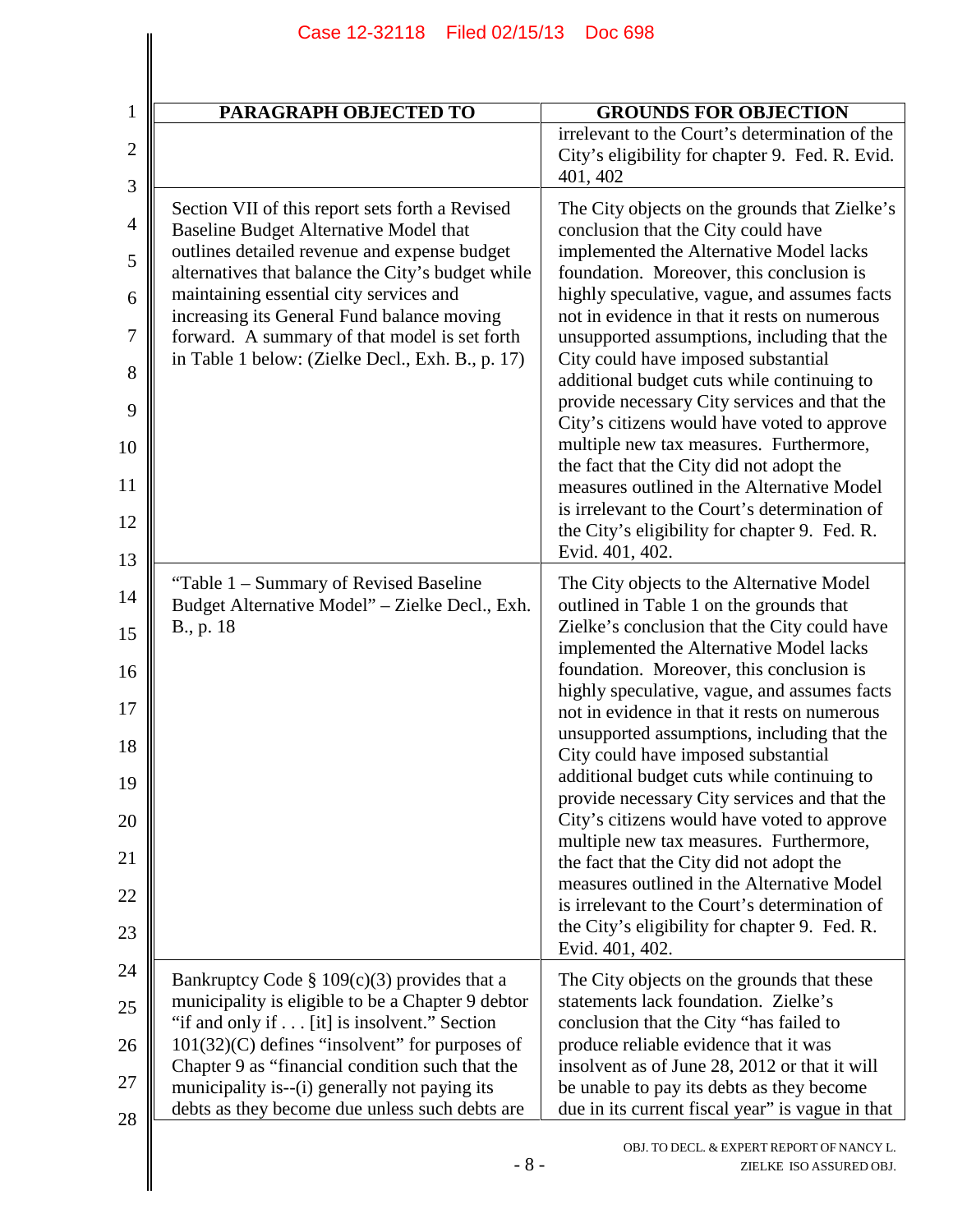| $\mathbf{1}$   | <b>PARAGRAPH OBJECTED TO</b>                                                                       | <b>GROUNDS FOR OBJECTION</b>                                                                     |
|----------------|----------------------------------------------------------------------------------------------------|--------------------------------------------------------------------------------------------------|
|                | the subject of a bona fide dispute; or (ii) unable                                                 | it does not state what standard "reliable"                                                       |
| $\mathbf{2}$   | to pay its debts as they become due." As set                                                       | evidence" would meet, nor does Zielke state                                                      |
| 3              | forth below, Stockton has failed to produce                                                        | what "reliable evidence" she has that the                                                        |
|                | reliable evidence that it was insolvent as of                                                      | City is not insolvent. Moreover, this                                                            |
| $\overline{4}$ | June 28, 2012, or that it will be unable to pay its                                                | statement is speculative, and assumes facts                                                      |
|                | debts as they become due in its current fiscal                                                     | not in evidence in that it assumes that the                                                      |
| 5              | year. (Zielke Decl., Exh. B., p. 20)                                                               | City could have implemented the Alternative<br>Model proposed by Zielke. This statement          |
| 6<br>7         |                                                                                                    | is also an improper legal conclusion in that<br>Zielke has no legal expertise and is usurping    |
|                |                                                                                                    | the Court's authority to make a legal                                                            |
| 8              |                                                                                                    | determination as to the City's insolvency                                                        |
|                |                                                                                                    | under section $109(c)(3)$ .                                                                      |
| 9<br>10        | Stockton's financial reporting remains seriously<br>flawed and inherently unreliable. The City's   | The City objects on the grounds that Zielke's<br>statements as to the City's financial           |
|                | own financial information cannot be trusted to                                                     | information is vague, speculative, and                                                           |
| 12             | demonstrate insolvency. Last week, the City<br>staff presented to the City Council for its         | assumes facts not in evidence. Moreover,<br>Zielke's implication that the Court should           |
|                | approval the year-end numbers for FY 2011-12.<br>Casting still more doubt on the City's            | not accept the City's financial information is<br>an improper legal conclusion in that it usurps |
|                | understanding of its finances, this report shows<br>that the City actually ended FY 2011-12 with a | the Court's role in determining the weight of<br>evidence and ultimately deciding the issue of   |
| 14<br>15       | General Fund surplus of over \$6.2 million. In                                                     | the City's insolvency.                                                                           |
|                | comparison, the approved Pendency Plan                                                             |                                                                                                  |
| 16             | anticipated an available balance of \$0.0 at the                                                   |                                                                                                  |
| 17             | end of FY 2011-12. <sup>1</sup> In addition, FY 2012-13                                            |                                                                                                  |
|                | first quarter results show revenues coming in<br>ahead of targets, while expenditures have been    |                                                                                                  |
| 18             | below budgeted amounts. (Zielke Decl., Exh.                                                        |                                                                                                  |
|                | B., p. 20)                                                                                         |                                                                                                  |
|                |                                                                                                    |                                                                                                  |
|                | This illustrates City Management's lack of                                                         | The City objects on the grounds that Zielke's                                                    |
|                | ongoing monitoring and proper reporting of the                                                     | statements as to the City's financial                                                            |
|                | financial condition of the City. By late June,                                                     | information is vague, speculative, and                                                           |
|                | the City should have been able to forecast                                                         | assumes facts not in evidence. Furthermore,                                                      |
|                | estimated personnel cost savings and estimated                                                     | Zielke's statement further assumes facts not                                                     |
|                | revenues. Had the City been monitoring                                                             | in evidence in that Zielke provides no                                                           |
|                | revenues and expenses on a monthly basis and                                                       | independent evidence or financial analysis                                                       |
|                | been current with its accounting allocations, it                                                   | showing that the City is not actually                                                            |
|                | should have been able to detect these trends and                                                   | insolvent or that the City's financial                                                           |
|                | budget variances in the development of the FY                                                      | information was not the best available to the                                                    |
|                | 2012-13 budget. In short, the City does not<br>have a reliable handle on either its current        | City. Moreover, Zielke's implication that<br>the Court should not accept the City's              |
|                | finances or its future finances. (Zielke Decl.,                                                    | financial information is an improper legal                                                       |
|                | Exh. B., p. 20)                                                                                    | conclusion in that it usurps the Court's role                                                    |
| 28             |                                                                                                    |                                                                                                  |
|                |                                                                                                    | OBJ. TO DECL. & EXPERT REPORT OF NANCY L.                                                        |
|                | $-9-$                                                                                              | ZIELKE ISO ASSURED OBJ.                                                                          |
|                |                                                                                                    |                                                                                                  |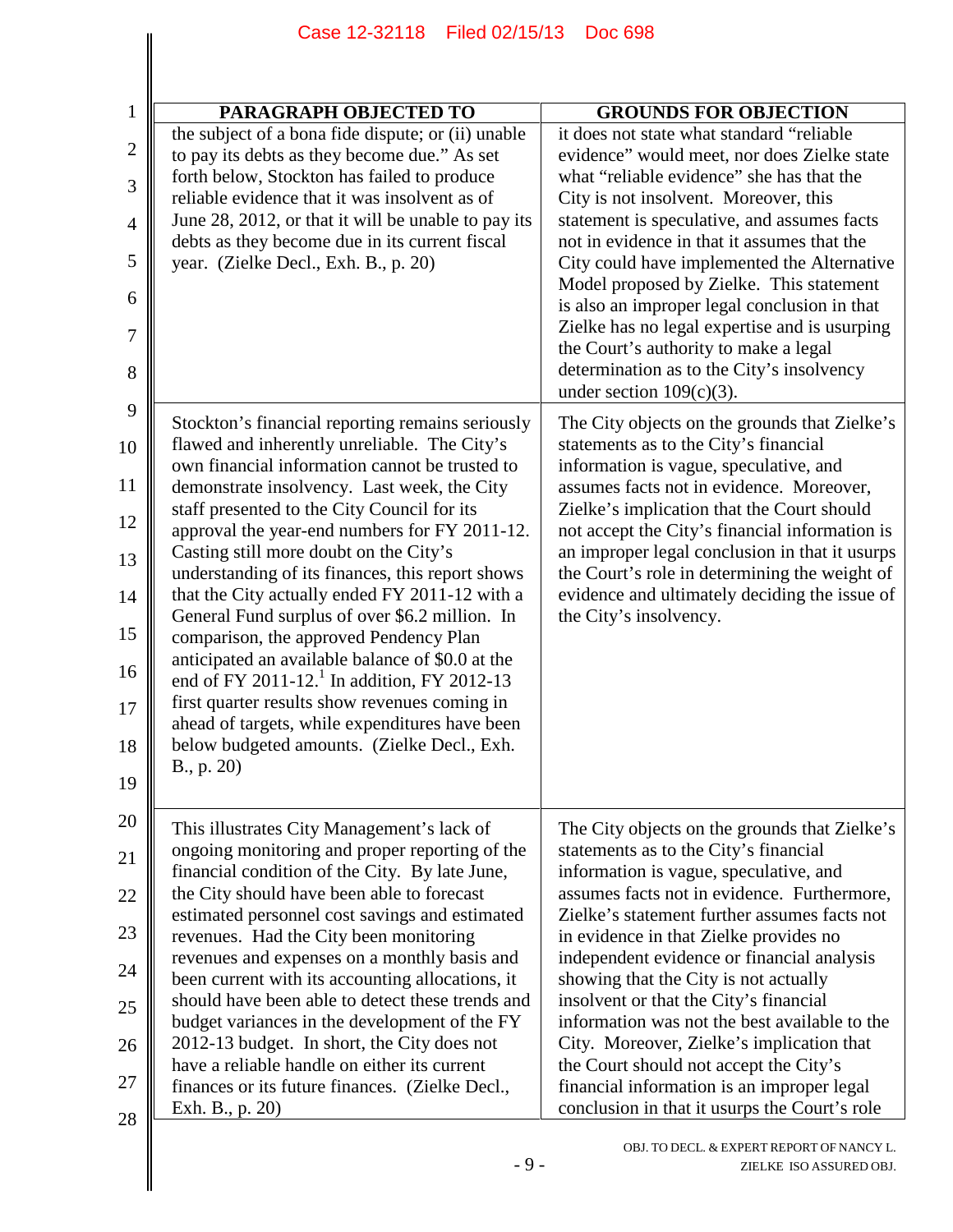| PARAGRAPH OBJECTED TO                                                                                                                                                                                        | <b>GROUNDS FOR OBJECTION</b>                                                                                                                                                                                                    |
|--------------------------------------------------------------------------------------------------------------------------------------------------------------------------------------------------------------|---------------------------------------------------------------------------------------------------------------------------------------------------------------------------------------------------------------------------------|
|                                                                                                                                                                                                              | in determining the weight of evidence and<br>ultimately deciding the issue of the City's<br>insolvency.                                                                                                                         |
| The City's FY 2010-11 CAFR reports nearly 40<br>material weaknesses and significant<br>deficiencies. And although the City had<br>initially claimed it needed to file for bankruptcy                         | The City objects on the grounds that Zielke's<br>statements as to the City's financial<br>information is vague, speculative, and<br>assumes facts not in evidence. Furthermore,<br>Zielke's statement further assumes facts not |
| in late June because it would be out of money<br>in early July, the City now reports that it beat its<br>projections for the fiscal year ending June 2012<br>by over \$6 million and that the City was wrong | in evidence in that Zielke provides no<br>independent evidence or financial analysis<br>showing that the City is not actually                                                                                                   |
| in estimating approximately 10 principal<br>categories of revenues and expenses. For                                                                                                                         | insolvent or that the City's financial<br>information was not the best available to the                                                                                                                                         |
| example the following items were not disclosed<br>in the February 2012 Staff Report, Pendency<br>Plan or any reported monthly/quarterly FY                                                                   | City. Moreover, Zielke's implication that<br>the Court should not accept the City's<br>financial information is an improper legal                                                                                               |
| 2011-12 budget reports:                                                                                                                                                                                      | conclusion in that it usurps the Court's role<br>in determining the weight of evidence and                                                                                                                                      |
| Adjustments to the FY 2011-12<br>beginning fund balance were<br>made after the presentation of the                                                                                                           | ultimately deciding the issue of the City's<br>insolvency.                                                                                                                                                                      |
| February 28, 2012 staff report and<br>FY 2012-13 Proposed Budget                                                                                                                                             |                                                                                                                                                                                                                                 |
| Unrecognized rental inspection<br>income which started during the<br>fourth quarter                                                                                                                          |                                                                                                                                                                                                                                 |
| Failure to report accurate<br>personnel and maintenance<br>reported savings within<br>department budgets with the<br>submission of the Pendency Plan                                                         |                                                                                                                                                                                                                                 |
| Increased debt administration<br>costs without a revised spending<br>plan                                                                                                                                    |                                                                                                                                                                                                                                 |
| Shortfall in business licenses<br>during the last quarter that were<br>not detected in time to include in<br>the estimates provided in the<br>Pendency Plan                                                  |                                                                                                                                                                                                                                 |
| Lack of controls to managed<br>capital improvement accounts                                                                                                                                                  |                                                                                                                                                                                                                                 |
| Inaccurate payments based on the<br>use of outdated schedules                                                                                                                                                |                                                                                                                                                                                                                                 |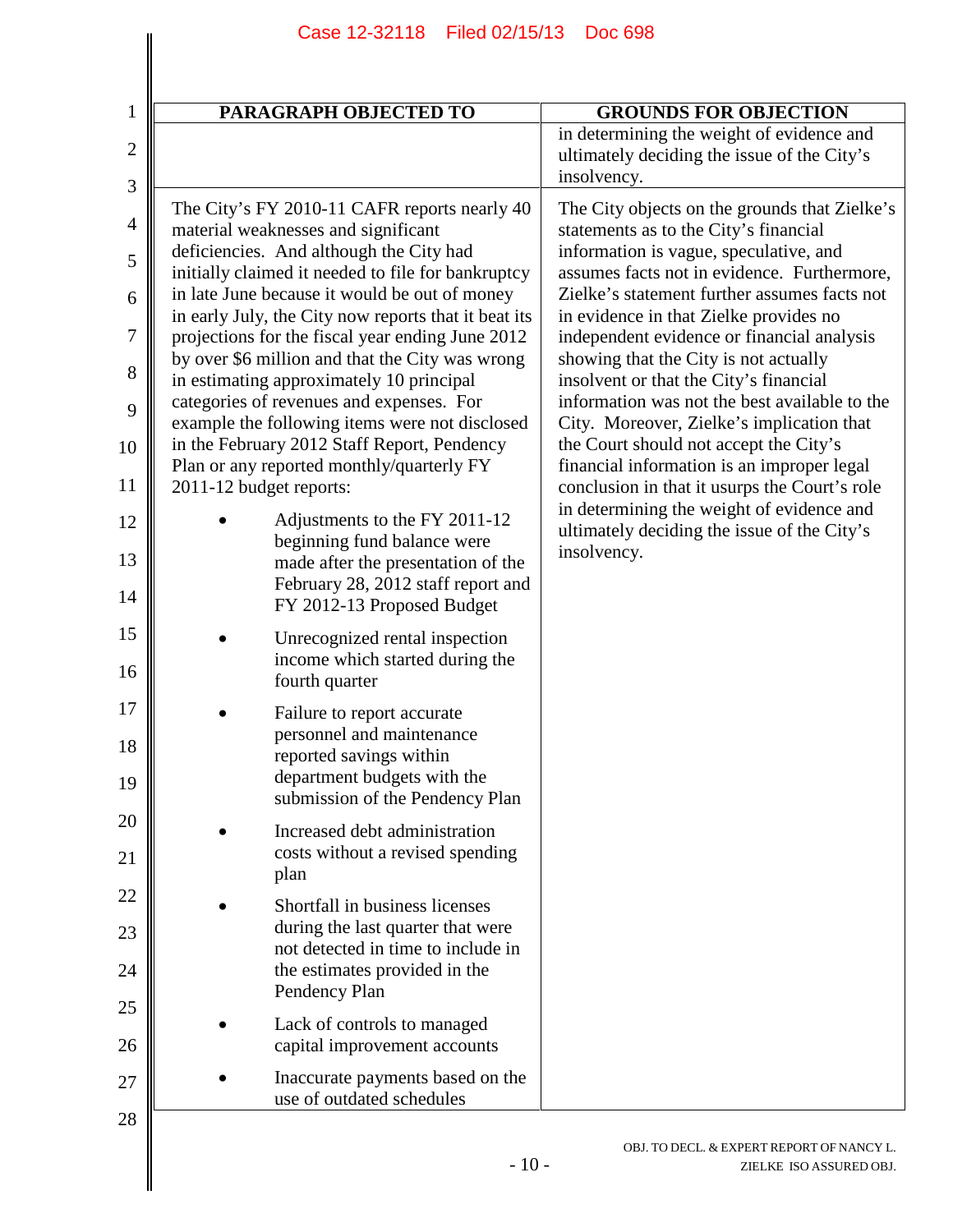| PARAGRAPH OBJECTED TO                                                                                                                                                                                                                                                                                                                                                                                                                                                                                                                                                      |                                                                                                                                                                                                                                                                                                                          | <b>GROUNDS FOR OBJECTION</b>                                                                                                                                                                                                                                                                                                                                                                                                                                                                                                                                                                                                                                                                                                                                 |
|----------------------------------------------------------------------------------------------------------------------------------------------------------------------------------------------------------------------------------------------------------------------------------------------------------------------------------------------------------------------------------------------------------------------------------------------------------------------------------------------------------------------------------------------------------------------------|--------------------------------------------------------------------------------------------------------------------------------------------------------------------------------------------------------------------------------------------------------------------------------------------------------------------------|--------------------------------------------------------------------------------------------------------------------------------------------------------------------------------------------------------------------------------------------------------------------------------------------------------------------------------------------------------------------------------------------------------------------------------------------------------------------------------------------------------------------------------------------------------------------------------------------------------------------------------------------------------------------------------------------------------------------------------------------------------------|
|                                                                                                                                                                                                                                                                                                                                                                                                                                                                                                                                                                            | Errors in health trusts accounting                                                                                                                                                                                                                                                                                       |                                                                                                                                                                                                                                                                                                                                                                                                                                                                                                                                                                                                                                                                                                                                                              |
| pp. 20-21)                                                                                                                                                                                                                                                                                                                                                                                                                                                                                                                                                                 | Inability to project and report<br>growth in actual sales tax<br>revenues paid monthly to the<br>City. (Zielke Decl., Exh. B.,                                                                                                                                                                                           |                                                                                                                                                                                                                                                                                                                                                                                                                                                                                                                                                                                                                                                                                                                                                              |
| A&M questions why these adjustments and<br>revised projections were not reported in the<br>February 28, 2012 Staff Report, the June 2012<br>Amendment for FY 2012-13. As the City is<br>now reporting a positive ending fund balance,<br>this information suggests that the City had a<br>budgeted fund balance available on July 1,<br>2012 to meet payroll and other General Fund<br>obligations. (Zielke Decl., Exh. B., p. 21)                                                                                                                                         | Pendency Plan, and the September 2012 Budget                                                                                                                                                                                                                                                                             | The City objects on the grounds that Zielke's<br>statements as to the City's financial<br>information is vague, speculative, and<br>assumes facts not in evidence. Furthermore,<br>Zielke's statement further assumes facts not<br>in evidence in that Zielke provides no<br>independent evidence or financial analysis<br>showing that the City is not actually<br>insolvent or that the City's financial<br>information was not the best available to the<br>City. Moreover, Zielke's implication that<br>the Court should not accept the City's<br>financial information is an improper legal<br>conclusion in that it usurps the Court's role<br>in determining the weight of evidence and<br>ultimately deciding the issue of the City's<br>insolvency. |
| A&M also questions the City's ability to<br>prepare basic cash flow projections. The City<br>prepared a one-year cash flow projection on<br>July 2, 2012 to project month-to-month of<br>amounts of cash its plans on receiving or<br>spending throughout the year. We could not<br>determine if the City had ever prepared cash<br>flow projections beforehand. The cash flow<br>projections did not include a final beginning<br>cash balance as of July 1, it was based on<br>analysis with year to date actuals. Other major<br>concerns with the projections include: | budgetary projections and it did not include any<br>Expenditures for salaries will vary<br>according to timing of hires and<br>the separation of employees.<br>Additionally, the cash flow<br>projections did not assume the<br>hire of vacant positions.<br>Cyclical revenues, such as<br>hotel/motel tax and fines and | The City objects on the grounds that Zielke's<br>statements as to the City's financial<br>information is vague, speculative, and<br>assumes facts not in evidence. Furthermore,<br>Zielke's statement further assumes facts not<br>in evidence in that Zielke provides no<br>independent evidence or financial analysis<br>showing that the City is not actually<br>insolvent or that the City's financial<br>information was not the best available to the<br>City. Moreover, Zielke's implication that<br>the Court should not accept the City's<br>financial information is an improper legal<br>conclusion in that it usurps the Court's role<br>in determining the weight of evidence and<br>ultimately deciding the issue of the City's<br>insolvency. |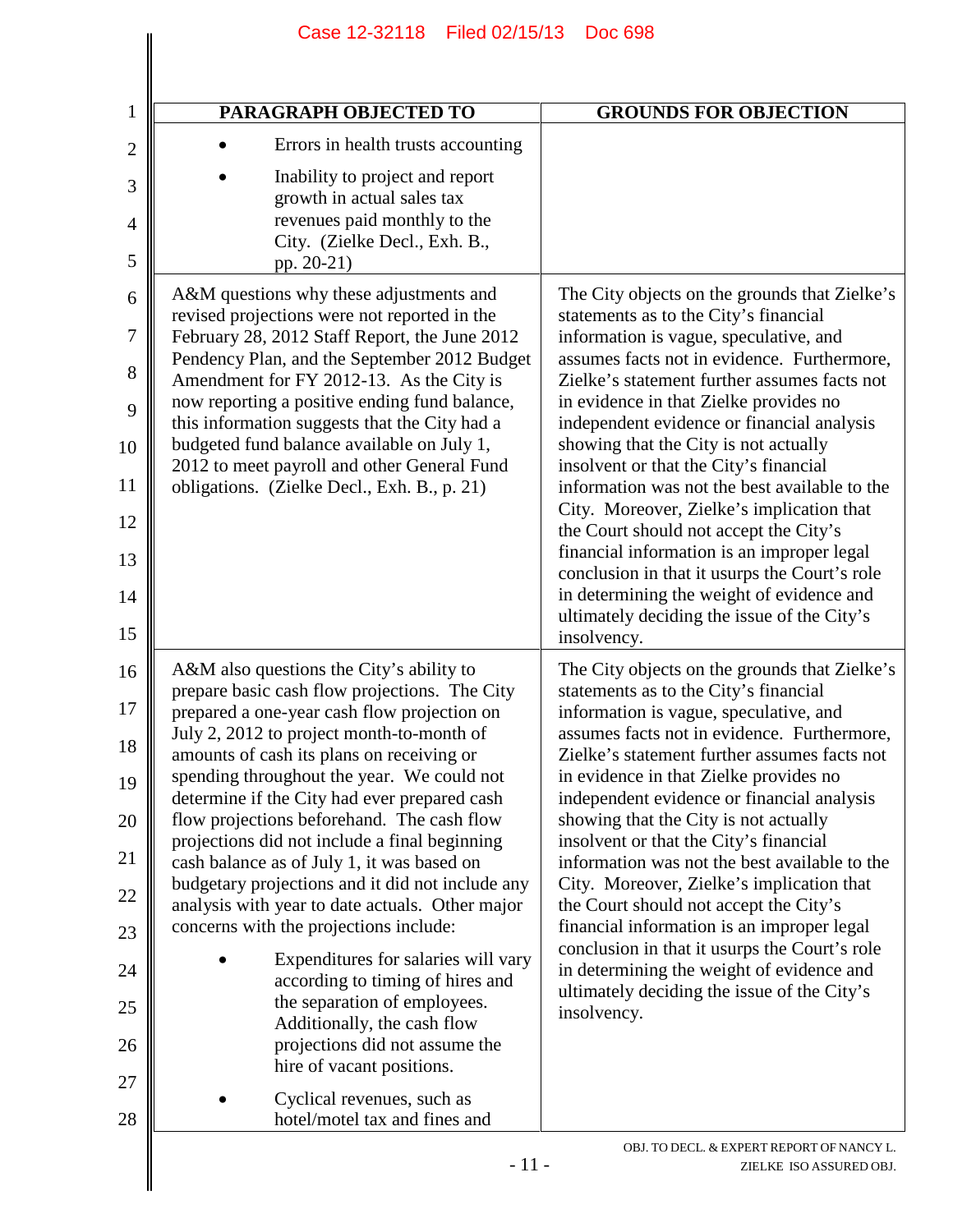| PARAGRAPH OBJECTED TO                                                                                                                       | <b>GROUNDS FOR OBJECTION</b>                                                                                       |
|---------------------------------------------------------------------------------------------------------------------------------------------|--------------------------------------------------------------------------------------------------------------------|
| forfeitures, are also flat lined even<br>though they have historical<br>receipt patterns that would dictate<br>varying payments each month. |                                                                                                                    |
| The City fails to account for                                                                                                               |                                                                                                                    |
| multiple adjustments that have<br>been made for the prior year. As                                                                          |                                                                                                                    |
| mentioned in the First Quarter<br>Budget Update, additional                                                                                 |                                                                                                                    |
| revenues and expenditures<br>savings were both recognized past                                                                              |                                                                                                                    |
| the end of the fiscal year. There<br>is no factor in the model for the                                                                      |                                                                                                                    |
| multiple adjustments the City                                                                                                               |                                                                                                                    |
| continues to make at the end of<br>each fiscal year, making it<br>difficult to trust the City's                                             |                                                                                                                    |
| projections. (Zielke Decl., Exh.                                                                                                            |                                                                                                                    |
| B., pp. 21-22)                                                                                                                              |                                                                                                                    |
| As a result, we were unable to find whether the<br>City has missed any payrolls since July 1, 2012,                                         | The City objects on the grounds that these<br>statements lack foundation. Moreover, the                            |
| or determine whether it was cash flow insolvent<br>on or prior to June 30, 2012. (Zielke Decl.,                                             | fact that Zielke was not herself able to<br>determine whether the City has missed                                  |
| Exh. B., p. 22)                                                                                                                             | payrolls or is cash flow insolvent is                                                                              |
|                                                                                                                                             | irrelevant to the Court's own determination<br>of the City's eligibility for chapter 9. Fed.<br>R. Evid. 401, 402. |
| We also question management's accountability                                                                                                | The City objects on the grounds that these                                                                         |
| over the City's review process to ensure that<br>programs and departments do not overspend. It                                              | statements lack foundation. Moreover,<br>Zielke's statement that she "question[s]                                  |
| appears there are no controls in place as the<br>large volume of adjustments indicates that there                                           | management's accountability" and that<br>there "appears there are no controls in place"                            |
| is a lack of knowledge or action by senior City                                                                                             | is vague, speculative, and assumes facts not                                                                       |
| employees as spending occurs. (Zielke Decl.,<br>Exh. B., p. 22)                                                                             | in evidence in that Zielke offers no baseline<br>for her comments. Moreover, Zielke's                              |
|                                                                                                                                             | conclusions as to the City's "lack of<br>controls" is irrelevant to the Court's                                    |
|                                                                                                                                             | determination of the City's eligibility for                                                                        |
|                                                                                                                                             | chapter 9. Fed. R. Evid. 401, 402.                                                                                 |
|                                                                                                                                             |                                                                                                                    |
|                                                                                                                                             |                                                                                                                    |
|                                                                                                                                             |                                                                                                                    |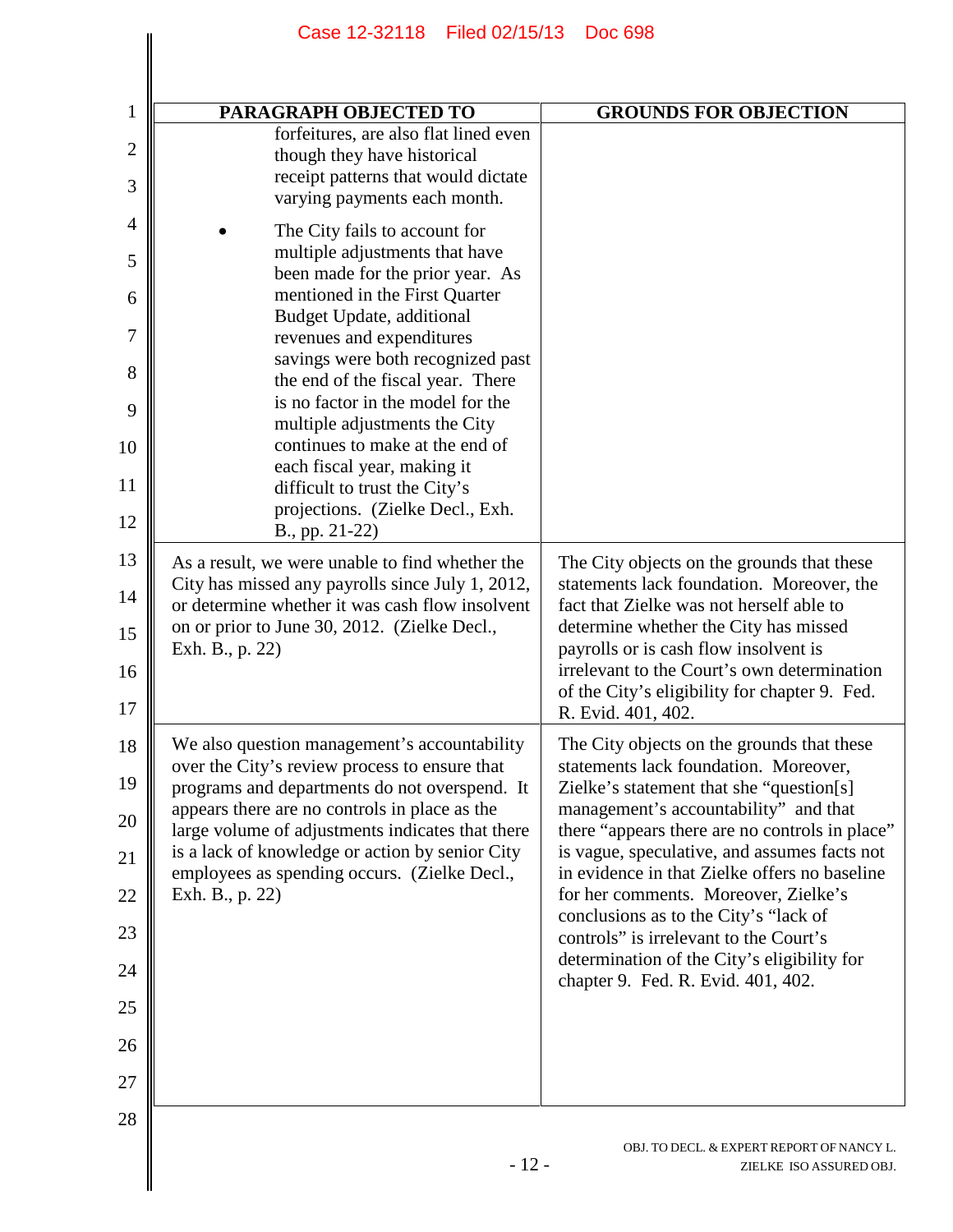| 1                                                              | PARAGRAPH OBJECTED TO                                                                                                                                                                                                                                                                                                                                                                                                                                                                                                                                                                                                                                                                                                                                                                        | <b>GROUNDS FOR OBJECTION</b>                                                                                                                                                                                                                                                                                                                                                                                                                                                                                                                                                                                                                                                                                                                                                                                                                      |
|----------------------------------------------------------------|----------------------------------------------------------------------------------------------------------------------------------------------------------------------------------------------------------------------------------------------------------------------------------------------------------------------------------------------------------------------------------------------------------------------------------------------------------------------------------------------------------------------------------------------------------------------------------------------------------------------------------------------------------------------------------------------------------------------------------------------------------------------------------------------|---------------------------------------------------------------------------------------------------------------------------------------------------------------------------------------------------------------------------------------------------------------------------------------------------------------------------------------------------------------------------------------------------------------------------------------------------------------------------------------------------------------------------------------------------------------------------------------------------------------------------------------------------------------------------------------------------------------------------------------------------------------------------------------------------------------------------------------------------|
| $\overline{2}$<br>3<br>$\overline{4}$<br>5<br>6                | Like most other California and United States<br>cities, Stockton pools its cash for investment<br>purposes. While the City indicated that it was<br>balancing its bank accounts each month, we<br>were unable to validate either the June 30, 2012<br>or October 31, 2012 actual cash balances or<br>budgeted General Fund fund balances. (Zielke<br>Decl., Exh. B., p. 22)                                                                                                                                                                                                                                                                                                                                                                                                                  | The City objects on the grounds that these<br>statements lack foundation. Moreover, the<br>fact that Zielke was not herself able to<br>validate cash or general fund imbalances is<br>irrelevant to the Court's own determination<br>of the City's eligibility for chapter 9. Fed.<br>R. Evid. 401, 402.                                                                                                                                                                                                                                                                                                                                                                                                                                                                                                                                          |
| 7<br>8<br>9<br>10<br>11<br>12<br>13<br>14<br>15<br>16<br>17    | Finally, as discussed in Section VII, the City<br>had numerous budget amendments for both the<br>FY 2011-12 and FY 2012-13. The City did not<br>demonstrate it took all necessary action to<br>ensure solvency as it never took essential and<br>logical steps to balance its current and future<br>year budgets in an effort to avoid the pending<br>bankruptcy process. (Zielke Decl., Exh. B., p.<br>22)                                                                                                                                                                                                                                                                                                                                                                                  | The City objects on the grounds that these<br>statements lack foundation. Moreover, these<br>conclusions are highly speculative, vague,<br>and assume facts not in evidence because<br>they assume that the City would have been<br>able to adopt all of the measures contained<br>within the Alternative Model. The<br>Alternative Model itself rests on numerous<br>unsupported assumptions, including that the<br>City would be able to impose substantial<br>additional budget cuts while continuing to<br>provide necessary services and that the<br>City's citizens would vote to pass numerous<br>new tax increases. Finally, the fact that the<br>City did not adopt the measures listed in the<br>Alternative Model is irrelevant to the<br>Court's determination of the City's<br>eligibility for chapter 9. Fed. R. Evid. 401,<br>402. |
| 18<br>19<br>20<br>21<br>22<br>23<br>24<br>25<br>26<br>27<br>28 | Under City Charter section 1910, "at the<br>conclusion of each fiscal year, a<br><b>Comprehensive Annual Financial Report</b><br>(CAFR) shall be prepared in sufficient detail to<br>show the financial condition of the City's funds<br>for the preceding year." Although fiscal year<br>2010-11 ended on June 30, 2011, the City's<br>financial statements were just released on<br>December 5, 2012. In its Memorandum on<br><b>Internal Controls and Required</b><br>Communications for Fiscal Year 2010-11, the<br>City's outside auditor, Maze & Associates,<br>reported 12 material weaknesses and 25<br>significant deficiencies, including:<br>Inaccurate financial reporting in<br>prior years required restatement<br>and correction of beginning<br>balances of numerous account | The City objects on the grounds that Zielke's<br>statements as to the City's financial<br>information is vague, speculative, and<br>assumes facts not in evidence. Furthermore,<br>Zielke's statement further assumes facts not<br>in evidence in that Zielke provides no<br>independent evidence or financial analysis<br>showing that the City is not actually<br>insolvent or that the City's financial<br>information was not the best available to the<br>City. Moreover, Zielke's implication that<br>the Court should not accept the City's<br>financial information is an improper legal<br>conclusion in that it usurps the Court's role<br>in determining the weight of evidence and<br>ultimately deciding the issue of the City's<br>insolvency.                                                                                      |
|                                                                | $-13-$                                                                                                                                                                                                                                                                                                                                                                                                                                                                                                                                                                                                                                                                                                                                                                                       | OBJ. TO DECL. & EXPERT REPORT OF NANCY L.<br>ZIELKE ISO ASSURED OBJ.                                                                                                                                                                                                                                                                                                                                                                                                                                                                                                                                                                                                                                                                                                                                                                              |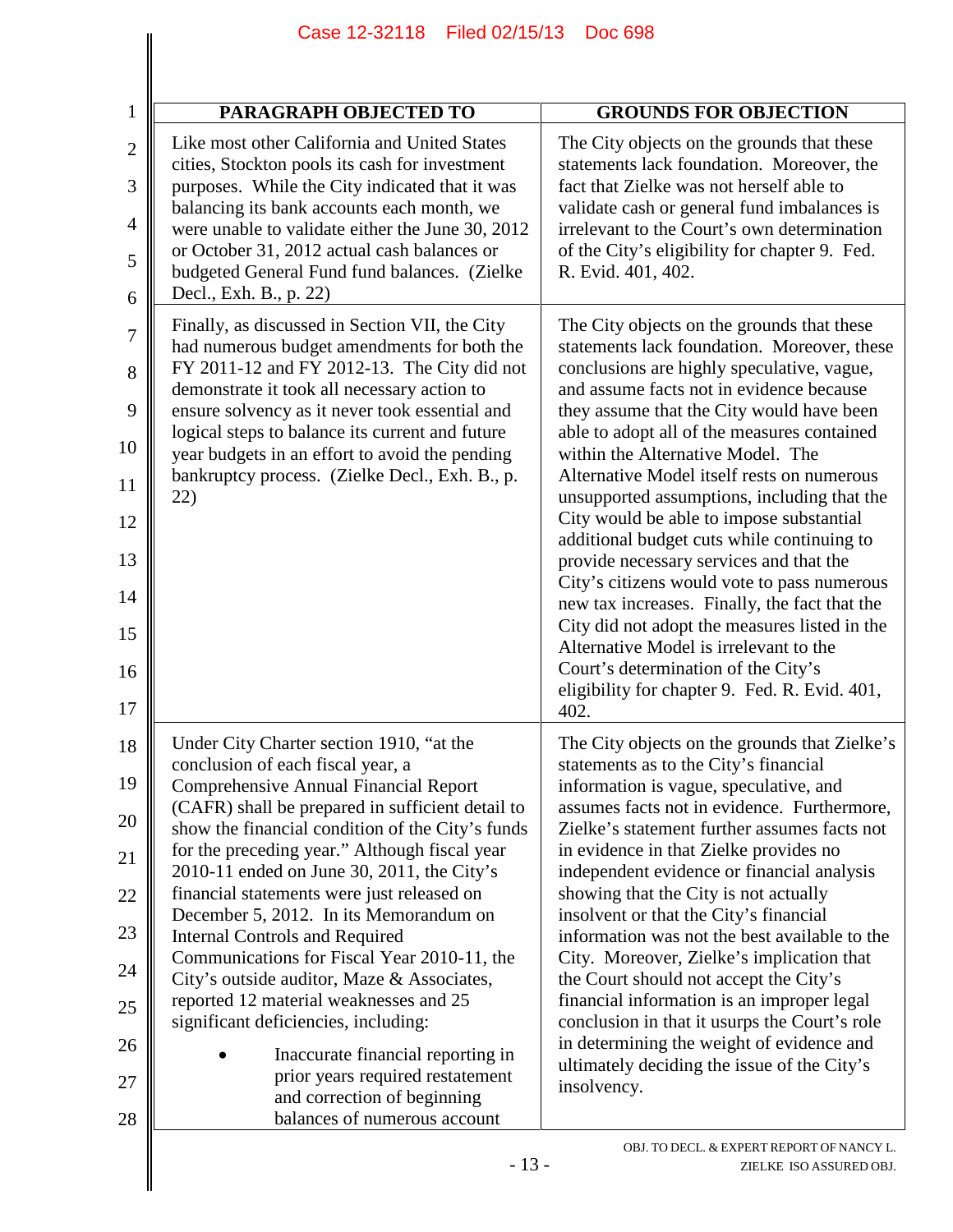| <b>PARAGRAPH OBJECTED TO</b>                                                                                                                                                                                                           | <b>GROUNDS FOR OBJECTION</b> |
|----------------------------------------------------------------------------------------------------------------------------------------------------------------------------------------------------------------------------------------|------------------------------|
| balances                                                                                                                                                                                                                               |                              |
| Facts indicate a lack of diligent<br>application of appropriate<br>procedures and accounting theory<br>in prior years                                                                                                                  |                              |
| Staff had procedural breakdowns<br>which resulted in errors such as<br>lack of comparison of sub ledgers<br>to general ledger balances for<br>certain receivables                                                                      |                              |
| Lack of upkeep or upgrade of the<br>financial system created highly<br>labor intensive effort that raised<br>the risk of error, increased effort<br>to ensure accuracy, and<br>significantly delayed report<br>issuance                |                              |
| There was no evidence that<br>analyses had been prepared nor<br>allowances established for loans<br>receivable in foreclosure or<br>default, or for interfund balances                                                                 |                              |
| Not all receivable balances were<br>reconciled to sub ledgers and<br>adjusted as part of routine year-<br>end closing procedures requiring<br>correction of balances                                                                   |                              |
| There was a reversal of prior year<br>liabilities due to a lack of<br>thorough analysis of ending<br>balances                                                                                                                          |                              |
| There were several internal<br>control weaknesses at four of the<br>39 remote sites (which were<br>chosen for the audit because they<br>are material to the City's financial<br>statements), increasing the risk of<br>error and fraud |                              |
| Lax enforcement of journal entry<br>reviews                                                                                                                                                                                            |                              |
| Accrued interest had not been<br>recorded on loans from property                                                                                                                                                                       |                              |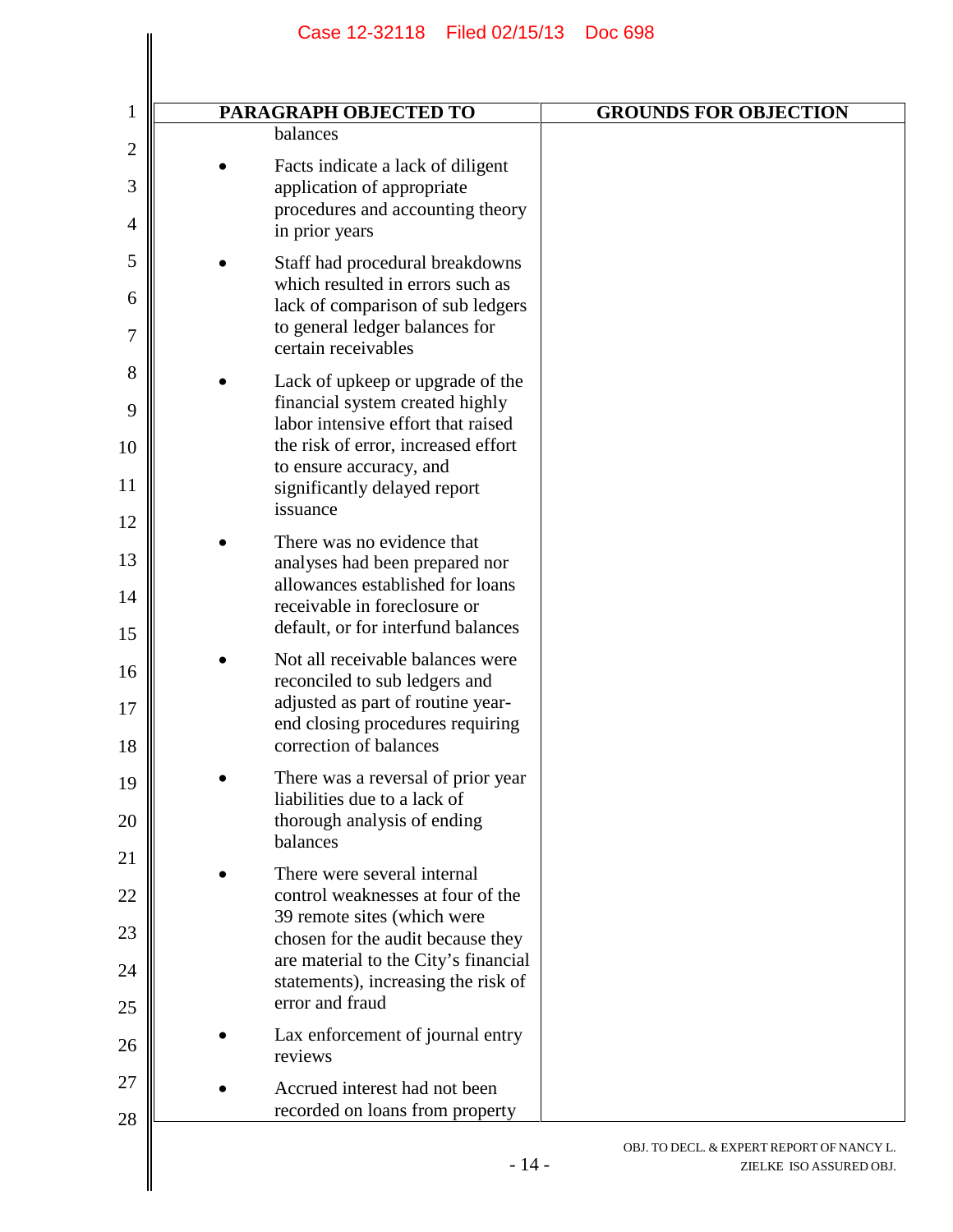| 1            | PARAGRAPH OBJECTED TO                                                 | <b>GROUNDS FOR OBJECTION</b>                                         |
|--------------|-----------------------------------------------------------------------|----------------------------------------------------------------------|
| $\mathbf{2}$ | owners leading to an<br>understatement of receivables<br>balance      |                                                                      |
| 3            |                                                                       |                                                                      |
| 4            | Controls and processes are not<br>receiving operational scrutiny      |                                                                      |
| 5            | Staff have a lack of understanding<br>on Indirect Cost Plans and does |                                                                      |
| 6<br>7       | not uniformly charge indirect<br>costs leading to under billing for   |                                                                      |
| 8            | costs that might be eligible for<br>reimbursement                     |                                                                      |
| 9            | The City's FY 2010-11 annual<br>budget and year-end financial         |                                                                      |
| 10           | reporting are inconsistent making<br>budgetary compliance difficult   |                                                                      |
| 11<br>12     | The evaluation of subsequent<br>activity and billing cycle            |                                                                      |
| 13           | procedures were not present<br>leading to an understatement of        |                                                                      |
| 14           | receivables balance                                                   |                                                                      |
| 15           | Double counting of parking<br>citation revenues and procedural        |                                                                      |
| 16           | problems led to a misstatement of<br>cash balances                    |                                                                      |
| 17<br>18     | Controls over the City's cash<br>accounts are insufficient and staff  |                                                                      |
| 19           | may not detect errors or fraud in a<br>timely manner                  |                                                                      |
| 20           | Prior year calculations of<br>remediation liabilities include         |                                                                      |
| 21           | mathematical errors which<br>understated liabilities                  |                                                                      |
| 22<br>23     | There is no indication that the<br>City completed a review of check   |                                                                      |
| 24           | registers before processing checks<br>raising the potential risk of   |                                                                      |
| 25           | undetected errors or fraud                                            |                                                                      |
| 26           | The City is out of compliance<br>with its own capitalization policy   |                                                                      |
| 27           | including the expensing of capital<br>assets leading to an            |                                                                      |
| 28           | understatement of capital assets                                      |                                                                      |
|              | $-15-$                                                                | OBJ. TO DECL. & EXPERT REPORT OF NANCY L.<br>ZIELKE ISO ASSURED OBJ. |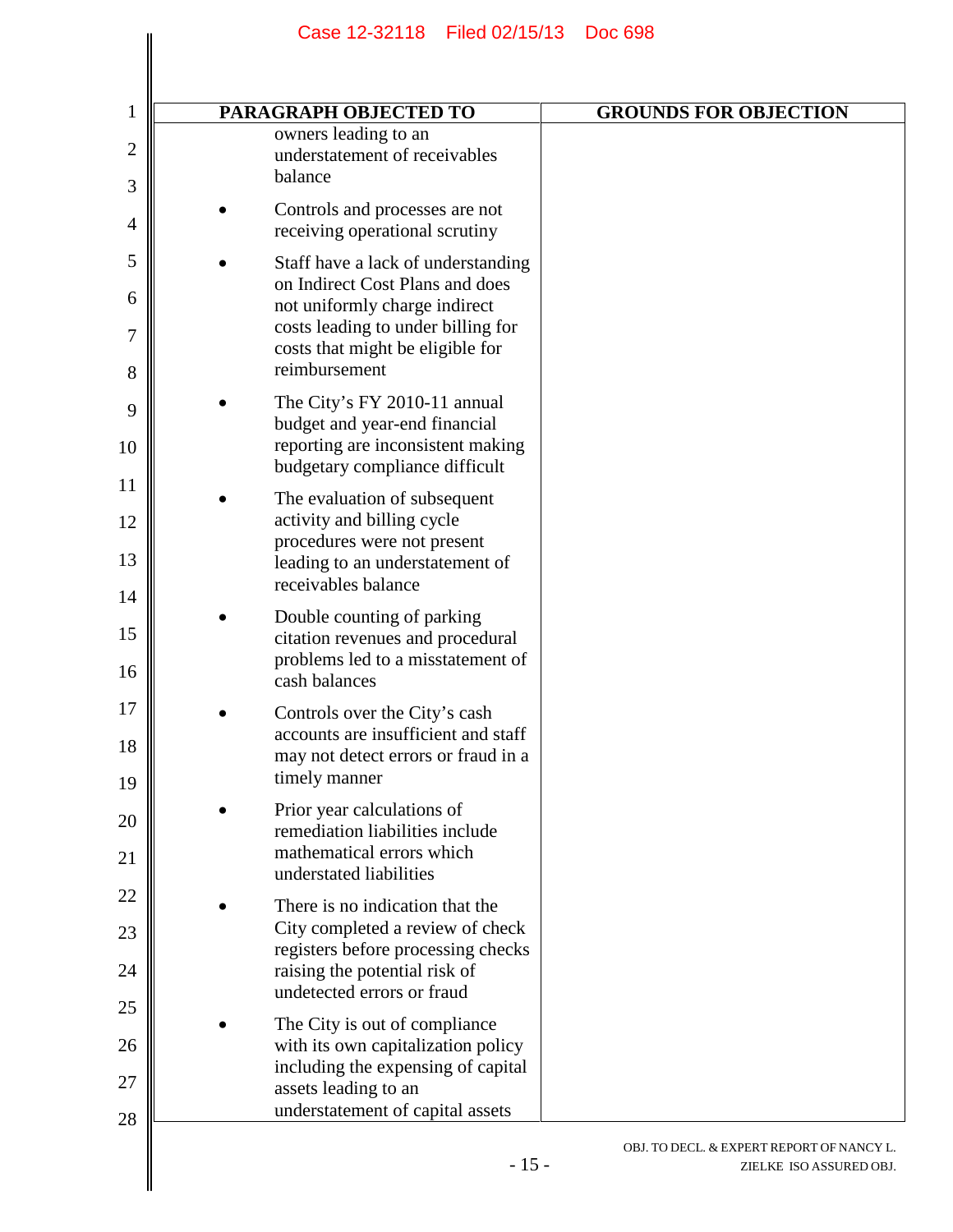|                 | PARAGRAPH OBJECTED TO                                                                                                                                                                                                                                                                                                                                                                                   | <b>GROUNDS FOR OBJECTION</b>                                                                                                                                                                                                                                                                                                                                                                                                                               |
|-----------------|---------------------------------------------------------------------------------------------------------------------------------------------------------------------------------------------------------------------------------------------------------------------------------------------------------------------------------------------------------------------------------------------------------|------------------------------------------------------------------------------------------------------------------------------------------------------------------------------------------------------------------------------------------------------------------------------------------------------------------------------------------------------------------------------------------------------------------------------------------------------------|
|                 | Depreciation is not being<br>calculated correctly                                                                                                                                                                                                                                                                                                                                                       |                                                                                                                                                                                                                                                                                                                                                                                                                                                            |
|                 | The parking meter revenue<br>collection process lacks sufficient<br>oversight increasing the risk for<br>misappropriation of cash                                                                                                                                                                                                                                                                       |                                                                                                                                                                                                                                                                                                                                                                                                                                                            |
|                 | Underreporting of cash and<br>activity balances increases the<br>risk of unauthorized activity                                                                                                                                                                                                                                                                                                          |                                                                                                                                                                                                                                                                                                                                                                                                                                                            |
|                 | Lack of prompt recording of cost<br>disallowances led to an<br>overstatement of receivables                                                                                                                                                                                                                                                                                                             |                                                                                                                                                                                                                                                                                                                                                                                                                                                            |
|                 | Inadequate segregation of duties<br>led to an increased risk that errors<br>or fraud could occur or go<br>undetected                                                                                                                                                                                                                                                                                    |                                                                                                                                                                                                                                                                                                                                                                                                                                                            |
|                 | Lack of routine reconciliations led<br>to omissions of financial<br>transactions and an<br>understatement of accounts<br>receivable by the library fund of<br>\$3.4 million. (Zielke Decl., Exh.                                                                                                                                                                                                        |                                                                                                                                                                                                                                                                                                                                                                                                                                                            |
|                 | B., pp. 22-24)<br>Additionally, the recently released FY 2010-11<br>CAFR, identified "Prior Period Adjustments,"<br>totaling \$15.1 million within the General Fund<br>of which \$4.1 million was a result of prior year<br>accounting errors and duplication of accounting<br>entries, and \$10.9 million was the result of<br>allowances for interfund loan losses. (Zielke<br>Decl., Exh. B., p. 24) | The City objects on the grounds that Zielke's<br>statements as to the City's financial<br>information is vague, speculative, and<br>assumes facts not in evidence. Moreover,<br>Zielke's implication that the Court should<br>not accept the City's financial information is<br>an improper legal conclusion in that it usurps<br>the Court's role in determining the weight of<br>evidence and ultimately deciding the issue of<br>the City's insolvency. |
| Exh. B., p. 24) | It is obvious that Stockton's financial<br>management structure is in need of major fiscal<br>repair and overhaul. Stockton has struggled to<br>control costs amid a severely weakened local<br>economy and its struggle has been compounded<br>by prior year accounting errors. (Zielke Decl.,                                                                                                         | The City Objects on the grounds that these<br>statements lack foundation. Moreover,<br>Zielke's statements that the City's "financial"<br>management structure is in need of major<br>fiscal repair and overhaul" and that the City<br>has "struggled to control costs" are vague<br>and speculative, and are irrelevant to the<br>Court's determination of the City's<br>eligibility for chapter 9.                                                       |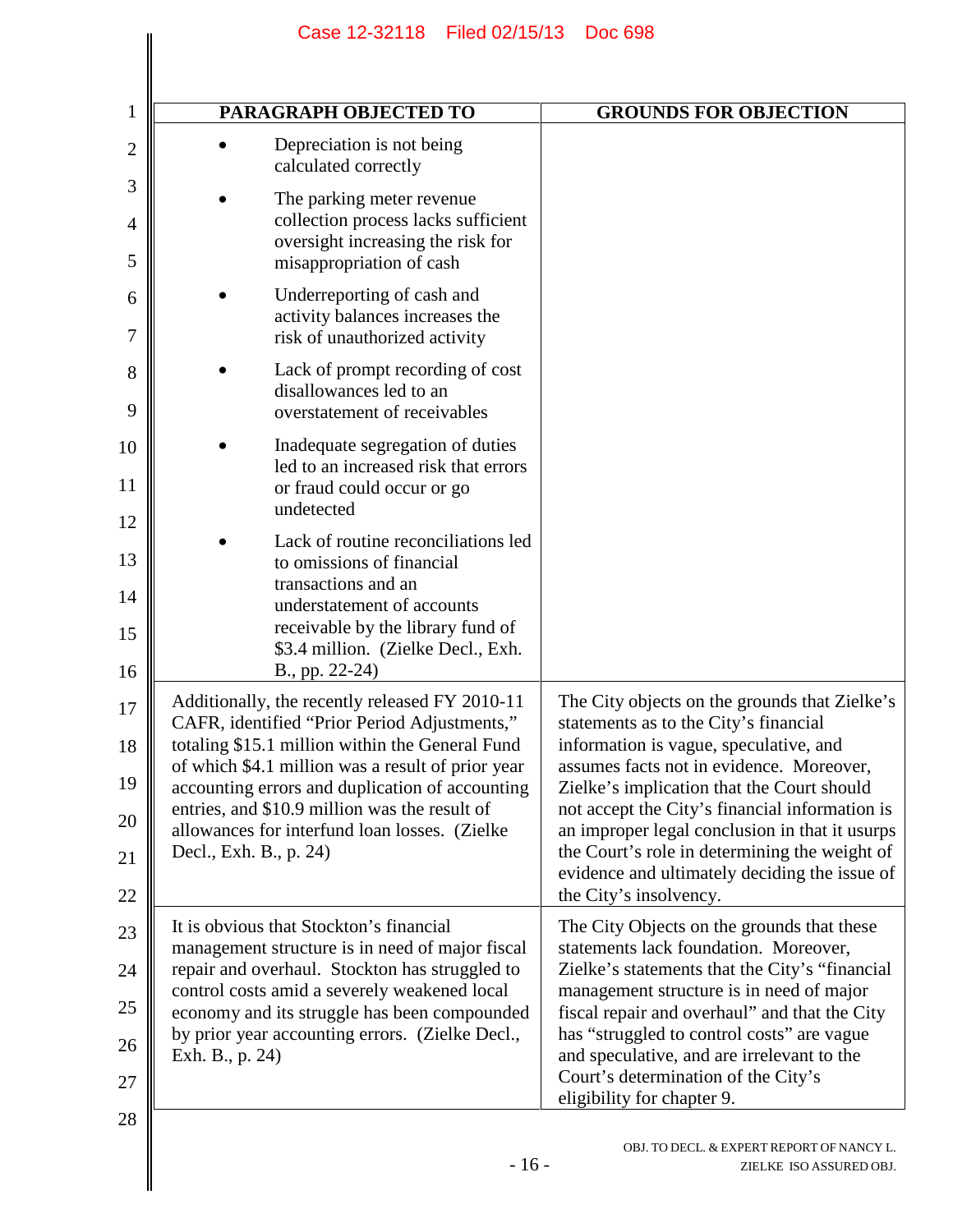| $\mathbf{1}$        | <b>PARAGRAPH OBJECTED TO</b>                                                                                                                                                            | <b>GROUNDS FOR OBJECTION</b>                                                                                                                                                      |
|---------------------|-----------------------------------------------------------------------------------------------------------------------------------------------------------------------------------------|-----------------------------------------------------------------------------------------------------------------------------------------------------------------------------------|
| $\overline{2}$<br>3 | The City Manager has known about these issues<br>for a long time. The former Chief Financial<br>Officer Susan Mayer stated in a letter to the<br>Deputy City Manager in September 2011, | The City objects on the grounds that the fact<br>that the City Manager has known about<br>issues concerning the City's finances "for a<br>long time" is irrelevant to the Court's |
| 4                   | "Financial planning and reporting failures have                                                                                                                                         | determination of the City's eligibility for                                                                                                                                       |
| 5                   | misrepresented the City's condition and left the<br>City on the brink of insolvency," and, "the                                                                                         | chapter 9. Fed. R. Evid. 401, 402.                                                                                                                                                |
| 6                   | depth of department challenges approaches<br>gross negligence that have built up over the past                                                                                          |                                                                                                                                                                                   |
| 7                   | years and decades." Ms. Mayer's letter is a<br>prime example of the City's inefficiencies in                                                                                            |                                                                                                                                                                                   |
| 8<br>9              | producing timely and accurate financial reports.<br>(Zielke Decl., Exh. B., p. 24)                                                                                                      |                                                                                                                                                                                   |
|                     | On February 28, 2012, City Manager Bob Deis                                                                                                                                             | The City objects on the grounds that Zielke's                                                                                                                                     |
| 10                  | presented to the City Council a fiscal condition<br>update for Fiscal Years 2010-11, 2011-12, and                                                                                       | contention that the City has not made public<br>findings regarding its investigation into its                                                                                     |
| 11                  | 2012-13. He recommended fund transfers and<br>actions to balance prior years' budgets.                                                                                                  | financial situation is vague, speculative, and<br>assumes facts not in evidence. Similarly,                                                                                       |
| 12                  | Subsequently, Mr. Deis identified a projected                                                                                                                                           | Zielke's statement that the City has not                                                                                                                                          |
| 13                  | \$20 to \$38 million deficit for FY 2012-13. His<br>final recommendation was that the City should                                                                                       | "issued any remediation policies or guidance<br>to prevent such misconduct in the future" is                                                                                      |
| 14                  | suspend debt service payments and commence<br>the AB 506 process to avoid insolvency. He                                                                                                | also vague, speculative, and assumes facts in<br>evidence. Moreover, these statements are                                                                                         |
| 15                  | states, "It is apparent that past financial                                                                                                                                             | irrelevant to the Court's determination of the                                                                                                                                    |
| 16                  | practices of former City staff and possibly<br>contractors, which were not disclosed to the                                                                                             | City's eligibility for chapter 9 in that the<br>lack of an investigation or remediation                                                                                           |
| 17                  | Council, have contributed to the City's current<br>financial situation. Given the grave                                                                                                 | policies/guidance has no bearing on the<br>City's actual insolvency. Fed. R. Evid. 401,                                                                                           |
| 18                  | consequences now being faced by the City, the<br>City Manager, and City Attorney wish to                                                                                                | 402.                                                                                                                                                                              |
| 19                  | investigate these practices for possible                                                                                                                                                |                                                                                                                                                                                   |
| 20                  | recourse." To date, however, the City has made<br>no public findings regarding this investigation                                                                                       |                                                                                                                                                                                   |
| 21                  | nor issued any remediation policies or guidance<br>to prevent such misconduct in the future.                                                                                            |                                                                                                                                                                                   |
| 22                  | (Zielke Decl., Exh. B., pp. 24-25)                                                                                                                                                      |                                                                                                                                                                                   |
| 23                  | On April 2, 2012, State of California<br>Comptroller John Chiang directed his office to                                                                                                 | The City objects on the grounds that the<br>alleged failure of the City to meet certain                                                                                           |
| 24                  | begin an audit investigation into the financial                                                                                                                                         | annual requirements is irrelevant to the                                                                                                                                          |
| 25                  | practices and reporting of the City under<br>Government Code sections 12464(a), 12468,                                                                                                  | Court's determination of the City's<br>eligibility for chapter 9. Fed. R. Evid. 401,                                                                                              |
| 26                  | 12410, and Health and Safety code section<br>34167.5. The following are annual                                                                                                          | 402                                                                                                                                                                               |
| 27                  | requirements contained in the State provisions<br>that the City failed to meet:                                                                                                         |                                                                                                                                                                                   |
| 28                  |                                                                                                                                                                                         |                                                                                                                                                                                   |
|                     | $-17-$                                                                                                                                                                                  | OBJ. TO DECL. & EXPERT REPORT OF NANCY L.<br>ZIELKE ISO ASSURED OBJ.                                                                                                              |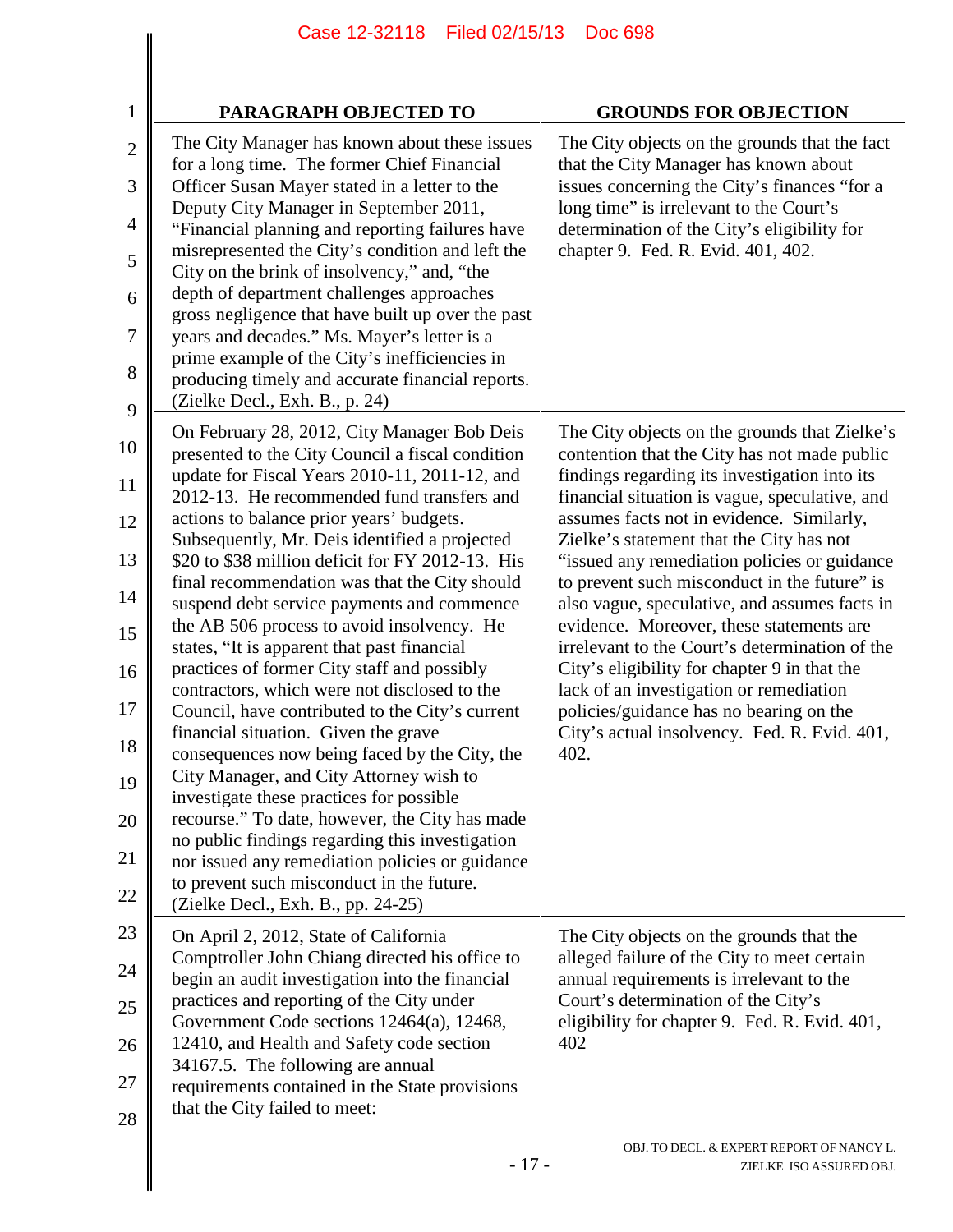| <b>PARAGRAPH OBJECTED TO</b>                                                                                                                                                                                                                                                                                                                                                                                                                                                                                                                                                                                   | <b>GROUNDS FOR OBJECTION</b>                                                                                                                                                                                                                                                                                                                                                                                                                                                                                               |
|----------------------------------------------------------------------------------------------------------------------------------------------------------------------------------------------------------------------------------------------------------------------------------------------------------------------------------------------------------------------------------------------------------------------------------------------------------------------------------------------------------------------------------------------------------------------------------------------------------------|----------------------------------------------------------------------------------------------------------------------------------------------------------------------------------------------------------------------------------------------------------------------------------------------------------------------------------------------------------------------------------------------------------------------------------------------------------------------------------------------------------------------------|
| Filing of the Annual Financial<br>Transaction Report for FY 2010-<br>11 and FY 2011-12, which was<br>due on or before October 18 <sup>th</sup><br>following the end of the fiscal<br>year.                                                                                                                                                                                                                                                                                                                                                                                                                     |                                                                                                                                                                                                                                                                                                                                                                                                                                                                                                                            |
| Filing of the Annual<br>Redevelopment Agency's<br>Financial Transaction report for<br>FY 2010-11 due on or before<br>December 31, 2011, and the FY<br>2011-12 Report, due on or before<br>December 31, 2012.                                                                                                                                                                                                                                                                                                                                                                                                   |                                                                                                                                                                                                                                                                                                                                                                                                                                                                                                                            |
| Filing of the Annual Street Report<br>for FY 2010-11 and FY 2011-12,<br>due on or before October 1 <sup>st</sup><br>following the end of the fiscal<br>year. (Zielke Decl., Exh. B., p.<br>25)                                                                                                                                                                                                                                                                                                                                                                                                                 |                                                                                                                                                                                                                                                                                                                                                                                                                                                                                                                            |
| The State Comptroller's Audit is also reviewing<br>fund deficits that were recently stated in FY<br>2008-09, as "the emergence of such deficits in<br>such a short time raises concerns about the<br>reliability and accuracy of the information in<br>the FY 2009-10 reports." The results of this<br>audit are still pending and will be important in<br>the implementation of reforms and a recovery<br>plan for the City. (Zielke Decl., Exh. B., p. 25)                                                                                                                                                   | The City objects on the grounds that Zielke's<br>reference to the results of an audit which<br>"are still pending" is vague, speculative, and<br>assumes facts not in evidence. Moreover,<br>any such findings will likely be irrelevant to<br>the Court's determination of the City's<br>eligibility for chapter 9. Fed. R. Evid. 401,<br>402                                                                                                                                                                             |
| One of the challenges in determining the City's<br>current financial position is the lack of current<br>financial information, actual cash position, and<br>budgetary performance information. Stockton<br>has just issued its annual financial report for the<br>year ending June 30, 2011, and a preliminary<br>unaudited budget to actual variance report as of<br>June 30, 2012. In fact, the current CFO,<br>Vanessa Burke, indicated in her deposition on<br>November 15, 2011, that the City had not<br>closed its monthly financial periods since May<br>2012 for FY 2011-12. Ms. Burke also indicated | The City objects on the grounds that Zielke's<br>reference to the City's alleged "lack of<br>current financial information, actual cash<br>position, and budgetary performance<br>information" is vague, speculative, and<br>assumes facts not in evidence. Moreover,<br>these statements, as well as the fact that the<br>City may only use "periodic reports" to<br>monitor its financial condition are irrelevant<br>to the Court's determination of the City's<br>eligibility for chapter 9. Fed. R. Evid. 401,<br>402 |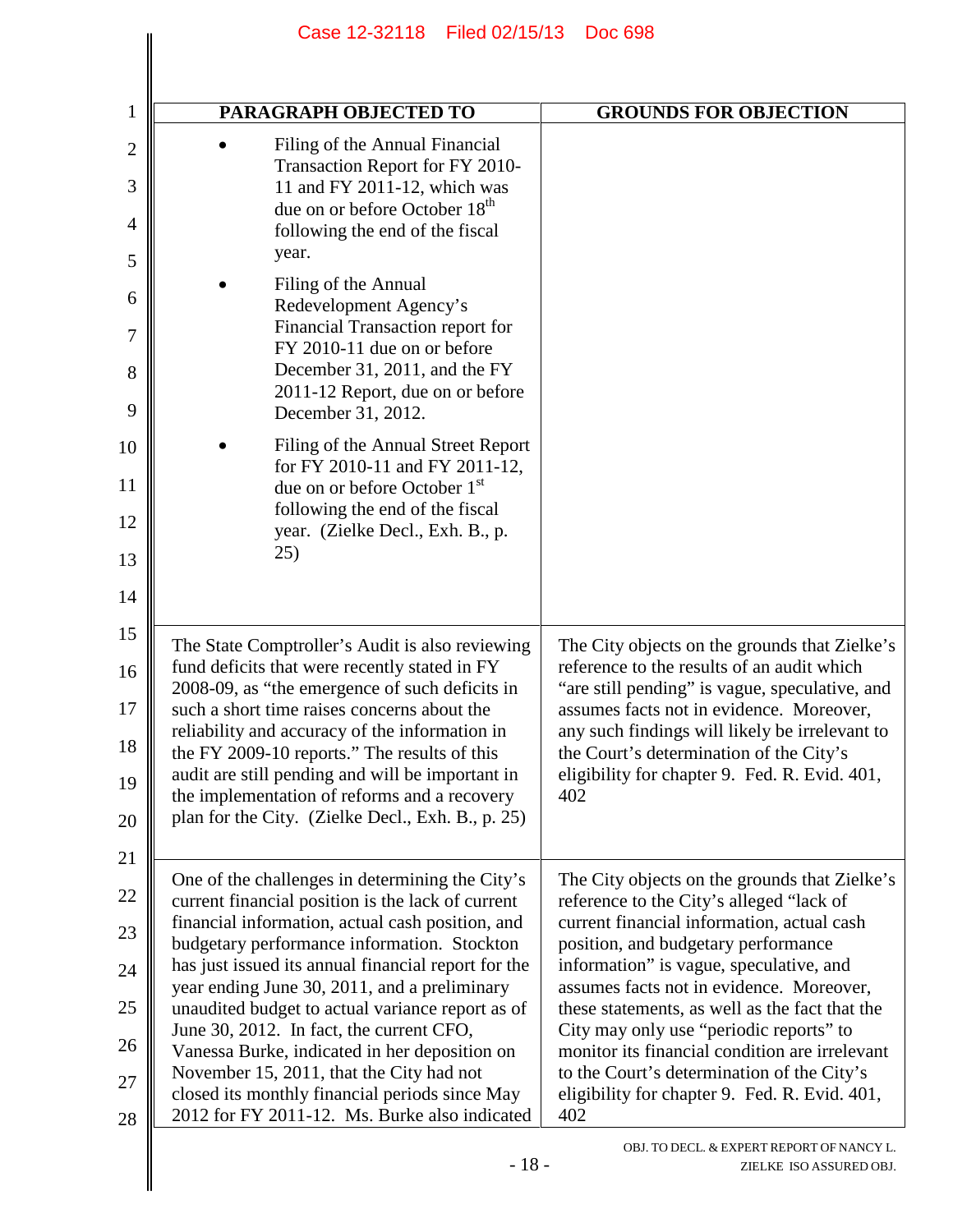| PARAGRAPH OBJECTED TO                                                                                                                                                                                                                                                                                                                                                                                                                                                                                                                                                                                                                                                                                                                                                                                                 | <b>GROUNDS FOR OBJECTION</b>                                                                                                                                                                                                                                                                                                                                                                                                                                 |
|-----------------------------------------------------------------------------------------------------------------------------------------------------------------------------------------------------------------------------------------------------------------------------------------------------------------------------------------------------------------------------------------------------------------------------------------------------------------------------------------------------------------------------------------------------------------------------------------------------------------------------------------------------------------------------------------------------------------------------------------------------------------------------------------------------------------------|--------------------------------------------------------------------------------------------------------------------------------------------------------------------------------------------------------------------------------------------------------------------------------------------------------------------------------------------------------------------------------------------------------------------------------------------------------------|
| that the City does not prepare routine budget-to-<br>actual reports for the City Manager and City<br>Council to monitor the City's financial<br>performance, but only "periodic reports" on an<br>inconsistent basis. (Zielke Decl., Exh. B., pp.<br>$25-26$                                                                                                                                                                                                                                                                                                                                                                                                                                                                                                                                                          |                                                                                                                                                                                                                                                                                                                                                                                                                                                              |
| The Government Finance Officers Association<br>(GFOA's) 2008 Best Practices guidelines, titled<br>"Improving the Timeliness of Financial<br>Reports," explain that "financial reports are<br>intended to meet the needs of decision makers.<br>Accordingly, timeliness was identified as one of<br>the characteristics of information in financial<br>reporting in Concepts Statement No. 1 of the<br>Governmental Accounting Standards Board<br>(GASB), Objectives of Financial Reporting. To<br>accomplish this objective, financial reports<br>must be available in time to inform decision<br>making. Therefore, financial reports should be<br>published as soon as possible after the end of<br>the reporting period." <sup>2</sup> (Zielke Decl., Exh. B.,<br>p. 26)                                           | The City objects on the grounds that the<br>City's alleged failure to adhere to the<br>GFOA's best practices guidelines is<br>irrelevant to the Court's determination of the<br>City's eligibility for chapter 9. Fed. R. Evid.<br>401, 402. Moreover, Zielke's reference to<br>these guidelines is vague, speculative, and<br>assumes facts not in evidence in that it does<br>not provide specifics as to what procedures<br>would satisfy the guidelines. |
| When dealing with "unforeseen circumstances,"<br>GFOA recommends that the "financial report<br>preparation process and the independent audit<br>identify items that could affect the amounts<br>reported in the financial statements (e.g.,<br>lawsuits; legal or contractual violations that<br>include a monetary penalty; instances of<br>potential or actual fraud or abuse).<br>Considerable time may be needed to<br>definitively resolve such items. In such cases,<br>the inherent uncertainty should not unduly<br>delay the financial report preparation process<br>and the independent audit. Accordingly, it<br>often is better to proceed with the issuance of<br>the financial statements based upon estimates,<br>rather than to delay their issuance." <sup>3</sup> (Zielke<br>Decl., Exh. B., p. 26) | The City objects on the grounds that the<br>City's alleged failure to adhere to the<br>GFOA's best practices guidelines is<br>irrelevant to the Court's determination of the<br>City's eligibility for chapter 9. Fed. R. Evid.<br>401, 402. Moreover, Zielke's reference to<br>these guidelines is vague, speculative, and<br>assumes facts not in evidence in that it does<br>not provide specifics as to what procedures<br>would satisfy the guidelines. |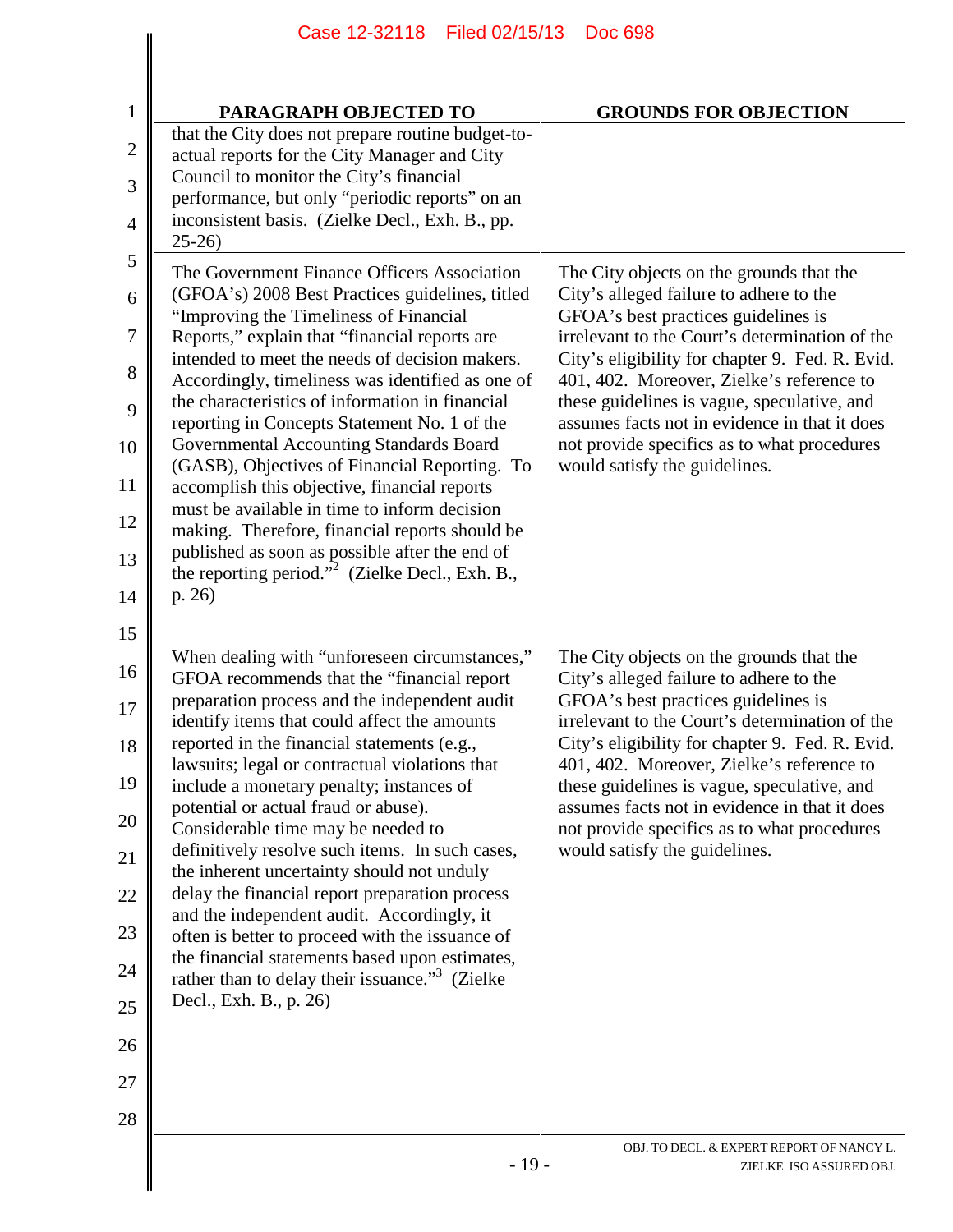| $\mathbf{1}$        | <b>PARAGRAPH OBJECTED TO</b>                                                                                                             | <b>GROUNDS FOR OBJECTION</b>                                                                                                                                                          |
|---------------------|------------------------------------------------------------------------------------------------------------------------------------------|---------------------------------------------------------------------------------------------------------------------------------------------------------------------------------------|
| $\overline{2}$<br>3 | A&M's research found that best practices<br>guidelines across various California cities and<br>other cities in the United States include | The City objects on the grounds that the<br>City's alleged failure to adhere to the<br>GFOA's (or other) best practices guidelines                                                    |
| $\overline{4}$      | recommendations for the preparation of<br>quarterly and/or monthly financial reports                                                     | is irrelevant to the Court's determination of<br>the City's eligibility for chapter 9. Fed. R.                                                                                        |
| 5                   | identifying revenues and expenditures (and in<br>some cases encumbrances) to keep decision                                               | Evid. 401, 402. Moreover, Zielke's<br>reference to these guidelines is vague,                                                                                                         |
| 6<br>7              | makers informed about the financial condition<br>of the City. (Zielke Decl., Exh. B., p. 26)                                             | speculative, and assumes facts not in<br>evidence in that it does not provide specifics<br>as to what procedures would satisfy the                                                    |
| 8                   |                                                                                                                                          | guidelines.                                                                                                                                                                           |
| 9                   | Examples of the types of content for quarterly<br>and/or monthly financial reports include:                                              | The City objects on the grounds that the<br>City's alleged failure to adhere to best                                                                                                  |
| 10<br>11            | Overview of year-to-date<br>discussion on City's financial<br>performance                                                                | practices guidelines, including the inclusion<br>of certain types of content in its financial<br>reports, is irrelevant to the Court's<br>determination of the City's eligibility for |
| 12<br>13            | Report on investment activity and<br>cash balances by major fund<br>appropriation and/or each fund                                       | chapter 9. Fed. R. Evid. 401, 402.<br>Moreover, Zielke's reference to these<br>guidelines is vague, speculative, and                                                                  |
| 14                  | (Note: Stockton did produce such<br>investment and cash reports in                                                                       | assumes facts not in evidence in that it does<br>not provide specifics as to what procedures                                                                                          |
| 15                  | prior fiscal years but not in a<br>timely manner)                                                                                        | would satisfy the guidelines.                                                                                                                                                         |
| 16<br>17            | Comparison of budget to actual<br>year-to-date revenue collections<br>by major fund appropriation                                        |                                                                                                                                                                                       |
| 18<br>19            | Comparison of expenditures by<br>major fund appropriation (budget<br>to actual spending-to-date by                                       |                                                                                                                                                                                       |
| 20                  | expense category and by<br>department)                                                                                                   |                                                                                                                                                                                       |
| 21<br>22            | Status of employee position<br>inventory                                                                                                 |                                                                                                                                                                                       |
| 23                  | Status of capital projects                                                                                                               |                                                                                                                                                                                       |
| 24                  | Changes in local economic factors<br>(housing starts, unemployment,                                                                      |                                                                                                                                                                                       |
| 25                  | sales taxes, change in property<br>values.                                                                                               |                                                                                                                                                                                       |
| 26                  | (Zielke Decl., Exh. B., pp. 26-27)                                                                                                       |                                                                                                                                                                                       |
| 27                  |                                                                                                                                          |                                                                                                                                                                                       |
| 28                  | $-20-$                                                                                                                                   | OBJ. TO DECL. & EXPERT REPORT OF NANCY L.<br>ZIELKE ISO ASSURED OBJ.                                                                                                                  |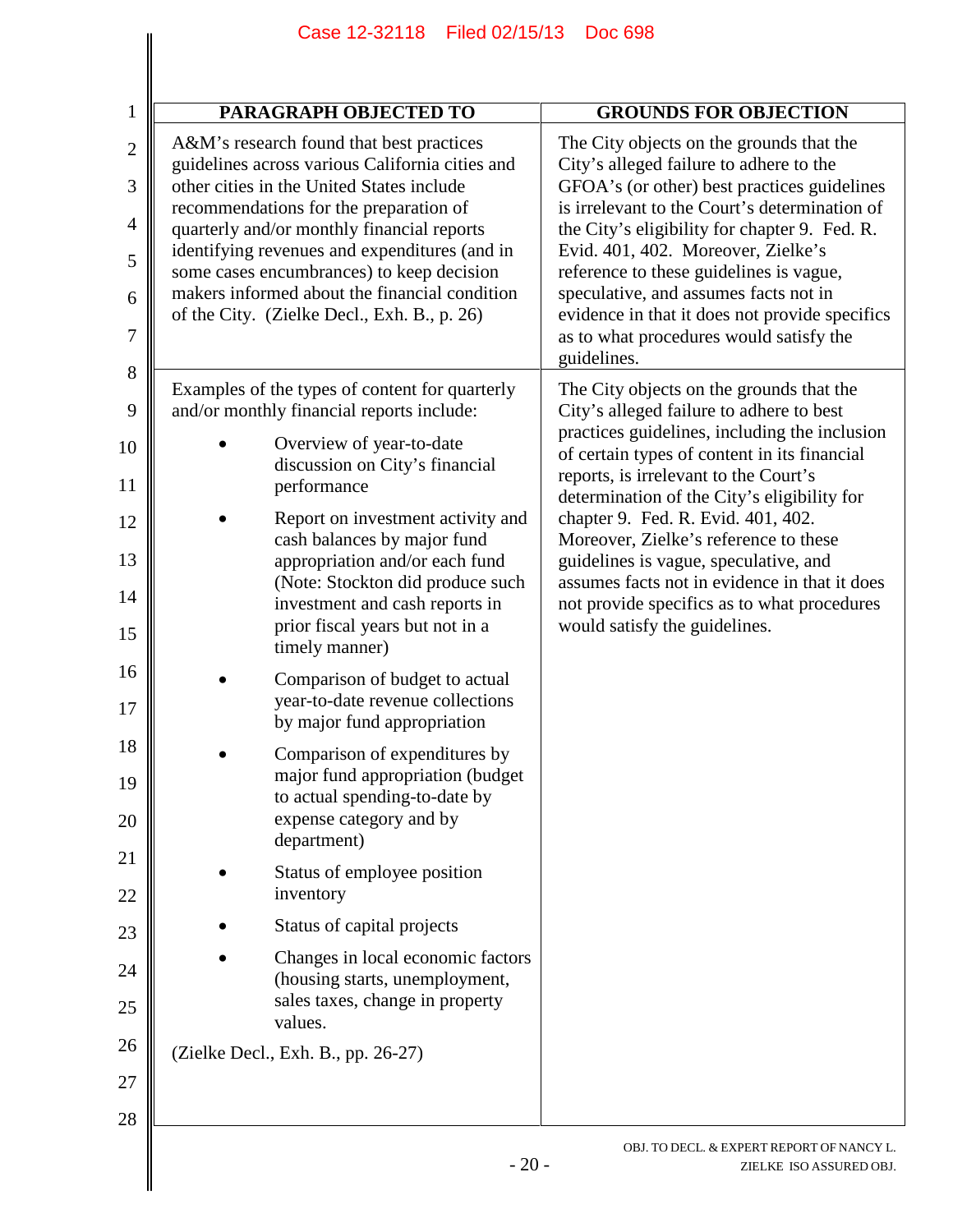| $\mathbf{1}$                     | PARAGRAPH OBJECTED TO                                                                                                                            | <b>GROUNDS FOR OBJECTION</b>                                                                                                          |
|----------------------------------|--------------------------------------------------------------------------------------------------------------------------------------------------|---------------------------------------------------------------------------------------------------------------------------------------|
| $\overline{2}$<br>$\mathfrak{Z}$ | We did note, however, that the City staff did<br>prepare a year-to-date actual budget variance<br>report for the City Council dated December 11, | The City objects on the grounds that the<br>City's alleged failure to adhere to best<br>practices guidelines, including the inclusion |
| $\overline{4}$                   | 2012. The report was a first step in providing<br>the City Council needed financial information.                                                 | of certain types of content in its financial<br>reports, is irrelevant to the Court's                                                 |
| 5                                | At the same time, many of the above noted<br>financial reporting components were still                                                           | determination of the City's eligibility for<br>chapter 9. Fed. R. Evid. 401, 402.                                                     |
| 6                                | missing. (Zielke Decl., Exh. B., p. 27)                                                                                                          | Moreover, Zielke's reference to these<br>guidelines is vague, speculative, and                                                        |
| 7<br>8                           |                                                                                                                                                  | assumes facts not in evidence in that it does<br>not provide specifics as to what procedures                                          |
| 9                                | Based on my professional experience as a                                                                                                         | would satisfy the guidelines.<br>The City objects on the grounds that the                                                             |
| 10                               | former local government Budget Director and<br>CFO and my discussions with current                                                               | City's alleged failure to close each month's<br>financial accounting period "in a timely"                                             |
| 11                               | government finance professionals, I understand<br>that local governments typically close each                                                    | manner" or to produce "formal regular<br>budget-to-actual financial performance                                                       |
| 12                               | month's financial accounting periods within                                                                                                      | statements, cash positions, or any of the                                                                                             |
| 13                               | five to ten days after the month's end. The City<br>is not closing its financial accounting periods in                                           | above" is irrelevant to the Court's<br>determination of the City's eligibility for                                                    |
| 14                               | a timely manner and is not producing formal<br>regular budget-to-actual financial performance                                                    | chapter 9. Fed. R. Evid. 401, 402.                                                                                                    |
| 15                               | statements, cash positions, or any of the above<br>identified reports to City Council on a monthly                                               |                                                                                                                                       |
| 16                               | or quarterly basis. (Zielke Decl., Exh. B., p.<br>27)                                                                                            |                                                                                                                                       |
| 17                               | A&M questions how the City Council can                                                                                                           | The City objects on the grounds that the                                                                                              |
| 18                               | understand the City's financial position without<br>monthly budget-to-actual, fund or cash                                                       | City's alleged failure to close each month's<br>financial accounting period "in a timely                                              |
| 19                               | statement, and similar reports. In fact, when<br>Ms. Burke, the City's CFO, was asked during                                                     | manner" or to produce "formal regular<br>budget-to-actual financial performance                                                       |
| 20                               | her deposition about the current General Fund<br>cash and budget fund balances as of June 30,                                                    | statements, cash positions, or any of the<br>above" is irrelevant to the Court's                                                      |
| 21                               | 2012, and more currently as of October 31,<br>2012, Ms. Burke was unaware of the balance of                                                      | determination of the City's eligibility for<br>chapter 9 in that it does not affect the                                               |
| 22<br>23                         | these funds. The City's lack of current or                                                                                                       | Court's determination of the City's actual                                                                                            |
| 24                               | timely financial reports makes it difficult to<br>properly assess the financial condition of the                                                 | insolvency. Fed. R. Evid. 401, 402.                                                                                                   |
| 25                               | City. (Zielke Decl., Exh. B., p. 27)                                                                                                             |                                                                                                                                       |
| 26                               |                                                                                                                                                  |                                                                                                                                       |
| 27                               |                                                                                                                                                  |                                                                                                                                       |
| 28                               |                                                                                                                                                  |                                                                                                                                       |
|                                  | $-21-$                                                                                                                                           | OBJ. TO DECL. & EXPERT REPORT OF NANCY L.<br>ZIELKE ISO ASSURED OBJ.                                                                  |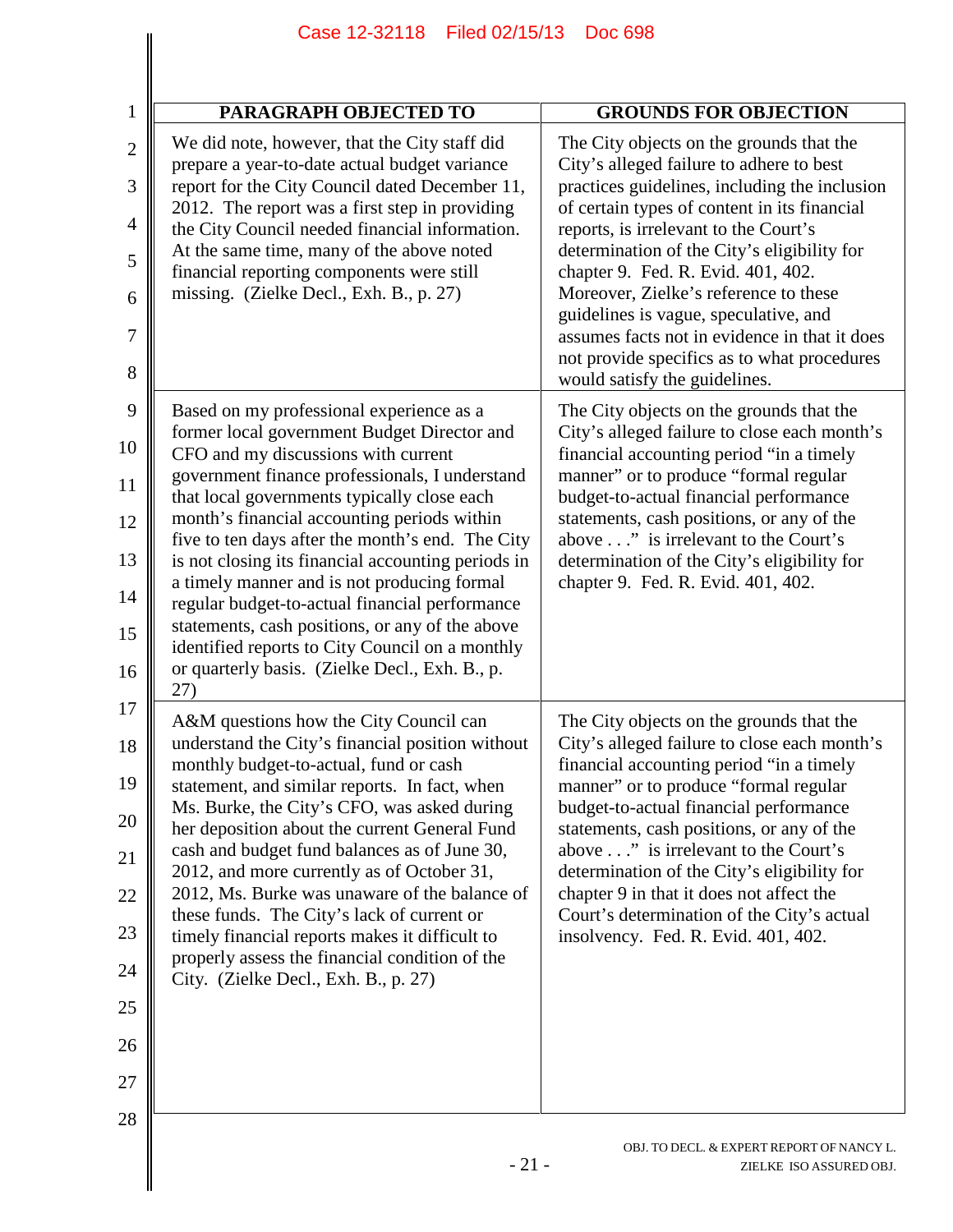| <b>PARAGRAPH OBJECTED TO</b>                                                                                                                                                                                                                                                                                                                                                                                                                                                                                                                                                                                                                                                                                                                                           | <b>GROUNDS FOR OBJECTION</b>                                                                                                                                                                                                                                                                                                                                                                                                                             |
|------------------------------------------------------------------------------------------------------------------------------------------------------------------------------------------------------------------------------------------------------------------------------------------------------------------------------------------------------------------------------------------------------------------------------------------------------------------------------------------------------------------------------------------------------------------------------------------------------------------------------------------------------------------------------------------------------------------------------------------------------------------------|----------------------------------------------------------------------------------------------------------------------------------------------------------------------------------------------------------------------------------------------------------------------------------------------------------------------------------------------------------------------------------------------------------------------------------------------------------|
| The Stockton City Council has adopted<br>financial policies establishing minimum target<br>levels of unreserved fund balance to be<br>maintained in the various funds. These<br>policies, adopted in 2006, protect the City's<br>financial exposure against severe unforeseen<br>emergencies and economic uncertainties and<br>are an important component of the City's long-<br>term financial management. (Zielke Decl.,<br>Exh. B., p. 28)                                                                                                                                                                                                                                                                                                                          | The City objects on the grounds that the<br>City's adoption of minimum target levels for<br>unreserved fund balances is irrelevant to the<br>Court's determination of the City's<br>eligibility for chapter 9. Fed. R. Evid. 401,<br>402.                                                                                                                                                                                                                |
| In the City's "Capital Financing and Debt<br>Management Policy", the City outlines its<br>general policies for financial management. One<br>important capacity policy is as follows: "The<br>City will carefully monitor its levels of general-<br>purpose debt. In evaluating debt capacity,<br>general purpose supported debt service will not<br>exceed 7% of the total General Fund budgeted<br>expenditures and transfer out." Likewise, the<br>City is not at risk of exceeding its legal debt<br>limit. Pursuant to California Government Code<br>section 43605, the City has a legal debt<br>(General Obligations only) limitation not to<br>exceed 15% of the total assessed valuation of<br>taxable property. <sup>4</sup> (Zielke Decl., Exh. B., p.<br>28) | The City objects on the grounds that the<br>City's adoption of general policies for its<br>financial management is irrelevant to the<br>Court's determination of the City's<br>eligibility for chapter 9. Fed. R. Evid. 401,<br>402. Similarly, the fact that the City is not at<br>risk of exceeding its legal debt limit is also<br>irrelevant to the Court's eligibility<br>determination. Fed. R. Evid. 401, 402.                                    |
| At the same time, GFOA <sup>5</sup> recommends that<br>cities like Stockton also have detailed financial<br>management policies in place to support<br>sustainable and accountable organizations. We<br>did not see where the City had these best<br>practices in place. Without City Council<br>safeguards including these approved policies,<br>there is no basis for long-term and sustainable<br>financial stewardship. Examples of best<br>practices recommend that jurisdictions should<br>have City Council approved policies that<br>address:<br>"Financial Planning Policies.<br>These policies address both the<br>need for a long-term view and the<br>fundamental principle of a<br>balanced budget.                                                       | The City objects on the grounds that the<br>City's alleged failure to adopt the GFOA's<br>best practices guidelines is irrelevant to the<br>Court's determination of the City's<br>eligibility for chapter 9. Fed. R. Evid. 401,<br>402. Moreover, Zielke's reference to these<br>guidelines is vague, speculative, and<br>assumes facts not in evidence in that it does<br>not provide specifics as to what procedures<br>would satisfy the guidelines. |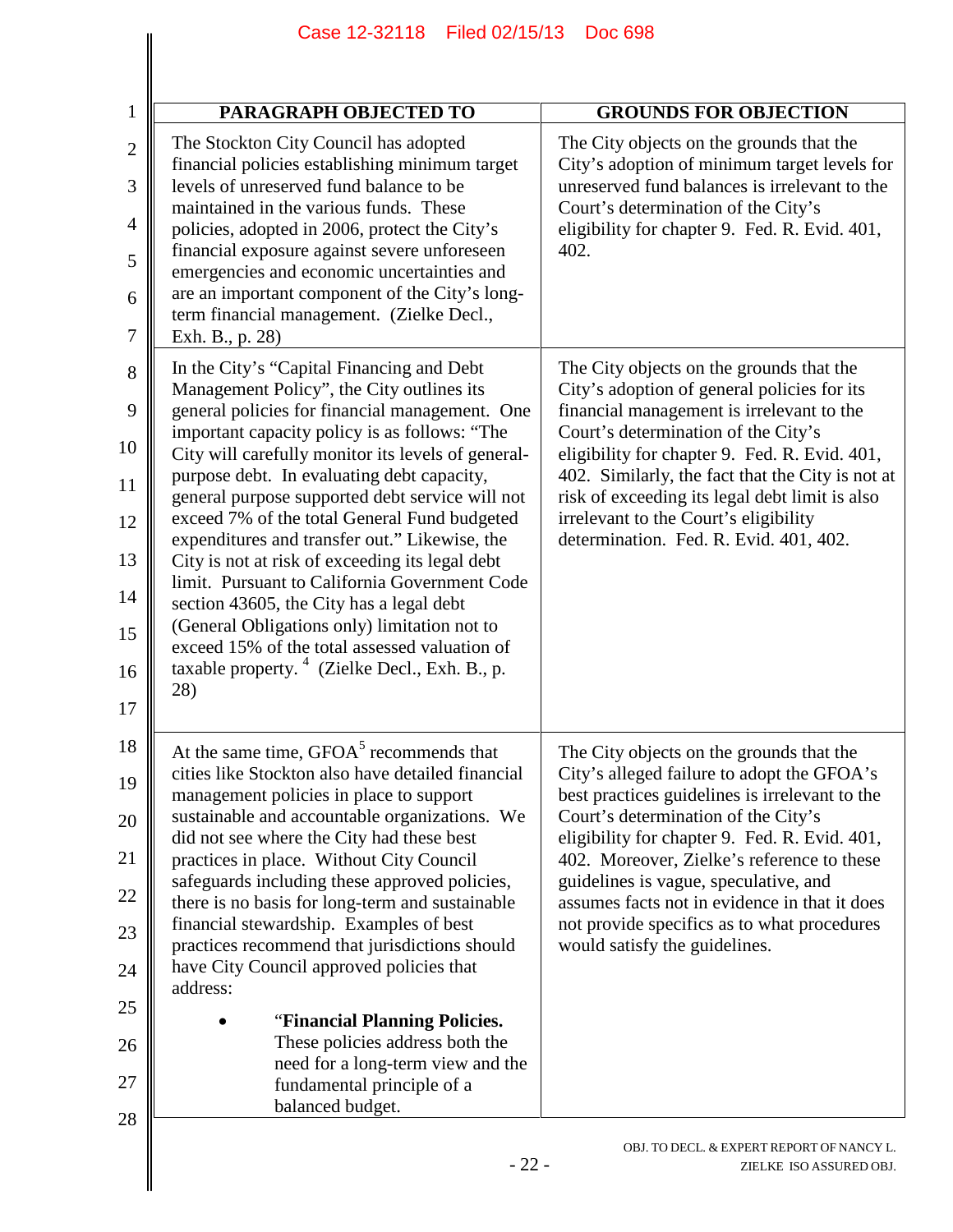| 1                   | PARAGRAPH OBJECTED TO                                                                                                                          | <b>GROUNDS FOR OBJECTION</b>                                                                |
|---------------------|------------------------------------------------------------------------------------------------------------------------------------------------|---------------------------------------------------------------------------------------------|
| $\mathbf{2}$<br>3   | <b>Revenue Policies.</b> Understanding<br>of the revenue stream is essential<br>to prudent planning. These<br>policies seek stability to avoid |                                                                                             |
| $\overline{4}$<br>5 | potential service disruptions<br>caused by revenue shortfalls.                                                                                 |                                                                                             |
| 6<br>7              | <b>Expenditure Policies.</b> The<br>expenditures of jurisdictions<br>define ongoing public service                                             |                                                                                             |
| 8<br>9              | commitment. Prudent<br>expenditure planning and<br>accountability will ensure fiscal<br>stability."                                            |                                                                                             |
| 10                  | (Zielke Decl., Exh. B., p. 28)                                                                                                                 |                                                                                             |
| 11                  | Local government best practices that were<br>missing from the City included:                                                                   | The City objects on the grounds that the<br>City's alleged failure to adopt "[l]ocal        |
| 12                  | <b>Balanced Budget</b>                                                                                                                         | government best practices" is irrelevant to<br>the Court's determination of the City's      |
| 13                  | Long-Range Planning                                                                                                                            | eligibility for chapter 9. Fed. R. Evid. 401,                                               |
| 14                  | <b>Asset Inventory</b>                                                                                                                         | 402. Moreover, Zielke's reference to these<br>best practices is vague, speculative, and     |
| 15                  | <b>Revenue Diversification</b>                                                                                                                 | assumes facts not in evidence in that it does                                               |
| 16                  | Fees and Charges                                                                                                                               | not provide specifics as to what procedures<br>would satisfy the guidelines.                |
| 17                  | Use of One-time Revenues                                                                                                                       |                                                                                             |
| 18                  | Use of Unpredictable Revenues                                                                                                                  |                                                                                             |
|                     | <b>Reserve or Stabilization Accounts</b>                                                                                                       |                                                                                             |
| 19<br>20            | Operating/Capital Expenditure<br>Accountability                                                                                                |                                                                                             |
| 21                  | (Zielke Decl., Exh. B., p. 29)                                                                                                                 |                                                                                             |
| 22                  | A&M reviewed City budget documents from<br>FY 2001-02 through the proposed FY 2012-13                                                          | The City objects on the grounds that Zielke's<br>references to the City's past revenues and |
| 23                  | (baseline budget). As shown in Table 2, from<br>FY 2003-04 to FY 2006-07, the City                                                             | expenses are irrelevant to the Court's<br>determination of the City's eligibility for       |
| 24                  | experienced a \$41.2 million increase in General                                                                                               | chapter 9 in that they do not bear on the                                                   |
| 25                  | Fund revenues excluding transfers in and loan<br>repayments. This large increase in revenues, a                                                | City's current insolvency. Fed. R. Evid.<br>401, 402.                                       |
|                     | result of the economic boom in the 2000s,<br>allowed the City to increase General Fund                                                         |                                                                                             |
| 26                  | expenses, particularly in employee services,                                                                                                   |                                                                                             |
| 27                  | during the same period. (Zielke Decl., Exh. B.,<br>p. 29)                                                                                      |                                                                                             |
| 28                  | $-23-$                                                                                                                                         | OBJ. TO DECL. & EXPERT REPORT OF NANCY L.<br>ZIELKE ISO ASSURED OBJ.                        |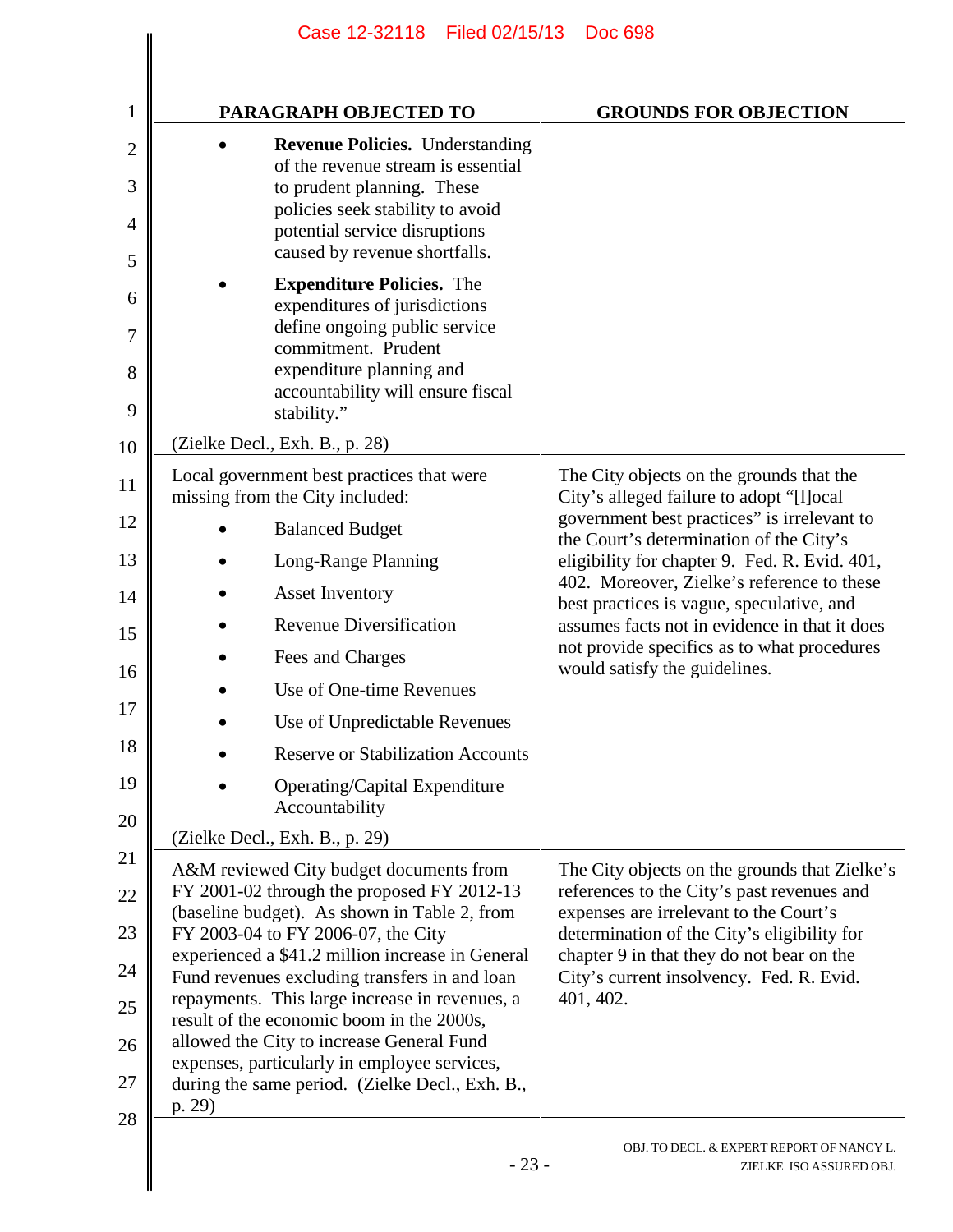| <b>PARAGRAPH OBJECTED TO</b>                                                                                                                                                                                                                                                                                                                                                                                                                                                                                                                      | <b>GROUNDS FOR OBJECTION</b>                                                                                                                                                                                                                                                                                                |
|---------------------------------------------------------------------------------------------------------------------------------------------------------------------------------------------------------------------------------------------------------------------------------------------------------------------------------------------------------------------------------------------------------------------------------------------------------------------------------------------------------------------------------------------------|-----------------------------------------------------------------------------------------------------------------------------------------------------------------------------------------------------------------------------------------------------------------------------------------------------------------------------|
| "Table 2 – Historical Comparison General Fund<br>Revenues and Expenditures" (Zielke Decl.,<br>Exh. B., p. 29)                                                                                                                                                                                                                                                                                                                                                                                                                                     | The City objects on the grounds that Zielke's<br>references to the City's past revenues and<br>expenses are irrelevant to the Court's<br>determination of the City's eligibility for<br>chapter 9 in that they do not bear on the<br>City's current insolvency. Fed. R. Evid.<br>401, 402.                                  |
| During this time period, total expenses<br>increased by \$43.8 million, of which employee<br>services accounted for \$29.4 million or 67% of<br>the increase. (Zielke Decl., Exh. B., p. 30)                                                                                                                                                                                                                                                                                                                                                      | The City objects on the grounds that Zielke's<br>references to the City's past revenues and<br>expenses are irrelevant to the Court's<br>determination of the City's eligibility for<br>chapter 9 in that they do not bear on the<br>City's current insolvency. Fed. R. Evid.<br>401, 402.                                  |
| During the mid-2000s, Stockton also<br>accumulated a General Fund surplus that<br>enabled the City to begin operating with a small<br>annual revenue deficiency. (Zielke Decl., Exh.<br>B., p. 30)                                                                                                                                                                                                                                                                                                                                                | The City objects on the grounds that Zielke's<br>references to the City's past revenues and<br>expenses are irrelevant to the Court's<br>determination of the City's eligibility for<br>chapter 9 in that they do not bear on the<br>City's current insolvency. Fed. R. Evid.<br>401, 402.                                  |
| In FY 2009-10, after the economic crisis hit<br>California, revenues decreased by \$36.2<br>million. As revenues decreased significantly in<br>FY 2009-10, the City decreased expenditures<br>and cut services to maintain General Fund<br>balances. The City now projects further<br>revenue deficiencies moving forward; however,<br>the City has failed to reduce expenditures at the<br>same rate that revenues declined. (Zielke Decl.,<br>Exh. B., p. 30)                                                                                   | The City objects on the grounds that Zielke's<br>references to the City's past revenues and<br>expenses are irrelevant to the Court's<br>determination of the City's eligibility for<br>chapter 9 in that they do not bear on the<br>City's current insolvency. Fed. R. Evid.<br>401, 402.                                  |
| We found that the City did transfer monies into<br>the General Fund from other fund<br>appropriations. As shown in Table 3,<br>"budgeted" interfund transfers for the past 12<br>years, the General Fund used monies from other<br>funds to fund General Fund expenditures.<br>Many of these transfers were interfund loans<br>that had to be repaid at a later date. As the<br>City's revenue declined beginning in FY 2009-<br>10, the City decreased the amount of funds<br>transferred to the General Fund. (Zielke Decl.,<br>Exh. B., p. 30) | The City objects on the grounds that the<br>City's past revenues and expenses, as well as<br>the City's transfer of monies between funds,<br>is irrelevant to the Court's determination of<br>the City's eligibility for chapter 9 in that it<br>does not bear on the City's current<br>insolvency. Fed. R. Evid. 401, 402. |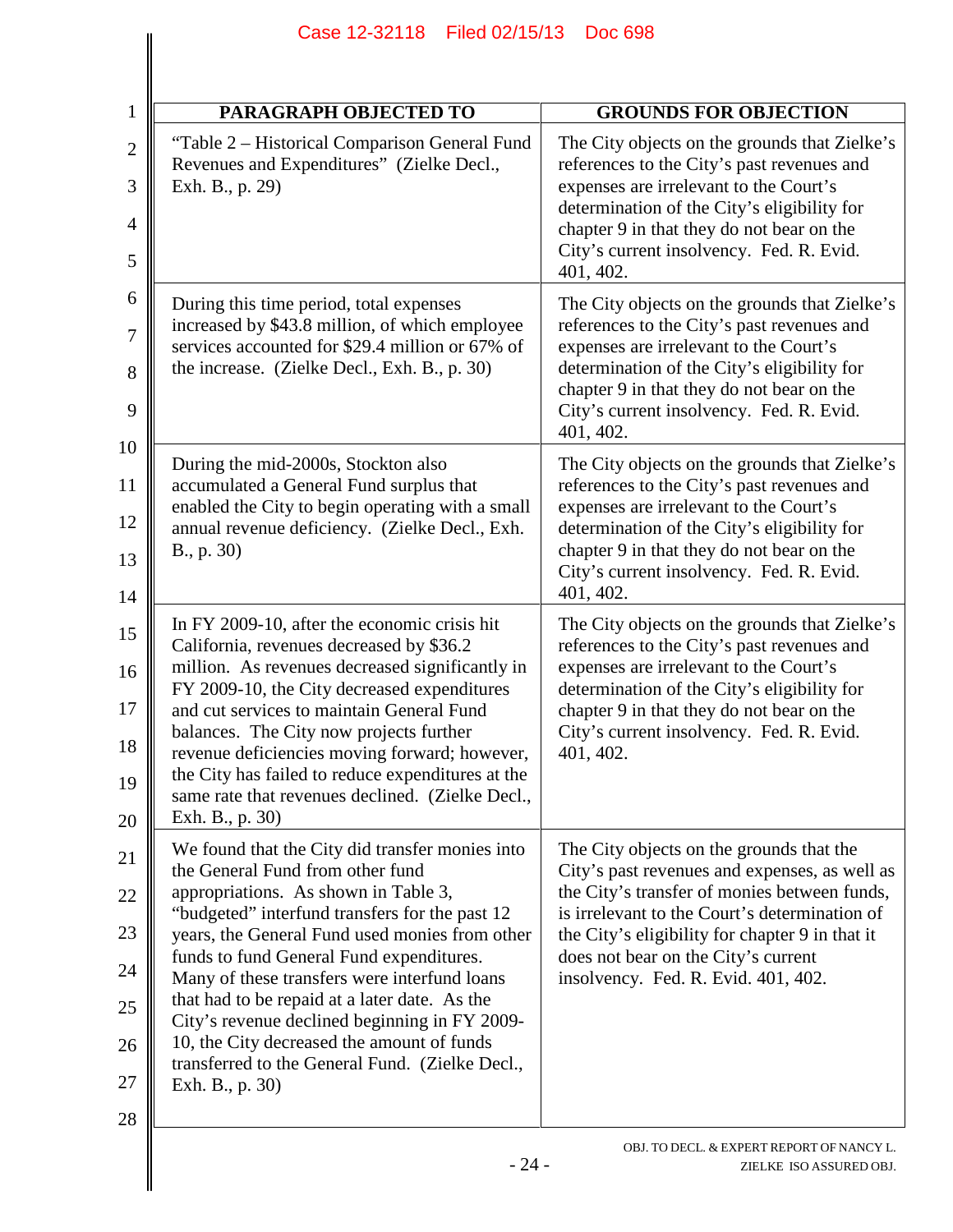| PARAGRAPH OBJECTED TO                                                                                                                          | <b>GROUNDS FOR OBJECTION</b>                                                                                                              |
|------------------------------------------------------------------------------------------------------------------------------------------------|-------------------------------------------------------------------------------------------------------------------------------------------|
| "Table 3 – Comparison of Interfund Transfers"<br>to General Fund" (Zielke Decl., Exh. B., p. 30)                                               | The City objects on the grounds that the<br>City's past revenues and expenses, as well as<br>the City's transfer of monies between funds, |
|                                                                                                                                                | is irrelevant to the Court's determination of<br>the City's eligibility for chapter 9 in that it<br>does not bear on the City's current   |
|                                                                                                                                                | insolvency. Fed. R. Evid. 401, 402.                                                                                                       |
| In review of major cost drivers for the City's<br>budget we examined the trends in Personnel                                                   | The City objects on the grounds that its past<br>employee compensation and benefits                                                       |
| Services. The report "Employee Total<br>Compensation - Over \$200,000 Calendar Years<br>2007, 2008, 2009 <sup>"</sup> details the compensation | packages are irrelevant to the Court's<br>determination of the City's eligibility for<br>chapter 9. Fed. R. Evid. 401, 402.               |
| structures for those individuals earning in<br>excess of \$200,000 in total compensation <sup>7</sup> for                                      |                                                                                                                                           |
| three years prior. The report showed that:                                                                                                     |                                                                                                                                           |
| In CY 2007 there were 189<br>individuals receiving between<br>\$200,000 and \$424,899 in total                                                 |                                                                                                                                           |
| compensation. These individuals<br>received a combined total of                                                                                |                                                                                                                                           |
| \$41.2 million in total<br>compensation. When comparing                                                                                        |                                                                                                                                           |
| this to the FY 2007-08 actual<br>personnel expenses of \$147.1                                                                                 |                                                                                                                                           |
| million, these individuals<br>comprised 28% of the total                                                                                       |                                                                                                                                           |
| budget.                                                                                                                                        |                                                                                                                                           |
| In CY 2008 there were $150$<br>individuals with compensation<br>between \$200,000 and \$521,102.                                               |                                                                                                                                           |
| These individuals received a<br>combined total of \$34.4 million in                                                                            |                                                                                                                                           |
| total compensation. When<br>comparing this to the FY 2008-09                                                                                   |                                                                                                                                           |
| actual personnel expenses of<br>\$141.0 million, these individuals                                                                             |                                                                                                                                           |
| comprised 24% of the total<br>budget.                                                                                                          |                                                                                                                                           |
| In CY 2009 there were $161$                                                                                                                    |                                                                                                                                           |
| individuals with compensation<br>between \$200,000 and \$348,724.                                                                              |                                                                                                                                           |
| These individuals earned a<br>combined total of \$33.1 million in                                                                              |                                                                                                                                           |
| total compensation. When                                                                                                                       |                                                                                                                                           |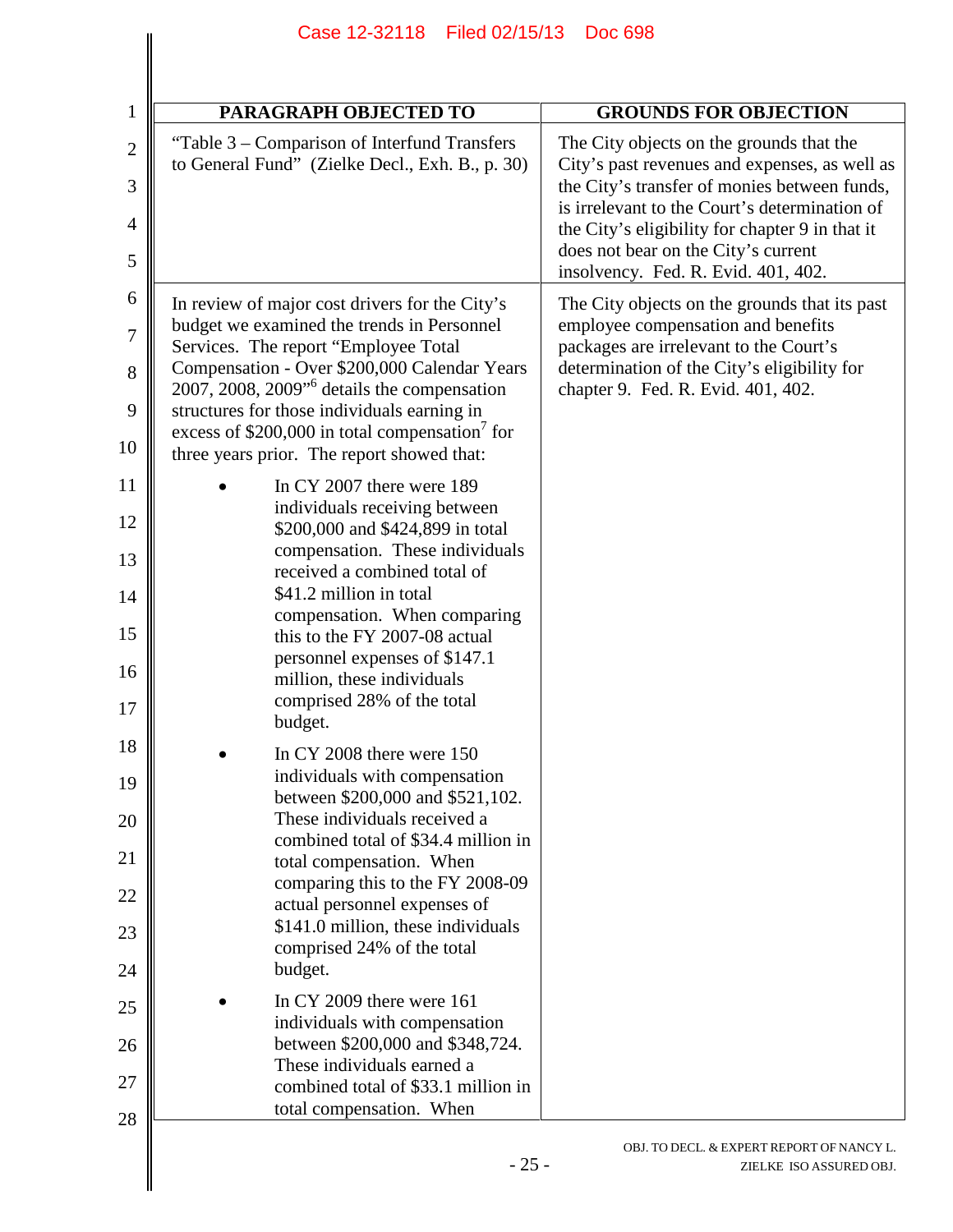| PARAGRAPH OBJECTED TO                                                                                                                                                                                                                                                                                                                                                                                      | <b>GROUNDS FOR OBJECTION</b>                                                                                                                                                                                                                                                                                                                             |
|------------------------------------------------------------------------------------------------------------------------------------------------------------------------------------------------------------------------------------------------------------------------------------------------------------------------------------------------------------------------------------------------------------|----------------------------------------------------------------------------------------------------------------------------------------------------------------------------------------------------------------------------------------------------------------------------------------------------------------------------------------------------------|
| comparing this to the FY 2009-10<br>actual personnel expenses of<br>\$126.6 million, these individuals<br>comprised 26% of the total<br>budget.                                                                                                                                                                                                                                                            |                                                                                                                                                                                                                                                                                                                                                          |
| Furthermore, when comparing the<br>number of highly compensated<br>individuals in CY 2009 (161) to<br>the total staffing levels in FY<br>2009-10 (1,103), A&M found that<br>one in seven individuals paid<br>from the Stockton General Fund<br>received over \$200,000 in total<br>compensation.<br>(Zielke Decl., Exh. B., pp. 30-31)                                                                     |                                                                                                                                                                                                                                                                                                                                                          |
|                                                                                                                                                                                                                                                                                                                                                                                                            |                                                                                                                                                                                                                                                                                                                                                          |
| We note that one of the primary drivers for<br>increased spending over the review period was<br>related to Employee Services. Over 70% of the<br>annual General Fund Employee Services or<br>Personnel spend is related to Public Safety<br>(police and fire departments). The following<br>section provides an overview of the major cost<br>drivers for Public Safety. (Zielke Decl., Exh.<br>B., p. 31) | The City objects on the grounds that its past<br>employee compensation and benefits<br>packages, and the share of City expenses<br>devoted to public safety, are irrelevant to the<br>Court's determination of the City's<br>eligibility for chapter 9. Fed. R. Evid. 401,<br>402.                                                                       |
| Table 4 analyzes spending per Full Time<br>Equivalent ("FTE") across peer cities. Stockton<br>spends a disproportionate amount per public<br>safety employee. The table on the next page<br>lists those peer cities and analyzes the personnel<br>and total spend per FTE for Police and Fire in<br>each City's FY 2012-13 budget. (Zielke Decl.,<br>Exh. B., p. 31)                                       | The City objects on the grounds that its past<br>employee compensation and benefits<br>packages are irrelevant to the Court's<br>determination of the City's eligibility for<br>chapter 9. Fed. R. Evid. 401, 402.<br>Moreover, Zielke's selection of and<br>comparison to "peer cities" is vague,<br>speculative, and assumes facts not in<br>evidence. |
| "Table $4$ – Comparison of Police & Fire<br>Spending per FTE" (Zielke Decl., Exh. B.,<br>p. 32)                                                                                                                                                                                                                                                                                                            | The City objects on the grounds that its past<br>compensation and benefits packages are<br>irrelevant to the Court's determination of the<br>City's eligibility for chapter 9. Fed. R. Evid.<br>401, 402.                                                                                                                                                |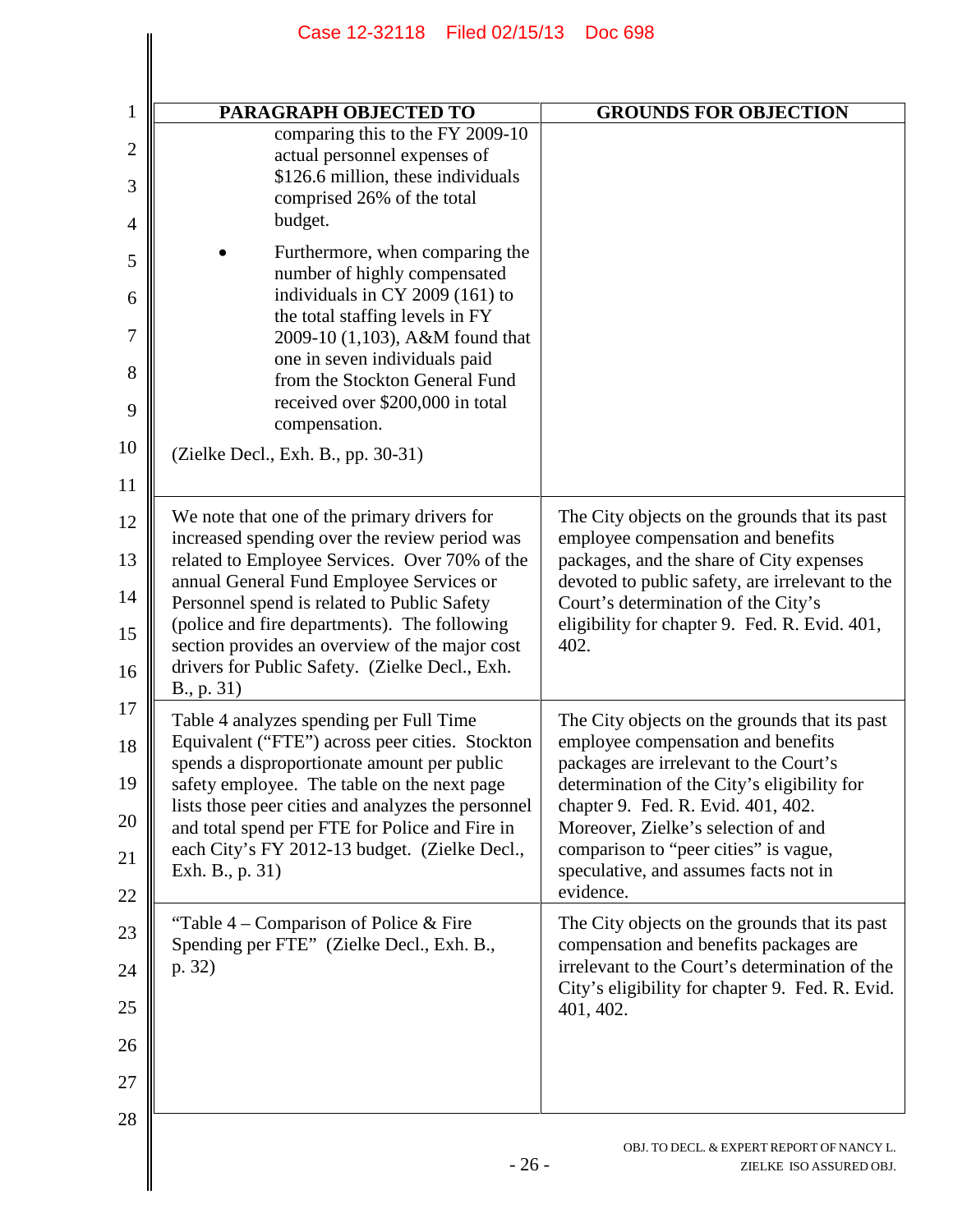## **PARAGRAPH OBJECTED TO GROUNDS FOR OBJECTION** Stockton spends \$9,503 more on total Police spend per FTE than the next highest city and \$7,177 more on Fire spend per FTE than the next highest city. When compared to other peer cities' average personnel spend per FTE, the City spends \$22,013 more on Police and The City objects on the ground that its police compensation and benefits packages are irrelevant to the Court's determination of the City's eligibility for chapter 9. Fed. R. Evid. 401, 402. Case 12-32118 Filed 02/15/13 Doc 698

1

2

3

4

 $\overline{\phantom{a}}$ 

| 5<br>6<br>7 | City spends \$22,013 more on Police and<br>\$37,396 more on Fire. Taking a look at the<br>high spending figures per FTE for the City, it is<br>clear that its costs associated with current<br>employees and retirees are higher than its peers.<br>(Zielke Decl., Exh. B., p. 32) |                                                                                                   |
|-------------|------------------------------------------------------------------------------------------------------------------------------------------------------------------------------------------------------------------------------------------------------------------------------------|---------------------------------------------------------------------------------------------------|
| 8<br>9      | As shown in Table 5, over the past five years,<br>total spending on Police has increased by \$1.5                                                                                                                                                                                  | The City objects on the ground that its past<br>spending, including police and firefighter        |
| 10          | million or 1.5%, while General Fund spending<br>has decreased \$0.2 million or 0.3%. Although                                                                                                                                                                                      | compensation and benefits packages, is<br>irrelevant to the Court's determination of the          |
| 11          | spend over the past ifve years has not changed<br>significantly, the City decreased spend until FY                                                                                                                                                                                 | City's eligibility for chapter 9. Fed. R. Evid.<br>401, 402.                                      |
| 12          | 2012-13, when it increased its baseline budget<br>by 7.6% for total spending and 11.7% for                                                                                                                                                                                         |                                                                                                   |
| 13          | General Fund spending on Police. (Zielke<br>Decl., Exh. B., p. 32)                                                                                                                                                                                                                 |                                                                                                   |
| 14          | Over the same time period, the City has                                                                                                                                                                                                                                            | The City objects on the ground that its past                                                      |
| 15          | decreased Police FTE by 18.8%, 17.3% for<br>sworn positions and 21.6% for non-sworn                                                                                                                                                                                                | spending, including police and firefighter<br>compensation and benefits packages, is              |
| 16          | positions. The General Fund experienced 128<br>cuts over the past five years, whereas the total                                                                                                                                                                                    | irrelevant to the Court's determination of the<br>City's eligibility for chapter 9. Fed. R. Evid. |
| 17<br>18    | FTE has only experienced 127 cuts, as special<br>revenue funds have subsidized extra sworn                                                                                                                                                                                         | 401, 402.                                                                                         |
| 19          | positions as crime has increased. The<br>additional spending can be explained partially                                                                                                                                                                                            |                                                                                                   |
| 20          | by those special revenue funds, but General<br>Fund spend on police has not decreased as                                                                                                                                                                                           |                                                                                                   |
| 21          | significantly as other budget line items over the<br>past five years even though its FTE count has                                                                                                                                                                                 |                                                                                                   |
| 22          | decreased significantly. (Zielke Decl., Exh. B.,<br>p. 32)                                                                                                                                                                                                                         |                                                                                                   |
| 23          | "Table 5 – Comparison of City of Stockton                                                                                                                                                                                                                                          | The City objects on the ground that its past                                                      |
| 24          | Police Department Spending" (Zielke Decl.,<br>Exh. B., p. 33)                                                                                                                                                                                                                      | spending, including police and firefighter<br>compensation and benefits packages, is              |
| 25          |                                                                                                                                                                                                                                                                                    | irrelevant to the Court's determination of the<br>City's eligibility for chapter 9. Fed. R. Evid. |
| 26<br>27    |                                                                                                                                                                                                                                                                                    | 401, 402.                                                                                         |
| 28          |                                                                                                                                                                                                                                                                                    |                                                                                                   |
|             |                                                                                                                                                                                                                                                                                    | OBJ. TO DECL. & EXPERT REPORT OF NANCY L.                                                         |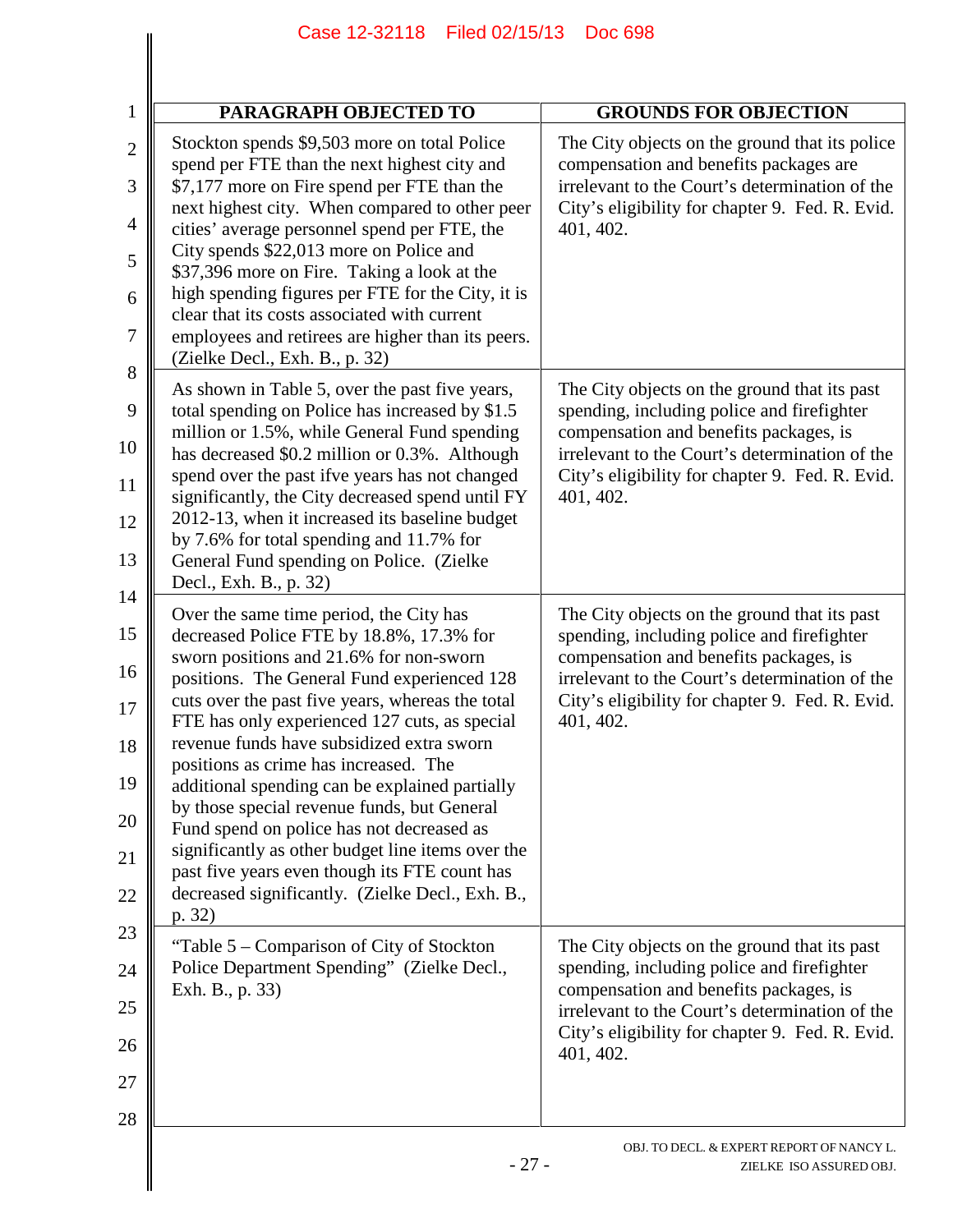|                                                    | Case 12-32118 Filed 02/15/13                                                                                                                                                                                                                                                                                                                                                                                                                 | <b>Doc 698</b>                                                                                                                                                                                                                                                                                                                                                                                                                                                  |
|----------------------------------------------------|----------------------------------------------------------------------------------------------------------------------------------------------------------------------------------------------------------------------------------------------------------------------------------------------------------------------------------------------------------------------------------------------------------------------------------------------|-----------------------------------------------------------------------------------------------------------------------------------------------------------------------------------------------------------------------------------------------------------------------------------------------------------------------------------------------------------------------------------------------------------------------------------------------------------------|
|                                                    |                                                                                                                                                                                                                                                                                                                                                                                                                                              |                                                                                                                                                                                                                                                                                                                                                                                                                                                                 |
| 1                                                  | PARAGRAPH OBJECTED TO                                                                                                                                                                                                                                                                                                                                                                                                                        | <b>GROUNDS FOR OBJECTION</b>                                                                                                                                                                                                                                                                                                                                                                                                                                    |
| $\overline{2}$<br>3<br>$\overline{4}$<br>5<br>6    | As shown in Table 6 on the following page,<br>similar to the above Police analysis, from FY<br>2008-09 through FY 2012-13, Stockton<br>decreased the number of FTE positions<br>associated with Fire by 33.4%. During the<br>same time period, the City decreased total<br>spend on Fire only by 14.3%. (Zielke Decl.,<br>Exh. B., p. 33)                                                                                                    | The City objects on the ground that its past<br>spending, including police and firefighter<br>compensation and benefits packages, is<br>irrelevant to the Court's determination of the<br>City's eligibility for chapter 9. Fed. R. Evid.<br>401, 402.                                                                                                                                                                                                          |
| 7<br>8<br>9<br>10<br>11                            | Over the five-year period analyzed, the General<br>Fund spending cuts constituted 93.4% of total<br>spending cuts. From the data it is difficult to<br>understand why the number of personnel cuts<br>increased at a much faster rate than the rate at<br>which expenditures decreased. (Zielke Decl.,<br>Exh. B., p. 33)                                                                                                                    | The City objects on the ground that its past<br>spending, including police and firefighter<br>compensation and benefits packages, is<br>irrelevant to the Court's determination of the<br>City's eligibility for chapter 9. Fed. R. Evid.<br>401, 402. Moreover, Zielke's statement that<br>this is "difficult to understand" is vague and<br>speculative.                                                                                                      |
| 12<br>13<br>14                                     | "Table 6 – Comparison of City of Stockton Fire<br>Department Spending" (Zielke Decl., Exh. B.,<br>p. 34)                                                                                                                                                                                                                                                                                                                                     | The City objects on the ground that its past<br>spending, including police and firefighter<br>compensation and benefits packages, is<br>irrelevant to the Court's determination of the<br>City's eligibility for chapter 9. Fed. R. Evid.<br>401, 402.                                                                                                                                                                                                          |
| 15<br>16<br>17<br>18<br>19<br>20<br>21<br>22<br>23 | In both the Police and Fire Department<br>spending analysis we question whether the<br>disparity between the percentage of position<br>reductions to overall personnel and total budget<br>spend could be attributed to:<br>Employee wages being annually<br>adjusted at a higher rate than<br>reduction<br>Increasing employee insurance<br>costs<br>Adjustments in annual pension<br>payments to CalPERS<br>(Zielke Decl., Exh. B., p. 34) | The City objects on the ground that its past<br>spending, including police and firefighter<br>compensation and benefits packages, is<br>irrelevant to the Court's determination of the<br>City's eligibility for chapter 9. Fed. R. Evid.<br>401, 402. Moreover, the alleged reasons for<br>the difference in percentages of position<br>reductions and total budget reductions are<br>also irrelevant to the Court's determination.<br>Fed. R. Evid. 401, 402. |
| 24<br>25<br>26<br>27<br>28                         | In any event, it is difficult for us to understand<br>why the City has decreased positions without<br>decreasing a proportionate amount in spend.<br>What this suggests is that the City still does not<br>have control over the ever-escalating wages and<br>pension benefits of its public safety employees,<br>despite its claims to the contrary. (Zielke Decl.,<br>Exh. B., p. 34)                                                      | The City objects on the ground that its past<br>spending, including police and firefighter<br>compensation and benefits packages, is<br>irrelevant to the Court's determination of the<br>City's eligibility for chapter 9. Fed. R. Evid.<br>401, 402. Moreover, Zielke's statement that<br>this is "difficult to understand" is vague and<br>speculative.<br>OBJ. TO DECL. & EXPERT REPORT OF NANCY L.                                                         |
|                                                    | $-28-$                                                                                                                                                                                                                                                                                                                                                                                                                                       | ZIELKE ISO ASSURED OBJ.                                                                                                                                                                                                                                                                                                                                                                                                                                         |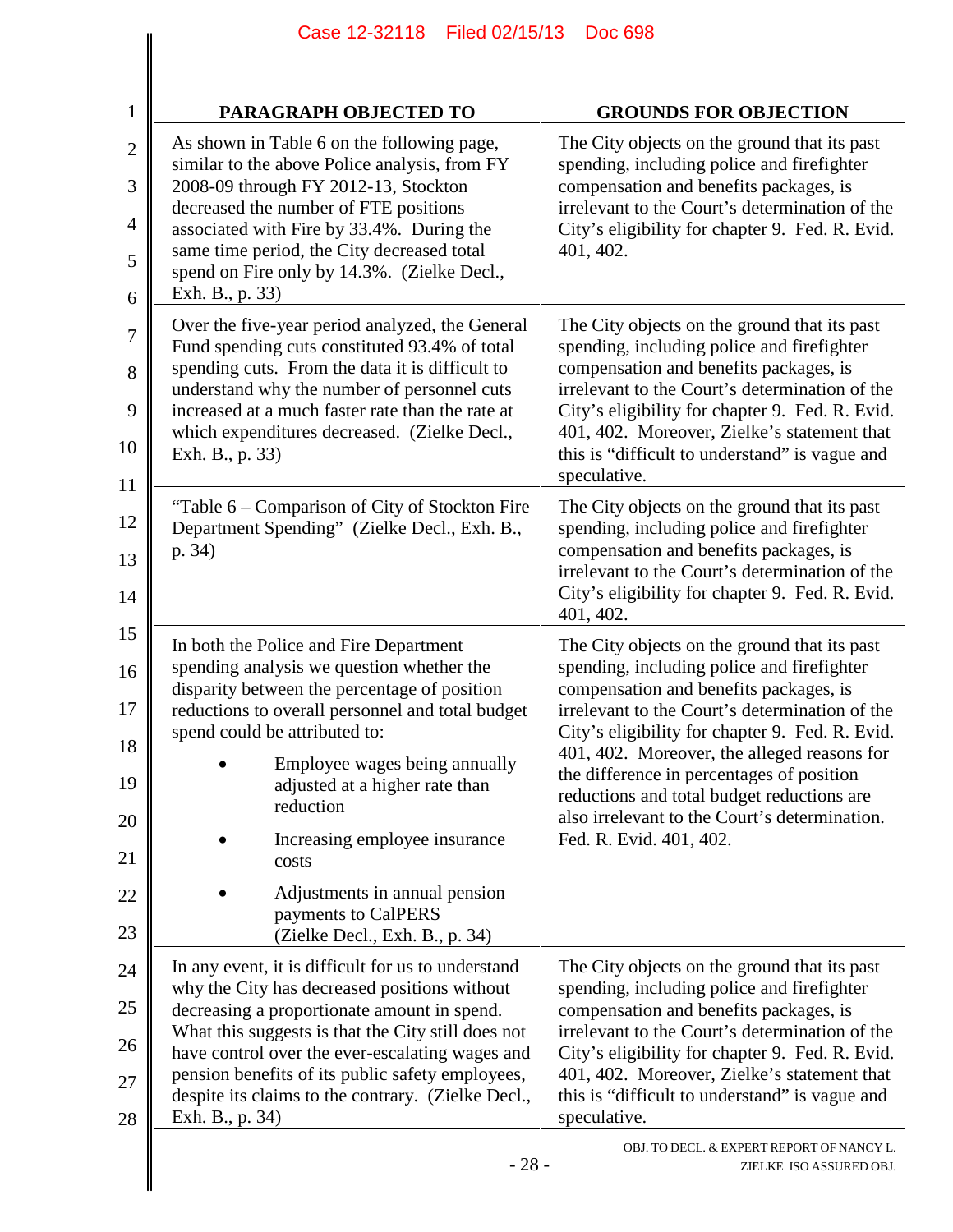| PARAGRAPH OBJECTED TO                                                                                                                                                                                                                                                                                                                                                                                                              | <b>GROUNDS FOR OBJECTION</b>                                                                                                                                                                                                                                                                                                                                                                                                                                                                                                                                |
|------------------------------------------------------------------------------------------------------------------------------------------------------------------------------------------------------------------------------------------------------------------------------------------------------------------------------------------------------------------------------------------------------------------------------------|-------------------------------------------------------------------------------------------------------------------------------------------------------------------------------------------------------------------------------------------------------------------------------------------------------------------------------------------------------------------------------------------------------------------------------------------------------------------------------------------------------------------------------------------------------------|
| Another major cost component in the City's<br>budget is for pension payments. Over the past<br>five years, the City's retiree and beneficiary<br>payments have been increasing as both the<br>number of retirees and average amount paid<br>have increased. Not only are the number and<br>amount paid increasing, but these figures are<br>also increasing at an increasing rate in many<br>cases. (Zielke Decl., Exh. B., p. 34) | The City objects on the grounds that the<br>City's pension payment obligations to<br>retirees are irrelevant to the Court's<br>determination of the City's eligibility for<br>chapter 9. Fed. R. Evid. 401, 402.<br>Moreover, to the extent that Zielke states or<br>implies that the City has the legal authority<br>to reduce its pension obligations, the City<br>objects on the grounds that such conclusions<br>are speculative and constitute improper legal<br>conclusions.                                                                          |
| Table 7 details the City's payments to public<br>safety retirees and other retirees. It is important<br>to note that all measures are increasing over<br>time, and the City must find a way to manage<br>the rising payments in the future as all<br>projections show increased costs moving<br>forward as well. (Zielke Decl., Exh. B., p. 34)                                                                                    | The City objects on the grounds that the<br>City's pension payment obligations to<br>retirees are irrelevant to the Court's<br>determination of the City's eligibility for<br>chapter 9. Fed. R. Evid. 401, 402.<br>Moreover, to the extent that Zielke states or<br>implies that the City has the legal authority<br>to reduce its pension obligations, the City<br>objects on the grounds that such conclusions<br>are speculative and constitute improper legal<br>conclusions.                                                                          |
| "Table 7 – Comparison of City of Stockton<br>Retiree & Beneficiary Payments" (Zielke<br>Decl., Exh. B., p. 35)                                                                                                                                                                                                                                                                                                                     | The City objects on the grounds that the<br>City's pension payment obligations to<br>retirees are irrelevant to the Court's<br>determination of the City's eligibility for<br>chapter 9. Fed. R. Evid. 401, 402.<br>Moreover, to the extent that Zielke states or<br>implies that the City has the legal authority<br>to reduce its pension obligations, the City<br>objects on the grounds that such conclusions<br>are speculative and constitute improper legal<br>conclusions.                                                                          |
| Prior to Chapter 9, the City made no effort to<br>seek from CalPERS a reduction or modification<br>of its PERS liability. By letter dated December<br>4, 2012, the City finally made a request for<br>hardship funding extension. We estimate that<br>the granting of such a request could save the<br>City approximately \$4.5 million over the next<br>three fiscal years. <sup>8</sup> (Zielke Decl., Exh. B., p.<br>35)        | The City objects on the grounds that the<br>City's pension payment obligations to<br>retirees are irrelevant to the Court's<br>determination of the City's eligibility for<br>chapter 9. Fed. R. Evid. 401, 402.<br>Moreover, to the extent that Zielke states or<br>implies that the City has the legal authority<br>to reduce its pension obligations, the City<br>objects on the grounds that such conclusions<br>are speculative and constitute improper legal<br>conclusions. Finally, to the extent Zielke<br>implies or states that the City has not |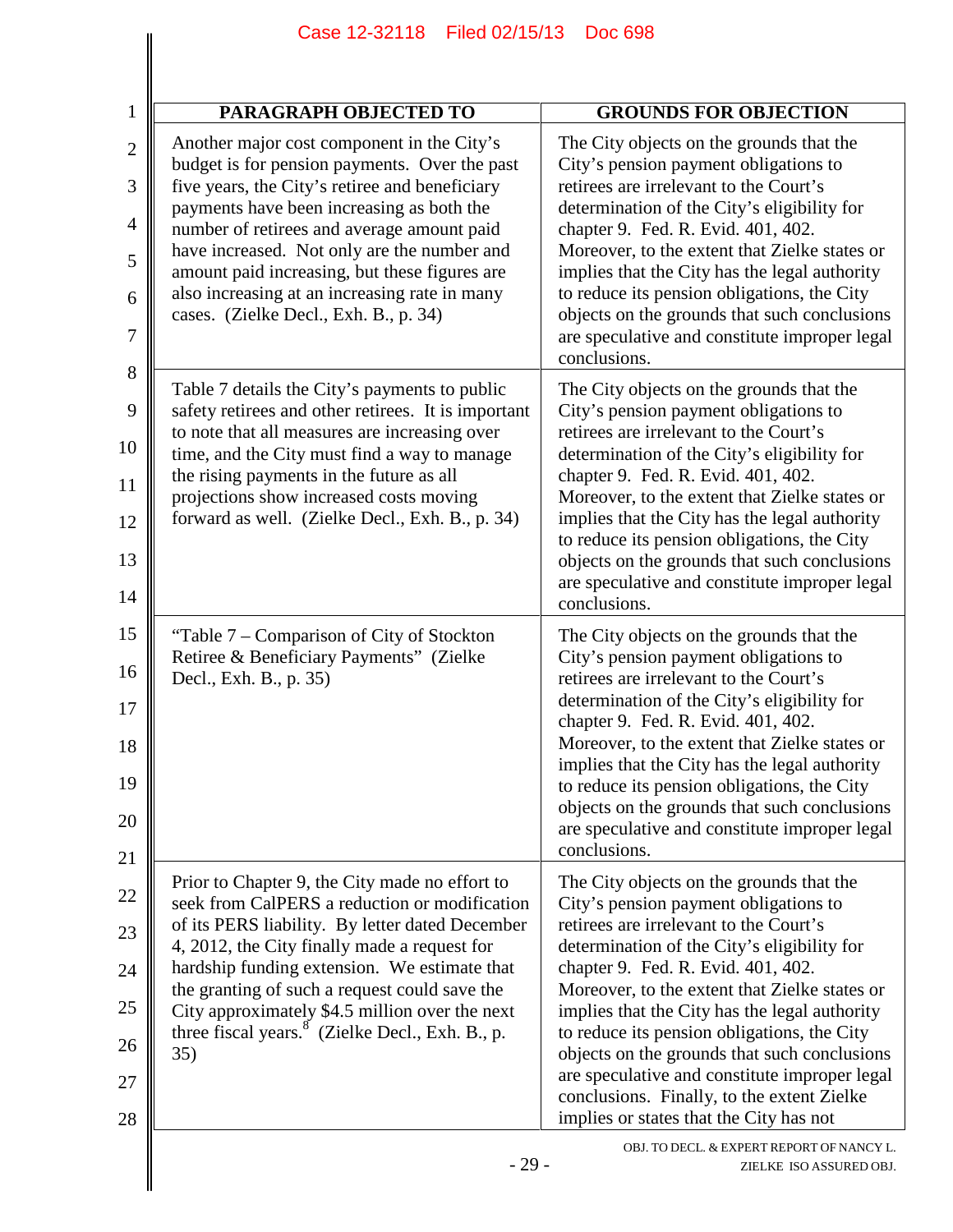| $\mathbf 1$                                                                                                                            | <b>PARAGRAPH OBJECTED TO</b>                                                                                                                                                                                                                                                                                                                                                                                                                                                                                                                                                                                                                                                                                                                                                                                                                                                                                                                                                                                                                                                                                                                                                                                                                                                                                                                                                                                                                                                                                                                                                                                                                                                        | <b>GROUNDS FOR OBJECTION</b>                                                                                                                                                                                                                                                                                                                                                                                                                                                                                                                                                                                                                                                                                                                                                                                                                                     |
|----------------------------------------------------------------------------------------------------------------------------------------|-------------------------------------------------------------------------------------------------------------------------------------------------------------------------------------------------------------------------------------------------------------------------------------------------------------------------------------------------------------------------------------------------------------------------------------------------------------------------------------------------------------------------------------------------------------------------------------------------------------------------------------------------------------------------------------------------------------------------------------------------------------------------------------------------------------------------------------------------------------------------------------------------------------------------------------------------------------------------------------------------------------------------------------------------------------------------------------------------------------------------------------------------------------------------------------------------------------------------------------------------------------------------------------------------------------------------------------------------------------------------------------------------------------------------------------------------------------------------------------------------------------------------------------------------------------------------------------------------------------------------------------------------------------------------------------|------------------------------------------------------------------------------------------------------------------------------------------------------------------------------------------------------------------------------------------------------------------------------------------------------------------------------------------------------------------------------------------------------------------------------------------------------------------------------------------------------------------------------------------------------------------------------------------------------------------------------------------------------------------------------------------------------------------------------------------------------------------------------------------------------------------------------------------------------------------|
| $\overline{2}$<br>3<br>4                                                                                                               |                                                                                                                                                                                                                                                                                                                                                                                                                                                                                                                                                                                                                                                                                                                                                                                                                                                                                                                                                                                                                                                                                                                                                                                                                                                                                                                                                                                                                                                                                                                                                                                                                                                                                     | satisfied the negotiation requirement of<br>section $109(c)(5)$ because it "made no effort<br>to seek from CalPERS a reduction or<br>modification of its PERS liability," such a<br>conclusion is also an improper legal<br>conclusion.                                                                                                                                                                                                                                                                                                                                                                                                                                                                                                                                                                                                                          |
| 5<br>6<br>7<br>8<br>9<br>10<br>11<br>12<br>13<br>14<br>15<br>16<br>17<br>18<br>19<br>║<br>20<br>21<br>22<br>23<br>24<br>25<br>26<br>27 | Although the City's economy is<br>underperforming in comparison to the United<br>States as a whole, and although the City's<br>history of poor decision making has constrained<br>its ability to drive revenue growth moving<br>forward, there are signs that the local economy<br>is improving, particularly in the past 12 months.<br>(Zielke Decl., Exh. B., p. 35)<br>An important indicator of the stability in local<br>government funds is the price of homes in that<br>locality. As the price of homes fell in the late<br>2000s, Stockton and other municipalities were<br>significantly affected, as property taxes are the<br>largest revenue source for many local<br>governments. According to data issued by the<br>California Association of Realtors, the median<br>price for a single-family home in San Joaquin<br>County—where Stockton is the largest city—in<br>October 2012 was \$179,570, up 14.6% from<br>\$156,710 in October 2011. $^9$ Although this is far<br>from the peak-level prices experienced the<br>2000s, this increasing figure is important in<br>driving revenue growth moving forward.<br>Along with the increase in home sales, the<br>median time on the market for single-family<br>homes in San Joaquin County decreased from<br>38.7 days to 23.1 days, meaning homes were<br>sold at a significantly faster pace than the<br>previous year. Even though an analysis of<br>Stockton's economic conditions reveals<br>hardships at a local level, recent data shows that<br>efforts to stimulate the economy are beginning<br>to show signs of success, and the outlook ahead<br>is more favorable. (Zielke Decl., Exh. B., p.<br>36) | The City objects on the grounds that Zielke's<br>statements as to alleged signs of recent<br>improvement in the City's economy are<br>vague, speculative, and assume facts not in<br>evidence. Moreover, such statements are<br>irrelevant to the Court's determination of the<br>City's eligibility for chapter 9 in that Zielke<br>makes no showing that such recent<br>improvement affects the analysis of the<br>City's current insolvency.<br>The City objects on the grounds that Zielke's<br>statements as to alleged signs of recent<br>improvement in the City's economy are<br>vague and speculative. Moreover, such<br>statements are irrelevant to the Court's<br>determination of the City's eligibility for<br>chapter 9 in that Zielke makes no showing<br>that such recent improvement affects the<br>analysis of the City's current insolvency. |
| 28                                                                                                                                     |                                                                                                                                                                                                                                                                                                                                                                                                                                                                                                                                                                                                                                                                                                                                                                                                                                                                                                                                                                                                                                                                                                                                                                                                                                                                                                                                                                                                                                                                                                                                                                                                                                                                                     |                                                                                                                                                                                                                                                                                                                                                                                                                                                                                                                                                                                                                                                                                                                                                                                                                                                                  |
|                                                                                                                                        | $-30-$                                                                                                                                                                                                                                                                                                                                                                                                                                                                                                                                                                                                                                                                                                                                                                                                                                                                                                                                                                                                                                                                                                                                                                                                                                                                                                                                                                                                                                                                                                                                                                                                                                                                              | OBJ. TO DECL. & EXPERT REPORT OF NANCY L.<br>ZIELKE ISO ASSURED OBJ.                                                                                                                                                                                                                                                                                                                                                                                                                                                                                                                                                                                                                                                                                                                                                                                             |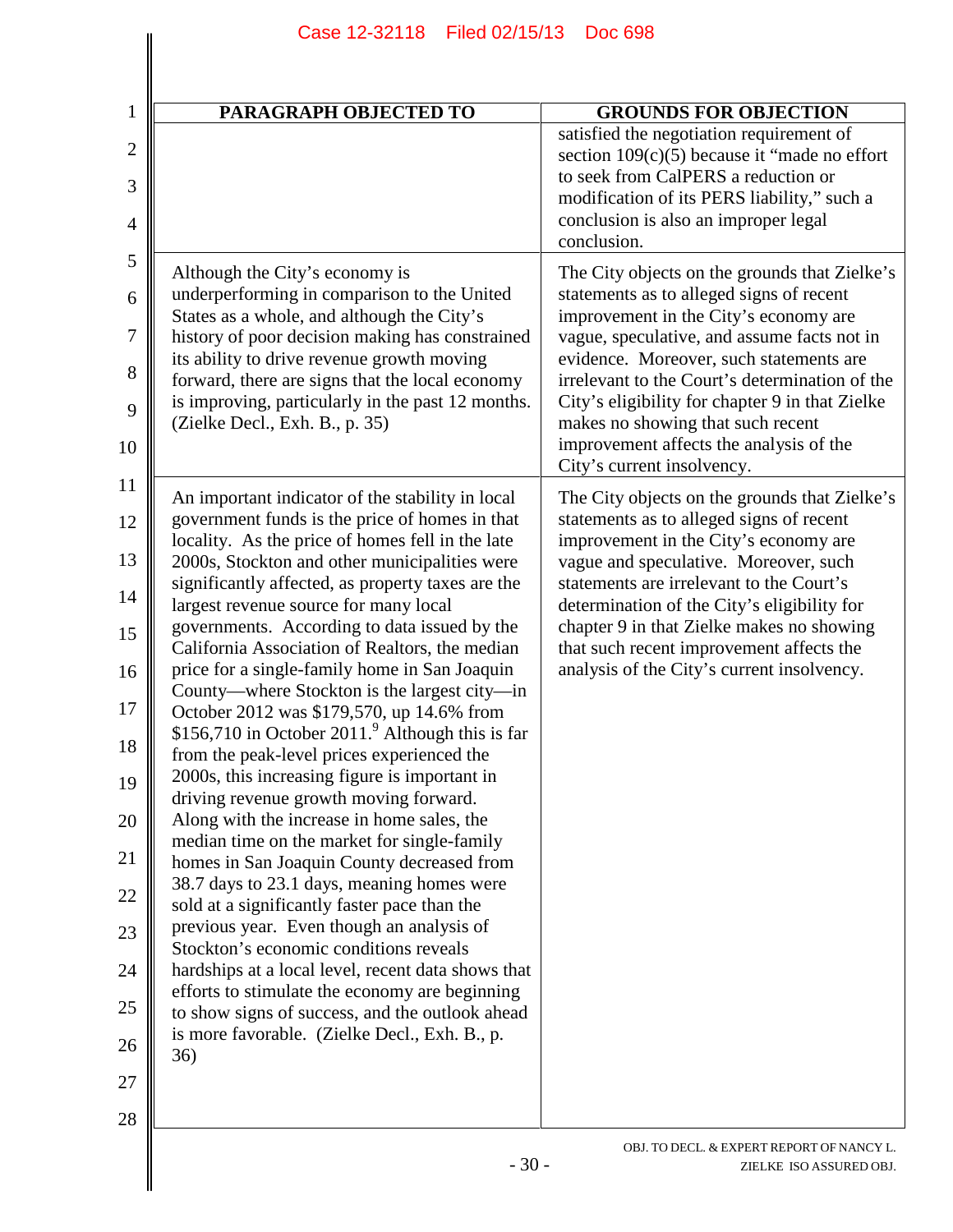| PARAGRAPH OBJECTED TO                                                                                                                                                                                                                                                                                                                                                                                                                                                                                                                                                                                                                                                                                                                                                                                                                                                                                                                                                                                                                                                                                                                                                                                                                        | <b>GROUNDS FOR OBJECTION</b>                                                                                                                                                                                                                                                                                                                                                                                  |
|----------------------------------------------------------------------------------------------------------------------------------------------------------------------------------------------------------------------------------------------------------------------------------------------------------------------------------------------------------------------------------------------------------------------------------------------------------------------------------------------------------------------------------------------------------------------------------------------------------------------------------------------------------------------------------------------------------------------------------------------------------------------------------------------------------------------------------------------------------------------------------------------------------------------------------------------------------------------------------------------------------------------------------------------------------------------------------------------------------------------------------------------------------------------------------------------------------------------------------------------|---------------------------------------------------------------------------------------------------------------------------------------------------------------------------------------------------------------------------------------------------------------------------------------------------------------------------------------------------------------------------------------------------------------|
| According to RealtyTrac, $^{10}$ a leading online<br>marketplace for foreclosure properties,<br>Stockton currently has the highest foreclosure<br>rate in the United States, as one in 67 of its<br>households was subject to a foreclosure filing in<br>the third quarter of 2012. This figure, three<br>times the national average, illustrates the lack<br>of stability in the housing market and the<br>difficulties that Stockton's citizens are currently<br>facing. The figure also demonstrates the<br>improving economic climate, however, as it is<br>21% lower than the previous year. In the mid-<br>year report issued by RealtyTrac in July, one in<br>every 38 of Stockton's housing units was<br>subject to foreclosure filing in the first half of<br>2012. This figure, although still the highest in<br>the nation, decreased 13% from the previous six<br>months and decreased 16% from the first half<br>of 2011. The foreclosure data for the City of<br>Stockton clearly show that the City continues to<br>face difficulties, but at the same time shows<br>encouraging signs as the City's economy<br>appears to be improving significantly and<br>recovering from historic lows. (Zielke Decl.,<br>Exh. B., p. 36) | The City objects on the grounds that Zielke's<br>statements as to alleged signs of recent<br>improvement in the City's economy are<br>vague and speculative. Moreover, such<br>statements are irrelevant to the Court's<br>determination of the City's eligibility for<br>chapter 9 in that Zielke makes no showing<br>that such recent improvement affects the<br>analysis of the City's current insolvency. |
| Another key indicator of economic<br>performance, the unemployment rate, calculates<br>the percentage of the total workforce that is<br>unemployed but actively seeking employment<br>and is a closely watched lagging indicator. As<br>a lagging indicator, the unemployment rate is<br>used to confirm trends in the economy. Below<br>is a graph showing the 2012 unemployment rate<br>for Stockton, California, issued by the U.S.<br>Bureau of Labor Statistics: <sup>11</sup> (Zielke Decl.,<br>Exh. B., p. 37)                                                                                                                                                                                                                                                                                                                                                                                                                                                                                                                                                                                                                                                                                                                        | The City objects on the grounds that Zielke's<br>statements as to alleged signs of recent<br>improvement in the City's economy are<br>vague and speculative. Moreover, such<br>statements are irrelevant to the Court's<br>determination of the City's eligibility for<br>chapter 9 in that Zielke makes no showing<br>that such recent improvement affects the<br>analysis of the City's current insolvency. |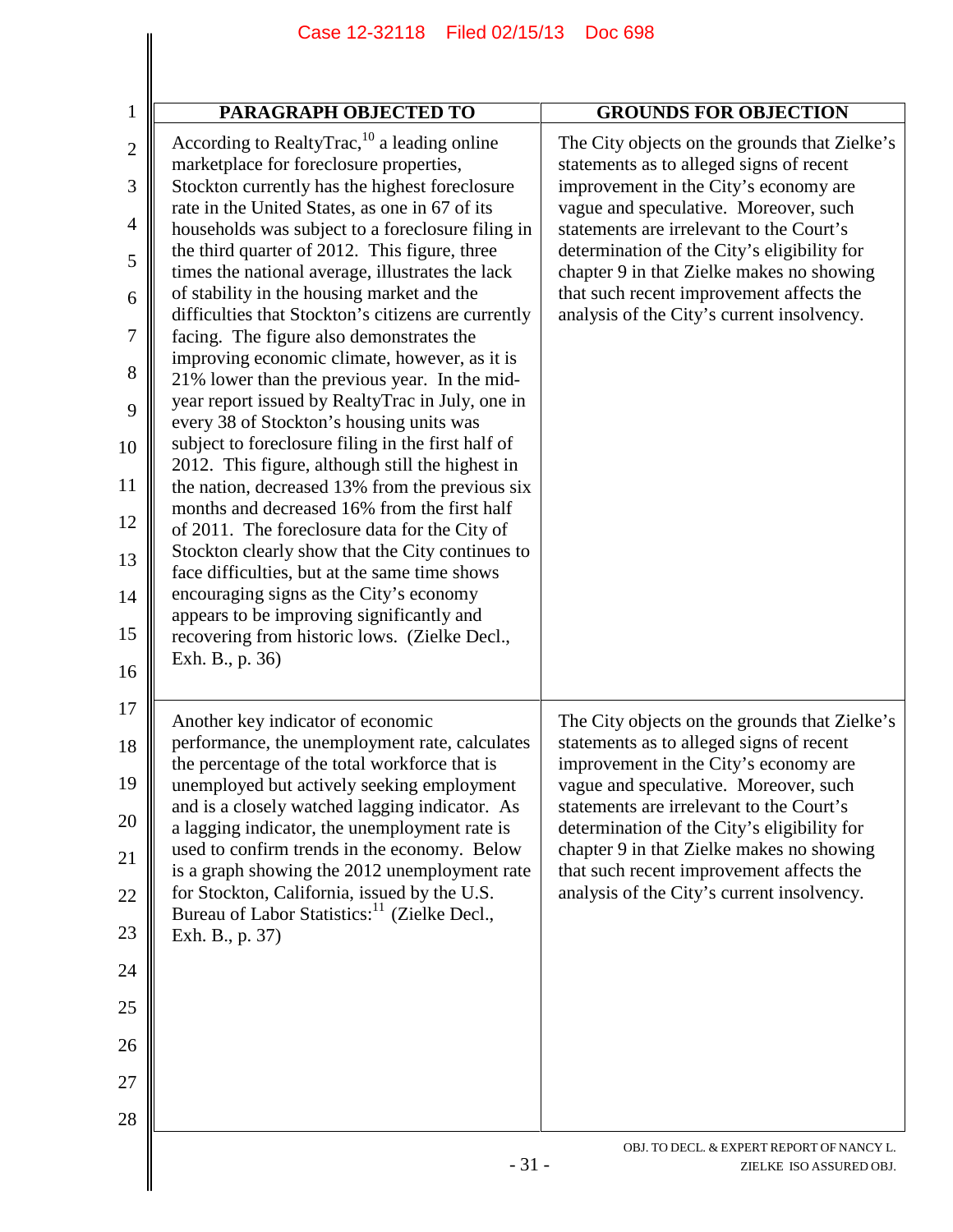| $\mathbf{1}$        | <b>PARAGRAPH OBJECTED TO</b>                                                                          | <b>GROUNDS FOR OBJECTION</b>                                                                                                       |
|---------------------|-------------------------------------------------------------------------------------------------------|------------------------------------------------------------------------------------------------------------------------------------|
| $\overline{2}$<br>3 | "Table 8 – Stockton Unemployment Rate –<br>Calendar Year (CY) 2012" (Zielke Decl., Exh.<br>B., p. 37) | The City objects on the grounds that Zielke's<br>statements as to alleged signs of recent<br>improvement in the City's economy are |
| 4                   |                                                                                                       | vague and speculative. Moreover, such<br>statements are irrelevant to the Court's                                                  |
| 5                   |                                                                                                       | determination of the City's eligibility for<br>chapter 9 in that Zielke makes no showing                                           |
| 6                   |                                                                                                       | that such recent improvement affects the<br>analysis of the City's current insolvency.                                             |
| 7<br>8              | As shown in Table 8, Stockton's unemployment<br>rate has decreased significantly in the past ten      | The City objects on the grounds that Zielke's<br>statements as to alleged signs of recent                                          |
| 9                   | months. Although the City's rate is still high<br>compared to the United States rate in October       | improvement in the City's economy are<br>vague and speculative. Moreover, such                                                     |
| 10                  | 2012, 7.9%, the decline of Stockton's<br>unemployment rate demonstrates increasing                    | statements are irrelevant to the Court's<br>determination of the City's eligibility for                                            |
| 11                  | stability in the local economy and a favorable<br>outlook for the future. Another important           | chapter 9 in that Zielke makes no showing<br>that such recent improvement affects the                                              |
| 12                  | statistic used to determine the current state of<br>the economy is the Nonfarm Payroll, which         | analysis of the City's current insolvency.                                                                                         |
| 13                  | calculates the number of jobs for paid workers<br>excluding general government employees,             |                                                                                                                                    |
| 14                  | private household employees, and employees of<br>nonprofit organizations that provide assistance      |                                                                                                                                    |
| 15<br>16            | to individuals and farm employees. Table 9<br>shows the increasing number of jobs in                  |                                                                                                                                    |
| 17                  | Stockton in CY 2012. As the number of jobs<br>increases and the unemployment rate decreases,          |                                                                                                                                    |
| 18                  | the City of Stockton should be able to increase<br>and further stabilize revenues moving forward.     |                                                                                                                                    |
| 19                  | (Zielke Decl., Exh. B., p. 37)                                                                        |                                                                                                                                    |
| 20                  | "Table 9 – Employment, Hours, and Earnings –<br>CY 2012" (Zielke Decl., Exh. B., p. 38)               | The City objects on the grounds that Zielke's<br>statements as to alleged signs of recent                                          |
| 21                  |                                                                                                       | improvement in the City's economy are<br>vague and speculative. Moreover, such                                                     |
| 22                  |                                                                                                       | statements are irrelevant to the Court's<br>determination of the City's eligibility for                                            |
| 23<br>24            |                                                                                                       | chapter 9 in that Zielke makes no showing<br>that such recent improvement affects the                                              |
| 25                  | As revenues continue to decrease for                                                                  | analysis of the City's current insolvency.<br>The City objects on the ground that Zielke's                                         |
| 26                  | municipalities in California, voters have<br>become increasingly willing to support local tax         | statements as to the willingness of voters in<br>other jurisdictions to support local tax and                                      |
| 27                  | and bond measures. In the November 2012<br>election, 71% of local tax and bond measures               | bond measures are vague and speculative as<br>to their specific application to the City's                                          |
| 28                  | and 80% of city general tax measures passed on                                                        | citizens. Moreover, Zielke's implication that                                                                                      |
|                     | $-32-$                                                                                                | OBJ. TO DECL. & EXPERT REPORT OF NANCY L.<br>ZIELKE ISO ASSURED OBJ.                                                               |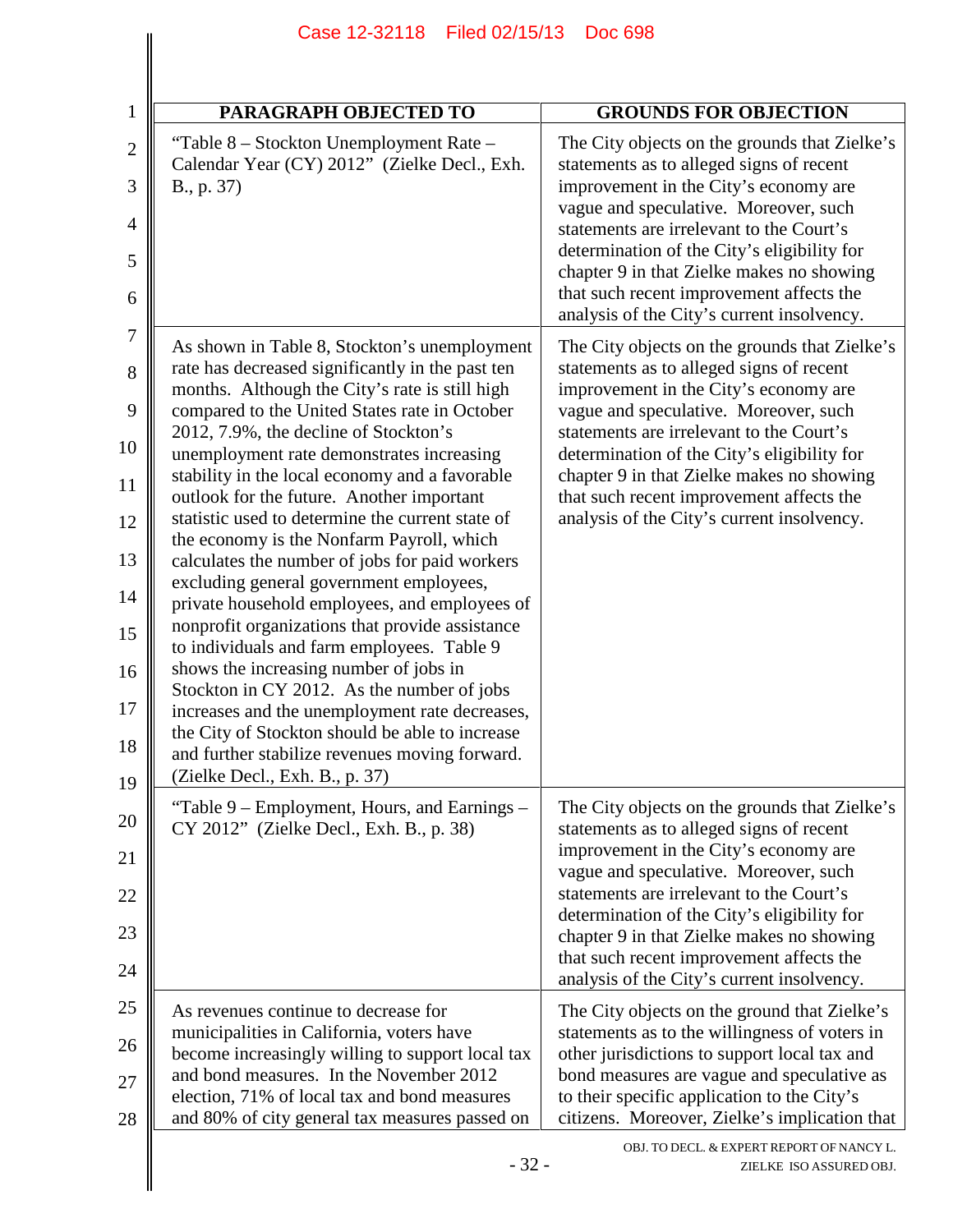| <b>PARAGRAPH OBJECTED TO</b><br><b>GROUNDS FOR OBJECTION</b><br>election night across California. <sup>12</sup><br>(Zielke<br>the City's citizens would have voted to pass<br>Decl., Exh. B., p. 38)<br>the multiple new tax increases outlined in<br>the Alternative Model is pure speculation.<br>Finally, the fact that the City did not seek to<br>place all of the tax measures listed in the<br>Alternative Model up for a vote is irrelevant<br>to the Court's determination of the City's<br>eligibility for chapter 9. Fed. R. Evid. 401,<br>402.<br>The City objects on the ground that Zielke's<br>In total, 171 cities and counties in the state<br>passed tax and bond measures. According the<br>statements as to the willingness of voters in<br>other jurisdictions to support local tax and<br>National League of Cities, "the willingness of<br>cities to embrace tax increases comes on the<br>bond measures are vague and speculative as<br>heels of six straight years of declining<br>to their specific application to the City's<br>revenue." <sup>13</sup> (Zielke Decl., Exh. B., p. 38)<br>the City's citizens would have voted to pass<br>the multiple new tax increases outlined in<br>the Alternative Model is pure speculation.<br>Finally, the fact that the City did not seek to<br>place all of the tax measures listed in the<br>Alternative Model up for a vote is irrelevant<br>to the Court's determination of the City's<br>eligibility for chapter 9. Fed. R. Evid. 401,<br>402.<br>In the City of Sacramento, for example, voters<br>The City objects on the ground that Zielke's<br>passed a measure to increase the sales tax by<br>statements as to the willingness of voters in<br>0.5% to 8.25%. Sacramento had decreased its<br>other jurisdictions to support local tax and<br>officers and civilian staff by over 300<br>bond measures are vague and speculative as<br>employees since 2008. As a result of the tax<br>to their specific application to the City's<br>increase, Sacramento is expected to raise an<br>citizens. Moreover, Zielke's implication that<br>additional \$28 million that can be used to<br>the City's citizens would have voted to pass<br>increase services, reversing previous cuts from<br>the multiple new tax increases outlined in<br>a budget that has been cut by over 30% since<br>the Alternative Model is pure speculation.<br>2008. <sup>14</sup> With Stockton's combined sales tax rate<br>Finally, the fact that the City did not seek to<br>is currently at 8.0% and facing budget<br>place all of the tax measures listed in the<br>Alternative Model up for a vote is irrelevant<br>challenges moving forward, a sales tax increase<br>would be an effective means to increase<br>to the Court's determination of the City's<br>eligibility for chapter 9. Fed. R. Evid. 401,<br>revenue immediately in order to continue<br>providing essential services to its citizens.<br>402.<br>(Zielke Decl., Exh. B., p. 38) | Filed 02/15/13<br>Case 12-32118 | <b>Doc 698</b>                                |
|-------------------------------------------------------------------------------------------------------------------------------------------------------------------------------------------------------------------------------------------------------------------------------------------------------------------------------------------------------------------------------------------------------------------------------------------------------------------------------------------------------------------------------------------------------------------------------------------------------------------------------------------------------------------------------------------------------------------------------------------------------------------------------------------------------------------------------------------------------------------------------------------------------------------------------------------------------------------------------------------------------------------------------------------------------------------------------------------------------------------------------------------------------------------------------------------------------------------------------------------------------------------------------------------------------------------------------------------------------------------------------------------------------------------------------------------------------------------------------------------------------------------------------------------------------------------------------------------------------------------------------------------------------------------------------------------------------------------------------------------------------------------------------------------------------------------------------------------------------------------------------------------------------------------------------------------------------------------------------------------------------------------------------------------------------------------------------------------------------------------------------------------------------------------------------------------------------------------------------------------------------------------------------------------------------------------------------------------------------------------------------------------------------------------------------------------------------------------------------------------------------------------------------------------------------------------------------------------------------------------------------------------------------------------------------------------------------------------------------------------------------------------------------------------------------------------------------------------------------------------------------------------------------------------------------------------------------------------------------------------------------------------|---------------------------------|-----------------------------------------------|
|                                                                                                                                                                                                                                                                                                                                                                                                                                                                                                                                                                                                                                                                                                                                                                                                                                                                                                                                                                                                                                                                                                                                                                                                                                                                                                                                                                                                                                                                                                                                                                                                                                                                                                                                                                                                                                                                                                                                                                                                                                                                                                                                                                                                                                                                                                                                                                                                                                                                                                                                                                                                                                                                                                                                                                                                                                                                                                                                                                                                                   |                                 |                                               |
|                                                                                                                                                                                                                                                                                                                                                                                                                                                                                                                                                                                                                                                                                                                                                                                                                                                                                                                                                                                                                                                                                                                                                                                                                                                                                                                                                                                                                                                                                                                                                                                                                                                                                                                                                                                                                                                                                                                                                                                                                                                                                                                                                                                                                                                                                                                                                                                                                                                                                                                                                                                                                                                                                                                                                                                                                                                                                                                                                                                                                   |                                 |                                               |
|                                                                                                                                                                                                                                                                                                                                                                                                                                                                                                                                                                                                                                                                                                                                                                                                                                                                                                                                                                                                                                                                                                                                                                                                                                                                                                                                                                                                                                                                                                                                                                                                                                                                                                                                                                                                                                                                                                                                                                                                                                                                                                                                                                                                                                                                                                                                                                                                                                                                                                                                                                                                                                                                                                                                                                                                                                                                                                                                                                                                                   |                                 |                                               |
|                                                                                                                                                                                                                                                                                                                                                                                                                                                                                                                                                                                                                                                                                                                                                                                                                                                                                                                                                                                                                                                                                                                                                                                                                                                                                                                                                                                                                                                                                                                                                                                                                                                                                                                                                                                                                                                                                                                                                                                                                                                                                                                                                                                                                                                                                                                                                                                                                                                                                                                                                                                                                                                                                                                                                                                                                                                                                                                                                                                                                   |                                 | citizens. Moreover, Zielke's implication that |
|                                                                                                                                                                                                                                                                                                                                                                                                                                                                                                                                                                                                                                                                                                                                                                                                                                                                                                                                                                                                                                                                                                                                                                                                                                                                                                                                                                                                                                                                                                                                                                                                                                                                                                                                                                                                                                                                                                                                                                                                                                                                                                                                                                                                                                                                                                                                                                                                                                                                                                                                                                                                                                                                                                                                                                                                                                                                                                                                                                                                                   |                                 |                                               |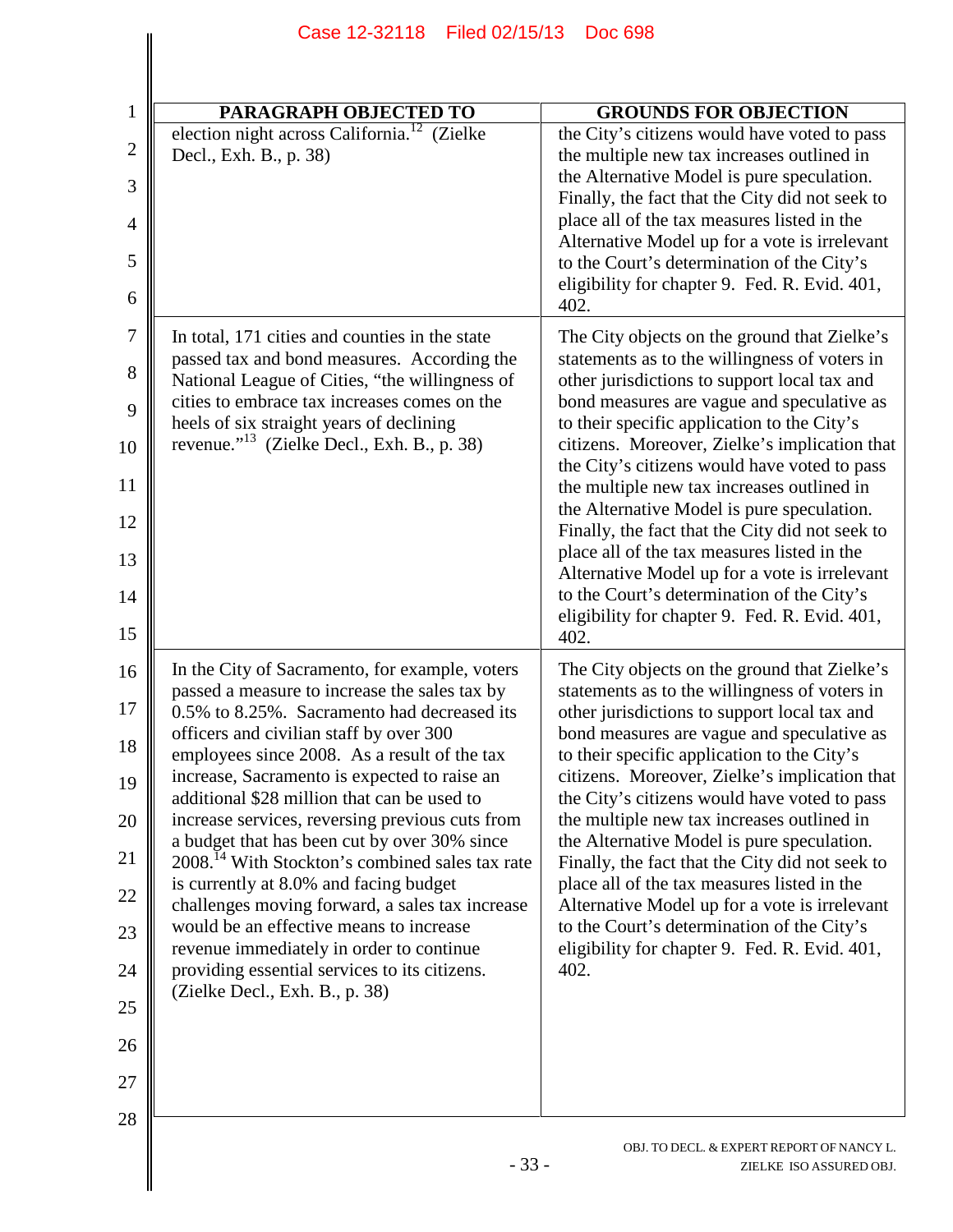| PARAGRAPH OBJECTED TO                                                                                                                                                                                                                                                                                                                                                                                                                                                                                                                                                                                                                                                                                                               | <b>GROUNDS FOR OBJECTION</b>                                                                                                                                                                                                                                                                                                                                                                                                                                                                                                                                                                                                                                                                                                                                                    |
|-------------------------------------------------------------------------------------------------------------------------------------------------------------------------------------------------------------------------------------------------------------------------------------------------------------------------------------------------------------------------------------------------------------------------------------------------------------------------------------------------------------------------------------------------------------------------------------------------------------------------------------------------------------------------------------------------------------------------------------|---------------------------------------------------------------------------------------------------------------------------------------------------------------------------------------------------------------------------------------------------------------------------------------------------------------------------------------------------------------------------------------------------------------------------------------------------------------------------------------------------------------------------------------------------------------------------------------------------------------------------------------------------------------------------------------------------------------------------------------------------------------------------------|
| A&M did not find where the City performed<br>any survey of prioritization of city services to<br>determine what services are essential versus<br>services that are nonessential for citizens.<br>When revenues become tight for organizations,<br>common industry practice is to prioritize those<br>essential services that may be required by<br>federal or state statute and ensure those services<br>are funded. Nonessential services generally<br>include programs like the arts, recreation and<br>recreational facilities, business support,<br>entertainment venues, and non-response public<br>safety services (e.g., funeral escorts and special<br>event security). (Zielke Decl., Exh. B., p. 39)                      | The City objects on the ground that Zielke's<br>statement that she did not find "where the<br>City performed any survey of prioritization<br>of city services" to determine "essential"<br>versus "nonessential" services is vague and<br>speculative as to the meaning of those terms.<br>Moreover, the fact that the City allegedly did<br>not undertake such a survey is irrelevant to<br>the Court's determination of the City's<br>eligibility for chapter 9. Fed. R. Evid. 401,<br>402. Moreover, the fact that the City did not<br>adopt the delineation between essential and<br>nonessential services that Zielke herself<br>proposes is also irrelevant to the Court's<br>determination. Fed. R. Evid. 401, 402.                                                      |
| While the City Manager did require<br>departments to produce budget reduction<br>scenarios of 5-10-15% with the FY 2012-13<br>budget, we did not see any direction to the<br>departments in prioritizing mandatory versus<br>non-mandatory or essential versus nonessential<br>services. In fact, the budget instructions to<br>Departments from January 2012 simply asked<br>Department heads to submit three different<br>percentage reduction proposals based on target<br>allocations. Written guidance or direction via<br>the budget instructions memo was not provided<br>from the Chief Financial Officer on what<br>specific programs or activities should be<br>targeted for reduction. (Zielke Decl., Exh. B.,<br>p. 39) | The City objects on the ground that Zielke's<br>statement that she "did not see any direction<br>to the departments" to prioritize between<br>"mandatory" and "non-mandatory" services<br>is vague and speculative as to the meaning<br>of those terms. Moreover, the fact that the<br>City allegedly did not offer such direction is<br>also vague and speculative, and is in any<br>case irrelevant to the Court's determination<br>of the City's eligibility for chapter 9. Fed.<br>R. Evid. 401, 402. Moreover, the fact that<br>the City did not adopt the delineation<br>between mandatory and nonmandatory (or<br>essential versus nonessential) services that<br>Zielke herself proposes is also irrelevant to<br>the Court's determination. Fed. R. Evid.<br>401, 402. |
| A&M also did not see where the City<br>performed any zero-based budgeting or critical<br>review of program spending. Departments<br>prepared across the budget reduction options<br>without clear direction on priorities or areas for<br>cost reductions. Given its fiscal uncertainty, the<br>City should have exercised some type of<br>strategic budget review and planning process to<br>determine priorities and calculate what the City<br>could afford. (Zielke Decl., Exh. B., p. 39)                                                                                                                                                                                                                                      | The City objects on the grounds that Zielke's<br>statement that the City did not perform any<br>"critical review" of program spending is<br>vague, speculative, and assumes facts not in<br>evidence. Moreover, such conclusion is<br>irrelevant to the Court's determination of the<br>City's eligibility for chapter 9. Fed. R. Evid.<br>401, 402. Zielke's conclusion that the City<br>did not perform zero-based budgeting is also<br>irrelevant to the Court's determination, as<br>the City was not required to do so.<br>Furthermore, this has no bearing on the<br>City's actual insolvency. Fed. R. Evid. 401,                                                                                                                                                         |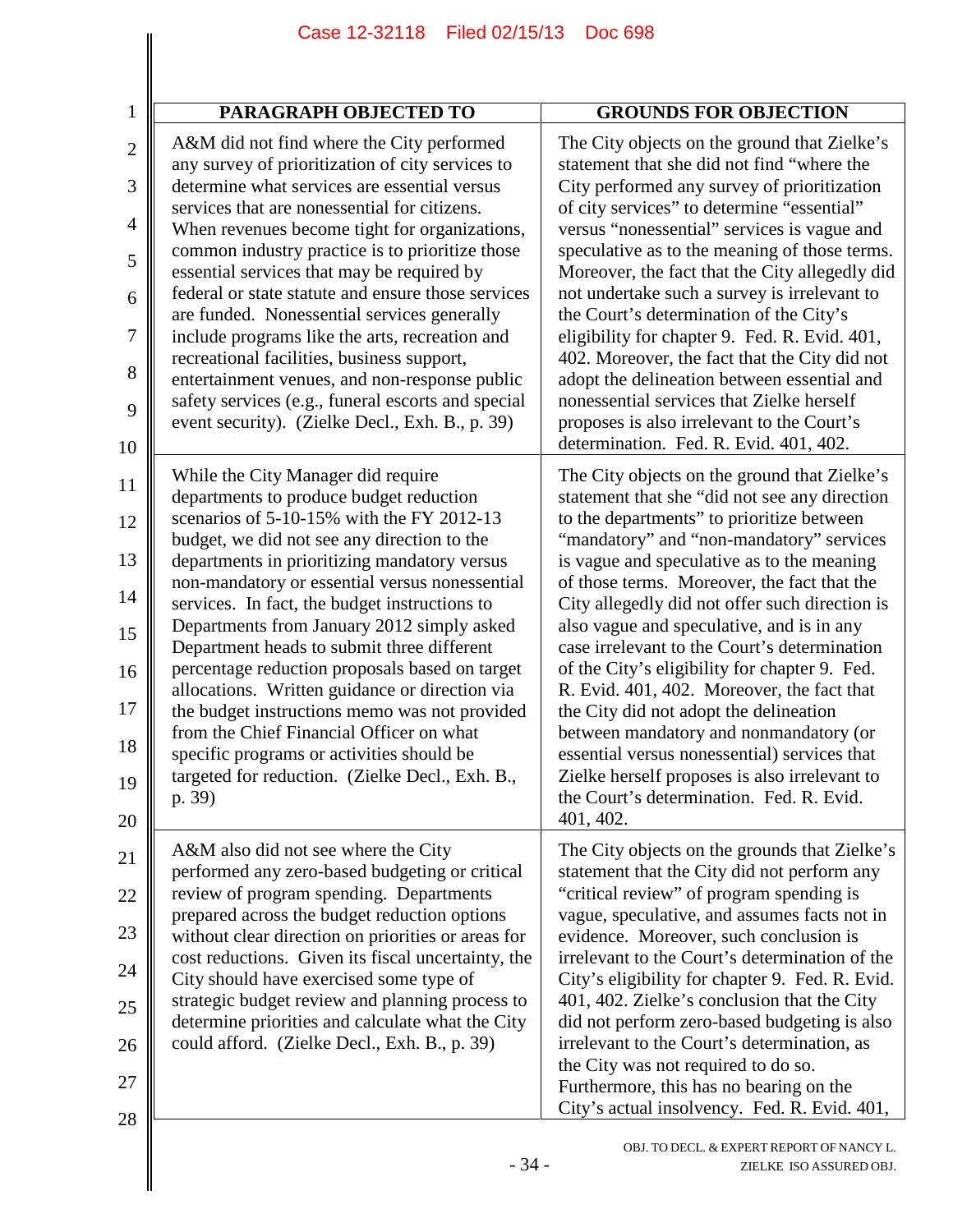| 1                             | <b>PARAGRAPH OBJECTED TO</b>                                                                                                          | <b>GROUNDS FOR OBJECTION</b>                                                                                                                 |
|-------------------------------|---------------------------------------------------------------------------------------------------------------------------------------|----------------------------------------------------------------------------------------------------------------------------------------------|
| $\mathbf{2}$                  |                                                                                                                                       | 402.                                                                                                                                         |
| 3<br>$\overline{\mathcal{A}}$ | A recently published GFOA white-paper<br>entitled "Zero-Based Budgeting Modern<br>Experiences and Current Perspectives" <sup>15</sup> | The City objects on the grounds that Zielke's<br>application of GFOA practice standards to<br>the City's particular situation is vague,      |
| 5                             | outlines approaches available for governments<br>to develop budgets, especially during times of                                       | speculative, and assumes facts not in<br>evidence. Moreover, the City's alleged                                                              |
| 6                             | fiscal distress: (Zielke Decl., Exh. B., p. 40)                                                                                       | failure to adopt such practices is irrelevant to<br>the Court's determination of the City's<br>eligibility for chapter 9. Fed. R. Evid. 401, |
| 7                             |                                                                                                                                       | 402.                                                                                                                                         |
| 8                             | "GFOA: Fiscal First Aid – Three Essential<br>Questions of Planning and Budgeting" (Zielke                                             | The City objects on the grounds that Zielke's<br>application of GFOA practice standards to                                                   |
| 9<br>10                       | Decl., Exh. B., p. 40)                                                                                                                | the City's particular situation is vague,<br>speculative, and assumes facts not in                                                           |
| 11                            |                                                                                                                                       | evidence. Moreover, the City's alleged<br>failure to adopt such practices is irrelevant to                                                   |
| 12                            |                                                                                                                                       | the Court's determination of the City's<br>eligibility for chapter 9. Fed. R. Evid. 401,<br>402.                                             |
| 13                            | A&M did not see where the City deployed                                                                                               | The City objects on the grounds that Zielke's                                                                                                |
|                               | strategic planning or review processes in the<br>development of its most recently adopted                                             | statement that she"did not see where the City<br>deployed strategic planning or review                                                       |
|                               | budget. The primary measures the City used to<br>balance the FY 2012-13 budget through the                                            | processes in the development of its most<br>recently adopted budget" is vague, and                                                           |
| 16                            | Pendency Plan included reducing employee<br>wage benefits and additional pay categories,                                              | assumes facts not in evidence. Moreover,<br>such statement is pure speculation, and                                                          |
| 18                            | reducing retiree health care, and eliminating<br>payments on the City's existing General Fund-                                        | improperly attempts to imply that the City<br>undertook no analysis to attempt to avoid                                                      |
|                               | supported debt. (Zielke Decl., Exh. B., p. 40)                                                                                        | insolvency without directly making such a<br>statement. In any case, Zielke's statements                                                     |
|                               |                                                                                                                                       | are irrelevant to the Court's determination of<br>the City's eligibility for chapter 9. Fed. R.                                              |
|                               |                                                                                                                                       | Evid. 401, 402.                                                                                                                              |
|                               | There was not a defined process or community-<br>wide plan to critically review services and                                          | The City objects on the grounds that Zielke's<br>statement that there was not a "defined                                                     |
|                               | programs. The City has now indicated, post<br>bankruptcy filing, that it is now considering                                           | process or community-wide plan to critically<br>review services and programs" is vague,                                                      |
|                               | new measures such as selling surplus property,<br>examining efficiency measures, and reviewing                                        | assumes facts not in evidence, and is<br>speculative in that it implies that the City                                                        |
|                               | opportunities for increased revenues. However,<br>these measures should have been considered                                          | undertook no analysis to attempt to avoid<br>insolvency without directly making such a                                                       |
|                               | prior to the adoption of the Pendency Plan and<br>the bankruptcy filings. (Zielke Decl., Exh. B.,                                     | statement. Moreover, Zielke's conclusion<br>that steps taken by the City should have been                                                    |
|                               | p. 40                                                                                                                                 | taken earlier are irrelevant to the Court's<br>determination of the City's eligibility for                                                   |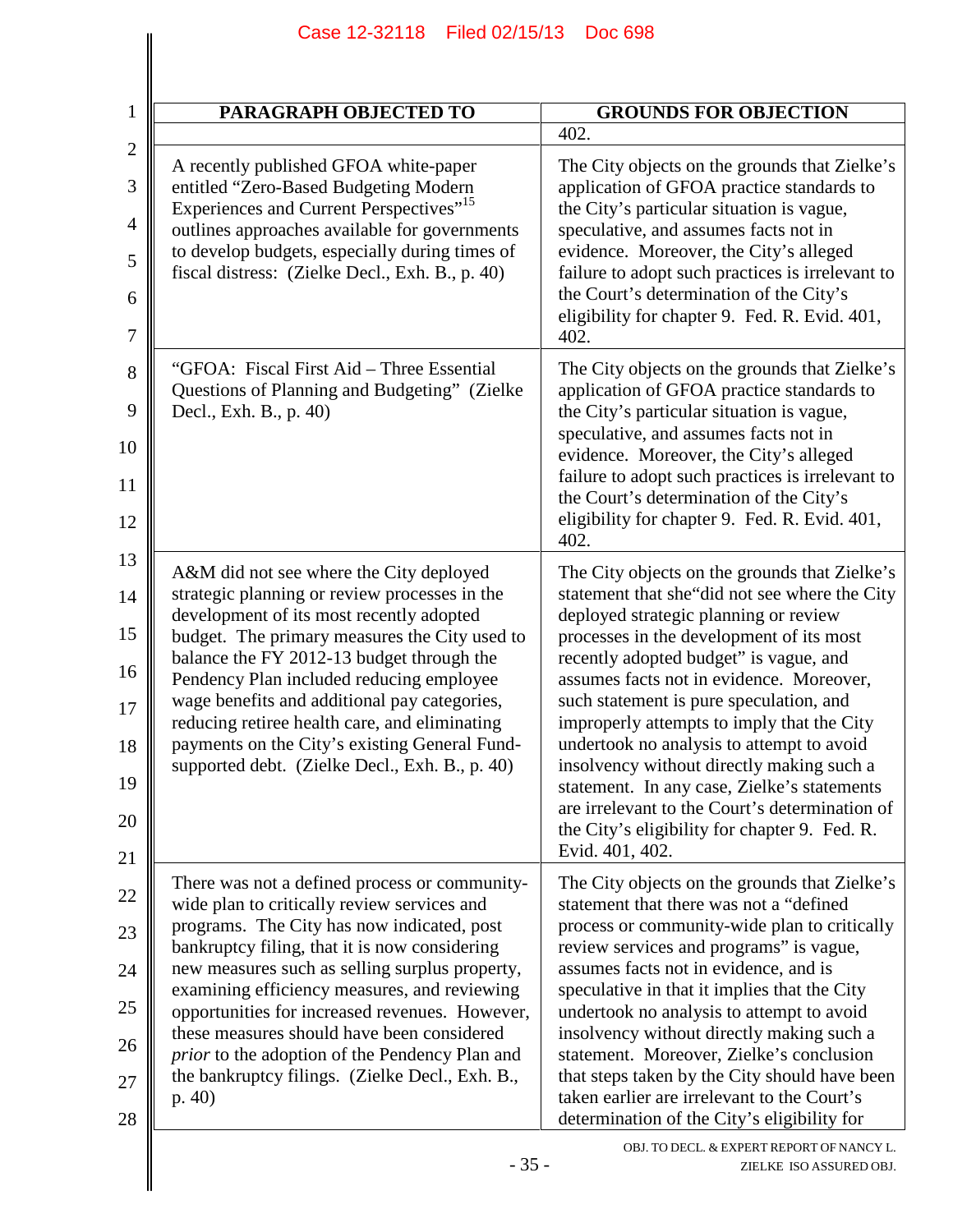| PARAGRAPH OBJECTED TO                                                                                                                          | <b>GROUNDS FOR OBJECTION</b>                                                                                                               |
|------------------------------------------------------------------------------------------------------------------------------------------------|--------------------------------------------------------------------------------------------------------------------------------------------|
|                                                                                                                                                | chapter 9. Fed. R. Evid. 401, 402.                                                                                                         |
| GFOA has prepared a set of recommended<br>practices for governments dealing with<br>challenging times. In its "Fiscal First Aid <sup>16</sup>  | The City objects on the grounds that Zielke's<br>application of GFOA practice standards to<br>the City's particular situation is vague,    |
| Strategy", it advises local governments that<br>"when afflicted with financial distress, public<br>managers first need to stabilize the ailing | speculative, and assumes facts not in<br>evidence. Moreover, the City's alleged<br>failure to adopt such practices is irrelevant to        |
| government. Fiscal first aid techniques can be<br>used to stop the bleeding and provide                                                        | the Court's determination of the City's<br>eligibility for chapter 9. Fed. R. Evid. 401,                                                   |
| immediate relief. Cases of more severe distress                                                                                                | 402.                                                                                                                                       |
| may not be completely resolved by fiscal first<br>aid, but fiscal first aid can provide a short-term                                           |                                                                                                                                            |
| respite and time to develop more permanent<br>treatments. In less severe cases of financial                                                    |                                                                                                                                            |
| distress, fiscal first aid alone may be<br>sufficient." <sup>17</sup> (Zielke Decl., Exh. B., pp. 40-41)                                       |                                                                                                                                            |
|                                                                                                                                                |                                                                                                                                            |
| In reviewing the GFOA First Fiscal Aid<br>Strategy, A&M found many "first line                                                                 | The City objects on the grounds that Zielke's<br>application of any or all of the GFOA                                                     |
| defenses" that Stockton did not consider in the<br>preparation of the FY 12-13 budget                                                          | practice standards to the City's particular<br>situation is vague, speculative, and assumes<br>facts not in evidence. Moreover, the City's |
| presentation, during the AB 506 process, or in                                                                                                 |                                                                                                                                            |
| the submission of the Pendency Plan.                                                                                                           | alleged failure to adopt such practices is<br>irrelevant to the Court's determination of the                                               |
| Examples of these "defenses" include:<br><b>Revenue Strategies</b>                                                                             | City's eligibility for chapter 9. Fed. R. Evid.                                                                                            |
| Audit revenue sources                                                                                                                          | 401, 402.                                                                                                                                  |
| Standardize the billing and                                                                                                                    |                                                                                                                                            |
| collection procedures                                                                                                                          |                                                                                                                                            |
| Coordinate collection efforts<br>between agencies, particularly the<br>courts and county agencies                                              |                                                                                                                                            |
|                                                                                                                                                |                                                                                                                                            |
| Outsource revenue collections<br>(parking, taxes, etc.) to a private<br>vendor                                                                 |                                                                                                                                            |
| Consolidate collections with a                                                                                                                 |                                                                                                                                            |
| special purpose unit to achieve<br>standardization and consistency                                                                             |                                                                                                                                            |
| Implement an amnesty program<br>for past-due fees                                                                                              |                                                                                                                                            |
| Propose taxes with a strong nexus                                                                                                              |                                                                                                                                            |
| <b>Expense Opportunities</b>                                                                                                                   |                                                                                                                                            |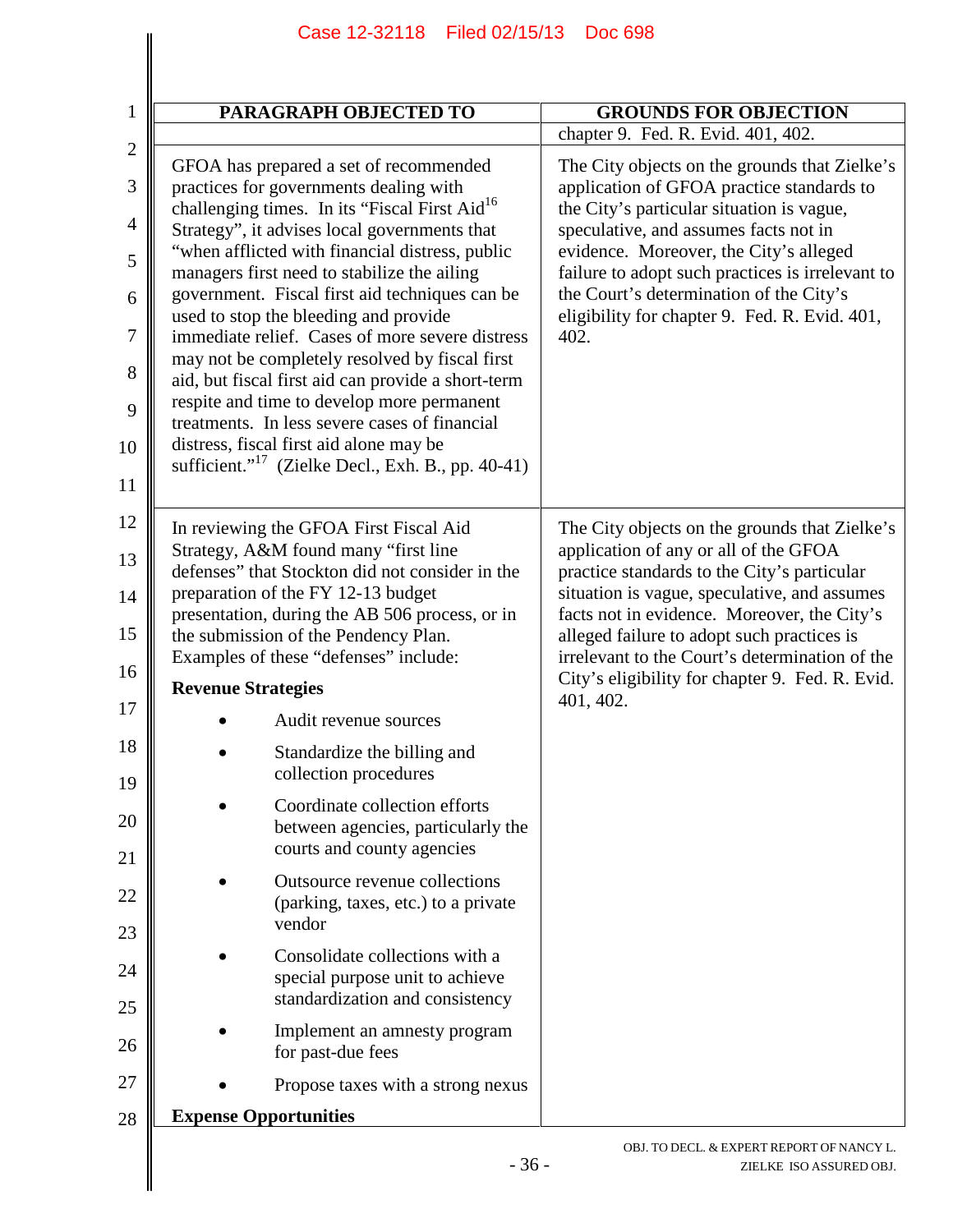| $\mathbf{1}$   | PARAGRAPH OBJECTED TO                                                                                                              | <b>GROUNDS FOR OBJECTION</b>                                         |
|----------------|------------------------------------------------------------------------------------------------------------------------------------|----------------------------------------------------------------------|
| $\overline{2}$ | Evaluate overtime use                                                                                                              |                                                                      |
| 3<br>4         | Address health care costs and<br>workers' compensation claims<br>patterns                                                          |                                                                      |
| 5<br>6         | Review all positions for<br>duplication of duties, accuracy of<br>job descriptions, and compliance                                 |                                                                      |
| 7<br>8         | with FLSA<br>Review the use of consultants,<br>temporary staff, and volunteers to<br>reduce the benefit-burden rates               |                                                                      |
| 9<br>10<br>11  | Evaluate internal controls<br>including the use of petty cash,<br>approval levels for purchases, and<br>separation of disbursement |                                                                      |
| 12             | Consolidate departments where it<br>makes sense to reduce overhead                                                                 |                                                                      |
| 13<br>14       | Evaluate supervisor to front-line<br>employee ratios                                                                               |                                                                      |
| 15<br>16       | Investigate risk management<br>(workers' compensation claims<br>patterns)                                                          |                                                                      |
| 17             | <b>Other Financial Strategies</b>                                                                                                  |                                                                      |
| 18             | Audit certain recurring<br>expenditures                                                                                            |                                                                      |
| 19             | Divest loss-generating enterprises                                                                                                 |                                                                      |
| 20<br>21       | Seek state, federal, and/or<br>regional assistance                                                                                 |                                                                      |
|                | Identify sources of liquidity                                                                                                      |                                                                      |
| 22             | Make managers manage                                                                                                               |                                                                      |
| 23             | Enhance purchasing practices                                                                                                       |                                                                      |
| 24<br>25       | Pursue inter-organizational<br>cooperation or agreements                                                                           |                                                                      |
|                | Revisit control systems                                                                                                            |                                                                      |
| 26             | Establish a culture of frugality                                                                                                   |                                                                      |
| 27             | Pool department resources                                                                                                          |                                                                      |
| 28             | Sell underutilized assets                                                                                                          |                                                                      |
|                | $-37-$                                                                                                                             | OBJ. TO DECL. & EXPERT REPORT OF NANCY L.<br>ZIELKE ISO ASSURED OBJ. |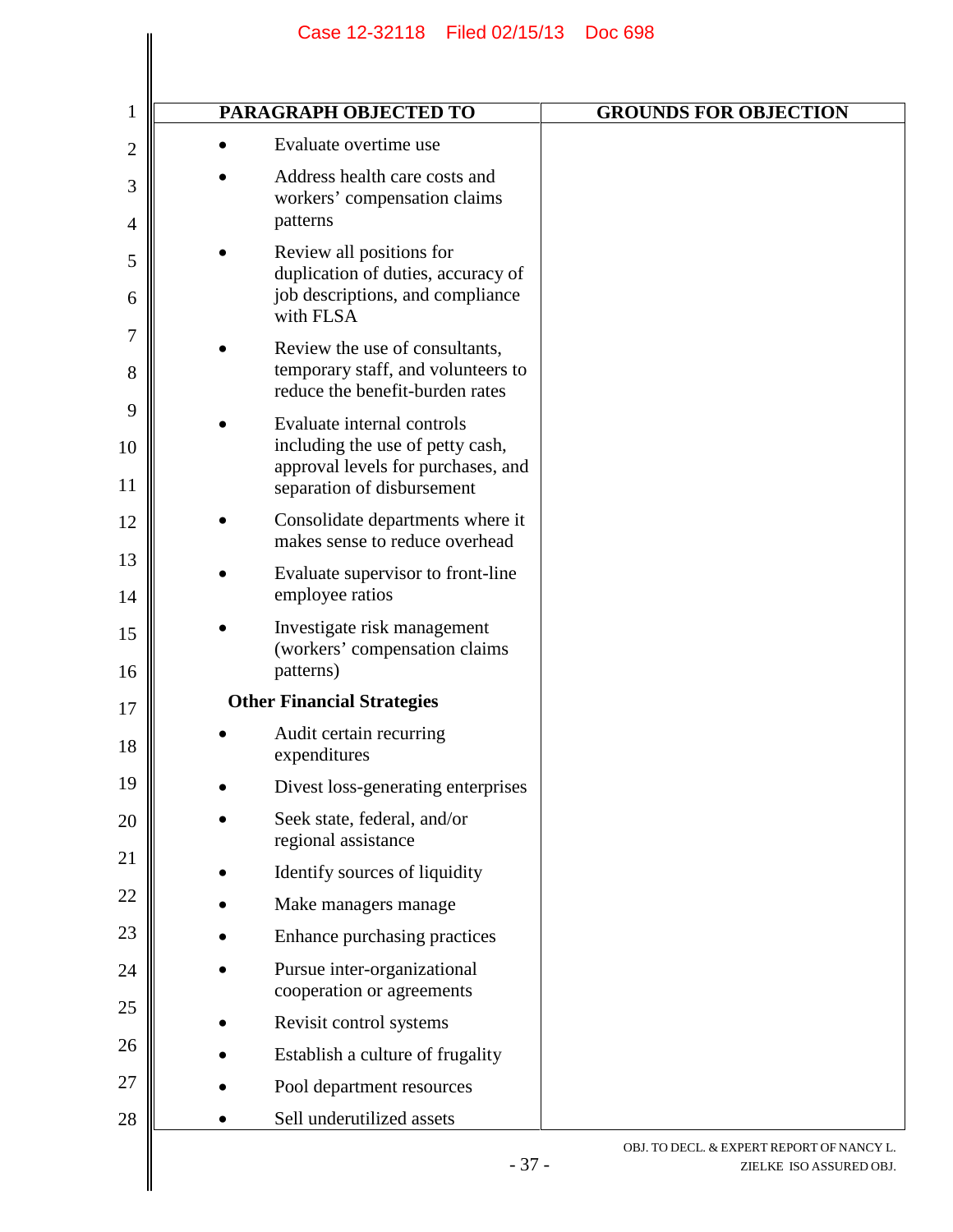| PARAGRAPH OBJECTED TO                                                                                                                                                                                                                                                                                                | <b>GROUNDS FOR OBJECTION</b>                  |
|----------------------------------------------------------------------------------------------------------------------------------------------------------------------------------------------------------------------------------------------------------------------------------------------------------------------|-----------------------------------------------|
| Implement a reduction in force<br>(RIF) for non-public safety<br>employees                                                                                                                                                                                                                                           |                                               |
| Defer and/or cancel capital<br>projects, maintenance, and/or<br>replacement                                                                                                                                                                                                                                          |                                               |
| Revisit interfund transfer policies<br>and program subsidies                                                                                                                                                                                                                                                         |                                               |
| Reevaluate managed competition<br>and outsourced program<br>operations                                                                                                                                                                                                                                               |                                               |
| Refinance debt for lower interest<br>rates or extension of obligations.<br>We did not see any reports or<br>studies where the City Manager                                                                                                                                                                           |                                               |
| presented to City Council or<br>discussed with bondholders<br>alternatives for refinancing the<br>City's existing debt service                                                                                                                                                                                       |                                               |
| Evaluate financial condition -<br>GFOA best practices promote that<br>cities in distress should evaluate<br>their financial conditions and<br>develop "key indicators of<br>financial condition and<br>benchmarking data like<br>employee's per capita, overtime<br>spending ratios, benefit costs,<br>claims costs" |                                               |
| Inventory programs and ascertain<br>its costs - A&M did not find<br>where the City developed a<br>"comprehensive inventory of<br>programs" to identified                                                                                                                                                             |                                               |
| unproductive or nonessential<br>programs. This is a "crucial pre-<br>requisite" to budgeting by                                                                                                                                                                                                                      |                                               |
| priorities "which is essential to<br>long-term fiscal health and should                                                                                                                                                                                                                                              |                                               |
| be a central mid-term goal for any<br>distressed government" (Zielke<br>Decl., Exh. B., pp. 41-42)                                                                                                                                                                                                                   |                                               |
| The City's department heads and managers                                                                                                                                                                                                                                                                             | The City objects on the grounds that Zielke's |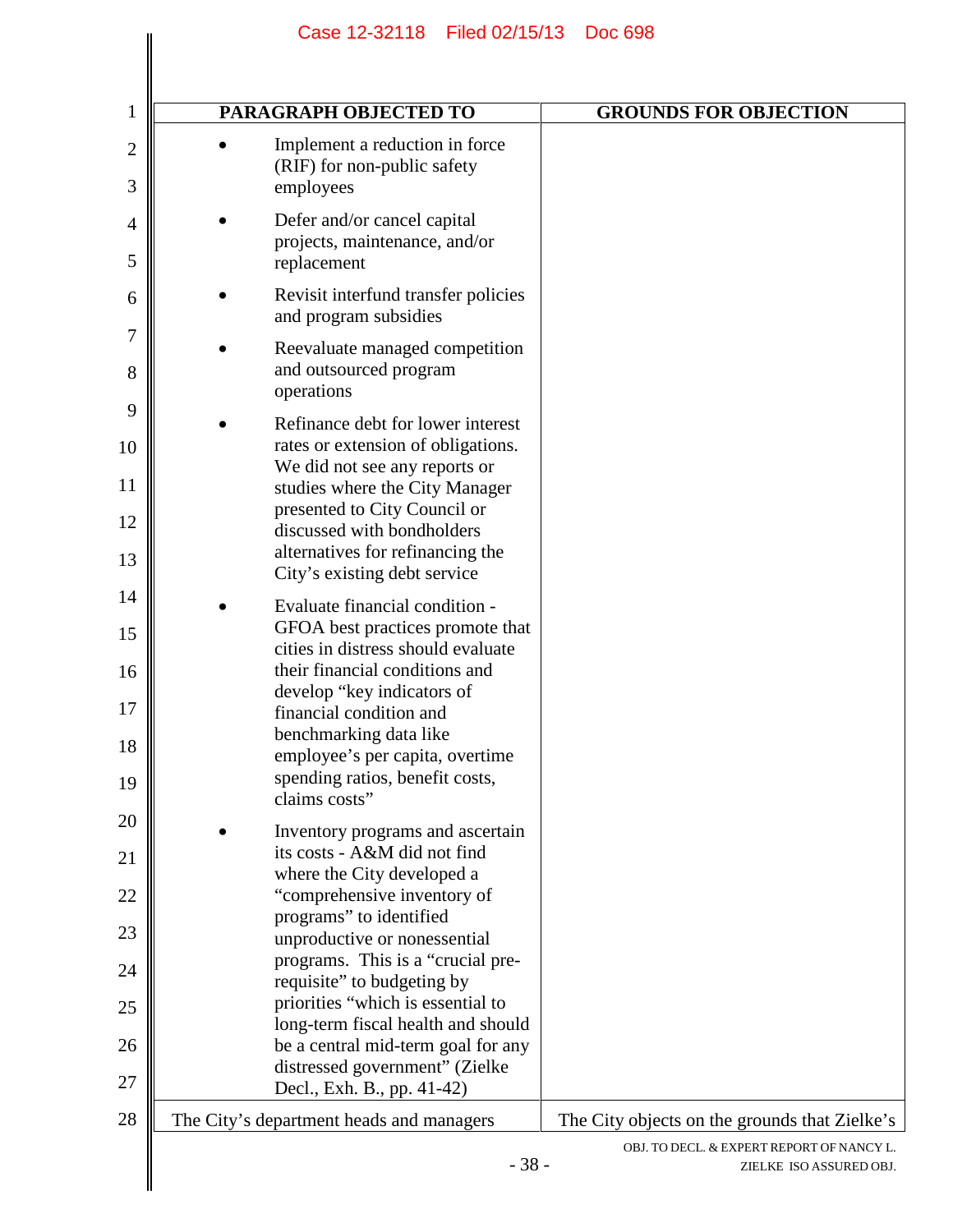| 1              | PARAGRAPH OBJECTED TO                                                                                                                             | <b>GROUNDS FOR OBJECTION</b>                                                                                                                  |
|----------------|---------------------------------------------------------------------------------------------------------------------------------------------------|-----------------------------------------------------------------------------------------------------------------------------------------------|
| $\overline{c}$ | must be held accountable for managing their                                                                                                       | application of "several best practices" to the                                                                                                |
|                | budgets within expected guidelines. We found<br>several best practices where city department                                                      | City's particular situation is vague,<br>speculative, and assumes facts not in                                                                |
| 3              | heads who do not stay within budget must                                                                                                          | evidence. Moreover, the City's alleged                                                                                                        |
| $\overline{4}$ | present to their City Council a detailed                                                                                                          | failure to adopt such practices is irrelevant to                                                                                              |
| 5              | explanation as to why they are not following<br>their budget. In many cases, we found                                                             | the Court's determination of the City's<br>eligibility for chapter 9. Fed. R. Evid. 401,                                                      |
| 6              | governments who prepare an Action Plan to<br>provide updates until the situation is well under                                                    | 402. Finally, Zielke's statement that "[t]he<br>City's department heads and managers must                                                     |
| 7              | control. (Zielke Decl., Exh. B., p. 43)                                                                                                           | be held accountable for managing their<br>budgets within expected guidelines" is also                                                         |
| 8<br>9         |                                                                                                                                                   | vague, speculative, assumes facts not in<br>evidence, and is irrelevant to the Court's<br>determination.                                      |
| 10             | A&M examined strategies used by other cities                                                                                                      | The City objects on the grounds that Zielke's                                                                                                 |
| 11             | across California and the United States related<br>to successful budget balancing strategies to                                                   | application of strategies used by other cities<br>to the City's specific situation is vague,                                                  |
| 12             | avoid bankruptcy. Two very unique and<br>successful strategies included those used by the                                                         | speculative, and assumes facts not in<br>evidence (including the level of similarity                                                          |
| 13             | City of San Jose, California and the City of<br>Kalamazoo, Michigan, which were both able to                                                      | between such cities and the City).<br>Moreover, the City's alleged failure to adopt                                                           |
| 14             | develop an expenditure reduction plan through                                                                                                     | such strategies is irrelevant to the Court's                                                                                                  |
| 15             | evaluation of essential and nonessential services<br>in conditions similar to those faced by                                                      | determination of the City's eligibility for<br>chapter 9. Fed. R. Evid. 401, 402.                                                             |
| 16             | Stockton. (Zielke Decl., Exh. B., p. 43)                                                                                                          |                                                                                                                                               |
| 17             | At the close of FY 2010, the City of San Jose<br>was faced with a budget deficit of nearly \$115<br>million, largely due to skyrocketing costs of | The City objects on the grounds that Zielke's<br>application of strategies used by other cities<br>to the City's specific situation is vague, |
| 18<br>19       | retirement benefits and pension contributions;<br>nearly 50% of the deficit was attributed to such                                                | speculative, and assumes facts not in<br>evidence (including the level of similarity                                                          |
| 20             | costs. To close that deficit, the City Manager<br>proposed an operating budget for FY 2011 that                                                   | between such cities and the City).<br>Moreover, the City's alleged failure to adopt                                                           |
| 21             | resulted in cuts to both essential and                                                                                                            | such strategies is irrelevant to the Court's                                                                                                  |
| 22             | nonessential services alike, despite outside<br>pressure from community activists and union                                                       | determination of the City's eligibility for<br>chapter 9. Fed. R. Evid. 401, 402.                                                             |
| 23             | advocates. In addition, because personnel<br>expenses accounted for nearly 70% of spending                                                        |                                                                                                                                               |
| 24             | in the previous budget cycle, 588 positions<br>were eliminated in order to close the gap. In                                                      |                                                                                                                                               |
|                | tandem with these budget-slashing efforts, the                                                                                                    |                                                                                                                                               |
| 25             | City sought a 10% wage decrease across the<br>board for public-sector employees in order to                                                       |                                                                                                                                               |
| 26             | preserve jobs and reduce the proposed cuts in                                                                                                     |                                                                                                                                               |
| 27             | the FY 2011-12 operating budget. (Zielke<br>Decl., Exh. B., p. 43)                                                                                |                                                                                                                                               |
| 28             |                                                                                                                                                   |                                                                                                                                               |
|                | $-39-$                                                                                                                                            | OBJ. TO DECL. & EXPERT REPORT OF NANCY L.<br>ZIELKE ISO ASSURED OBJ.                                                                          |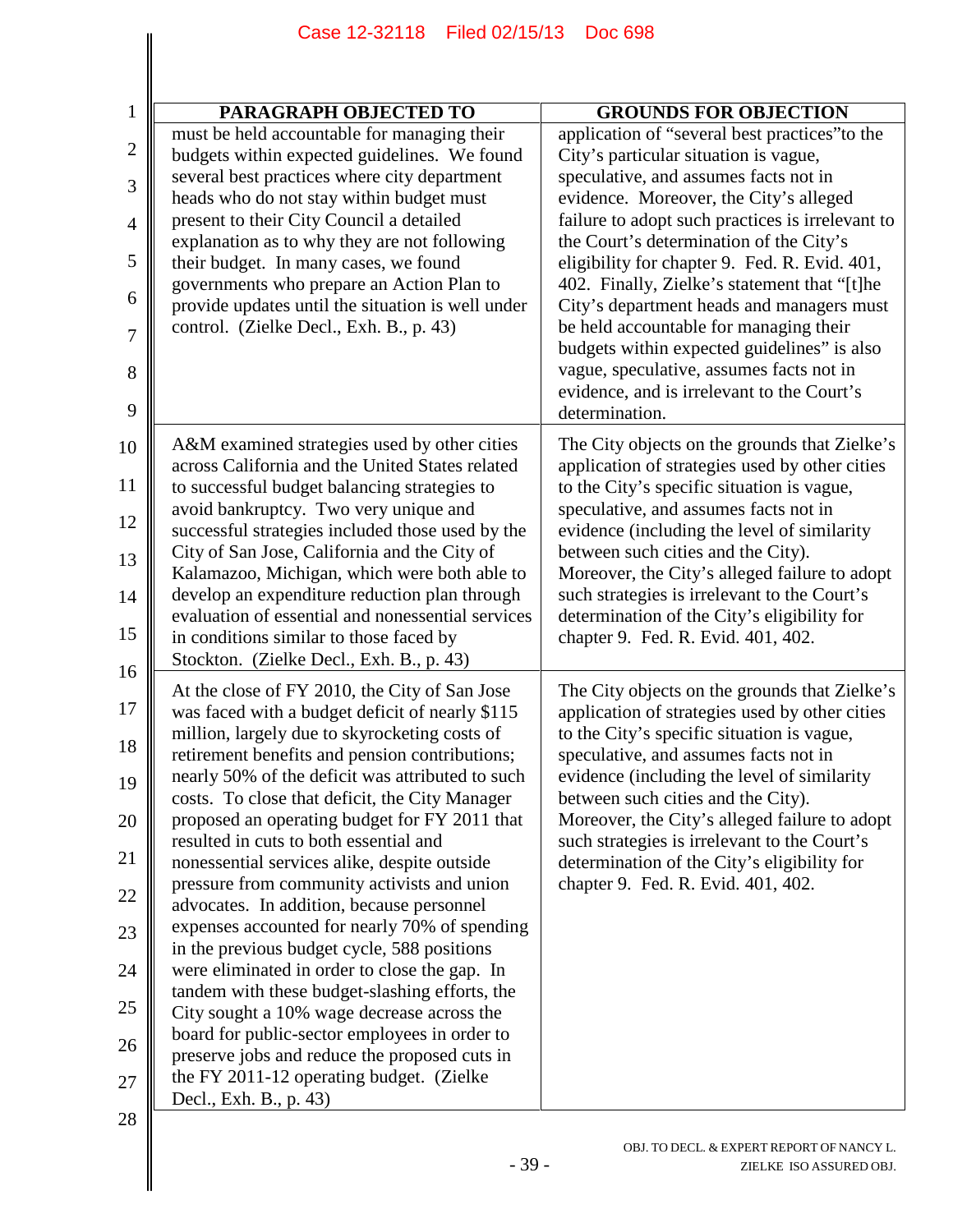|                                                                                               | Case 12-52110<br><b>FIIGU UZ/ 10/ 13</b>                                                                                                                                                                                                                                                                                                                                                                                                                                                                                                                                                                                                                                                                                                                                                                                                                                                                                             | ്വാറ്റ മാറ                                                                                                                                                                                                                                                                                                                                                                                                                                                        |
|-----------------------------------------------------------------------------------------------|--------------------------------------------------------------------------------------------------------------------------------------------------------------------------------------------------------------------------------------------------------------------------------------------------------------------------------------------------------------------------------------------------------------------------------------------------------------------------------------------------------------------------------------------------------------------------------------------------------------------------------------------------------------------------------------------------------------------------------------------------------------------------------------------------------------------------------------------------------------------------------------------------------------------------------------|-------------------------------------------------------------------------------------------------------------------------------------------------------------------------------------------------------------------------------------------------------------------------------------------------------------------------------------------------------------------------------------------------------------------------------------------------------------------|
| $\mathbf 1$                                                                                   | <b>PARAGRAPH OBJECTED TO</b>                                                                                                                                                                                                                                                                                                                                                                                                                                                                                                                                                                                                                                                                                                                                                                                                                                                                                                         | <b>GROUNDS FOR OBJECTION</b>                                                                                                                                                                                                                                                                                                                                                                                                                                      |
| $\overline{2}$<br>3<br>$\overline{4}$<br>5<br>6<br>$\overline{7}$<br>8<br>9<br>10<br>11<br>12 | The Budget office likewise called for public<br>service providers to discover new efficiencies<br>in their respective departments and privatized<br>some functions that had previously been<br>reserved for public sector employees. Many of<br>the cuts were identified as being "tough" on<br>residents of the city, but necessary nonetheless.<br>They included rolling "brown-outs" of fire<br>stations, reduction of police manpower,<br>reduction of park hours and routinized park<br>maintenance schedules, and revocation of<br>funding for services for seniors and at-risk<br>youth. Most poignantly, San Jose, which had<br>massively developed its library system in recent<br>years, limited the number of hours and days<br>those libraries are opened, and created open<br>hour "shifts" throughout the system. Some<br>recently constructed libraries still have yet to<br>open. (Zielke Decl., Exh. B., pp. 43-44) | The City objects on the grounds that Zielke's<br>application of strategies used by other cities<br>to the City's specific situation is vague,<br>speculative, and assumes facts not in<br>evidence (including the level of similarity<br>between such cities and the City).<br>Moreover, the City's alleged failure to adopt<br>such strategies is irrelevant to the Court's<br>determination of the City's eligibility for<br>chapter 9. Fed. R. Evid. 401, 402. |
| 13<br>14<br>15<br>16<br>17<br>18<br>19                                                        | One of the greatest lessons to learn from San<br>Jose is the practice the City took with its labor<br>negotiations. The City managed, while under<br>open contracts, for bargaining groups to build<br>consortiums to allow the City to manage benefit<br>structures. This allowed the City to lower its<br>personnel costs through negotiations with its<br>labor groups and stakeholder input. By<br>proactive leadership, the City has entered FY<br>2012-13 with a \$9 million surplus, and City did<br>not have to enter into the AB 506 process or file<br>bankruptcy. (Zielke Decl., Exh. B., p. 44)                                                                                                                                                                                                                                                                                                                          | The City objects on the grounds that Zielke's<br>application of strategies used by other cities<br>to the City's specific situation is vague,<br>speculative, and assumes facts not in<br>evidence (including the level of similarity<br>between such cities and the City).<br>Moreover, the City's alleged failure to adopt<br>such strategies is irrelevant to the Court's<br>determination of the City's eligibility for<br>chapter 9. Fed. R. Evid. 401, 402. |
| 20<br>21<br>22<br>23<br>24<br>$25\,$<br>26<br>27<br>28                                        | A recent case of a local government that<br>developed a collaborative and consolidated<br>services plan is the City of Kalamazoo,<br>Michigan. <sup>18</sup> The City worked in partnership<br>with Kalamazoo County and the City of Portage<br>to develop a transparent blueprint to drive<br>financial and operational efficiencies. Like<br>California, the state of Michigan has suffered<br>from economic erosion over the past decade,<br>with the Kalamazoo area experiencing poverty,<br>a high foreclosure rate, and declining revenues.<br>The Kalamazoo had to explore alternative<br>avenues to create efficiencies while continuing<br>to provide quality public services. Major                                                                                                                                                                                                                                        | The City objects on the grounds that Zielke's<br>application of strategies used by other cities<br>to the City's specific situation is vague,<br>speculative, and assumes facts not in<br>evidence (including the level of similarity<br>between such cities and the City).<br>Moreover, the City's alleged failure to adopt<br>such strategies is irrelevant to the Court's<br>determination of the City's eligibility for<br>chapter 9. Fed. R. Evid. 401, 402. |
|                                                                                               | $-40-$                                                                                                                                                                                                                                                                                                                                                                                                                                                                                                                                                                                                                                                                                                                                                                                                                                                                                                                               | OBJ. TO DECL. & EXPERT REPORT OF NANCY L.<br>ZIELKE ISO ASSURED OBJ.                                                                                                                                                                                                                                                                                                                                                                                              |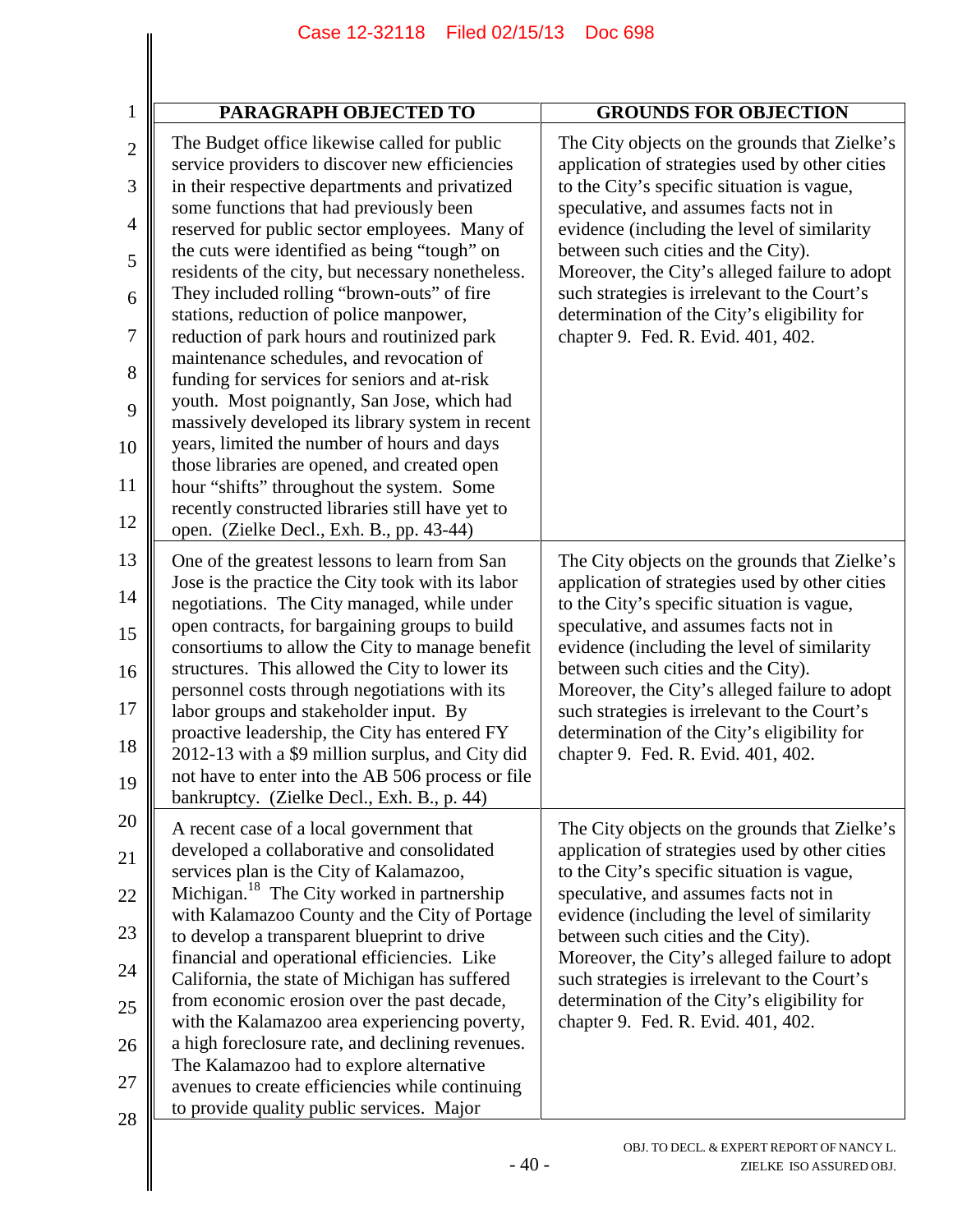|                                                                         | <b>PARAGRAPH OBJECTED TO</b>                                                                                                                                                                                                                                                                                                                                                                                                                                                        | <b>GROUNDS FOR OBJECTION</b>                                                                                                                                                                                                                                                                                                                                                                                                                                                                                                                                                                                                                                                                                                                                                           |
|-------------------------------------------------------------------------|-------------------------------------------------------------------------------------------------------------------------------------------------------------------------------------------------------------------------------------------------------------------------------------------------------------------------------------------------------------------------------------------------------------------------------------------------------------------------------------|----------------------------------------------------------------------------------------------------------------------------------------------------------------------------------------------------------------------------------------------------------------------------------------------------------------------------------------------------------------------------------------------------------------------------------------------------------------------------------------------------------------------------------------------------------------------------------------------------------------------------------------------------------------------------------------------------------------------------------------------------------------------------------------|
| initiatives included:                                                   |                                                                                                                                                                                                                                                                                                                                                                                                                                                                                     |                                                                                                                                                                                                                                                                                                                                                                                                                                                                                                                                                                                                                                                                                                                                                                                        |
|                                                                         | Public safety collaboration                                                                                                                                                                                                                                                                                                                                                                                                                                                         |                                                                                                                                                                                                                                                                                                                                                                                                                                                                                                                                                                                                                                                                                                                                                                                        |
|                                                                         | Administrative collaboration                                                                                                                                                                                                                                                                                                                                                                                                                                                        |                                                                                                                                                                                                                                                                                                                                                                                                                                                                                                                                                                                                                                                                                                                                                                                        |
|                                                                         | Employee reductions and<br>consolidations                                                                                                                                                                                                                                                                                                                                                                                                                                           |                                                                                                                                                                                                                                                                                                                                                                                                                                                                                                                                                                                                                                                                                                                                                                                        |
|                                                                         | Use of technology                                                                                                                                                                                                                                                                                                                                                                                                                                                                   |                                                                                                                                                                                                                                                                                                                                                                                                                                                                                                                                                                                                                                                                                                                                                                                        |
|                                                                         | Use of new and expanded<br>partnerships                                                                                                                                                                                                                                                                                                                                                                                                                                             |                                                                                                                                                                                                                                                                                                                                                                                                                                                                                                                                                                                                                                                                                                                                                                                        |
|                                                                         | Physical plan resource<br>consolidations                                                                                                                                                                                                                                                                                                                                                                                                                                            |                                                                                                                                                                                                                                                                                                                                                                                                                                                                                                                                                                                                                                                                                                                                                                                        |
|                                                                         | Personnel cost control                                                                                                                                                                                                                                                                                                                                                                                                                                                              |                                                                                                                                                                                                                                                                                                                                                                                                                                                                                                                                                                                                                                                                                                                                                                                        |
|                                                                         | New services consolidation                                                                                                                                                                                                                                                                                                                                                                                                                                                          |                                                                                                                                                                                                                                                                                                                                                                                                                                                                                                                                                                                                                                                                                                                                                                                        |
| (Zielke Decl., Exh. B., pp. 44-45)                                      |                                                                                                                                                                                                                                                                                                                                                                                                                                                                                     |                                                                                                                                                                                                                                                                                                                                                                                                                                                                                                                                                                                                                                                                                                                                                                                        |
| p.45)                                                                   | demonstrated a willingness to engage in any<br>similar measures in their development of the<br>FY 2012-13 Budget and Pendency Plan, prior<br>to its bankruptcy filing. (Zielke Decl., Exh. B.,                                                                                                                                                                                                                                                                                      | speculative, and assumes facts not in<br>evidence (including the level of similarity<br>between such cities and the City).<br>Moreover, the City's alleged failure to adopt<br>such strategies is irrelevant to the Court's<br>determination of the City's eligibility for<br>chapter 9. Fed. R. Evid. 401, 402.                                                                                                                                                                                                                                                                                                                                                                                                                                                                       |
| on its own internal expertise in city<br>(Zielke Decl., Exh. B., p. 45) | In its review of the City's baseline budget<br>model, A&M built its recommendations based<br>management deficit reduction plans and its peer<br>analysis of cities in similar situations to<br>Stockton. We analyzed the decisions the City<br>could have and should have made before it filed<br>bankruptcy. We also identified the many<br>opportunities that would have allowed and<br>would continue to allow the City to build a<br>sustainable growth model for future years. | The City objects on the grounds that Zielke's<br>conclusion that the City could have adopted<br>all of the budget cuts and revenue<br>enhancement measures imposed by the<br>Alternative Model is highly speculative,<br>vague, and assumes facts not in evidence<br>because the Alternative Model itself depends<br>upon numerous unsupported assumptions<br>(including the City's ability to pass<br>additional substantial budget cuts while<br>continuing to provide necessary services and<br>the willingness of City voters to support<br>multiple new tax increases while still<br>reducing services). Moreover, the fact that<br>the City did not adopt the measures included<br>in the Alternative Model, whether in their<br>entirety or in any given respect, is irrelevant |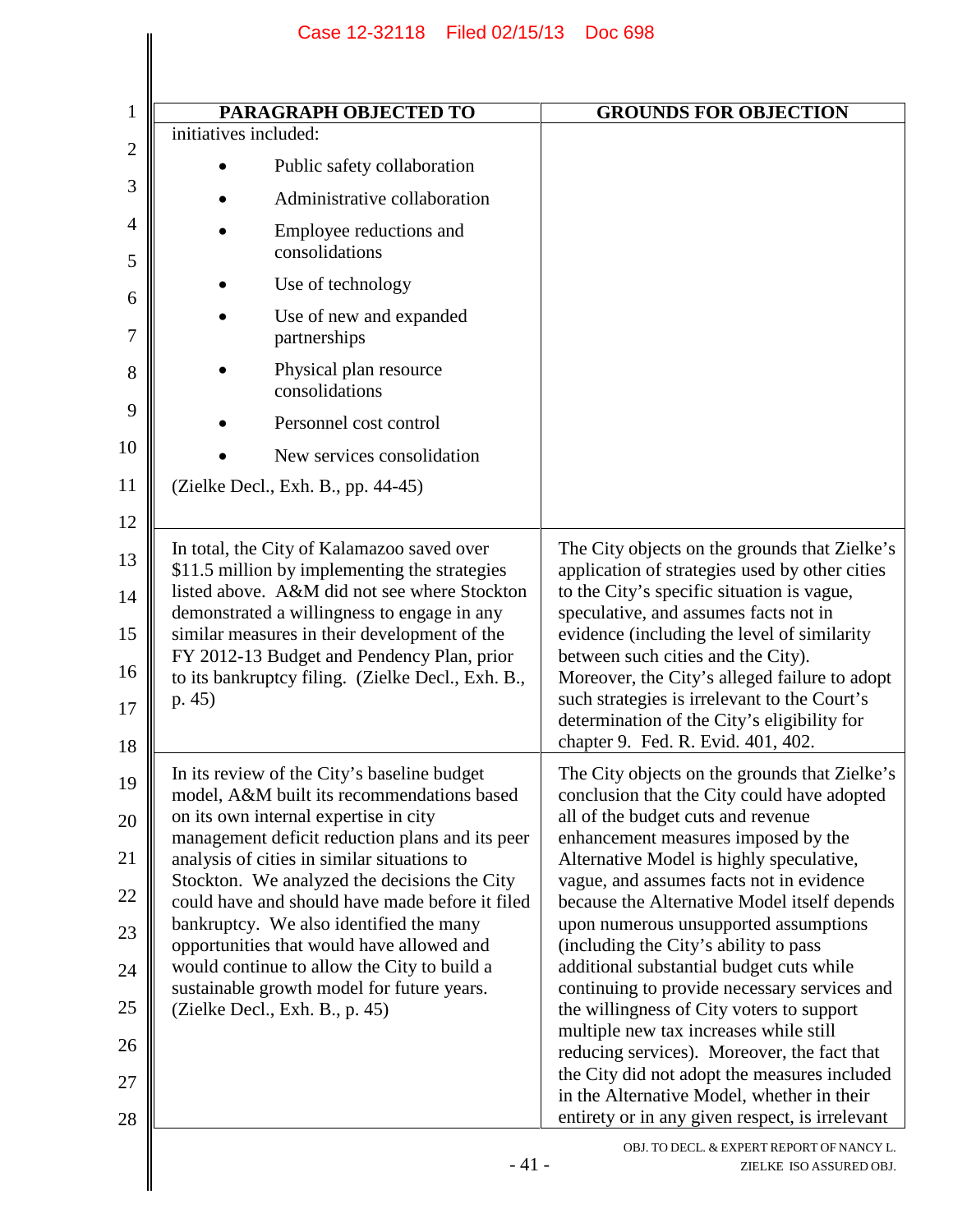| $\mathbf{1}$        | PARAGRAPH OBJECTED TO                                                                                                 | <b>GROUNDS FOR OBJECTION</b>                                                                                                        |
|---------------------|-----------------------------------------------------------------------------------------------------------------------|-------------------------------------------------------------------------------------------------------------------------------------|
| $\overline{2}$      |                                                                                                                       | to the Court's determination of the City's<br>eligibility for chapter 9. Fed. R. Evid. 401,<br>402.                                 |
| 3<br>$\overline{4}$ | Taking a look at the City's revenue<br>enhancement opportunities, the City had failed                                 | The City objects on the grounds that Zielke's<br>conclusion that the City could have adopted                                        |
| 5                   | to propose additional taxes even though it had<br>seen the successes of other cities in California.                   | all of the budget cuts and revenue<br>enhancement measures imposed by the                                                           |
| 6                   | It failed to identify any additional revenues and<br>cash infusions based on the sale of assets.                      | Alternative Model is highly speculative,                                                                                            |
| 7                   | Looking at the City's expenditures, the City                                                                          | vague, and assumes facts not in evidence<br>because the Alternative Model itself depends                                            |
| 8                   | never made the tough decisions to eliminate<br>nonessential services and failed to revise or                          | upon numerous unsupported assumptions<br>(including the City's ability to sell various                                              |
| 9                   | restructure any of its current contracts in labor<br>friendly agreements that would allow the City                    | City assets for a reasonable price). Zielke's<br>conclusions that the City did not "[make]                                          |
| 10                  | to better manage its payments moving forward.<br>The City also did not look at specific                               | tough decisions to eliminate nonessential<br>services," "restructure any of its current                                             |
| 11                  | opportunities to consolidate, privatize or share<br>services across the City. (Zielke Decl., Exh. B.,                 | contracts," or consider "opportunities to<br>consolidate, privatize or share services," are                                         |
| 12<br>13            | p.45)                                                                                                                 | all vague, speculative, and assume facts not<br>in evidence (while also ignoring facts that                                         |
| 14                  |                                                                                                                       | are in evidence). Moreover, the fact that the<br>City allegedly did not adopt these measures,                                       |
| 15                  |                                                                                                                       | whether in their entirety or in any given<br>respect, is irrelevant to the Court's                                                  |
| 16                  |                                                                                                                       | determination of the City's eligibility for<br>chapter 9. Fed. R. Evid. 401, 402.                                                   |
| 17                  | The City's repeated lack of action to streamline<br>costs, cut nonessential services, outsource                       | The City objects on the grounds that Zielke's                                                                                       |
| 18<br>19            | operations, sell or privatize underutilized city<br>assets, and increase revenues worsened a                          | conclusion that the City's alleged "repeated<br>lack of action worsened a manageable<br>problem" is vague, speculative and assumes  |
| 20                  | manageable problem. The City left millions of<br>dollars on the table in terms of additional                          | facts not in evidence. Moreover, such<br>conclusions are irrelevant to the Court's                                                  |
| 21                  | budget efficiencies and revenue enhancements                                                                          | determination of the City's eligibility for                                                                                         |
| 22                  | that could be achieved outside of bankruptcy<br>without jeopardizing public safety. (Zielke<br>Decl., Exh. B., p. 45) | chapter 9 in any case, because they do not<br>bear on the determination of the City's<br>actual insolvency. Fed. R. Evid. 401, 402. |
| 23                  | The City presented a budget that maintains flat                                                                       | The City objects on the grounds that Zielke's                                                                                       |
| 24                  | revenue growth in FY 2012-13 with baseline<br>budget and fiscal stability additions that                              | conclusion that the City could have adopted<br>all of the budget cuts and revenue                                                   |
| 25                  | increase expenditures by \$25.1 million.<br>Furthermore, the City has presented no new                                | enhancement measures imposed by the<br>Alternative Model is highly speculative,                                                     |
| 26                  | revenue increases in FY 2012-13. Our financial<br>budget alternatives identify a number of                            | vague, and assumes facts not in evidence<br>because the Alternative Model itself depends                                            |
| 27                  | initiatives that should both increase the<br>revenues and reduce the expenses going                                   | upon numerous unsupported assumptions<br>(including the City's ability to pass                                                      |
| 28                  | $-42-$                                                                                                                | OBJ. TO DECL. & EXPERT REPORT OF NANCY L.<br>ZIELKE ISO ASSURED OBJ.                                                                |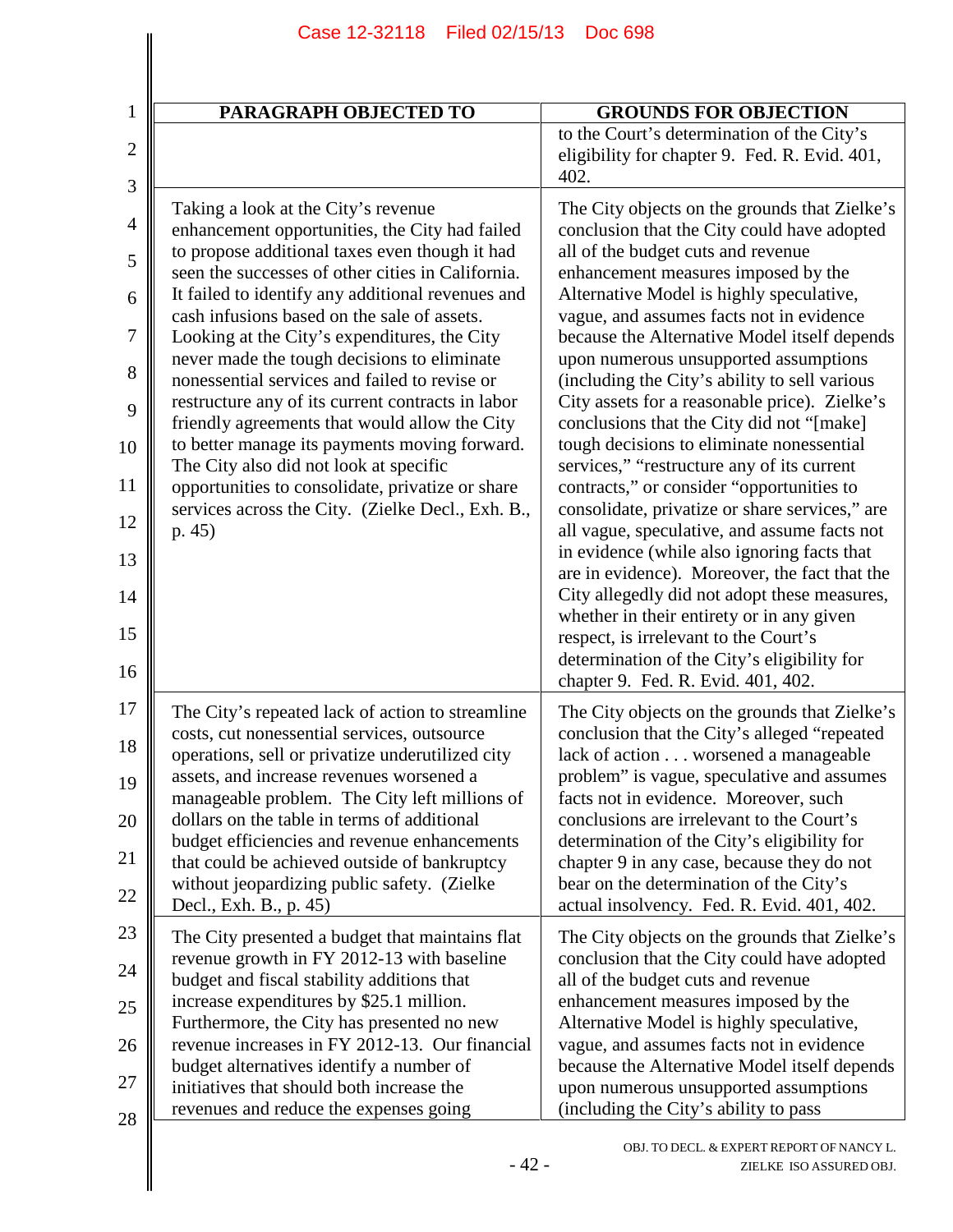| Case 12-32118<br>Filed 02/15/13<br><b>Doc 698</b>                                                                                                                                                                                                                                                                                                                                                                                                                                                                                                                                                                                                                                                                                                                                                            |                                                                                                                                                                                                                                                                                                                                                                                                                                                                                                                                                                                                                                                                                                                                                                                                                                                                                               |  |
|--------------------------------------------------------------------------------------------------------------------------------------------------------------------------------------------------------------------------------------------------------------------------------------------------------------------------------------------------------------------------------------------------------------------------------------------------------------------------------------------------------------------------------------------------------------------------------------------------------------------------------------------------------------------------------------------------------------------------------------------------------------------------------------------------------------|-----------------------------------------------------------------------------------------------------------------------------------------------------------------------------------------------------------------------------------------------------------------------------------------------------------------------------------------------------------------------------------------------------------------------------------------------------------------------------------------------------------------------------------------------------------------------------------------------------------------------------------------------------------------------------------------------------------------------------------------------------------------------------------------------------------------------------------------------------------------------------------------------|--|
| <b>PARAGRAPH OBJECTED TO</b>                                                                                                                                                                                                                                                                                                                                                                                                                                                                                                                                                                                                                                                                                                                                                                                 | <b>GROUNDS FOR OBJECTION</b>                                                                                                                                                                                                                                                                                                                                                                                                                                                                                                                                                                                                                                                                                                                                                                                                                                                                  |  |
| forward, enabling a return to financial strength.<br>The series of revenue enhancements that we<br>identify are targeted to increase total revenues<br>by an additional \$9.6 million to \$35.6 million<br>over the next three years. (Zielke Decl., Exh.<br>B., p. 46)                                                                                                                                                                                                                                                                                                                                                                                                                                                                                                                                      | additional substantial budget cuts while<br>continuing to provide necessary services and<br>the willingness of City voters to support<br>multiple new tax increases while still<br>reducing services). Moreover, the fact that<br>the City did not adopt the measures included<br>in the Alternative Model, whether in their<br>entirety or in any given respect, is irrelevant<br>to the Court's determination of the City's<br>eligibility for chapter 9. Fed. R. Evid. 401,<br>402.                                                                                                                                                                                                                                                                                                                                                                                                        |  |
| We are also recommending a series of expense<br>reductions to decrease costs by \$24.4 million in<br>FY 2012-13, bringing them under the projected<br>revenues. The expense reductions fall into five<br>categories including department budget<br>reductions designed to save \$8.9 million in FY<br>2012-13, restructuring of employee and<br>personnel benefits designed to save \$12.0<br>million, revised contract payments and loan<br>debt savings of \$0.7 million, and removal of the<br>fiscal stability measures that add back \$2.9<br>million. The net results of these fiscal<br>improvements increase the current fund balance<br>from $$6.1$ million to $$15.1$ million by the end of<br>FY 2012-13 with continued improvement in<br>each successive year. (Zielke Decl., Exh. B., p.<br>46) | The City objects on the grounds that Zielke's<br>conclusion that the City could have adopted<br>all of the budget cuts and revenue<br>enhancement measures imposed by the<br>Alternative Model is highly speculative,<br>vague, and assumes facts not in evidence<br>because the Alternative Model itself depends<br>upon numerous unsupported assumptions<br>(including the City's ability to pass<br>additional substantial budget cuts while<br>continuing to provide necessary services and<br>the willingness of City voters to support<br>multiple new tax increases while still<br>reducing services). Moreover, the fact that<br>the City did not adopt the measures included<br>in the Alternative Model, whether in their<br>entirety or in any given respect, is irrelevant<br>to the Court's determination of the City's<br>eligibility for chapter 9. Fed. R. Evid. 401,<br>402. |  |
| The Alternative Model is based on Stockton's<br>baseline budget and incorporates four<br>adjustments detailed in the September 11, 2012<br>budget amendment. The amendments included<br>a \$162,000 increase in general expenses, a<br>\$300,000 reduction in the library and<br>recreational subsidies, a \$150,000 reduction in<br>other program support, and a \$533,000 increase<br>in property tax revenues. (Zielke Decl., Exh.<br>B., p. 46)                                                                                                                                                                                                                                                                                                                                                          | The City objects on the grounds that Zielke's<br>conclusion that the City could have adopted<br>all of the budget cuts and revenue<br>enhancement measures imposed by the<br>Alternative Model is highly speculative,<br>vague, and assumes facts not in evidence<br>because the Alternative Model itself depends<br>upon numerous unsupported assumptions<br>(including the City's ability to pass<br>additional substantial budget cuts while<br>continuing to provide necessary services and<br>the willingness of City voters to support                                                                                                                                                                                                                                                                                                                                                  |  |

2

3

4

5

6

7

8

9

10

11

12

13

14

15

16

17

18

19

20

21

22

23

24

25

26

27

28

multiple new tax increases while still

reducing services). Moreover, the fact that the City did not adopt the measures included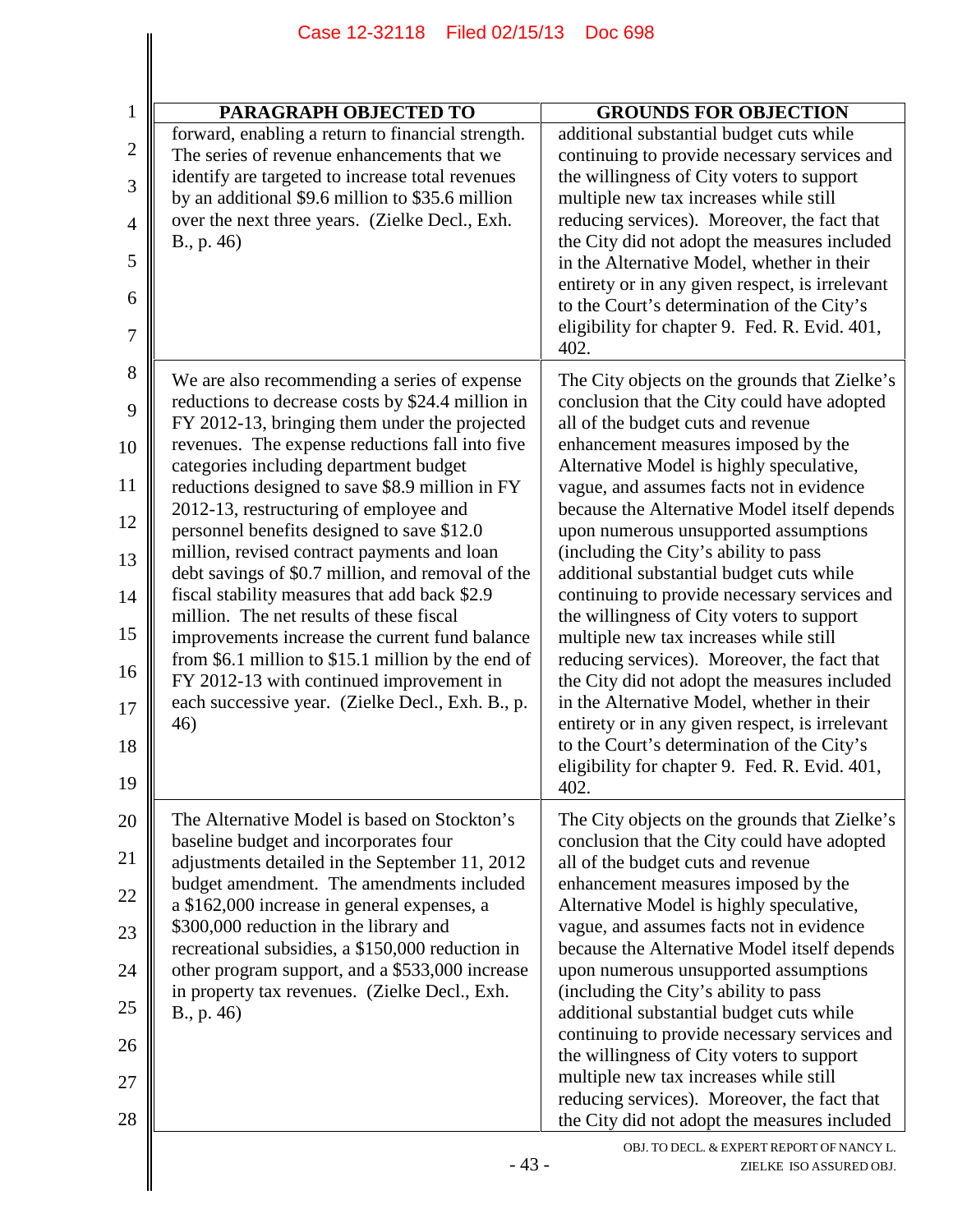| 1              | <b>PARAGRAPH OBJECTED TO</b>                                                                     | <b>GROUNDS FOR OBJECTION</b>                                                                  |
|----------------|--------------------------------------------------------------------------------------------------|-----------------------------------------------------------------------------------------------|
| $\overline{2}$ |                                                                                                  | in the Alternative Model, whether in their<br>entirety or in any given respect, is irrelevant |
| 3              |                                                                                                  | to the Court's determination of the City's                                                    |
| $\overline{4}$ |                                                                                                  | eligibility for chapter 9. Fed. R. Evid. 401,<br>402.                                         |
| 5              | "Table 1 – Summary of Revised Baseline"                                                          | The City objects on the grounds that Zielke's                                                 |
| 6              | Budget Alternative Model" (Zielke Decl., Exh.<br>B., p. 47)                                      | conclusion that the City could have adopted<br>all of the budget cuts and revenue             |
|                |                                                                                                  | enhancement measures imposed by the                                                           |
| 7<br>8         |                                                                                                  | Alternative Model is highly speculative,<br>vague, and assumes facts not in evidence          |
| 9              |                                                                                                  | because the Alternative Model itself depends<br>upon numerous unsupported assumptions         |
| 10             |                                                                                                  | (including the City's ability to pass<br>additional substantial budget cuts while             |
| 11             |                                                                                                  | continuing to provide necessary services and<br>the willingness of City voters to support     |
| 12             |                                                                                                  | multiple new tax increases while still<br>reducing services). Moreover, the fact that         |
| 13             |                                                                                                  | the City did not adopt the measures included<br>in the Alternative Model, whether in their    |
| 14             |                                                                                                  | entirety or in any given respect, is irrelevant<br>to the Court's determination of the City's |
| 15             |                                                                                                  | eligibility for chapter 9. Fed. R. Evid. 401,<br>402.                                         |
| 16             | In reviewing Stockton's baseline FY 2012-13                                                      | The City objects on the grounds that Zielke's                                                 |
| 17             | budget, A&M did not find any discussion,                                                         | conclusion that the City could have adopted                                                   |
| 18             | proposal, or analysis of proposed revenue                                                        | all of the budget cuts and revenue                                                            |
|                | increases to the General Fund for FY 2012-13<br>and future year budgets. Potential opportunities | enhancement measures imposed by the<br>Alternative Model is highly speculative,               |
| 19             | to increase General Fund revenues include:                                                       | vague, and assumes facts not in evidence                                                      |
| 20             | 1. Local Retail Sales Tax                                                                        | because the Alternative Model itself depends<br>upon numerous unsupported assumptions         |
| 21             | 2. Utility User Tax                                                                              | (including the City's ability to pass                                                         |
| 22             | 3. Transient Occupancy Tax Increase                                                              | additional substantial budget cuts while<br>continuing to provide necessary services and      |
| 23             | 4. Parcel Tax                                                                                    | the willingness of City voters to support                                                     |
| 24             | 5. Various Emergency Service Recovery<br>Fees                                                    | multiple new tax increases while still<br>reducing services). Moreover, the fact that         |
| 25             | Other opportunities (not included in<br>6.<br>model)                                             | the City allegedly did not discuss or adopt<br>the measures included in the Alternative       |
| 26             | 911 Fees<br>a.                                                                                   | Model, whether in their entirety or in any<br>given respect, is irrelevant to the Court's     |
| 27             | <b>Unrealized State Grant</b><br>b.                                                              | determination of the City's eligibility for<br>chapter 9. Fed. R. Evid. 401, 402.             |
| $\Omega$       | Opportunities                                                                                    |                                                                                               |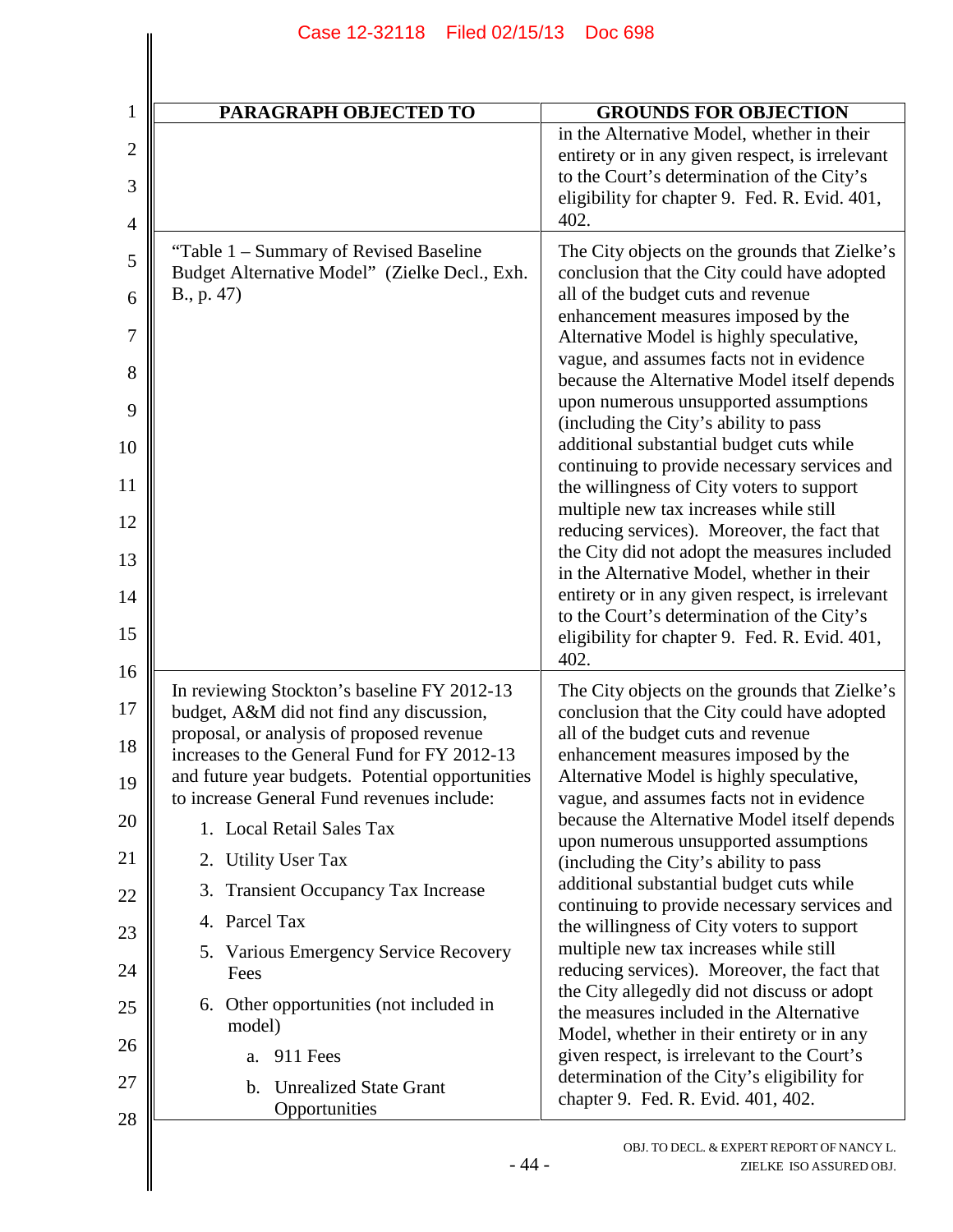| Case 12-32118                                                                                                                                                                                                                                                                                                                                                              | Filed 02/15/13<br><b>Doc 698</b>                                                                                                                                                                                                                                                                                                                                                                                                                                                                                                                                                                                                                                                                                                                                                                                                                                                                                                                                                         |
|----------------------------------------------------------------------------------------------------------------------------------------------------------------------------------------------------------------------------------------------------------------------------------------------------------------------------------------------------------------------------|------------------------------------------------------------------------------------------------------------------------------------------------------------------------------------------------------------------------------------------------------------------------------------------------------------------------------------------------------------------------------------------------------------------------------------------------------------------------------------------------------------------------------------------------------------------------------------------------------------------------------------------------------------------------------------------------------------------------------------------------------------------------------------------------------------------------------------------------------------------------------------------------------------------------------------------------------------------------------------------|
|                                                                                                                                                                                                                                                                                                                                                                            |                                                                                                                                                                                                                                                                                                                                                                                                                                                                                                                                                                                                                                                                                                                                                                                                                                                                                                                                                                                          |
| <b>PARAGRAPH OBJECTED TO</b>                                                                                                                                                                                                                                                                                                                                               | <b>GROUNDS FOR OBJECTION</b>                                                                                                                                                                                                                                                                                                                                                                                                                                                                                                                                                                                                                                                                                                                                                                                                                                                                                                                                                             |
| Privatization and/or Sale of<br>$\mathbf{c}$ .<br>under-utilized assets and property                                                                                                                                                                                                                                                                                       |                                                                                                                                                                                                                                                                                                                                                                                                                                                                                                                                                                                                                                                                                                                                                                                                                                                                                                                                                                                          |
| d. Countywide sales tax for Library<br><b>Services</b>                                                                                                                                                                                                                                                                                                                     |                                                                                                                                                                                                                                                                                                                                                                                                                                                                                                                                                                                                                                                                                                                                                                                                                                                                                                                                                                                          |
| (Zielke Decl., Exh. B., p. 47)                                                                                                                                                                                                                                                                                                                                             |                                                                                                                                                                                                                                                                                                                                                                                                                                                                                                                                                                                                                                                                                                                                                                                                                                                                                                                                                                                          |
| By California statute (Proposition 218), cities<br>such as Stockton must obtain voter approval for<br>any tax increase. A&M's research findings<br>indicate that many cities across California have<br>increased General Fund revenues over the past<br>several years through tax-approval measures<br>with overwhelming public support. (Zielke<br>Decl., Exh. B., p. 48) | The City objects on the grounds that Zielke's<br>implication and conclusion that support for<br>tax-approval measures in other jurisdictions<br>indicate that the City's own voters would<br>vote to pass multiple new tax increases while<br>the City continued to cut services are highly<br>speculative, vague, and assume facts not in<br>evidence. Moreover, Zielke's implication<br>that the City could adopt all of these tax<br>increases without secondary effects (for<br>instance, that an increase in the City's sales<br>tax would not lead to the loss of sales to<br>neighboring municipalities) is also<br>speculative, vague, and assumes facts not in<br>evidence. Finally, the fact that the City<br>allegedly did not discuss or adopt the<br>measures included in the Alternative Model,<br>whether in their entirety or in any given<br>respect, is irrelevant to the Court's<br>determination of the City's eligibility for<br>chapter 9. Fed. R. Evid. 401, 402. |
| Table 10 shows information reviewed from the<br>California Local Government Finance<br>Almanac <sup>19</sup> on November 6, 2012. Unaudited<br>election returns indicated that 171 of the 240<br>tax measures passed. (Zielke Decl., Exh. B., p.<br>48)                                                                                                                    | The City objects on the grounds that Zielke's<br>implication and conclusion that support for<br>tax-approval measures in other jurisdictions<br>indicate that the City's own voters would<br>vote to pass multiple new tax increases while<br>the City continued to cut services are highly<br>speculative, vague, and assume facts not in<br>evidence. Moreover, Zielke's implication<br>that the City could adopt all of these tax<br>increases without secondary effects (for<br>instance, that an increase in the City's sales<br>tax would not lead to the loss of sales to<br>neighboring municipalities) is also<br>speculative, vague, and assumes facts not in<br>evidence. Finally, the fact that the City<br>allegedly did not discuss or adopt the<br>measures included in the Alternative Model,<br>whether in their entirety or in any given                                                                                                                               |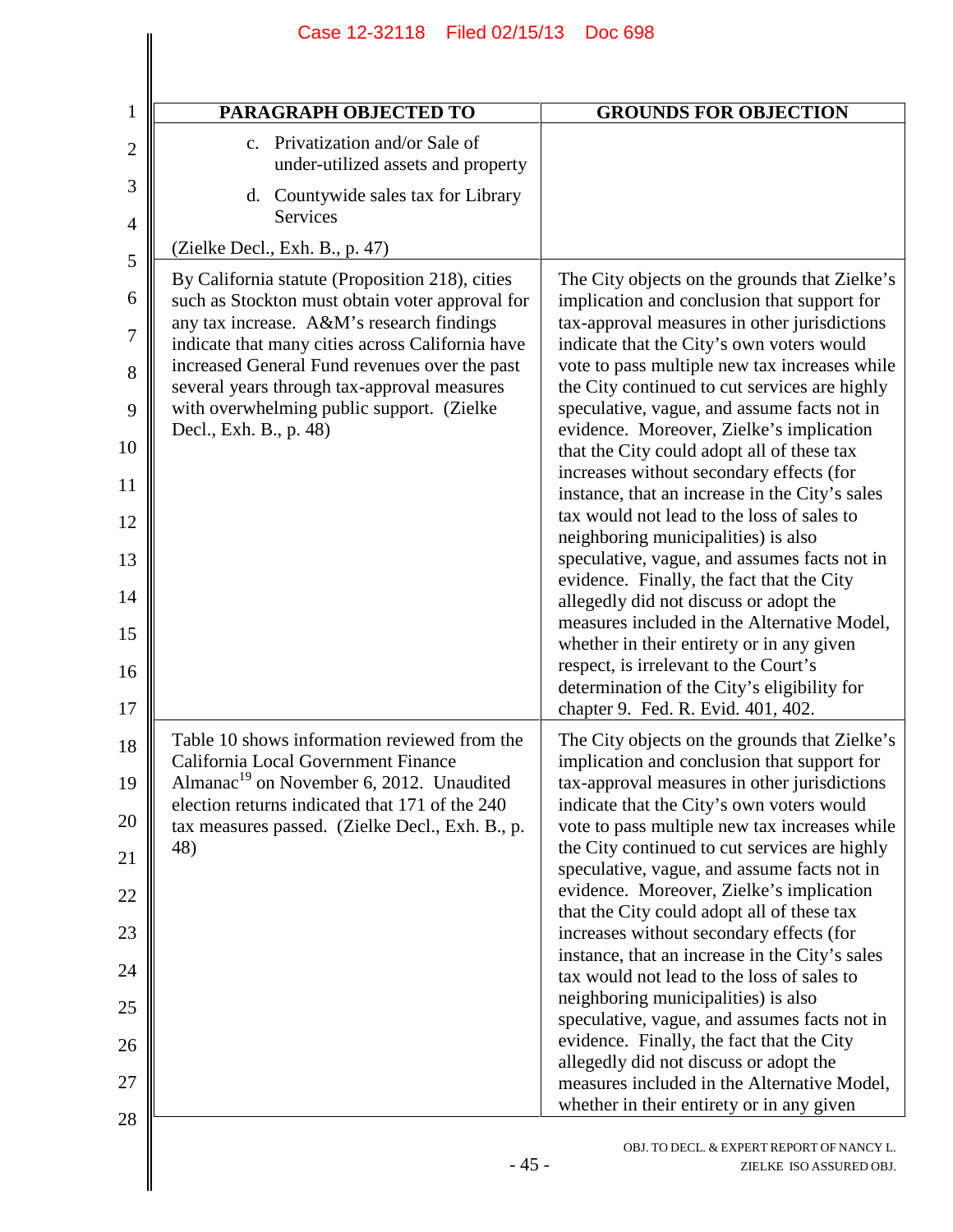| <b>PARAGRAPH OBJECTED TO</b>                                                                                                                  | <b>GROUNDS FOR OBJECTION</b>                                                                                                                                                                                                                                                                                                                                                                                                                                                                                                                                                                                                                                                                                                                                                                                                                                                                                                                                                             |
|-----------------------------------------------------------------------------------------------------------------------------------------------|------------------------------------------------------------------------------------------------------------------------------------------------------------------------------------------------------------------------------------------------------------------------------------------------------------------------------------------------------------------------------------------------------------------------------------------------------------------------------------------------------------------------------------------------------------------------------------------------------------------------------------------------------------------------------------------------------------------------------------------------------------------------------------------------------------------------------------------------------------------------------------------------------------------------------------------------------------------------------------------|
|                                                                                                                                               | respect, is irrelevant to the Court's<br>determination of the City's eligibility for<br>chapter 9. Fed. R. Evid. 401, 402.                                                                                                                                                                                                                                                                                                                                                                                                                                                                                                                                                                                                                                                                                                                                                                                                                                                               |
| "Table 10 – California Referendum Results –<br>November 2012" (Zielke Decl., Exh. B., p. 48)                                                  | The City objects on the grounds that Zielke's<br>implication and conclusion that support for<br>tax-approval measures in other jurisdictions<br>indicate that the City's own voters would<br>vote to pass multiple new tax increases while<br>the City continued to cut services are highly<br>speculative, vague, and assume facts not in<br>evidence. Moreover, Zielke's implication<br>that the City could adopt all of these tax<br>increases without secondary effects (for<br>instance, that an increase in the City's sales<br>tax would not lead to the loss of sales to<br>neighboring municipalities) is also<br>speculative, vague, and assumes facts not in<br>evidence. Finally, the fact that the City<br>allegedly did not discuss or adopt the<br>measures included in the Alternative Model,<br>whether in their entirety or in any given<br>respect, is irrelevant to the Court's<br>determination of the City's eligibility for<br>chapter 9. Fed. R. Evid. 401, 402. |
| To increase revenues, cities have the<br>opportunity to establish a sales tax in addition<br>to the state sales tax. Currently in California, | The City objects on the grounds that Zielke's<br>implication and conclusion that support for<br>tax-approval measures in other jurisdictions                                                                                                                                                                                                                                                                                                                                                                                                                                                                                                                                                                                                                                                                                                                                                                                                                                             |
| the basic statewide sales and use tax rate is<br>7.25% and is divided as follows:                                                             | indicate that the City's own voters would<br>vote to pass multiple new tax increases while                                                                                                                                                                                                                                                                                                                                                                                                                                                                                                                                                                                                                                                                                                                                                                                                                                                                                               |
| 6.25% for State                                                                                                                               | the City continued to cut services are highly<br>speculative, vague, and assume facts not in                                                                                                                                                                                                                                                                                                                                                                                                                                                                                                                                                                                                                                                                                                                                                                                                                                                                                             |
| 0.75% for Local Jurisdiction<br>(County or City)                                                                                              | evidence. Moreover, Zielke's implication<br>that the City could adopt all of these tax                                                                                                                                                                                                                                                                                                                                                                                                                                                                                                                                                                                                                                                                                                                                                                                                                                                                                                   |
| 0.25% for Local Transportation<br>Fund <sup>20</sup>                                                                                          | increases without secondary effects (for<br>instance, that an increase in the City's sales<br>tax would not lead to the loss of sales to                                                                                                                                                                                                                                                                                                                                                                                                                                                                                                                                                                                                                                                                                                                                                                                                                                                 |
| (Zielke Decl., Exh. B., p. 48)                                                                                                                | neighboring municipalities) is also                                                                                                                                                                                                                                                                                                                                                                                                                                                                                                                                                                                                                                                                                                                                                                                                                                                                                                                                                      |
|                                                                                                                                               | speculative, vague, and assumes facts not in<br>evidence. Finally, the fact that the City                                                                                                                                                                                                                                                                                                                                                                                                                                                                                                                                                                                                                                                                                                                                                                                                                                                                                                |
|                                                                                                                                               | allegedly did not discuss or adopt the<br>measures included in the Alternative Model,                                                                                                                                                                                                                                                                                                                                                                                                                                                                                                                                                                                                                                                                                                                                                                                                                                                                                                    |
|                                                                                                                                               | whether in their entirety or in any given<br>respect, is irrelevant to the Court's                                                                                                                                                                                                                                                                                                                                                                                                                                                                                                                                                                                                                                                                                                                                                                                                                                                                                                       |
|                                                                                                                                               | determination of the City's eligibility for<br>chapter 9. Fed. R. Evid. 401, 402.                                                                                                                                                                                                                                                                                                                                                                                                                                                                                                                                                                                                                                                                                                                                                                                                                                                                                                        |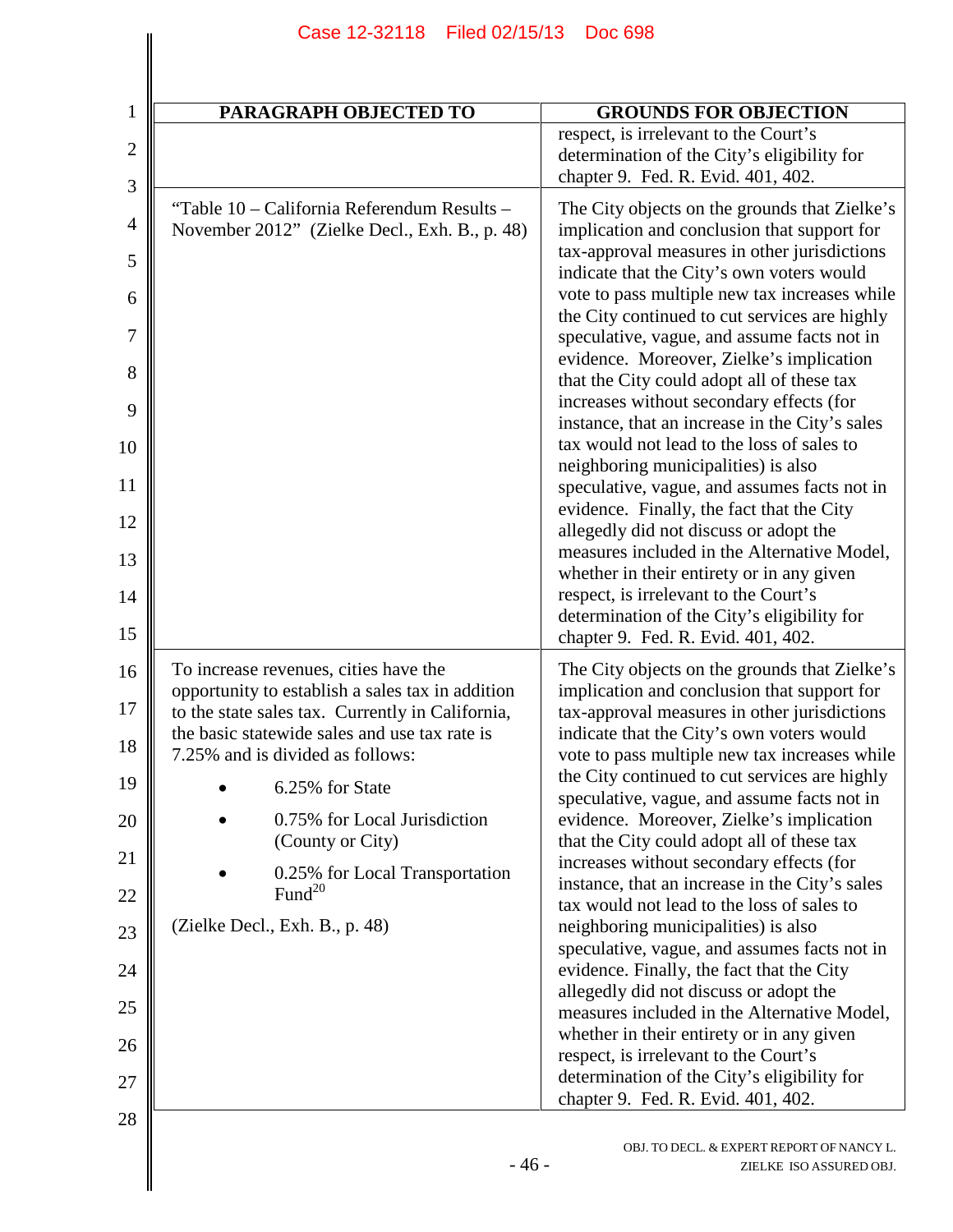|                     | Case 12-32118<br>Filed 02/15/13                                                                            | Doc 698                                                                                        |
|---------------------|------------------------------------------------------------------------------------------------------------|------------------------------------------------------------------------------------------------|
| 1                   | <b>PARAGRAPH OBJECTED TO</b>                                                                               | <b>GROUNDS FOR OBJECTION</b>                                                                   |
| $\overline{2}$      | Stockton's current sales tax is 8.0%, (0.75%)                                                              | The City objects on the grounds that Zielke's                                                  |
|                     | above the basic statewide rate). Additional                                                                | implication and conclusion that support for                                                    |
| 3                   | proceeds from that increased rate go to fund<br>various City programs and the General Fund.                | tax-approval measures in other jurisdictions<br>indicate that the City's own voters would      |
| $\overline{4}$<br>5 | (Zielke Decl., Exh. B., p. 49)                                                                             | vote to pass multiple new tax increases while<br>the City continued to cut services are highly |
| 6                   |                                                                                                            | speculative, vague, and assume facts not in<br>evidence. Moreover, Zielke's implication        |
| 7                   |                                                                                                            | that the City could adopt all of these tax<br>increases without secondary effects (for         |
| 8                   |                                                                                                            | instance, that an increase in the City's sales<br>tax would not lead to the loss of sales to   |
| 9                   |                                                                                                            | neighboring municipalities) is also<br>speculative, vague, and assumes facts not in            |
| 10                  |                                                                                                            | evidence. Finally, the fact that the City<br>allegedly did not discuss or adopt the            |
| 11                  |                                                                                                            | measures included in the Alternative Model,<br>whether in their entirety or in any given       |
| 12                  |                                                                                                            | respect, is irrelevant to the Court's                                                          |
| 13                  |                                                                                                            | determination of the City's eligibility for<br>chapter 9. Fed. R. Evid. 401, 402.              |
| 14                  | If the City of Stockton were to raise its sales tax                                                        | The City objects on the grounds that Zielke's                                                  |
| 15                  | 0.5%, the City Manager has noted that the<br>increase could yield \$4.5 million in increased               | implication and conclusion that support for<br>tax-approval measures in other jurisdictions    |
| 16                  | revenues in FY 2012-13, and approximately<br>\$18 million each year after. In 2010, a                      | indicates that the City's own voters would<br>vote to pass multiple new tax increases while    |
| 17<br>18            | Stockton open survey reported that the majority<br>of voters would approve a 0.25% increase in             | the City continued to cut services are highly<br>speculative, vague, and assume facts not in   |
| 19                  | sales tax. <sup>21</sup> Most recently, the City issued a<br>survey on September 16-18, 2012 and 64% of    | evidence. Moreover, Zielke's implication<br>that the City could adopt all of these tax         |
| 20                  | the voters agreed that they would vote in favor<br>of a half-cent sales tax measure. <sup>22</sup> (Zielke | increases without secondary effects (for<br>instance, that an increase in the City's sales     |
| 21                  | Decl., Exh. B., p. 49)                                                                                     | tax would not lead to the loss of sales to<br>neighboring municipalities) is also              |
| 22                  |                                                                                                            | speculative, vague, and assumes facts not in<br>evidence. Finally, the fact that the City      |
| 23                  |                                                                                                            | allegedly did not discuss or adopt the                                                         |
| 24                  |                                                                                                            | measures included in the Alternative Model,<br>whether in their entirety or in any given       |
| 25                  |                                                                                                            | respect, is irrelevant to the Court's<br>determination of the City's eligibility for           |
| 26                  |                                                                                                            | chapter 9. Fed. R. Evid. 401, 402.                                                             |
| 27                  |                                                                                                            |                                                                                                |
| 28                  |                                                                                                            |                                                                                                |
|                     | $-47-$                                                                                                     | OBJ. TO DECL. & EXPERT REPORT OF NANCY L.<br>ZIELKE ISO ASSURED OBJ.                           |
|                     |                                                                                                            |                                                                                                |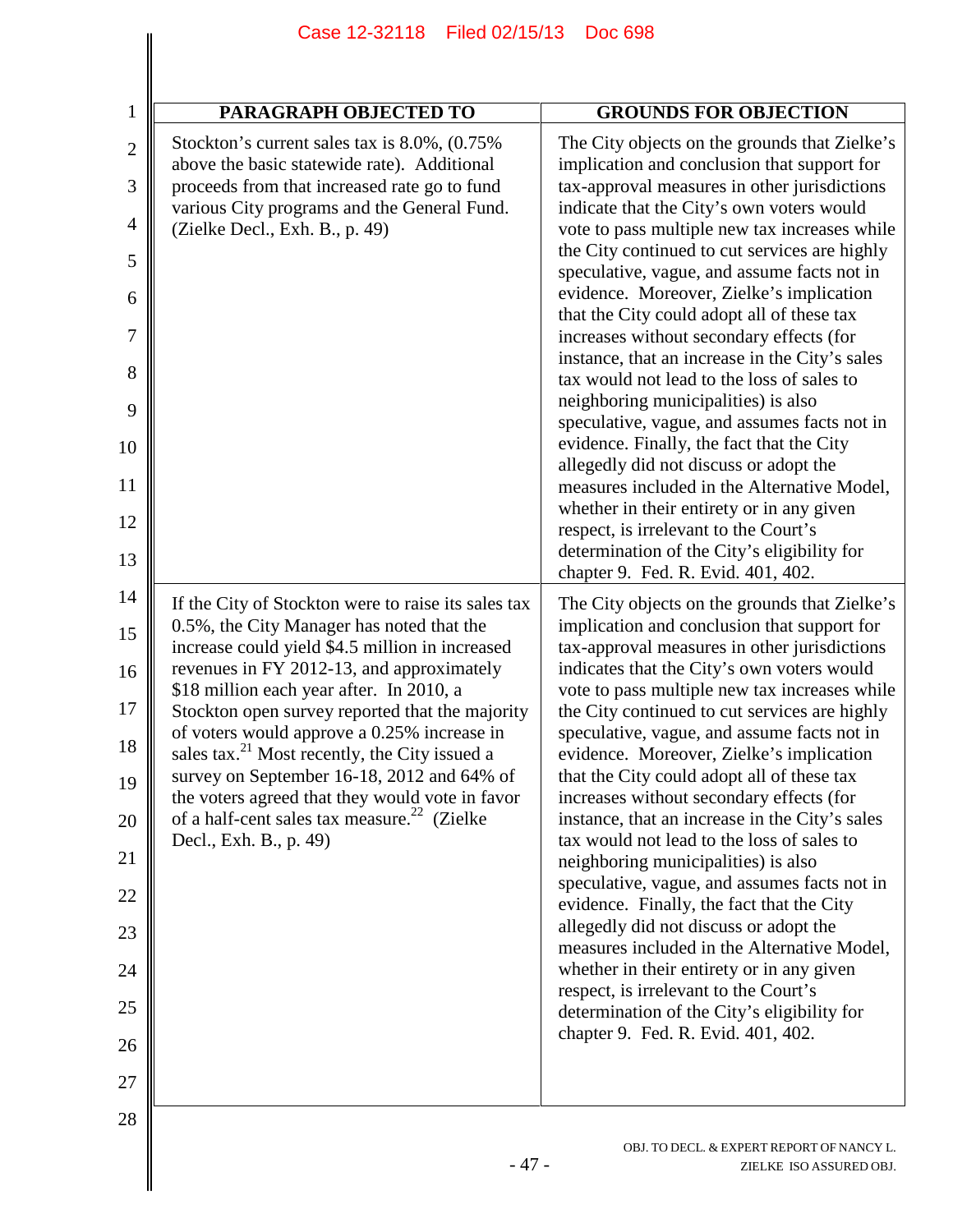| <b>PARAGRAPH OBJECTED TO</b>                                                                                                                                                                                                                                                                                                                                                                                                            | <b>GROUNDS FOR OBJECTION</b>                                                                                                                                                                                                                                                                                                                                                                                                                                                                                                                                                                                                                                                                                                                                                                                                                                                                                                                                                              |
|-----------------------------------------------------------------------------------------------------------------------------------------------------------------------------------------------------------------------------------------------------------------------------------------------------------------------------------------------------------------------------------------------------------------------------------------|-------------------------------------------------------------------------------------------------------------------------------------------------------------------------------------------------------------------------------------------------------------------------------------------------------------------------------------------------------------------------------------------------------------------------------------------------------------------------------------------------------------------------------------------------------------------------------------------------------------------------------------------------------------------------------------------------------------------------------------------------------------------------------------------------------------------------------------------------------------------------------------------------------------------------------------------------------------------------------------------|
| Utility User Taxes ("UUTs") in California are<br>taxes that cities impose on the consumption of<br>certain utility services. About 146 California<br>cities and four counties have a UUT. <sup>23</sup> Recent<br>UUT ballot measures in Table 11, which passed<br>and generated more revenue for the localities<br>under Proposition 218 are listed below:<br>(Zielke Decl., Exh. B., p. 49)                                           | The City objects on the grounds that Zielke's<br>implication and conclusion that support for<br>tax-approval measures in other jurisdictions<br>indicates that the City's own voters would<br>vote to pass multiple new tax increases while<br>the City continued to cut services are highly<br>speculative, vague, and assume facts not in<br>evidence. Moreover, the fact that the City<br>allegedly did not discuss or adopt the<br>measures included in the Alternative Model,<br>whether in their entirety or in any given<br>respect, is irrelevant to the Court's<br>determination of the City's eligibility for<br>chapter 9. Fed. R. Evid. 401, 402.                                                                                                                                                                                                                                                                                                                             |
| "Table 11 – Recent Utility User Tax Ballot"<br>Measures" (Zielke Decl., Exh. B., p. 49)                                                                                                                                                                                                                                                                                                                                                 | The City objects on the grounds that Zielke's<br>implication and conclusion that support for<br>tax-approval measures in other jurisdictions<br>indicates that the City's own voters would<br>vote to pass multiple new tax increases while<br>the City continued to cut services are highly<br>speculative, vague, and assume facts not in<br>evidence. Moreover, Zielke's implication<br>that the City could adopt all of these tax<br>increases without secondary effects (for<br>instance, that an increase in the City's sales<br>tax would not lead to the loss of sales to<br>neighboring municipalities) is also<br>speculative, vague, and assumes facts not in<br>evidence. Finally, the fact that the City<br>allegedly did not discuss or adopt the<br>measures included in the Alternative Model,<br>whether in their entirety or in any given<br>respect, is irrelevant to the Court's<br>determination of the City's eligibility for<br>chapter 9. Fed. R. Evid. 401, 402. |
| Since 1969, the City of Stockton has imposed a<br>Utilities User Tax on its utilities customers. In<br>2008, the percentage tax was reduced from 8%<br>to $6\%$ <sup>24</sup> During the same year, Stockton voters<br>also approved Measure U, which extended the<br>UUT rate of 6% for future years and covered<br>additional telecommunications charges such as<br>text-messaging and paging. $25$ (Zielke Decl.,<br>Exh. B., p. 50) | The City objects on the grounds that Zielke's<br>implication and conclusion that support for<br>tax-approval measures in other jurisdictions<br>indicate that the City's own voters would<br>vote to pass multiple new tax increases while<br>the City continued to cut services are highly<br>speculative, vague, and assume facts not in<br>evidence. Moreover, Zielke's implication<br>that the City could adopt all of these tax<br>increases without secondary effects (for                                                                                                                                                                                                                                                                                                                                                                                                                                                                                                          |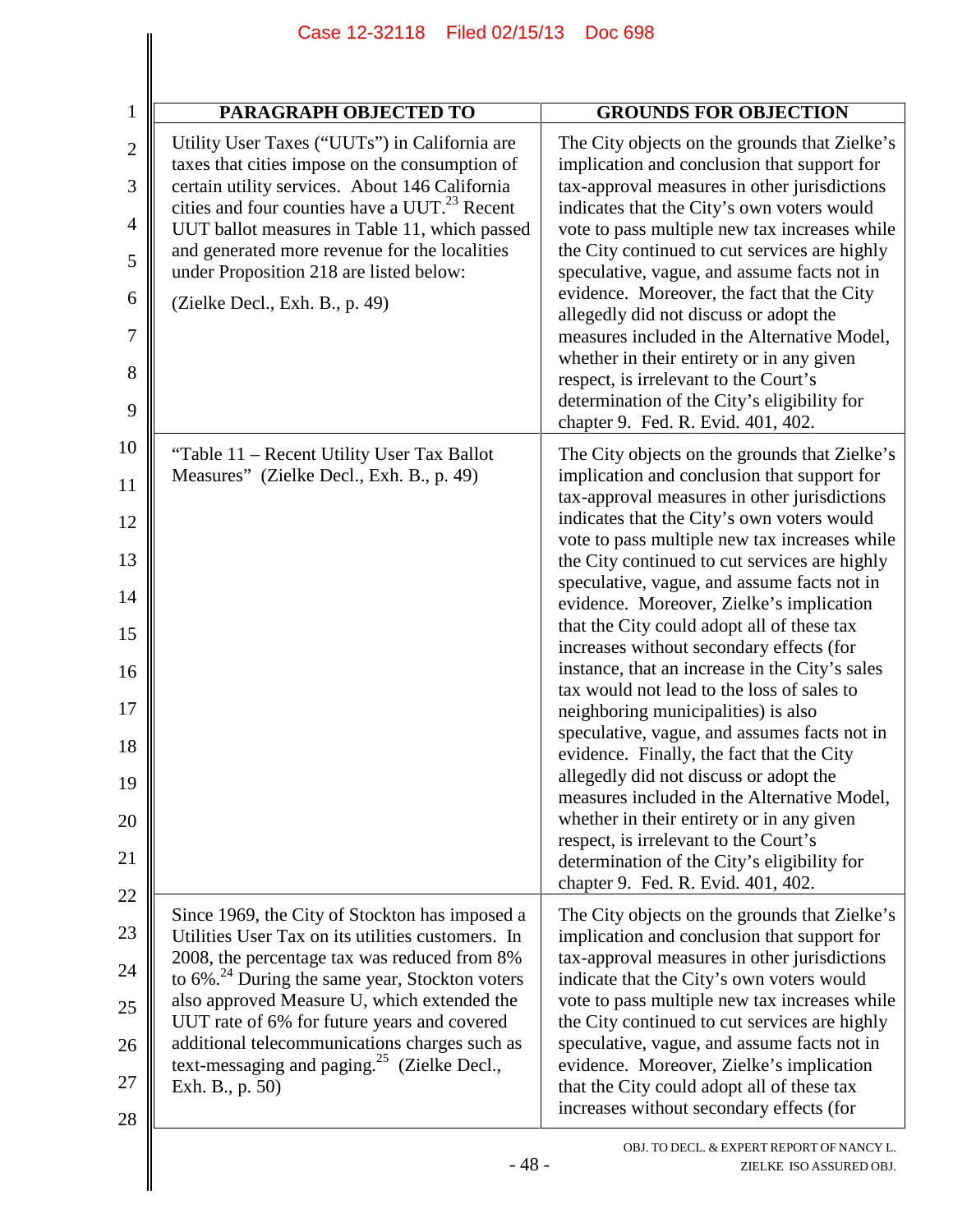| PARAGRAPH OBJECTED TO                                                                                                                           | <b>GROUNDS FOR OBJECTION</b>                                                                                                                                                                                                                                                                                                                                                                                                                                   |
|-------------------------------------------------------------------------------------------------------------------------------------------------|----------------------------------------------------------------------------------------------------------------------------------------------------------------------------------------------------------------------------------------------------------------------------------------------------------------------------------------------------------------------------------------------------------------------------------------------------------------|
|                                                                                                                                                 | instance, that an increase in the City's sales<br>tax would not lead to the loss of sales to<br>neighboring municipalities) is also<br>speculative, vague, and assumes facts not in<br>evidence. Finally, the fact that the City<br>allegedly did not discuss or adopt the<br>measures included in the Alternative Model,<br>whether in their entirety or in any given<br>respect, is irrelevant to the Court's<br>determination of the City's eligibility for |
|                                                                                                                                                 | chapter 9. Fed. R. Evid. 401, 402.                                                                                                                                                                                                                                                                                                                                                                                                                             |
| If Stockton were to return to its rate of 8%, it<br>would yield approximately \$10 million in<br>additional revenues. (Zielke Decl., Exh. B.,   | The City objects on the grounds that Zielke's<br>implication and conclusion that support for<br>tax-approval measures in other jurisdictions                                                                                                                                                                                                                                                                                                                   |
| p. 50)                                                                                                                                          | indicate that the City's own voters would<br>vote to pass multiple new tax increases while<br>the City continued to cut services are highly                                                                                                                                                                                                                                                                                                                    |
|                                                                                                                                                 | speculative, vague, and assume facts not in<br>evidence. Moreover, Zielke's implication                                                                                                                                                                                                                                                                                                                                                                        |
|                                                                                                                                                 | that the City could adopt all of these tax<br>increases without secondary effects (for<br>instance, that an increase in the City's sales                                                                                                                                                                                                                                                                                                                       |
|                                                                                                                                                 | tax would not lead to the loss of sales to<br>neighboring municipalities) is also<br>speculative, vague, and assumes facts not in                                                                                                                                                                                                                                                                                                                              |
|                                                                                                                                                 | evidence. Finally, the fact that the City<br>allegedly did not discuss or adopt the                                                                                                                                                                                                                                                                                                                                                                            |
|                                                                                                                                                 | measures included in the Alternative Model,<br>whether in their entirety or in any given<br>respect, is irrelevant to the Court's<br>determination of the City's eligibility for<br>chapter 9. Fed. R. Evid. 401, 402.                                                                                                                                                                                                                                         |
| Many cities across California have established a<br>Transient Occupancy Tax ("TOT"), or a "Hotel<br>Tax", to capture revenues from the tourism, | The City objects on the grounds that Zielke's<br>implication and conclusion that support for<br>tax-approval measures in other jurisdictions                                                                                                                                                                                                                                                                                                                   |
| travel, hospitality, and business industries.<br>Stockton uses 100% of its TOT for the General                                                  | indicate that the City's own voters would<br>vote to pass multiple new tax increases while                                                                                                                                                                                                                                                                                                                                                                     |
| Fund. As shown in Table 12, Stockton's<br>current TOT rate is only 8.0% compared to an                                                          | the City continued to cut services are highly<br>speculative, vague, and assume facts not in                                                                                                                                                                                                                                                                                                                                                                   |
| average of 10.1% for seven peer cities. An<br>increase to the current rate would require a                                                      | evidence. Moreover, Zielke's implication<br>that the City could adopt all of these tax                                                                                                                                                                                                                                                                                                                                                                         |
| public referendum by the citizens of Stockton.<br>(Zielke Decl., Exh. B., p. 50)                                                                | increases without secondary effects (for<br>instance, that an increase in the City's sales<br>tax would not lead to the loss of sales to                                                                                                                                                                                                                                                                                                                       |
|                                                                                                                                                 | neighboring municipalities) is also<br>speculative, vague, and assumes facts not in                                                                                                                                                                                                                                                                                                                                                                            |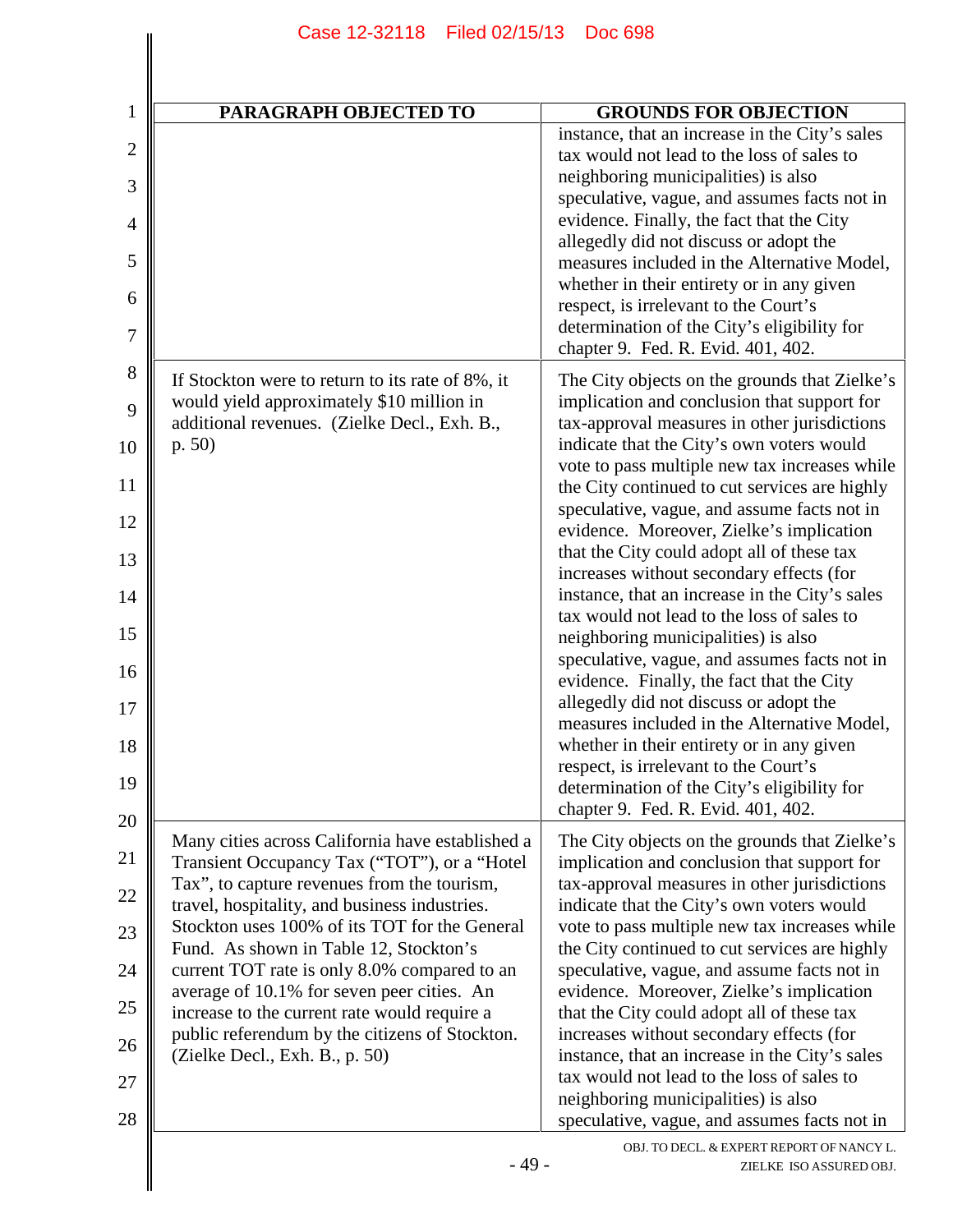| $\mathbf{1}$   | PARAGRAPH OBJECTED TO                                                                           | <b>GROUNDS FOR OBJECTION</b>                                                                                                               |
|----------------|-------------------------------------------------------------------------------------------------|--------------------------------------------------------------------------------------------------------------------------------------------|
| $\overline{2}$ |                                                                                                 | evidence. Finally, the fact that the City<br>allegedly did not discuss or adopt the                                                        |
| 3              |                                                                                                 | measures included in the Alternative Model,                                                                                                |
|                |                                                                                                 | whether in their entirety or in any given<br>respect, is irrelevant to the Court's                                                         |
| 4              |                                                                                                 | determination of the City's eligibility for                                                                                                |
| 5              |                                                                                                 | chapter 9. Fed. R. Evid. 401, 402.                                                                                                         |
| 6<br>7         | "Table 12 – Transient Occupancy Tax<br>Revenues – Comparable Cities" (Zielke Decl.,             | The City objects on the grounds that Zielke's<br>implication and conclusion that support for                                               |
| 8              | Exh. B., p. 50)                                                                                 | tax-approval measures in other jurisdictions<br>indicate that the City's own voters would<br>vote to pass multiple new tax increases while |
| 9              |                                                                                                 | the City continued to cut services are highly<br>speculative, vague, and assume facts not in                                               |
| 10             |                                                                                                 | evidence. Moreover, Zielke's implication<br>that the City could adopt all of these tax                                                     |
| 11             |                                                                                                 | increases without secondary effects (for<br>instance, that an increase in the City's sales                                                 |
| 12<br>13       |                                                                                                 | tax would not lead to the loss of sales to<br>neighboring municipalities) is also                                                          |
| 14             |                                                                                                 | speculative, vague, and assumes facts not in<br>evidence. Finally, the fact that the City                                                  |
| 15             |                                                                                                 | allegedly did not discuss or adopt the<br>measures included in the Alternative Model,                                                      |
| 16             |                                                                                                 | whether in their entirety or in any given<br>respect, is irrelevant to the Court's                                                         |
| 17             |                                                                                                 | determination of the City's eligibility for<br>chapter 9. Fed. R. Evid. 401, 402.                                                          |
| 18             | The current rate of 8.0% generates                                                              | The City objects on the grounds that Zielke's                                                                                              |
| 19             | approximately \$1.8 million annually in General<br>Fund revenues. A 2.0% increase (based on     | implication and conclusion that support for<br>tax-approval measures in other jurisdictions                                                |
| 20             | voter approval) would generate an additional                                                    | indicate that the City's own voters would                                                                                                  |
| 21             | \$452,000 based annually on eligible taxable<br>hotel guest receipts of \$22.6 million. (Zielke | vote to pass multiple new tax increases while<br>the City continued to cut services are highly                                             |
| 22             | Decl., Exh. B., p. 50)                                                                          | speculative, vague, and assume facts not in<br>evidence. Moreover, Zielke's implication                                                    |
| 23             |                                                                                                 | that the City could adopt all of these tax<br>increases without secondary effects (for                                                     |
| 24             |                                                                                                 | instance, that an increase in the City's sales<br>tax would not lead to the loss of sales to                                               |
| 25             |                                                                                                 | neighboring municipalities) is also                                                                                                        |
| 26             |                                                                                                 | speculative, vague, and assumes facts not in<br>evidence. Finally, the fact that the City                                                  |
| 27             |                                                                                                 | allegedly did not discuss or adopt the<br>measures included in the Alternative Model,                                                      |
| 28             |                                                                                                 | whether in their entirety or in any given                                                                                                  |
|                | $-50-$                                                                                          | OBJ. TO DECL. & EXPERT REPORT OF NANCY L.<br>ZIELKE ISO ASSURED OBJ.                                                                       |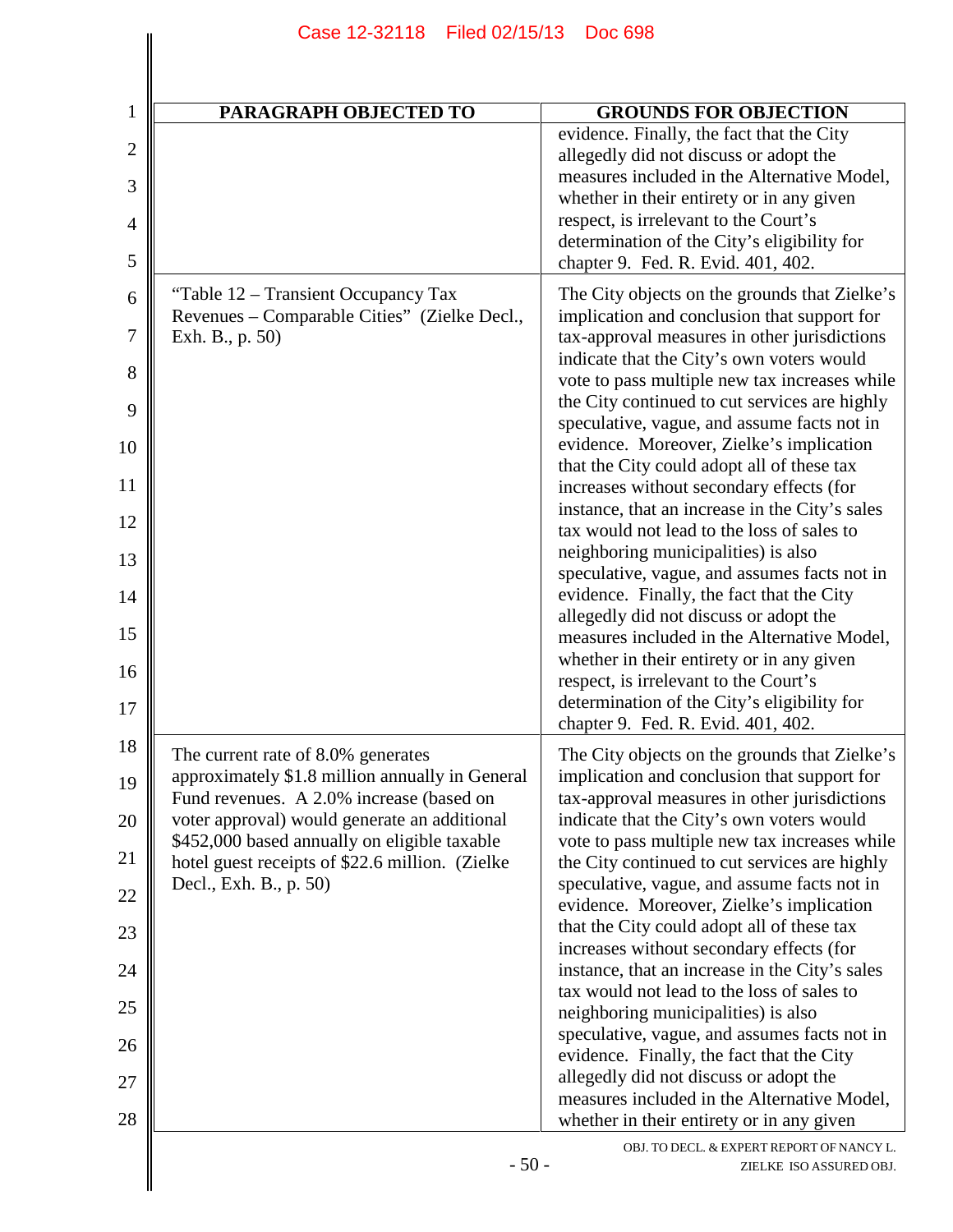| $\mathbf{1}$   | PARAGRAPH OBJECTED TO                                                                             | <b>GROUNDS FOR OBJECTION</b>                                                                                               |
|----------------|---------------------------------------------------------------------------------------------------|----------------------------------------------------------------------------------------------------------------------------|
| $\mathbf{2}$   |                                                                                                   | respect, is irrelevant to the Court's<br>determination of the City's eligibility for<br>chapter 9. Fed. R. Evid. 401, 402. |
| 3              |                                                                                                   |                                                                                                                            |
| $\overline{4}$ | After Proposition 13 passed in 1978, some local<br>governments began imposing a new type of       | The City objects on the grounds that Zielke's<br>implication and conclusion that support for                               |
| 5              | property tax not tied to the assessed value of a<br>parcel. As shown in Table 13, Stockton        | tax-approval measures in other jurisdictions<br>indicate that the City's own voters would                                  |
| 6              | currently does not levy a Parcel Tax; however,<br>some peer cities currently have a Parcel Tax in | vote to pass multiple new tax increases while<br>the City continued to cut services are highly                             |
| $\overline{7}$ | place: (Zielke Decl., Exh. B., p. 51)                                                             | speculative, vague, and assume facts not in<br>evidence. Moreover, Zielke's implication                                    |
| 8<br>9         |                                                                                                   | that the City could adopt all of these tax<br>increases without secondary effects (for                                     |
| 10             |                                                                                                   | instance, that an increase in the City's sales<br>tax would not lead to the loss of sales to                               |
| 11             |                                                                                                   | neighboring municipalities) is also<br>speculative, vague, and assumes facts not in                                        |
| 12             |                                                                                                   | evidence. Finally, the fact that the City<br>allegedly did not discuss or adopt the                                        |
| 13             |                                                                                                   | measures included in the Alternative Model,<br>whether in their entirety or in any given                                   |
| 14             |                                                                                                   | respect, is irrelevant to the Court's<br>determination of the City's eligibility for                                       |
| 15             |                                                                                                   | chapter 9. Fed. R. Evid. 401, 402.                                                                                         |
| 16             | "Table 13 – Peer Parcel Taxes" (Zielke Decl.,<br>Exh. B., p. 51)                                  | The City objects on the grounds that Zielke's<br>implication and conclusion that support for                               |
| 17             |                                                                                                   | tax-approval measures in other jurisdictions<br>indicate that the City's own voters would                                  |
| 18<br>19       |                                                                                                   | vote to pass multiple new tax increases while<br>the City continued to cut services are highly                             |
| 20             |                                                                                                   | speculative, vague, and assume facts not in<br>evidence. Moreover, Zielke's implication                                    |
| 21             |                                                                                                   | that the City could adopt all of these tax<br>increases without secondary effects (for                                     |
| 22             |                                                                                                   | instance, that an increase in the City's sales<br>tax would not lead to the loss of sales to                               |
| 23             |                                                                                                   | neighboring municipalities) is also<br>speculative, vague, and assumes facts not in                                        |
| 24             |                                                                                                   | evidence. Finally, the fact that the City<br>allegedly did not discuss or adopt the                                        |
| 25             |                                                                                                   | measures included in the Alternative Model,                                                                                |
| 26             |                                                                                                   | whether in their entirety or in any given<br>respect, is irrelevant to the Court's                                         |
| 27             |                                                                                                   | determination of the City's eligibility for<br>chapter 9. Fed. R. Evid. 401, 402.                                          |
| 28             | $-51-$                                                                                            | OBJ. TO DECL. & EXPERT REPORT OF NANCY L.<br>ZIELKE ISO ASSURED OBJ.                                                       |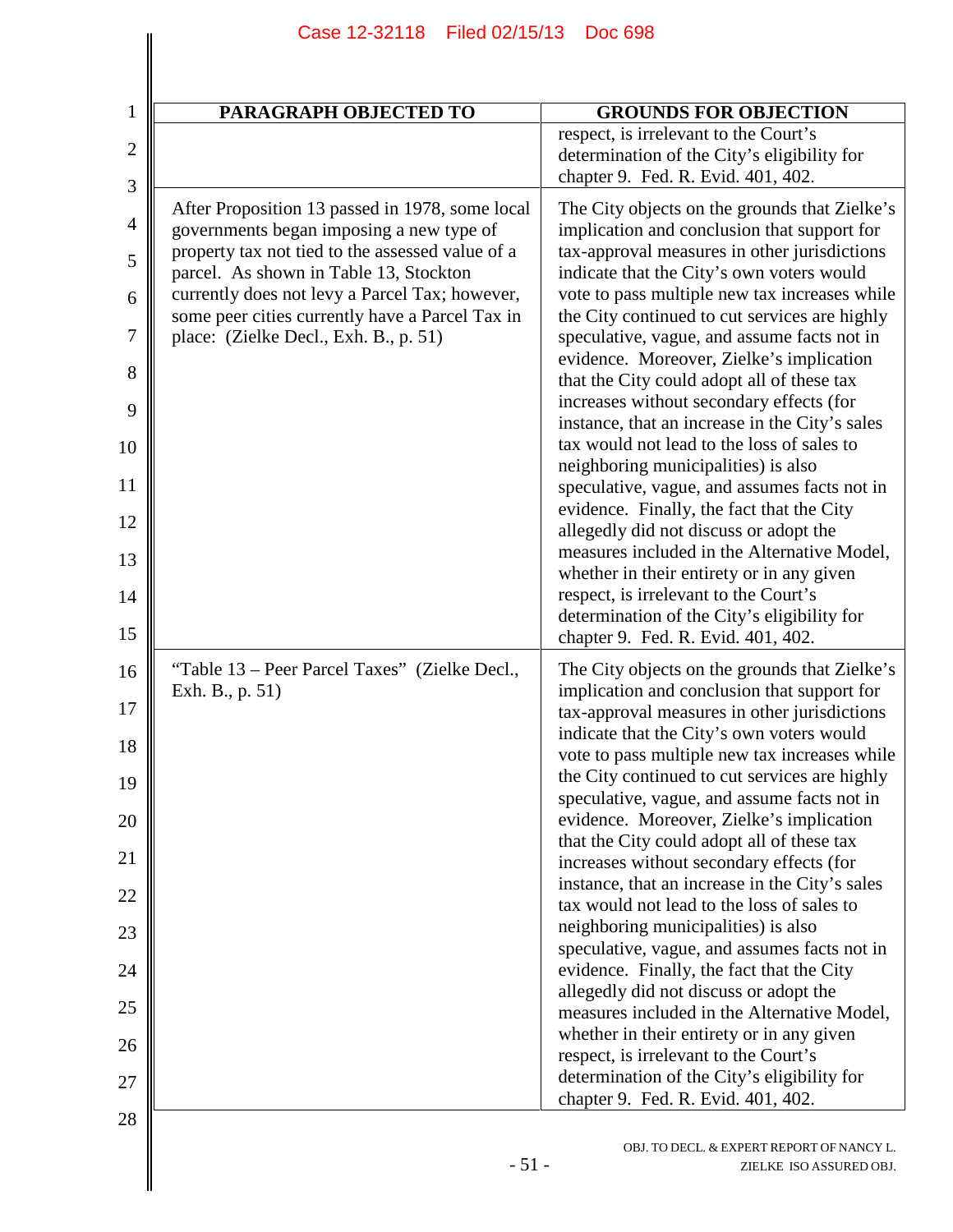| $\mathbf{1}$        | PARAGRAPH OBJECTED TO                                                                                                                 | <b>GROUNDS FOR OBJECTION</b>                                                                                                                 |
|---------------------|---------------------------------------------------------------------------------------------------------------------------------------|----------------------------------------------------------------------------------------------------------------------------------------------|
| $\overline{2}$<br>3 | The San Joaquin County Mapping Department<br>has identified 83,256 parcels in Stockton. If<br>Stockton were to establish a parcel tax | The City objects on the grounds that Zielke's<br>implication and conclusion that support for<br>tax-approval measures in other jurisdictions |
| 4                   | implemented at the same rate as Vallejo (\$48),                                                                                       | indicate that the City's own voters would                                                                                                    |
| 5                   | the City could increase revenues by as much as<br>\$3.9 million. Such a tax should be dedicated                                       | vote to pass multiple new tax increases while<br>the City continued to cut services are highly                                               |
| 6                   | for specific program purposes, such police or<br>fire services or community support programs                                          | speculative, vague, and assume facts not in<br>evidence. Moreover, Zielke's implication                                                      |
| 7                   | such as library services. (Zielke Decl., Exh. B.,<br>p. 51)                                                                           | that the City could adopt all of these tax<br>increases without secondary effects (for                                                       |
| 8                   |                                                                                                                                       | instance, that an increase in the City's sales                                                                                               |
| 9                   |                                                                                                                                       | tax would not lead to the loss of sales to<br>neighboring municipalities) is also                                                            |
| 10                  |                                                                                                                                       | speculative, vague, and assumes facts not in<br>evidence. Finally, the fact that the City                                                    |
| 11                  |                                                                                                                                       | allegedly did not discuss or adopt the<br>measures included in the Alternative Model,                                                        |
| 12                  |                                                                                                                                       | whether in their entirety or in any given                                                                                                    |
| 13                  |                                                                                                                                       | respect, is irrelevant to the Court's<br>determination of the City's eligibility for                                                         |
| 14                  | Cities and fire departments continue to seek                                                                                          | chapter 9. Fed. R. Evid. 401, 402.<br>The City objects on the grounds that the                                                               |
| 15                  | ways to avoid increasing taxes and/or                                                                                                 | City's ability to implement the                                                                                                              |
| 16                  | decreasing levels of service. <sup>26</sup> One such<br>measure being adopted to defray emergency                                     | recommendation to file insurance claims, as<br>well as the likely benefit of doing so, is                                                    |
| 17                  | response costs is filing insurance claims against<br>the at-fault driver in motor vehicle incidents.                                  | vague, speculative, and assumes facts not in<br>evidence. Moreover, the fact that the City                                                   |
| 18                  | Stockton Government Code 3.48.020<br>established an emergency response cost                                                           | allegedly did not discuss or adopt the<br>measures included in the Alternative Model,                                                        |
| 19                  | recovery program, which allows for the                                                                                                | whether in their entirety or in any given                                                                                                    |
| 20                  | collection of emergency response costs from at-<br>fault drivers. The City is currently recovering                                    | respect, is irrelevant to the Court's<br>determination of the City's eligibility for                                                         |
| 21                  | emergency costs; however, it can increase<br>revenues by adding more cost recovery                                                    | chapter 9. Fed. R. Evid. 401, 402.                                                                                                           |
| 22                  | programs. (Zielke Decl., Exh. B., p. 51)                                                                                              |                                                                                                                                              |
| 23                  | Stockton has the ability to "recover" additional                                                                                      |                                                                                                                                              |
| 24                  | costs for emergency services through programs                                                                                         | The City objects on the grounds that the<br>City's ability to recover the costs of                                                           |
| 25                  | that companies like Fire Recovery USA have<br>established, such as:                                                                   | emergency services, as well as the likely<br>benefit of doing so and the likelihood of                                                       |
| 26                  | <b>Structure Fires</b>                                                                                                                | citizen support for fees that would likely<br>impact the victims of such emergencies, is                                                     |
| 27                  | Fire Investigation                                                                                                                    | vague, speculative, and assumes facts not in                                                                                                 |
| 28                  | <b>Special Rescues</b>                                                                                                                | evidence. Moreover, the fact that the City<br>allegedly did not discuss or adopt the                                                         |
|                     | $-52-$                                                                                                                                | OBJ. TO DECL. & EXPERT REPORT OF NANCY L.<br>ZIELKE ISO ASSURED OBJ.                                                                         |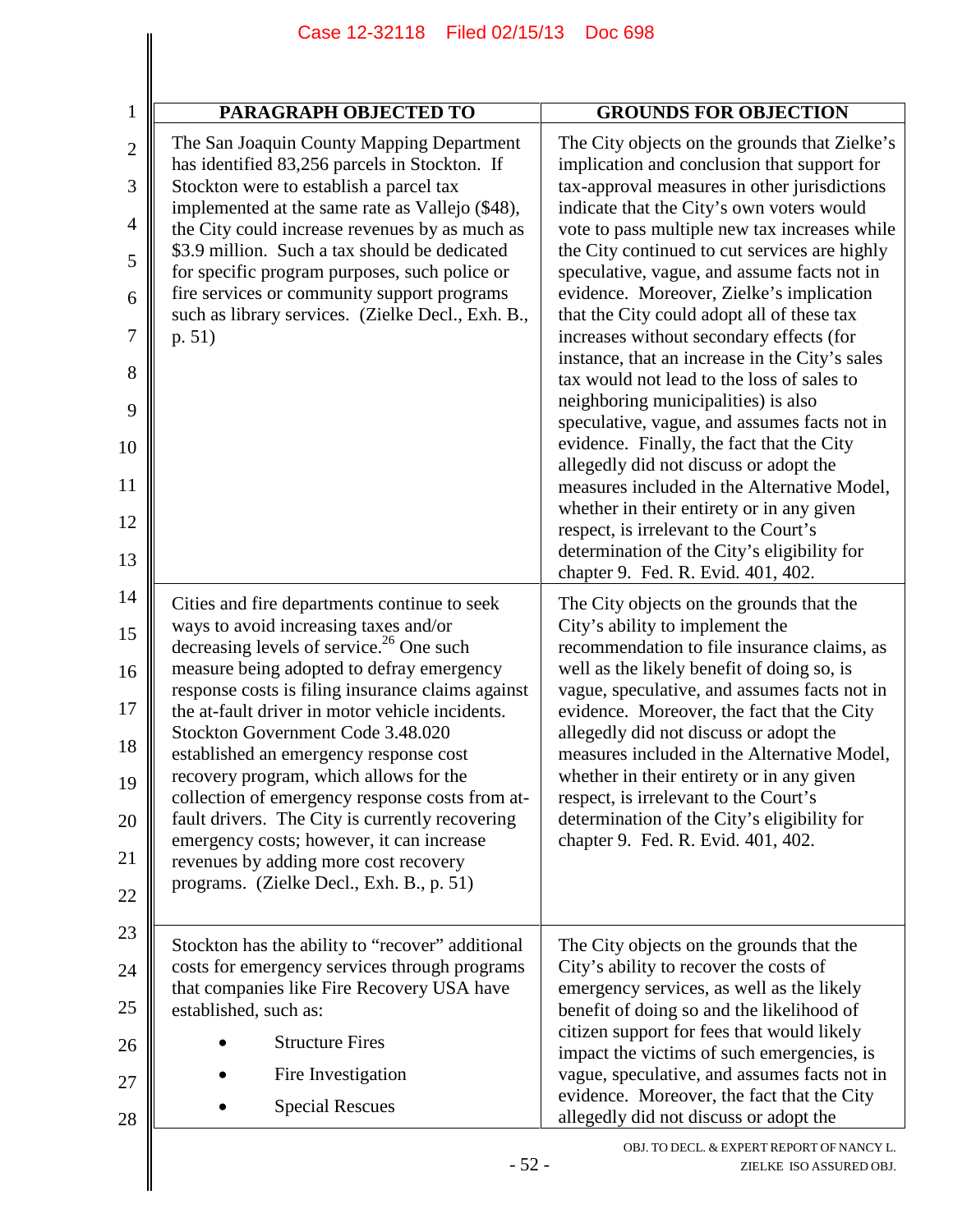| <b>PARAGRAPH OBJECTED TO</b>                                                                                                                          | <b>GROUNDS FOR OBJECTION</b>                                                                                                                   |
|-------------------------------------------------------------------------------------------------------------------------------------------------------|------------------------------------------------------------------------------------------------------------------------------------------------|
| <b>Water Incidents</b><br>Fire Prevention Inspections and                                                                                             | measures included in the Alternative Model,<br>whether in their entirety or in any given<br>respect, is irrelevant to the Court's              |
| Permit Billing<br>(Zielke Decl., Exh. B., p. 51)                                                                                                      | determination of the City's eligibility for<br>chapter 9. Fed. R. Evid. 401, 402.                                                              |
| There are more than 50 other Cities such as                                                                                                           | The City objects on the ground that Zielke's                                                                                                   |
| Pinole, Upland, Sacramento and Oakland that<br>have implemented many cost recovery                                                                    | application of the experiences of other<br>municipalities to the City's specific situation                                                     |
| programs Fire Recovery USA offers. <sup>27</sup> If<br>Stockton were to begin all of these programs<br>listed above they could generate approximately | is vague, speculative, and assumes facts not<br>in evidence. Moreover, the fact that the City<br>did not adopt these measures is irrelevant to |
| \$1.6 million in cost savings. <sup>28</sup> Stockton has the<br>ability to establish many of these programs                                          | the Court's determination of the City's<br>eligibility for chapter 9. Fed. R. Evid. 401,                                                       |
| through City Council actions that would enable<br>it to begin generating additional revenue shortly                                                   | 402.                                                                                                                                           |
| thereafter. (Zielke Decl., Exh. B., p. 52)                                                                                                            |                                                                                                                                                |
| A&M also identified several revenue<br>opportunities for the City's General Fund                                                                      | The City objects on the grounds that Zielke's<br>conclusion that the City could have adopted                                                   |
| including reinstating the 911 Fees, seeking<br>other State and Federal Grants, one-time                                                               | the budget cuts and revenue enhancement<br>measures imposed by the Alternative Model                                                           |
| revenue from the sale or privatization of<br>underutilized assets, and a countywide sales tax<br>for Library Services. (Zielke Decl., Exh. B., p.     | is highly speculative, vague, and assumes<br>facts not in evidence. Moreover, Zielke's<br>presumption that the City could impose               |
| 52)                                                                                                                                                   | these new fees without detrimental<br>secondary effects (for instance, with regard                                                             |
|                                                                                                                                                       | to imposing a 911 fee in a municipality with<br>the City's crime rate) is also speculative and                                                 |
|                                                                                                                                                       | assumes facts not in evidence. Finally, the<br>fact that the City allegedly did not discuss or                                                 |
|                                                                                                                                                       | adopt the measures included in the<br>Alternative Model, whether in their entirety<br>or in any given respect, is irrelevant to the            |
|                                                                                                                                                       | Court's determination of the City's<br>eligibility for chapter 9. Fed. R. Evid. 401,                                                           |
| California law obligates cities to maintain a 911                                                                                                     | 402.<br>The City objects on the grounds that Zielke's                                                                                          |
| system; however, this program is largely<br>unfunded and costly to California cities. Many<br>cities across California have turned to an              | conclusion that the City could have adopted<br>a 911 fee, and that such fee would not have                                                     |
| emergency communication system response<br>access fee, known as a 911 Fee, to fund their                                                              | detrimental secondary effects, is vague,<br>speculative, and assumes facts not in                                                              |
| respective systems. (Zielke Decl., Exh. B., p.<br>52)                                                                                                 | evidence. Moreover, the fact that the City<br>allegedly did not discuss or adopt the<br>measures included in the Alternative Model,            |

Case 12-32118 Filed 02/15/13 Doc 698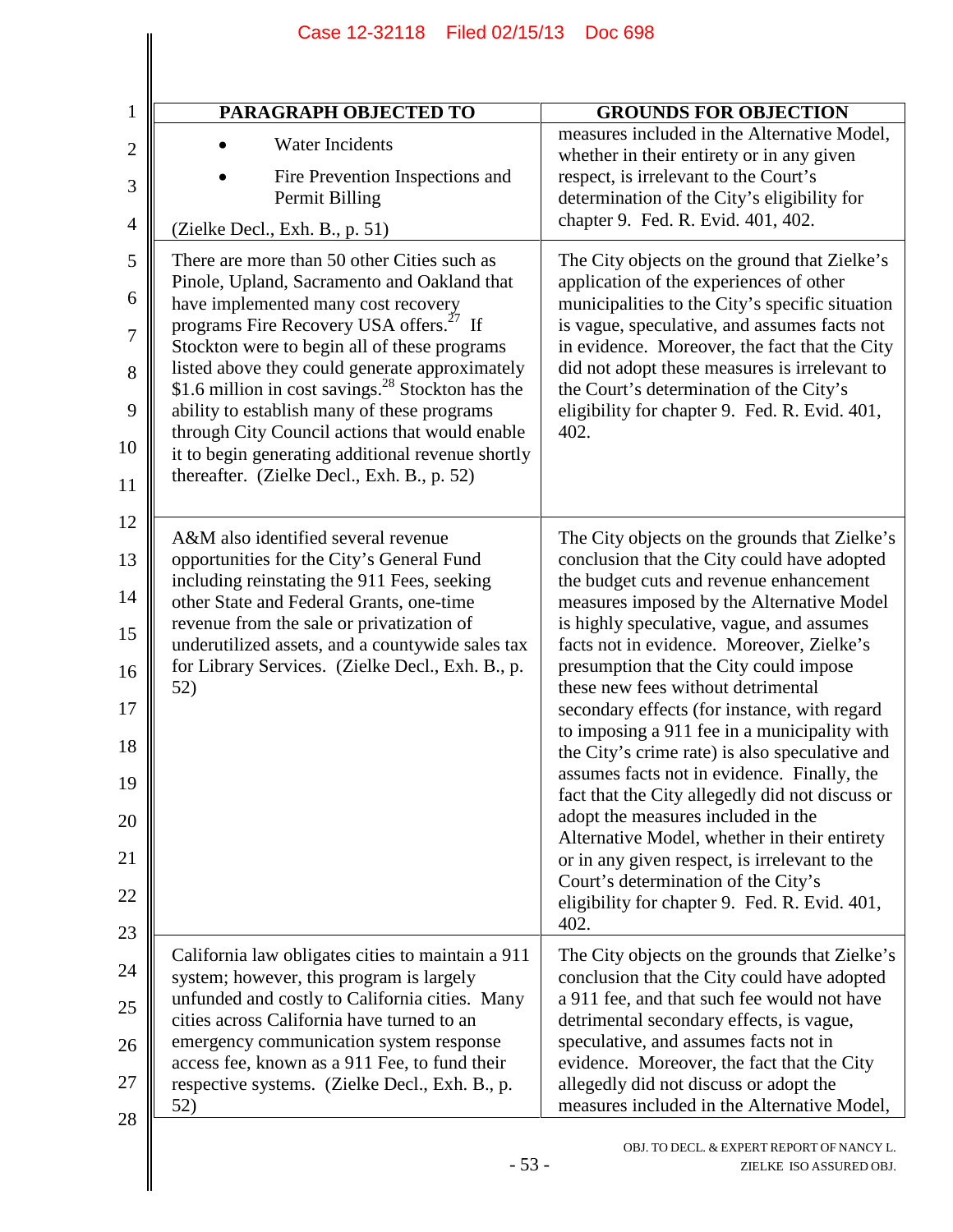| <b>PARAGRAPH OBJECTED TO</b>                                                                                                                                                                                                                                                                                                                                                                                                                                                                                                                                                                                                                                                                                                                                                                                                                                       | <b>GROUNDS FOR OBJECTION</b>                                                                                                                                                                                                                                                                                                                                                                                                                                                                                                                       |
|--------------------------------------------------------------------------------------------------------------------------------------------------------------------------------------------------------------------------------------------------------------------------------------------------------------------------------------------------------------------------------------------------------------------------------------------------------------------------------------------------------------------------------------------------------------------------------------------------------------------------------------------------------------------------------------------------------------------------------------------------------------------------------------------------------------------------------------------------------------------|----------------------------------------------------------------------------------------------------------------------------------------------------------------------------------------------------------------------------------------------------------------------------------------------------------------------------------------------------------------------------------------------------------------------------------------------------------------------------------------------------------------------------------------------------|
|                                                                                                                                                                                                                                                                                                                                                                                                                                                                                                                                                                                                                                                                                                                                                                                                                                                                    | whether in their entirety or in any given<br>respect, is irrelevant to the Court's<br>determination of the City's eligibility for<br>chapter 9. Fed. R. Evid. 401, 402.                                                                                                                                                                                                                                                                                                                                                                            |
| In 2004, Stockton established section VII of<br>chapter 8 of the Stockton Municipal Code,<br>which created the Emergency Communication<br>System Access Fee. The purpose was to<br>maintain and improve the 911 communication<br>system. Enforcement of fee collection was to<br>be administered by the telephone companies,<br>resulting in lawsuits from AT&T and Verizon<br>against the City. Stockton removed its 911 Fee<br>after the presiding court ruled that the fee was<br>in fact a tax and required voter approval.<br>Stockton could recover many of its 911 system<br>costs by putting the 911 Fee to a vote in a<br>General Election or Special Election.<br>Stockton's previous fee was \$1.50. In its most<br>recent election, San Francisco Measure O<br>passed with voter approval to establish a \$2.75<br>fee. (Zielke Decl., Exh. B., p. 52) | The City objects on the grounds that Zielke's<br>conclusion that the City could have adopted<br>a 911 fee, and that such fee would not have<br>detrimental secondary effects, is vague,<br>speculative, and assumes facts not in<br>evidence. Moreover, the fact that the City<br>allegedly did not discuss or adopt the<br>measures included in the Alternative Model,<br>whether in their entirety or in any given<br>respect, is irrelevant to the Court's<br>determination of the City's eligibility for<br>chapter 9. Fed. R. Evid. 401, 402. |
| Over the past three years, the City has not taken<br>advantage of many grant opportunities that are<br>available to it, despite publicly acknowledging<br>the importance of relying on grants for funding<br>several of its programs, particularly with regard<br>to street and highway upgrades and<br>maintenance and the compensation of its police<br>force. Although it is true that Stockton receives<br>a certain portion of federal formula grants each<br>year, Stockton has greatly underperformed in<br>identifying and pursuing a multitude<br>discretionary grant programs that would have<br>otherwise provided revenues to the City's<br>flagging service programs. (Zielke Decl., Exh.<br>B., p. 53)                                                                                                                                               | The City objects on the grounds that Zielke's<br>conclusion that the City would have been<br>able to obtain new grants is vague,<br>speculative, and assumes facts not in<br>evidence. Moreover, the City's alleged<br>failure to obtain such grants is irrelevant to<br>the Court's determination of the City's<br>eligibility for chapter 9. Fed. R. Evid. 401,<br>402.                                                                                                                                                                          |
| For example, to date in calendar year 2012, 25<br>comparable cities in California have applied for<br>and received either Assistance to Firefighters or<br>a Staffing for Adequate Fire & Emergency<br>Response (SAFER) grant, both of which are<br>administered directly by FEMA. Despite<br>experiencing similar staffing crunches and<br>budget shortfalls as those successful applicants                                                                                                                                                                                                                                                                                                                                                                                                                                                                       | The City objects on the grounds that Zielke's<br>conclusion that the City would have been<br>able to obtain new grants is vague,<br>speculative, and assumes facts not in<br>evidence. Zielke's implication that because<br>other cities have obtained grants, the City<br>could have as well, is also vague,<br>speculative, and assumes facts not in                                                                                                                                                                                             |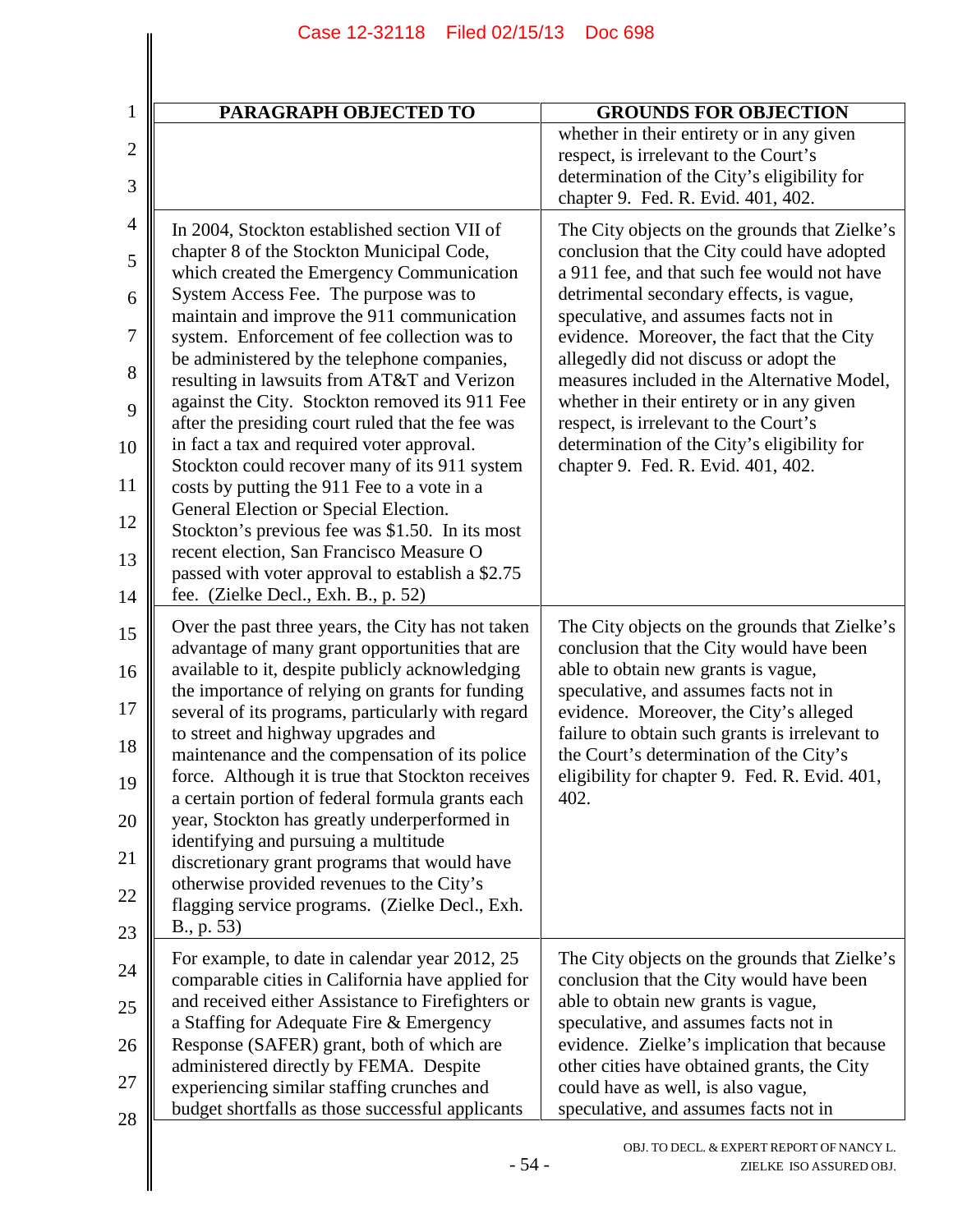| PARAGRAPH OBJECTED TO                                                                                                                                                                                                                                                                                                                                                                                                                                                                                                                                                                                                                                                                                                                                                                                                                | <b>GROUNDS FOR OBJECTION</b>                                                                                                                                                                                                                                                                                                                                                                                                                                                                                            |
|--------------------------------------------------------------------------------------------------------------------------------------------------------------------------------------------------------------------------------------------------------------------------------------------------------------------------------------------------------------------------------------------------------------------------------------------------------------------------------------------------------------------------------------------------------------------------------------------------------------------------------------------------------------------------------------------------------------------------------------------------------------------------------------------------------------------------------------|-------------------------------------------------------------------------------------------------------------------------------------------------------------------------------------------------------------------------------------------------------------------------------------------------------------------------------------------------------------------------------------------------------------------------------------------------------------------------------------------------------------------------|
| and facing a challenge in providing adequate<br>fire prevention and safety services, Stockton<br>failed to seek out and to apply proactively for<br>this grant opportunity. Several similar grants<br>are available upon direct application to the<br>administrating federal agency in many other<br>critical city-function areas, such as law<br>enforcement, shelter and temporary housing<br>programs, education, and health care. (Zielke<br>Decl., Exh. B., p. 53)                                                                                                                                                                                                                                                                                                                                                              | evidence. Moreover, the City's alleged<br>failure to obtain such grants is irrelevant to<br>the Court's determination of the City's<br>eligibility for chapter 9. Fed. R. Evid. 401,<br>402.                                                                                                                                                                                                                                                                                                                            |
| Likewise, Stockton has not fully pursued<br>discretionary grant programs that are<br>administered by the state of California. In<br>surveying 2012 announced awards, A&M was<br>only able to find two state-funded awards made<br>to Stockton: (1) a State Charter School<br>Facilities Incentive Grants Program for the<br>Aspire Rosa Parks Academy and (2) a<br>City/County Payment Program Grant from<br>CalRecycle to promote beverage recycling.<br>The state, however, offers grants for almost all<br>vital city service activities, such as local<br>transportation planning, enhancing law<br>enforcement scope, improving special<br>education capabilities, providing environmental<br>preservation services, and development of the<br>workforce and specially trained professionals.<br>(Zielke Decl., Exh. B., p. 53) | The City objects on the grounds that Zielke's<br>conclusion that the City would have been<br>able to obtain new grants is vague,<br>speculative, and assumes facts not in<br>evidence. Moreover, the City's alleged<br>failure to obtain such grants is irrelevant to<br>the Court's determination of the City's<br>eligibility for chapter 9. Fed. R. Evid. 401,<br>402.                                                                                                                                               |
| A&M did not see in the AB 506 Ask where the<br>City reviewed its current inventory of City<br>properties to determine the highest and best use<br>or potential monetization of underutilized assets<br>and property. Most recently and after the June<br>28 <sup>th</sup> bankruptcy filing, it is our understanding<br>that the City has now engaged a professional<br>real estate consulting firm to assist in the<br>potential sale of its real estate holdings. This<br>initiative should have been done prior to the AB<br>506 process and formal bankruptcy filing. The<br>City did not fully examine all of its financial<br>alternatives prior to its Chapter 9 filing and<br>claim of insolvency. (Zielke Decl., Exh. B., p.<br>54)                                                                                         | The City objects on the grounds that Zielke's<br>statement that she "did not see" in the City's<br>AB 506 Ask where the City had reviewed its<br>current inventory of properties is vague,<br>speculative, and assumes facts not in<br>evidence. Moreover, the fact that Zielke<br>believes the steps the City did undertake to<br>look into the sale of properties should have<br>been taken earlier is irrelevant to the Court's<br>determination of the City's eligibility for<br>chapter 9. Fed. R. Evid. 401, 402. |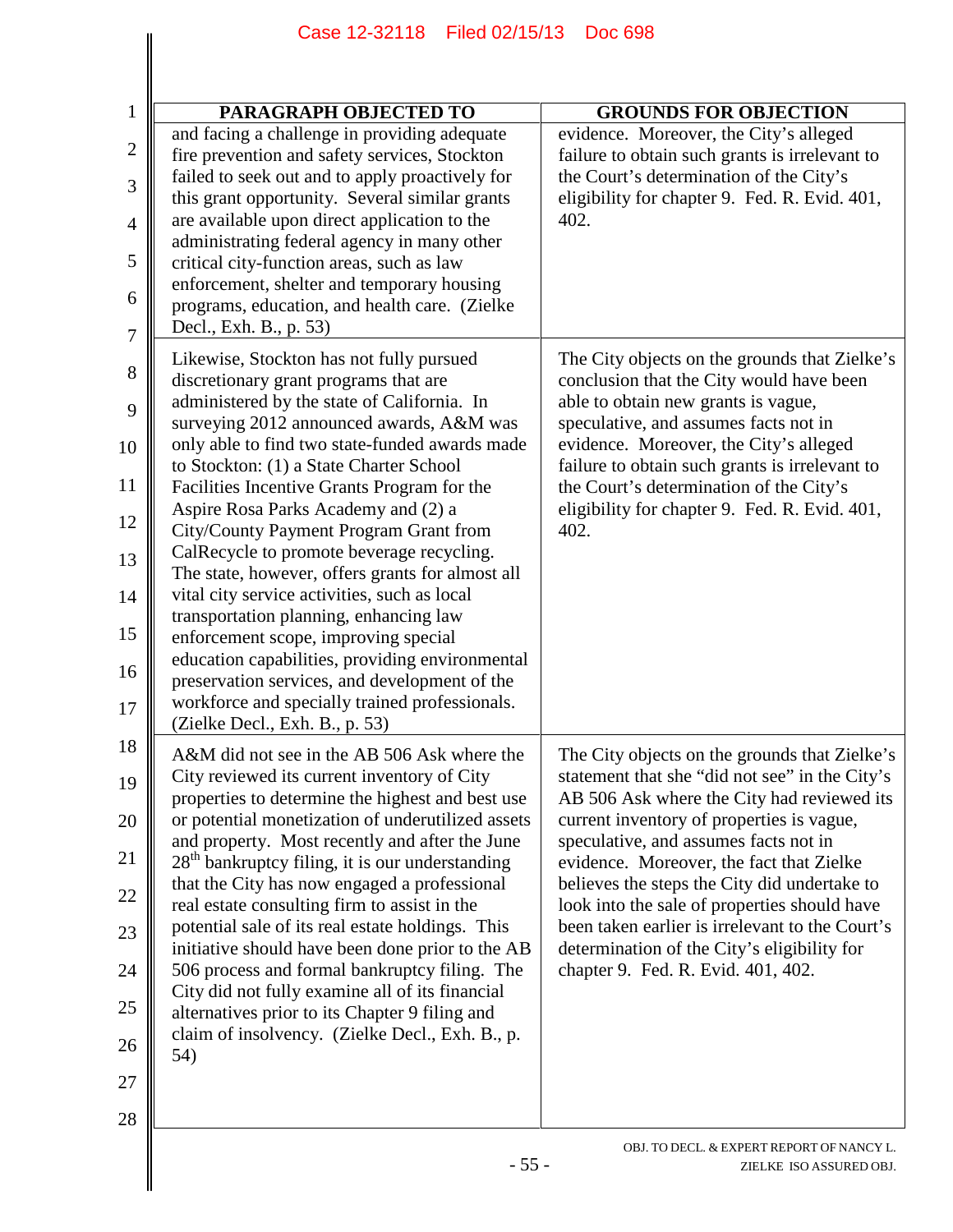|                | Case 12-32118 Filed 02/15/13<br><b>Doc 698</b>                                                     |                                                                                                                                   |  |  |
|----------------|----------------------------------------------------------------------------------------------------|-----------------------------------------------------------------------------------------------------------------------------------|--|--|
|                |                                                                                                    |                                                                                                                                   |  |  |
| 1              | PARAGRAPH OBJECTED TO                                                                              | <b>GROUNDS FOR OBJECTION</b>                                                                                                      |  |  |
| $\mathbf{2}$   | The City should examine its underutilized<br>assets and the costs of privatizing certain           | The City objects on the grounds that Zielke's<br>conclusion that the City could privatize                                         |  |  |
| 3              | programs/services. Selling facilities or land<br>could generate new property tax revenues and      | various City programs or services and could<br>sell City property for a reasonable price, is                                      |  |  |
| $\overline{4}$ | selling assets could also raise short cash<br>liquidity. In our document review, we did not        | vague, speculative, and assumes facts not in<br>evidence. Moreover, the fact that the City                                        |  |  |
| 5              | find that the City examined privatization efforts<br>in its Financial Sustainability Plan. (Zielke | did not undertake to look into the sale of<br>properties is irrelevant to the Court's                                             |  |  |
| 6              | Decl., Exh. B., p. 54)                                                                             | determination of the City's eligibility for                                                                                       |  |  |
| 7              |                                                                                                    | chapter 9. Fed. R. Evid. 401, 402.                                                                                                |  |  |
| 8              | Large facility and building assets the City<br>should consider for potential sale or               | The City objects on the grounds that Zielke's<br>conclusion that the City could sell City                                         |  |  |
| 9              | monetization or privatization should include:                                                      | property for a reasonable price is vague,                                                                                         |  |  |
| 10             | 400 East Main Street Office<br><b>Building</b>                                                     | speculative, and assumes facts not in<br>evidence. Moreover, the fact that the City<br>did not undertake to look into the sale of |  |  |
| 11<br>12       | Closure and/or Sell Existing City<br>Hall                                                          | properties is irrelevant to the Court's<br>determination of the City's eligibility for                                            |  |  |
| 13             | <b>Stockton Events Center</b>                                                                      | chapter 9. Fed. R. Evid. 401, 402.                                                                                                |  |  |
|                | Marina and Boating Facilities                                                                      |                                                                                                                                   |  |  |
| 14             | <b>Recreational Facilities</b>                                                                     |                                                                                                                                   |  |  |
| 15             | <b>Bob Hope Theatre</b>                                                                            |                                                                                                                                   |  |  |
| 16             | Oak Park Ice Arena                                                                                 |                                                                                                                                   |  |  |
| 17             | Civic Auditorium                                                                                   |                                                                                                                                   |  |  |
| 18             | <b>Community Centers</b>                                                                           |                                                                                                                                   |  |  |
| 19             | Print-Shop operation                                                                               |                                                                                                                                   |  |  |
| 20             | Water, Wastewater and Storm<br><b>Water Utility Systems</b>                                        |                                                                                                                                   |  |  |
| 21             | <b>Weber Point Events Center</b>                                                                   |                                                                                                                                   |  |  |
| 22             | <b>Public Libraries</b>                                                                            |                                                                                                                                   |  |  |
| 23             | Vacant city properties and<br>abandoned rights of ways                                             |                                                                                                                                   |  |  |
| 24             | (Zielke Decl., Exh. B., p. 54)                                                                     |                                                                                                                                   |  |  |
| 25             |                                                                                                    |                                                                                                                                   |  |  |
| 26             |                                                                                                    |                                                                                                                                   |  |  |
| 27             |                                                                                                    |                                                                                                                                   |  |  |
| 28             |                                                                                                    |                                                                                                                                   |  |  |
|                | $-56-$                                                                                             | OBJ. TO DECL. & EXPERT REPORT OF NANCY L.<br>ZIELKE ISO ASSURED OBJ.                                                              |  |  |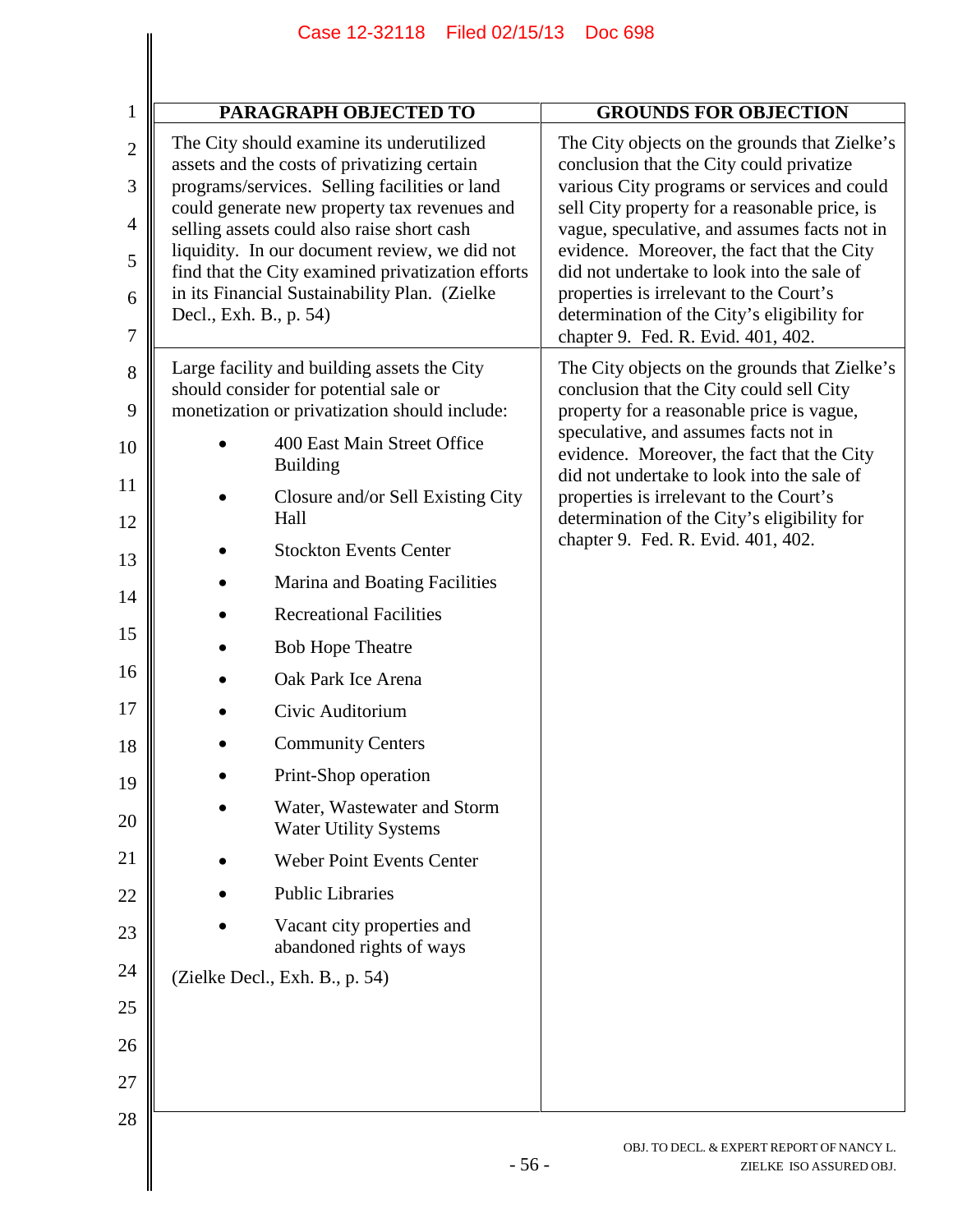| $\mathbf{1}$   | <b>PARAGRAPH OBJECTED TO</b>                                                                      | <b>GROUNDS FOR OBJECTION</b>                                                                  |
|----------------|---------------------------------------------------------------------------------------------------|-----------------------------------------------------------------------------------------------|
| $\overline{2}$ | Any sale of assets will produce one-time cash<br>funds to City. Prior to the use of such funds to | The City objects on the grounds that Zielke's<br>conclusion that the City could sell City     |
| 3              | support one-time spending needs of the City,<br>outstanding debt obligations must be liquidated   | property for a reasonable price is vague,<br>speculative, and assumes facts not in            |
| 4              | from the sale proceeds. By removing<br>underutilized assets or properties that require            | evidence. Moreover, Zielke's conclusion<br>that the City must prioritize paying               |
| 5              | General Fund subsidy to support operations and<br>capital improvements, the sale will provide     | outstanding debt obligations is also<br>speculative and assumes facts not in                  |
| 6              | financial relief to the General Fund and debt                                                     | evidence. Furthermore, to the extent that                                                     |
| 7              | obligations will be satisfied. (Zielke Decl.,<br>Exh. B., pp. 54-55)                              | conclusion amounts to a legal opinion that<br>the City is obligated to pay off outstanding    |
| 8              |                                                                                                   | debt obligations before funding other<br>priorities, it constitutes an impermissible          |
| 9              |                                                                                                   | legal opinion. Finally, the fact that the City                                                |
| 10             |                                                                                                   | did not undertake to look into the sale of<br>properties is irrelevant to the Court's         |
| 11             |                                                                                                   | determination of the City's eligibility for<br>chapter 9. Fed. R. Evid. 401, 402.             |
| 12             | Since the authorization of the Transactions and                                                   | The City objects on the grounds that Zielke's                                                 |
| 13             | Use Tax Law in 1969, many local add-ons are<br>combined with the state and local sales tax        | conclusion that the City would have been<br>able to impose new local add-ons and local        |
| 14             | rates. In many counties, there is now an add-on                                                   | taxes, and that such measures would have<br>the desired effect and would not result in        |
| 15             | for public library services. Table 14 shows<br>counties that currently have sales and use tax     | detrimental secondary effects, is vague,                                                      |
| 16             | add-ons for public library services. San<br>Joaquin County has not established a dedicated        | speculative, and assumes facts not in<br>evidence. Moreover, the City's alleged               |
| 17             | tax for library services but could do so with<br>voter approval to dedicate revenues to support   | failure to impose such taxes and add-ons is<br>irrelevant to the Court's determination of the |
| 18<br>19       | its public library services. (Zielke Decl., Exh.<br>B., p. 55)                                    | City's eligibility for chapter 9. Fed. R. Evid.<br>401, 402.                                  |
| 20             | "Table 14 – Peer Sales Taxes for Library                                                          | The City objects on the grounds that Zielke's                                                 |
| 21             | Services" (Zielke Decl., Exh. B., p. 55)                                                          | conclusion that the City would have been<br>able to impose new local add-ons and local        |
| 22             |                                                                                                   | taxes, and that such measures would have<br>the desired effect and would not result in        |
| 23             |                                                                                                   | detrimental secondary effects, is vague,                                                      |
| 24             |                                                                                                   | speculative, and assumes facts not in<br>evidence. Moreover, the City's alleged               |
|                |                                                                                                   | failure to impose such taxes and add-ons is<br>irrelevant to the Court's determination of the |
| 25             |                                                                                                   | City's eligibility for chapter 9. Fed. R. Evid.<br>401, 402.                                  |
| 26             |                                                                                                   |                                                                                               |
| 27<br>28       |                                                                                                   |                                                                                               |
|                | $-57-$                                                                                            | OBJ. TO DECL. & EXPERT REPORT OF NANCY L.<br>ZIELKE ISO ASSURED OBJ.                          |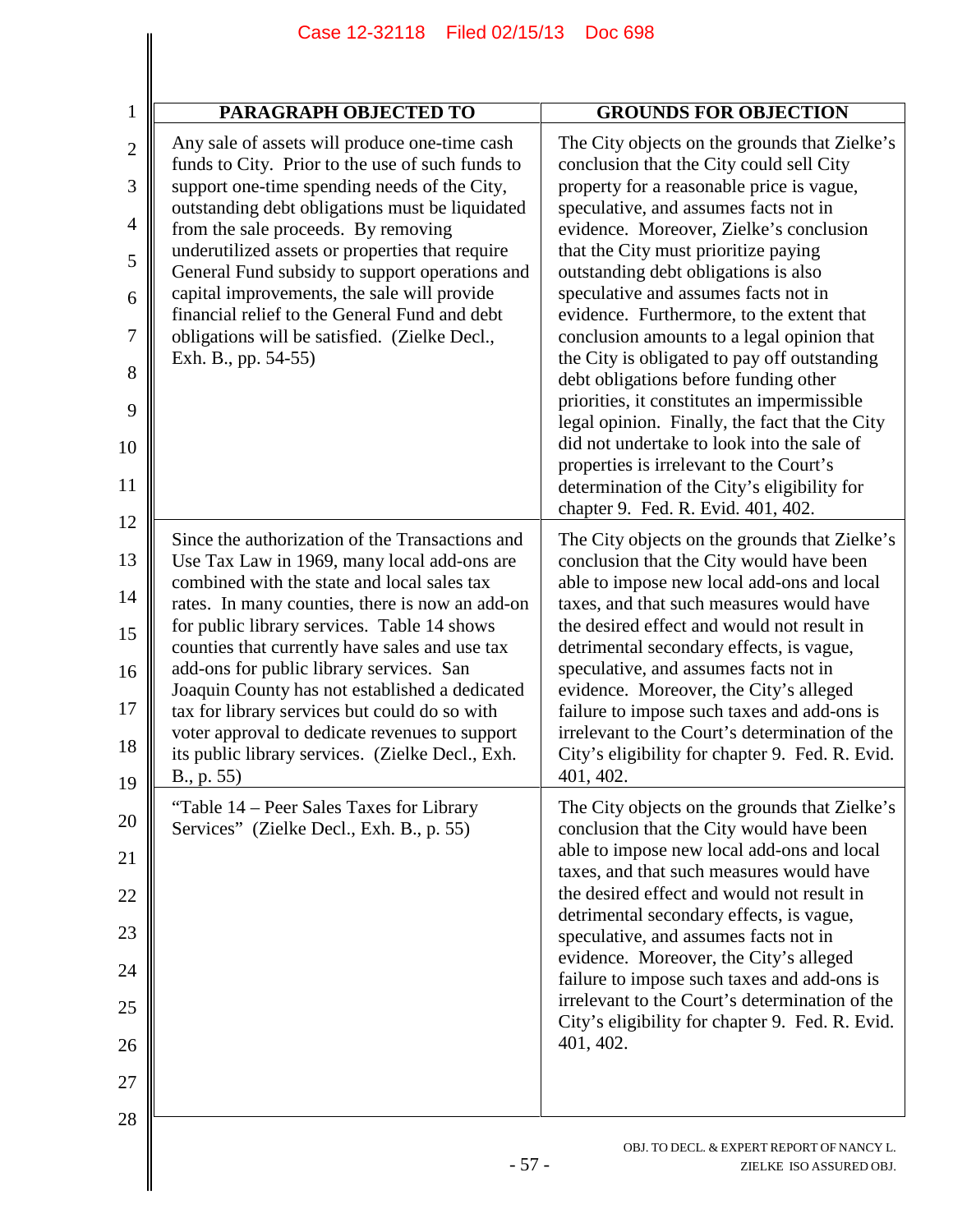| <b>PARAGRAPH OBJECTED TO</b>                                                                                                                                                                                                                                                                                                                                                                                |        | <b>GROUNDS FOR OBJECTION</b>                                                                                                                                                                                                                                                                                                                                                                                                                                                                                                                                                                          |
|-------------------------------------------------------------------------------------------------------------------------------------------------------------------------------------------------------------------------------------------------------------------------------------------------------------------------------------------------------------------------------------------------------------|--------|-------------------------------------------------------------------------------------------------------------------------------------------------------------------------------------------------------------------------------------------------------------------------------------------------------------------------------------------------------------------------------------------------------------------------------------------------------------------------------------------------------------------------------------------------------------------------------------------------------|
| The City has not maximized its ability to reduce<br>spend nor has it fully realized its revenue-<br>generation potential with opportunities for the<br>potential sale, lease or privatization of city<br>buildings, services and assets to reduce direct or<br>indirect costs to the General Fund. (Zielke<br>Decl., Exh. B., p. 55)                                                                        |        | The City objects on the grounds that Zielke's<br>conclusion that the City could sell or<br>privatize City property, services, and assets<br>is vague, speculative, and assumes facts not<br>in evidence. Moreover, the fact that Zielke<br>believes the steps the City did undertake to<br>look into the sale or privatization of its<br>properties, services, and assets is irrelevant<br>to the Court's determination of the City's<br>eligibility for chapter 9. Fed. R. Evid. 401,<br>402.                                                                                                        |
| As shown in Table 15, if Stockton had<br>considered and obtained voter approval in some<br>instances, it could have generated an additional<br>\$9.6 million in FY 2012-13 and \$35.6 in FY<br>2013-14 when the revenues are annualized.<br>The City failed to present these options to the<br>City Council as part of the FY 2012-13 budget<br>process or Pendency Plan. (Zielke Decl., Exh.<br>B., p. 55) |        | The City objects on the grounds that Zielke's<br>conclusion that the City's citizens would<br>have voted to approve multiple new tax<br>increases is completely speculative and<br>assumes facts not in evidence. Moreover,<br>the fact the City did not adopt the new tax<br>increases included in the Alternative Model<br>is irrelevant to the Court's determination of<br>the City's eligibility for chapter 9. Fed. R.<br>Evid. 401, 402.                                                                                                                                                        |
| This amount does not include any new revenues<br>from unrealized grant opportunities or net<br>proceeds from the sale or privatization of City<br>assets. (Zielke Decl., Exh. B., p. 56)                                                                                                                                                                                                                    |        | The City objects on the grounds that Zielke's<br>conclusion that the City would have been<br>able to obtain new grants is vague,<br>speculative, and assumes facts not in<br>evidence. Moreover, the City's alleged<br>failure to obtain such grants is irrelevant to<br>the Court's determination of the City's<br>eligibility for chapter 9. Fed. R. Evid. 401,<br>402.                                                                                                                                                                                                                             |
| "Table 15 – Revised Baseline Budget Strategies<br>- Revenue Opportunities" (Zielke Decl., Exh.<br>B., p. 56)                                                                                                                                                                                                                                                                                                |        | The City objects on the grounds that Zielke's<br>conclusion that the City could have imposed<br>the revenue enhancement measures<br>contained in the Alternative Model is vague,<br>speculative, and assumes facts not in<br>evidence. In particular, it speculates that the<br>City's citizens would have voted to approve<br>multiple new tax increases. Moreover, the<br>fact the City did not adopt the revenue<br>enhancement measures included in the<br>Alternative Model is irrelevant to the<br>Court's determination of the City's<br>eligibility for chapter 9. Fed. R. Evid. 401,<br>402. |
|                                                                                                                                                                                                                                                                                                                                                                                                             | $-58-$ | OBJ. TO DECL. & EXPERT REPORT OF NANCY L.<br>ZIELKE ISO ASSURED OBJ.                                                                                                                                                                                                                                                                                                                                                                                                                                                                                                                                  |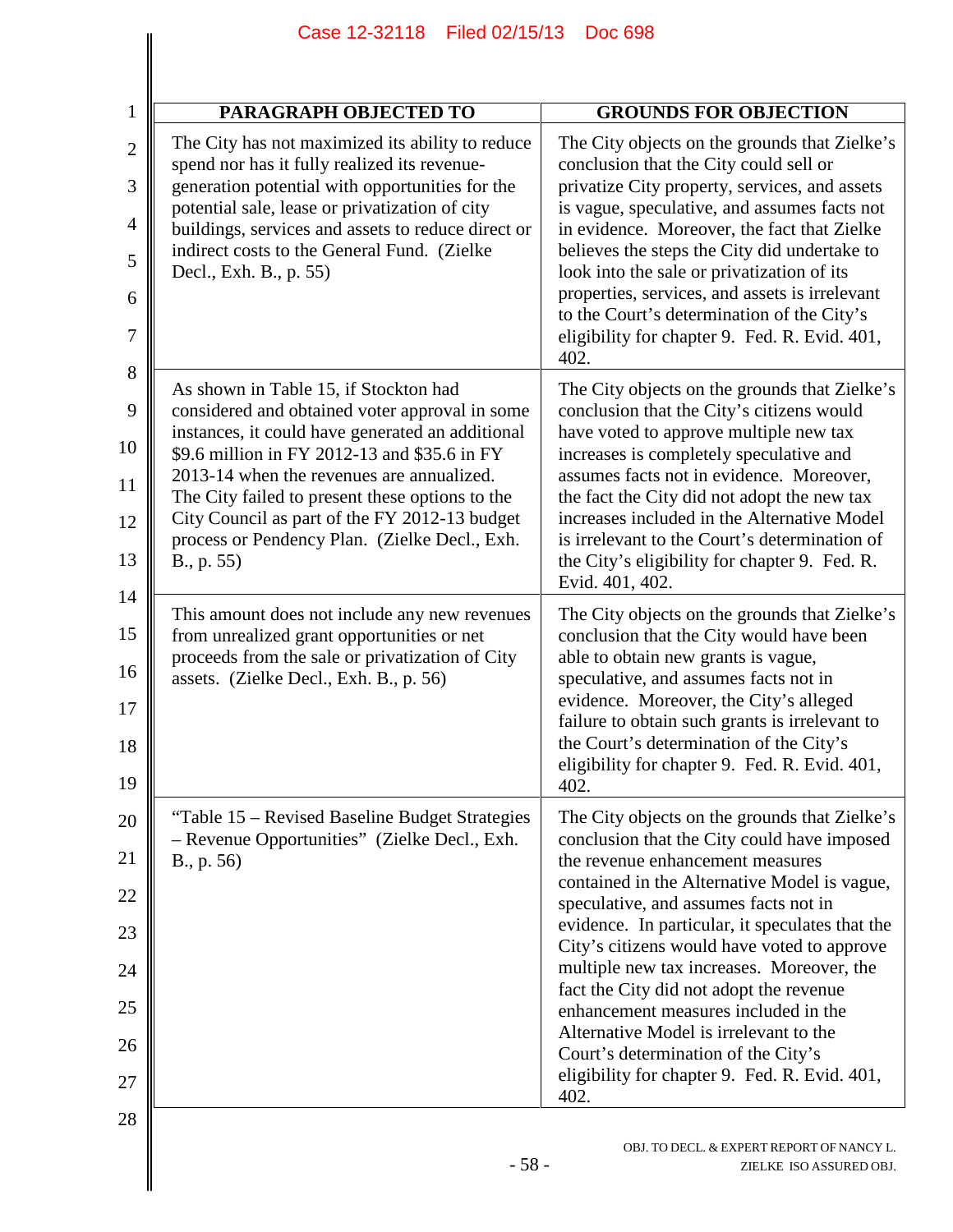|                | Case 12-32118 Filed 02/15/13<br><b>Doc 698</b>                                                      |                                                                                                |  |
|----------------|-----------------------------------------------------------------------------------------------------|------------------------------------------------------------------------------------------------|--|
| 1              | <b>PARAGRAPH OBJECTED TO</b>                                                                        | <b>GROUNDS FOR OBJECTION</b>                                                                   |  |
| $\overline{2}$ | The above table identifies specific recurring                                                       | The City objects on the grounds that Zielke's                                                  |  |
| 3              | revenue opportunities and their effects over<br>three fiscal years. California voters are           | conclusion that the City could have imposed<br>the revenue enhancement measures                |  |
| 4              | increasingly likely to pass measures intended to<br>support the local economy and provide essential | contained in the Alternative Model is vague,<br>speculative, and assumes facts not in          |  |
| 5              | city services. If these measures had been<br>placed on the November ballot, the City could          | evidence. In particular, it speculates that the<br>City's citizens would have voted to approve |  |
| 6              | have received a necessary influx of monies into                                                     | multiple new tax increases. Moreover, the                                                      |  |
| 7              | the General Fund through tax measures<br>supported by residents of the City. (Zielke                | fact the City did not adopt the revenue<br>enhancement measures included in the                |  |
| 8              | Decl., Exh. B., p. 56)                                                                              | Alternative Model is irrelevant to the<br>Court's determination of the City's                  |  |
| 9              |                                                                                                     | eligibility for chapter 9. Fed. R. Evid. 401,<br>402.                                          |  |
| 10             | We did not see where the City discussed these                                                       | The City objects on the grounds that Zielke's                                                  |  |
| 11             | initiatives or other revenue enhancements over<br>the past two years since the first Emergency      | statement that she "did not see" whether the<br>City had discussed revenue enhancement         |  |
| 12             | Order. (Zielke Decl., Exh. B., p. 56)                                                               | measures is vague, speculative, and assumes                                                    |  |
| 13             |                                                                                                     | facts not in evidence. In particular, it<br>speculates that the City's citizens would          |  |
| 14             |                                                                                                     | have voted to approve multiple new tax<br>increases. Moreover, the fact the City did           |  |
| 15             |                                                                                                     | not adopt the revenue enhancement<br>measures included in the Alternative Model                |  |
| 16             |                                                                                                     | is irrelevant to the Court's determination of                                                  |  |
| 17             |                                                                                                     | the City's eligibility for chapter 9. Fed. R.<br>Evid. 401, 402.                               |  |
| 18             | Table 16 provides a summary of the expense                                                          | The City objects on the grounds that Zielke's                                                  |  |
| 19             | alternative options over the next three years.<br>For FY 2012-13, the City failed to identify       | conclusion that the City could have imposed<br>the budget-cutting measures contained in the    |  |
| 20             | \$24.4 million of spending reductions that could<br>have been made without materially impacting     | Alternative Model is vague, speculative, and<br>assumes facts not in evidence. In particular,  |  |
| 21             | necessary services. (Zielke Decl., Exh. B., p.<br>57)                                               | it speculates that the City could have<br>adopted the substantial additional budget            |  |
| 22             |                                                                                                     | cuts outlined in the Alternative Model while                                                   |  |
| 23             |                                                                                                     | still continuing to provide necessary City<br>services. Moreover, the fact the City did not    |  |
| 24             |                                                                                                     | adopt the budget cuts and cost reduction<br>measures included in the Alternative Model         |  |
| 25             |                                                                                                     | is irrelevant to the Court's determination of<br>the City's eligibility for chapter 9. Fed. R. |  |
| 26             |                                                                                                     | Evid. 401, 402.                                                                                |  |
| 27             |                                                                                                     |                                                                                                |  |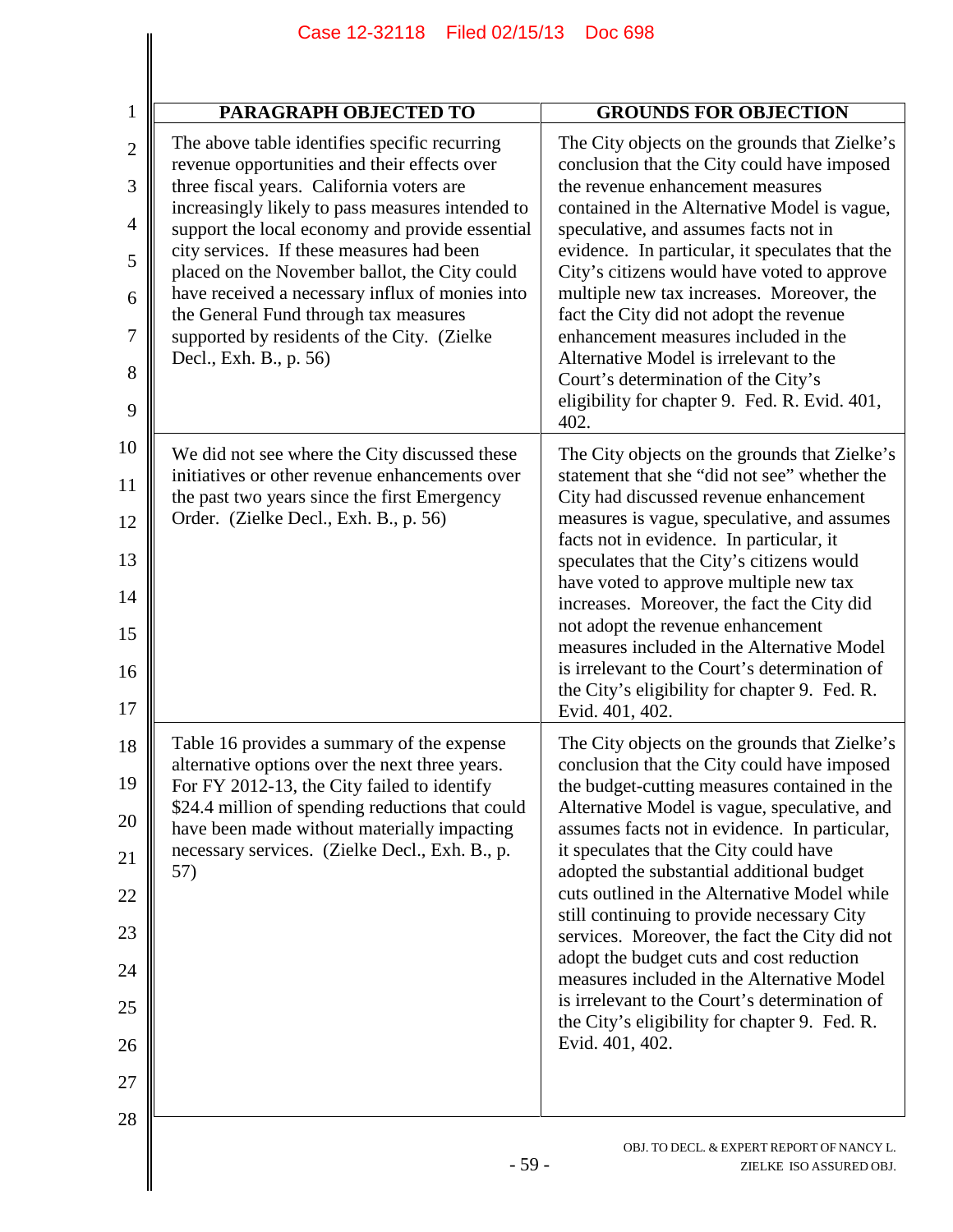| 1                   | <b>PARAGRAPH OBJECTED TO</b>                                                                                                                                                                                                  | <b>GROUNDS FOR OBJECTION</b>                                                                                                                                                                                                   |
|---------------------|-------------------------------------------------------------------------------------------------------------------------------------------------------------------------------------------------------------------------------|--------------------------------------------------------------------------------------------------------------------------------------------------------------------------------------------------------------------------------|
| $\overline{2}$<br>3 | "Table 16 – Spending Reduction Alternatives"<br>(Zielke Decl., Exh. B., p. 57)                                                                                                                                                | The City objects on the grounds that Zielke's<br>conclusion that the City could have imposed<br>the budget cutting measures contained in the                                                                                   |
| 4                   |                                                                                                                                                                                                                               | Alternative Model is vague, speculative, and<br>assumes facts not in evidence. In particular,                                                                                                                                  |
| 5                   |                                                                                                                                                                                                                               | it speculates that the City could have<br>adopted the substantial additional budget                                                                                                                                            |
| 6                   |                                                                                                                                                                                                                               | cuts outlined in the Alternative Model while<br>still continuing to provide necessary City                                                                                                                                     |
| 7<br>8              |                                                                                                                                                                                                                               | services. Moreover, the fact the City did not<br>adopt the budget cuts and cost reduction<br>measures included in the Alternative Model                                                                                        |
| 9                   |                                                                                                                                                                                                                               | is irrelevant to the Court's determination of<br>the City's eligibility for chapter 9. Fed. R.<br>Evid. 401, 402.                                                                                                              |
| 10                  |                                                                                                                                                                                                                               |                                                                                                                                                                                                                                |
| 11                  | As the City did not complete a bottoms-up or<br>zero-based budgeting review in the                                                                                                                                            | The City objects on the grounds that Zielke's<br>conclusion that the use of a zero-based                                                                                                                                       |
| 12<br>13            | development of the FY 2012-2013 budget,<br>A&M believes that further reductions could                                                                                                                                         | budgeting review would have allowed for<br>"further reduction" in nonpublic safety                                                                                                                                             |
| 14                  | have been made in non-public safety<br>departments. Departments did submit budget<br>reduction scenarios in both the FY 2011-2012                                                                                             | departments, as well as the implication that<br>such reductions would have prevented the<br>City's insolvency, is vague, speculative, and<br>assumes facts not in evidence. Moreover,<br>Zielke's reference to "essential" and |
| 15                  | (Plan B) and the FY 2012-2013 (5-10-15%<br>reduction scenarios) that were not implemented.                                                                                                                                    |                                                                                                                                                                                                                                |
| 16                  | The Alternative Model being presented calls for<br>the Public Works, Economic Development,                                                                                                                                    | "nonessential" services continues to be<br>vague, speculative, and assuming facts not in                                                                                                                                       |
| 17                  | Charter Officers, Administrative Services, and<br>Development services departments to reduce                                                                                                                                  | evidence. Finally, the fact that the City did<br>not utilize a "zero-based budgeting review"                                                                                                                                   |
| 18                  | their General Fund budgets by 15%. The<br>reduction strategies should be targeted through                                                                                                                                     | is irrelevant to the Court's determination of<br>the City's eligibility for chapter 9.                                                                                                                                         |
| 19<br>20            | review of essential and nonessential services,<br>shared service, consolidation, managed                                                                                                                                      |                                                                                                                                                                                                                                |
| 21                  | competition or other cost cutting initiatives.<br>(Zielke Decl., Exh. B., p. 57)                                                                                                                                              |                                                                                                                                                                                                                                |
| 22                  | Secondly, we noted that as of April 2012, non-<br>public safety departments had 34 vacant                                                                                                                                     | The City objects on the grounds that Zielke's<br>statement that the City can "take into                                                                                                                                        |
| 23                  | positions. The 15% reduction option as<br>proposed in the Department Reduction<br>Alternative Model should take into<br>consideration the potential \$3.9 million savings<br>from not filling these positions. (Zielke Decl., | consideration the potential \$3.9 million<br>savings from not filling these positions" is                                                                                                                                      |
| 24                  |                                                                                                                                                                                                                               | highly speculative, vague, and assumes facts<br>not in evidence. Specifically, it assumes that                                                                                                                                 |
| 25                  |                                                                                                                                                                                                                               | the City will not, in fact, fill any of these<br>positions, and that the set-aside in the City's                                                                                                                               |
| 26<br>27            | Exh. B., p. 57)                                                                                                                                                                                                               | budget in case those vacancies are filled<br>(which is a common and appropriate<br>budgeting tool) is inaccurate. Moreover,                                                                                                    |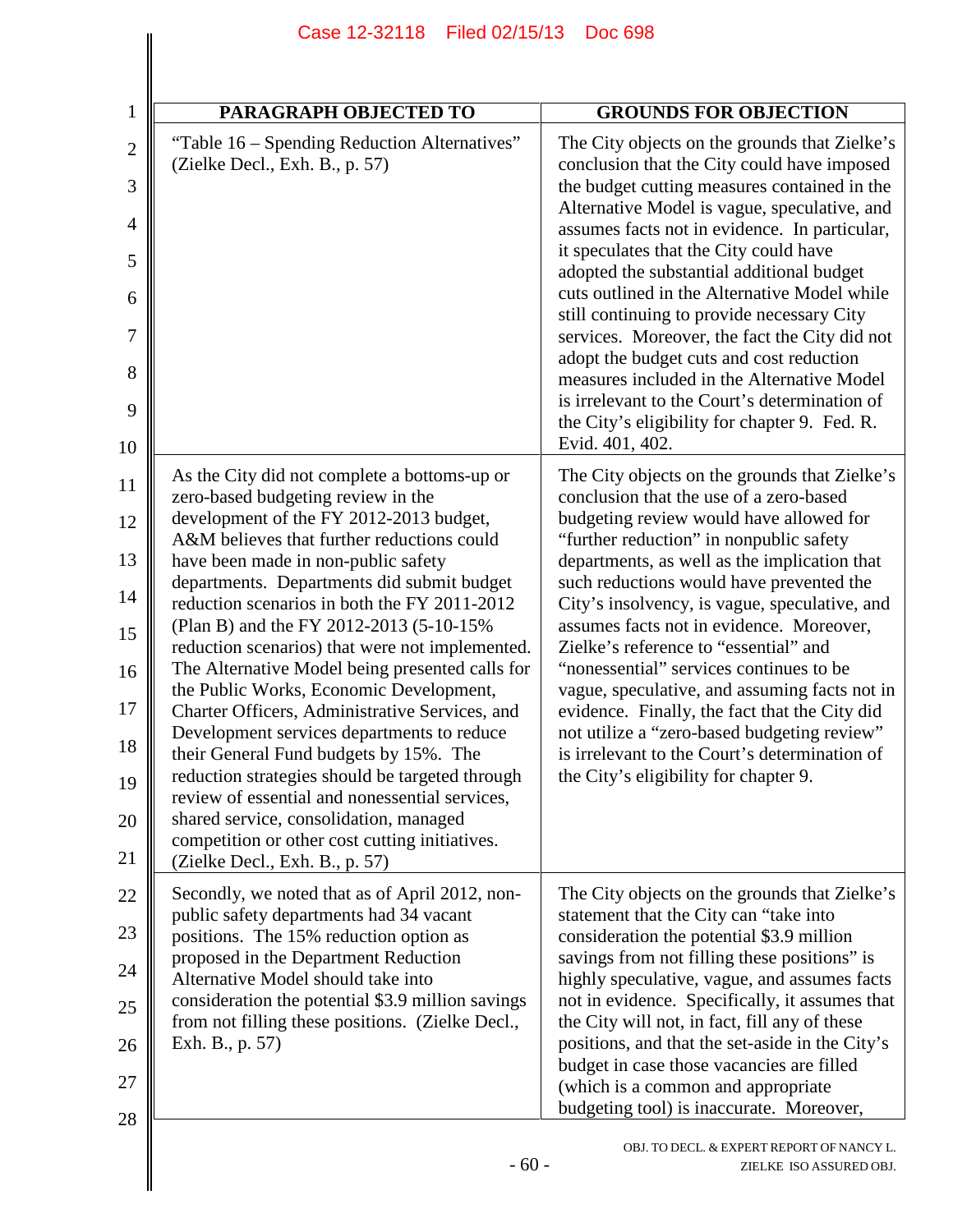| $\mathbf{1}$                          | PARAGRAPH OBJECTED TO                                                                                      | <b>GROUNDS FOR OBJECTION</b>                                                                                                                                                                                            |
|---------------------------------------|------------------------------------------------------------------------------------------------------------|-------------------------------------------------------------------------------------------------------------------------------------------------------------------------------------------------------------------------|
| $\overline{2}$<br>3<br>$\overline{4}$ |                                                                                                            | Zielke's disagreement with the City's<br>entirely appropriate inclusion of this item in<br>its budget is irrelevant to the Court's<br>determination of the City's eligibility for<br>chapter 9. Fed. R. Evid. 401, 402. |
| 5                                     | A&M notes that total (all departments) salaries<br>and wages (including salaries, workers                  | The City objects on the grounds that Zielke's<br>observation of the stated facts is irrelevant to                                                                                                                       |
| 6                                     | compensation, overtime, compensated<br>absences, and other pay and benefits) represent                     | the Court's determination of the City's<br>eligibility for chapter 9. Fed. R. Evid. 401,                                                                                                                                |
| 7                                     | the largest component of the General Fund<br>budget at \$83.2 million in the FY 2012-13                    | 402.                                                                                                                                                                                                                    |
| 8<br>9                                | Baseline Budget and are a driver for other<br>labor-related city costs, such as health care and            |                                                                                                                                                                                                                         |
| 10                                    | pensions. The FY 2012-13 budget for salary<br>and wages reflects an 9.6% increase over the                 |                                                                                                                                                                                                                         |
| 11                                    | FY 2011-12 budget of \$76.0 million. The<br>growth can be attributed to base salary growth                 |                                                                                                                                                                                                                         |
| 12                                    | of 4.4% for safety, non-safety, and part-<br>time/temporary personnel, a 13.0% growth in                   |                                                                                                                                                                                                                         |
| 13                                    | workers compensation, a 7.0% growth in<br>overtime, a 3.0% growth in compensated                           |                                                                                                                                                                                                                         |
| 14                                    | absences, and a 7.0% reduction in other pay and<br>benefits. (Zielke Decl., Exh. B., pp. 57-58)            |                                                                                                                                                                                                                         |
| 15                                    | In addition to these items, the budget includes                                                            | The City objects on the grounds that Zielke's                                                                                                                                                                           |
| 16                                    | new costs for \$2.4 million in spend to replace<br>the absence of grant funding received from the          | implication that the City could have obtained<br>new grants or otherwise "backfill[ed]" its                                                                                                                             |
| 18                                    | U.S. Department of Justice for the Community<br>Oriented Policing Services ("COPS") grant that             | 2011 award is vague, speculative, and<br>assumes facts not in evidence. Moreover,                                                                                                                                       |
| 19                                    | was awarded in FY 2011-12 and expires in FY<br>2012-13. The COPS grant program is a                        | the fact that the City did not "backfill" its<br>2011 award is irrelevant to the Court's                                                                                                                                |
| 20                                    | program that has been awarding grants annually<br>since 1995. In 2012, the COPS Hiring Program             | determination of the City's eligibility for<br>chapter 9. Fed. R. Evid. 401, 402.                                                                                                                                       |
|                                       | made "available \$111 million directly to law<br>enforcement agencies to hire and/or rehire                |                                                                                                                                                                                                                         |
|                                       | career law enforcement officers for the<br>advancement of public safety through an                         |                                                                                                                                                                                                                         |
|                                       | increase in their community policing capacity<br>and crime prevention efforts." <sup>29</sup> Stockton did |                                                                                                                                                                                                                         |
|                                       | not backfill the 2011 award with a 2012 grant.<br>(Zielke Decl., Exh. B., p. 58)                           |                                                                                                                                                                                                                         |
|                                       |                                                                                                            |                                                                                                                                                                                                                         |
| 26                                    |                                                                                                            |                                                                                                                                                                                                                         |
| 27                                    |                                                                                                            |                                                                                                                                                                                                                         |
| 28                                    |                                                                                                            | OBJ. TO DECL. & EXPERT REPORT OF NANCY L.                                                                                                                                                                               |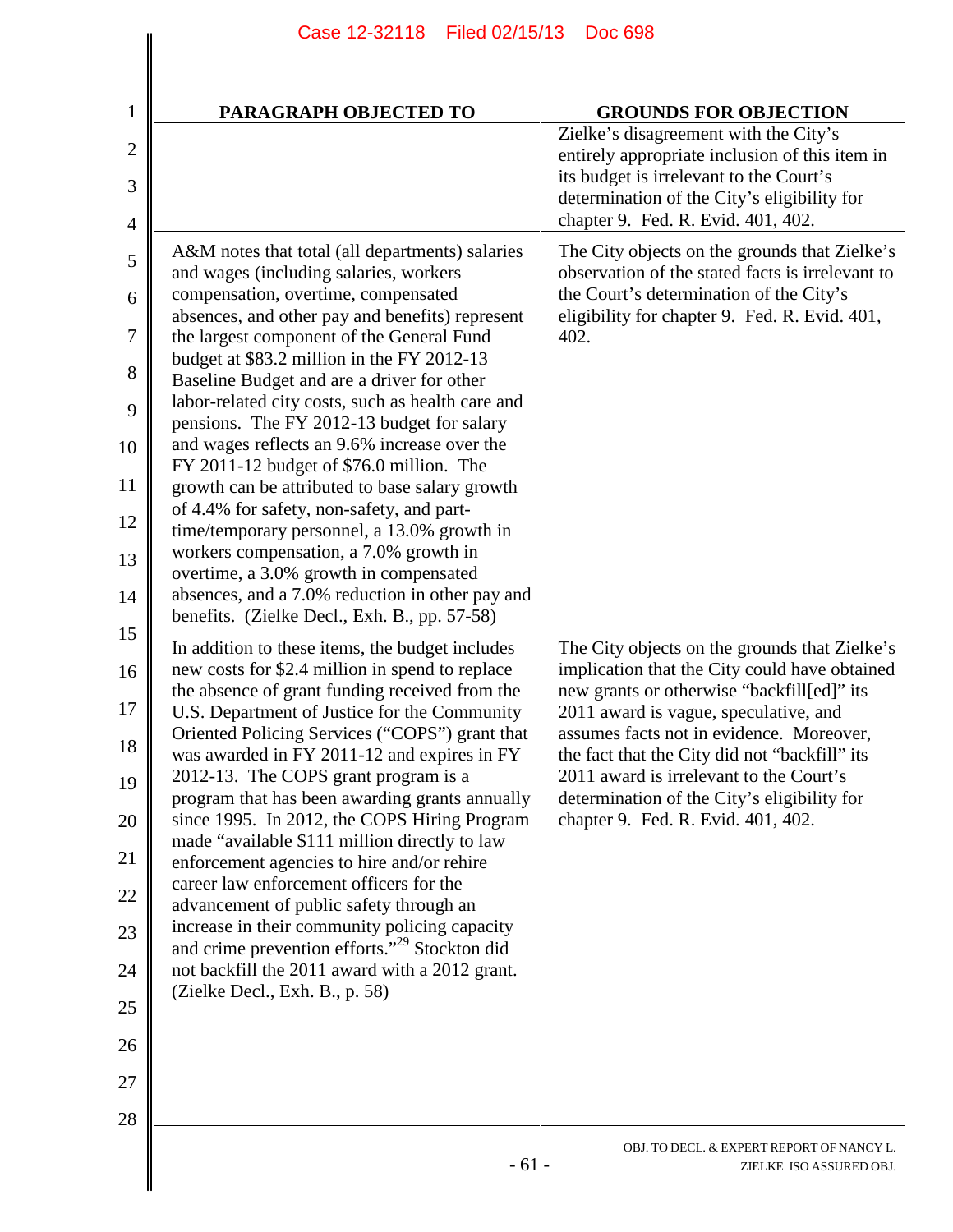|                                            | Case 12-32118 Filed 02/15/13                                                                                                                                                                                                                                   | <b>Doc 698</b>                                                                                                                                                                                                                                                             |
|--------------------------------------------|----------------------------------------------------------------------------------------------------------------------------------------------------------------------------------------------------------------------------------------------------------------|----------------------------------------------------------------------------------------------------------------------------------------------------------------------------------------------------------------------------------------------------------------------------|
|                                            |                                                                                                                                                                                                                                                                |                                                                                                                                                                                                                                                                            |
| $\mathbf{1}$                               | PARAGRAPH OBJECTED TO                                                                                                                                                                                                                                          | <b>GROUNDS FOR OBJECTION</b>                                                                                                                                                                                                                                               |
| $\overline{2}$<br>3<br>$\overline{4}$<br>5 | We did not see where the City made an appeal<br>to the U.S. Department of Justice or the<br>Congressional delegation for special assistances<br>to potentially continue to fund these positions<br>with Federal Grant Funds. (Zielke Decl., Exh.<br>B., p. 58) | The City objects on the grounds that Zielke's<br>statement that she "did not see where the<br>City made an appeal to the U.S. Department<br>of Justice" is vague, speculative, and<br>assumes facts not in evidence. Moreover,<br>the implication that the City could have |
| 6                                          |                                                                                                                                                                                                                                                                | obtained new federal grants by appealing to<br>the U.S. Department of Justice is also highly                                                                                                                                                                               |
| 7                                          |                                                                                                                                                                                                                                                                | speculative, vague, and assumes facts not in<br>evidence. Moreover, the fact that the City<br>did appeal to U.S. Department of JusticeJ is                                                                                                                                 |
| 8<br>9                                     |                                                                                                                                                                                                                                                                | irrelevant to the Court's determination of the<br>City's eligibility for chapter 9. Fed. R. Evid.<br>401, 402.                                                                                                                                                             |
| 10                                         | Overtime spending is another growing cost for                                                                                                                                                                                                                  | The City objects on the grounds that Zielke's                                                                                                                                                                                                                              |
| 11                                         | the City. We question whether the City did a<br>detailed review and analysis to determine:                                                                                                                                                                     | statement that she "question[s] whether the<br>City did a detailed review and analysis" of                                                                                                                                                                                 |
| 12<br>13                                   | If overtime could be reduced by<br>using different patterns for<br>scheduling or expanded use of                                                                                                                                                               | issues related to its overtime costs is vague,<br>speculative, and assumes facts not in<br>evidence in that it implies that the City did                                                                                                                                   |
| 14                                         | part-time personnel                                                                                                                                                                                                                                            | not do any review whatsoever of its overtime<br>spending. Moreover, the City's alleged                                                                                                                                                                                     |
| 15<br>16                                   | If particular employees<br>consistently work excessive<br>amounts of overtime                                                                                                                                                                                  | failure to undertake such a review is<br>irrelevant to the Court's determination of the<br>City's eligibility for chapter 9. Fed. R. Evid.                                                                                                                                 |
| 17<br>18<br>19                             | If special projects that<br>consistently create need for<br>overtime and, if so, if the project<br>could be approached in a different<br>way                                                                                                                   | 401, 402.                                                                                                                                                                                                                                                                  |
| 20<br>21                                   | If nonessential or "nice-to-have"<br>services are provided at a<br>"premium" level that could be cut                                                                                                                                                           |                                                                                                                                                                                                                                                                            |
| 22                                         | back in order to reduce overtime <sup>30</sup>                                                                                                                                                                                                                 |                                                                                                                                                                                                                                                                            |
| 23                                         | (Zielke Decl., Exh. B., p. 58)                                                                                                                                                                                                                                 |                                                                                                                                                                                                                                                                            |
| 24<br>25                                   | Table 17 shows the annual funding subsidies<br>for various Community Services as presented in                                                                                                                                                                  | The City objects on the grounds that Zielke's<br>reference to essential and nonessential                                                                                                                                                                                   |
| 26                                         | the City's budget and planning models. Even<br>though the City has supposedly studied<br>"drastic" across-the-board cuts, each of these                                                                                                                        | services is vague, speculative, and assumes<br>facts not in evidence. Moreover, Zielke's<br>implication that the City could have adopted                                                                                                                                   |
| 27                                         | services was not only deemed "essential" as a<br>matter of policy, but so crucial that they require                                                                                                                                                            | measures in the Alternative Model to reduce<br>the funds dedicated to services she considers                                                                                                                                                                               |
| 28                                         | $-62-$                                                                                                                                                                                                                                                         | OBJ. TO DECL. & EXPERT REPORT OF NANCY L.<br>ZIELKE ISO ASSURED OBJ.                                                                                                                                                                                                       |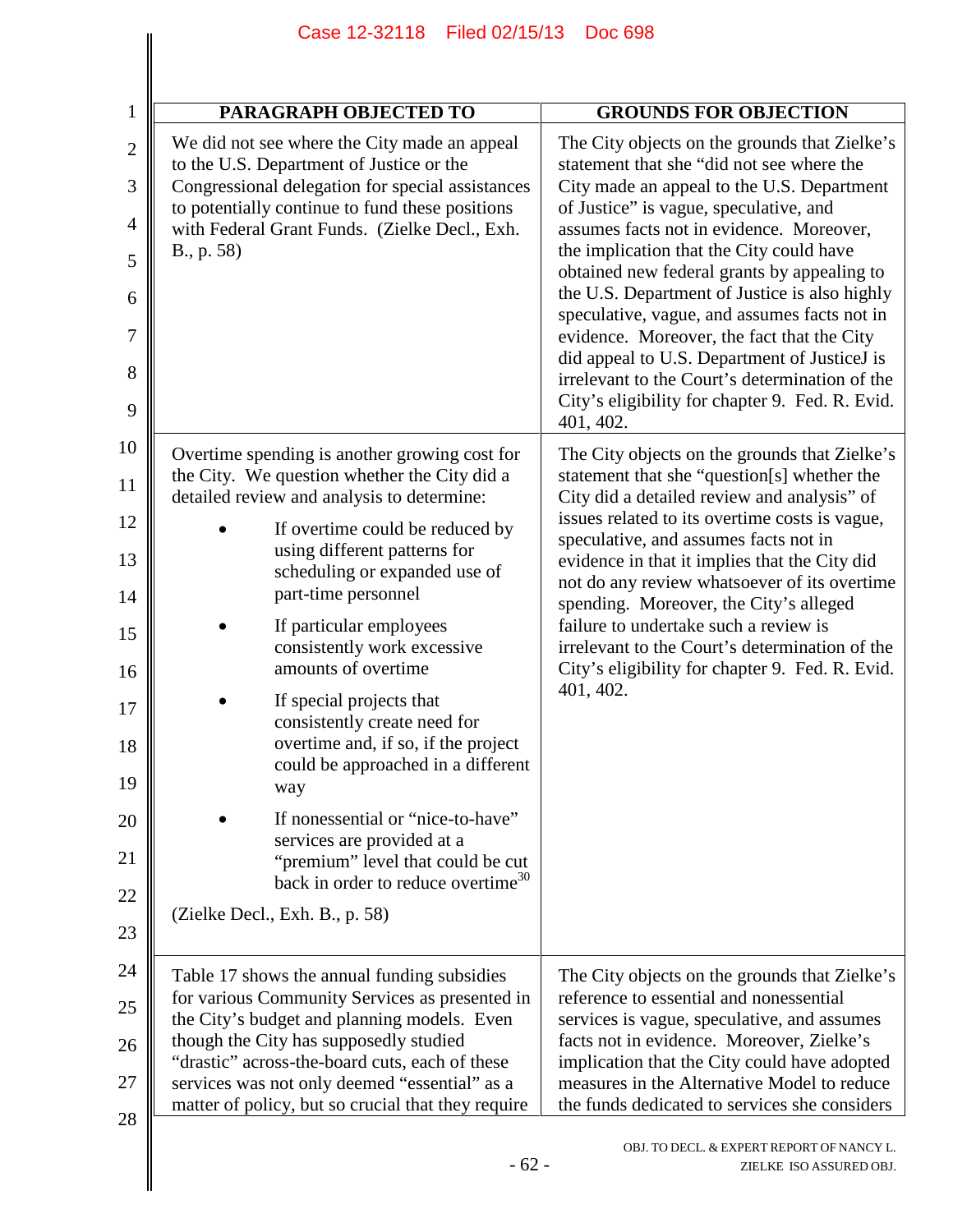|                                                      | Case 12-32118 Filed 02/15/13                                                                                                                                                                                                                                                                                                                                                                                                                                                                                                                                                                                     | <b>Doc 698</b>                                                                                                                                                                                                                                                                                                                                                                                                                                                                                                                                                                                          |  |
|------------------------------------------------------|------------------------------------------------------------------------------------------------------------------------------------------------------------------------------------------------------------------------------------------------------------------------------------------------------------------------------------------------------------------------------------------------------------------------------------------------------------------------------------------------------------------------------------------------------------------------------------------------------------------|---------------------------------------------------------------------------------------------------------------------------------------------------------------------------------------------------------------------------------------------------------------------------------------------------------------------------------------------------------------------------------------------------------------------------------------------------------------------------------------------------------------------------------------------------------------------------------------------------------|--|
|                                                      |                                                                                                                                                                                                                                                                                                                                                                                                                                                                                                                                                                                                                  |                                                                                                                                                                                                                                                                                                                                                                                                                                                                                                                                                                                                         |  |
| $\mathbf{1}$                                         | PARAGRAPH OBJECTED TO                                                                                                                                                                                                                                                                                                                                                                                                                                                                                                                                                                                            | <b>GROUNDS FOR OBJECTION</b>                                                                                                                                                                                                                                                                                                                                                                                                                                                                                                                                                                            |  |
| $\overline{2}$<br>3<br>$\overline{4}$                | over \$6.5 million worth of General Fund<br>support. Funding for nonessential programs<br>such as the Arts Commission, Library Services,<br>and the City's recreational facilities should be<br>paid from either user fees or private donations.<br>(Zielke Decl., Exh. B., p. 59)                                                                                                                                                                                                                                                                                                                               | "nonessential" is also vague, speculative,<br>and assumes facts not in evidence. Finally,<br>the fact the City did not adopt such measures<br>is irrelevant to the Court's determination of<br>the City's eligibility for chapter 9. Fed. R.<br>Evid. 401, 402.                                                                                                                                                                                                                                                                                                                                         |  |
| 5<br>6<br>$\overline{7}$<br>8<br>9<br>10<br>11<br>12 | "Table 17 – Summary of General Fund Support<br>for other Programs" (Zielke Decl., Exh. B., p.<br>59)                                                                                                                                                                                                                                                                                                                                                                                                                                                                                                             | The City objects on the grounds that Zielke's<br>reference to essential and nonessential<br>services is vague, speculative, and assumes<br>facts not in evidence. Moreover, Zielke's<br>implication that the City could have adopted<br>measures in the Alternative Model to reduce<br>the funds dedicated to services she considers<br>"nonessential" is also vague, speculative,<br>and assumes facts not in evidence. Finally,<br>the fact the City did not adopt such measures<br>is irrelevant to the Court's determination of<br>the City's eligibility for chapter 9. Fed. R.<br>Evid. 401, 402. |  |
| 13<br>14<br>15<br>16<br>17<br>18<br>19<br>20         | In the FY 2012-13 First Quarter Update, the<br>City includes projections for FY 2012-13.<br>Included in those projections are additional<br>subsidies for certain recreational facilities and<br>Entertainment Venues. These additional<br>subsidies are projected due to lower than<br>expected revenues. The example above shows<br>that Stockton is continuing to fund services that<br>are nonessential. (Zielke Decl., Exh. B., p. 59)                                                                                                                                                                      | The City objects on the grounds that Zielke's<br>reference to essential and nonessential<br>services is vague, speculative, and assumes<br>facts not in evidence. Moreover, Zielke's<br>implication that the City could have adopted<br>measures in the Alternative Model to reduce<br>the funds dedicated to services she considers<br>"nonessential" is also vague, speculative,<br>and assumes facts not in evidence. Finally,<br>the fact the City did not adopt such measures<br>is irrelevant to the Court's determination of<br>the City's eligibility for chapter 9. Fed. R.<br>Evid. 401, 402. |  |
| 21<br>22<br>23<br>24<br>25<br>26<br>27<br>28         | Included under Department Budget Reductions<br>is a reduction of \$2.9 million in various non-<br>departmental costs. Major cost reductions<br>include reducing the current budget<br>contingency by \$500,000 and the elimination of<br>the program subsidies for the General Fund<br>supported entertainment venues by \$2.3<br>million. The entertainment venues should be<br>funded solely by the funds generated by the<br>events or by the third party providers. These<br>contracts could have been renegotiated prior to<br>the adoption of the FY 2012-13 Budget.<br>(Zielke Decl., Exh. B., pp. 59-60) | The City objects on the grounds that Zielke's<br>reference to essential and nonessential<br>services is vague, speculative, and assumes<br>facts not in evidence. Moreover, Zielke's<br>implication that the City could have adopted<br>measures in the Alternative Model to reduce<br>the funds dedicated to services she considers<br>"nonessential" is also vague, speculative,<br>and assumes facts not in evidence. Finally,<br>the fact the City did not adopt such measures<br>is irrelevant to the Court's determination of<br>the City's eligibility for chapter 9. Fed. R.<br>Evid. 401, 402. |  |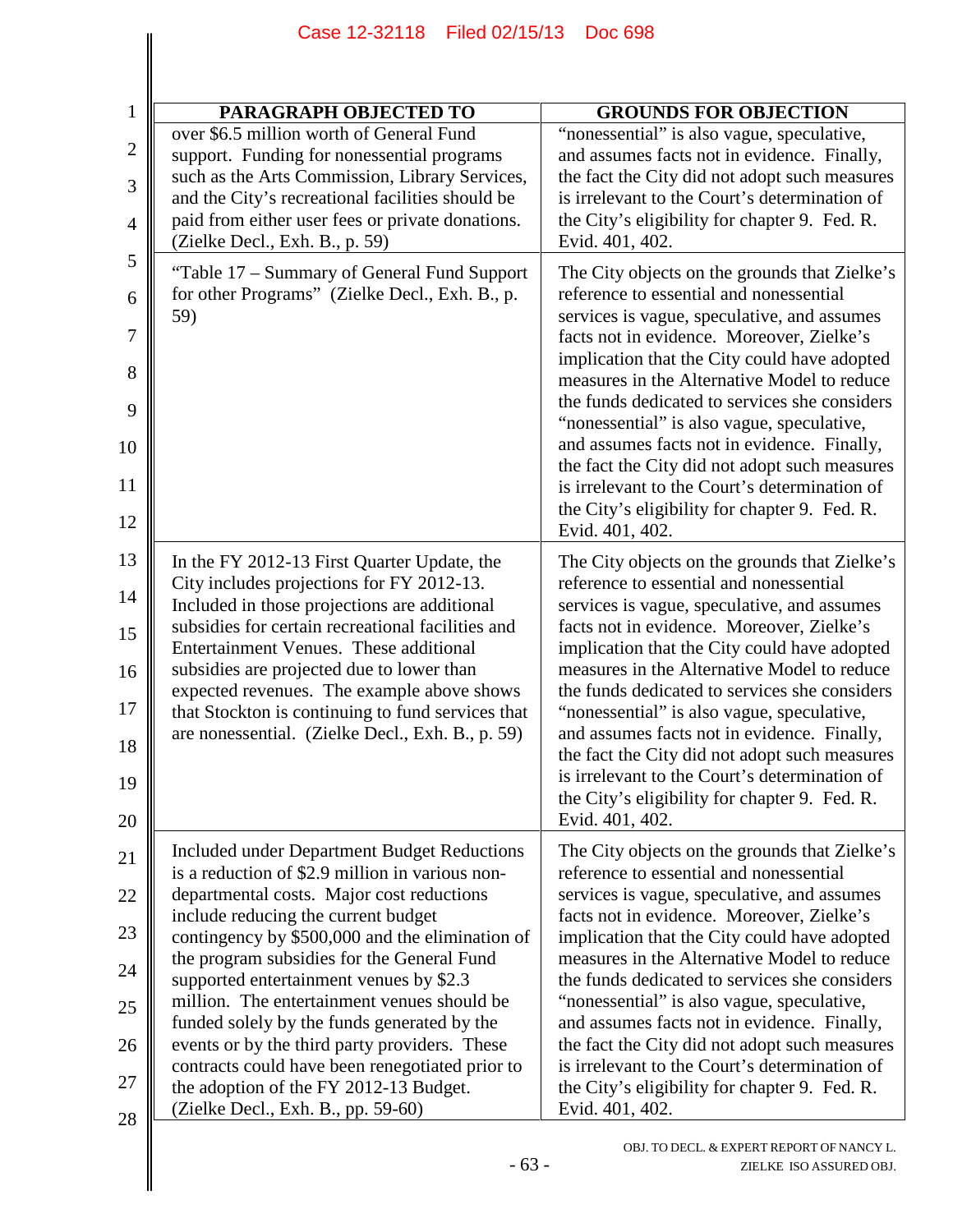| $\mathbf{1}$        | <b>PARAGRAPH OBJECTED TO</b>                                                                                                               | <b>GROUNDS FOR OBJECTION</b>                                                                                                                 |
|---------------------|--------------------------------------------------------------------------------------------------------------------------------------------|----------------------------------------------------------------------------------------------------------------------------------------------|
| $\overline{2}$<br>3 | Table 18 details the recurring spending<br>reduction alternatives by department that the<br>City did not make when analyzing its essential | The City objects on the grounds that Zielke's<br>reference to essential and nonessential<br>services is vague, speculative, and assumes      |
| $\overline{4}$      | services. In the Alternative Model, there is an<br>additional \$8.9 million in savings that the City                                       | facts not in evidence. Moreover, Zielke's<br>implication that the City could have adopted                                                    |
| 5                   | did not implement in its departments. These<br>reduction alternatives only identify                                                        | measures in the Alternative Model to reduce<br>the funds dedicated to services she considers                                                 |
| 6                   | opportunities in administrative and nonessential<br>city services as there are no direct cuts related                                      | "nonessential" is also vague, speculative,<br>and assumes facts not in evidence. Finally,                                                    |
| 7<br>8              | to public safety or legal obligations. (Zielke<br>Decl., Exh. B., p. 60)                                                                   | the fact the City did not adopt such measures<br>is irrelevant to the Court's determination of                                               |
| 9                   |                                                                                                                                            | the City's eligibility for chapter 9. Fed. R.<br>Evid. 401, 402.                                                                             |
| 10                  | "Table 18 – Recurring Spending Reduction<br>Alternatives" (Zielke Decl., Exh. B., p. 61)                                                   | The City objects on the grounds that Zielke's<br>reference to essential and nonessential                                                     |
| 11                  |                                                                                                                                            | services is vague, speculative, and assumes<br>facts not in evidence. Moreover, Zielke's                                                     |
| 12<br>13            |                                                                                                                                            | implication that the City could have adopted<br>measures in the Alternative Model to reduce<br>the funds dedicated to services she considers |
| 14                  |                                                                                                                                            | "nonessential" is also vague, speculative,<br>and assumes facts not in evidence. Finally,                                                    |
| 15                  |                                                                                                                                            | the fact the City did not adopt such measures<br>is irrelevant to the Court's determination of                                               |
| 16                  |                                                                                                                                            | the City's eligibility for chapter 9. Fed. R.<br>Evid. 401, 402.                                                                             |
| 17                  | We note that the Pendency Plan did appropriate<br>\$3.5 million for Chapter 9 restructuring costs                                          | The City objects on the grounds that Zielke's<br>decision not to account for budget items                                                    |
| 18<br>19            | and additional \$566,000 in carryover from FY<br>2011-12 as discussed in the December 11, 2012                                             | related to the City's chapter 9 restructuring<br>and carryovers is speculative, in that such                                                 |
| 20                  | Report on FY 2011-12 Unaudited General Fund<br>Results. The Alternative Model does not                                                     | budget items are a reasonable (and actual)<br>cost to the City. Moreover Zielke's decision                                                   |
| 21                  | recognize these budget items because the City's<br>bankruptcy filing could have been avoided had                                           | not to consider these budget items is entirely<br>irrelevant to the Court's determination of the                                             |
| 22                  | the City realized various identified revenue                                                                                               | City's eligibility for chapter 9. Fed. R. Evid.<br>401, 402.                                                                                 |
| 23                  | enhancements and expenditure reductions.<br>(Zielke Decl., Exh. B., p. 62)                                                                 |                                                                                                                                              |
| 24                  | Table 19 below details the spending reduction<br>alternatives identified by restructuring                                                  | The City objects on the grounds that the<br>Alternative Model's proposals for spending                                                       |
| 25                  | employee personnel wages and benefits for<br>three years. The plan includes scaling back                                                   | reductions as regards wages and benefits are<br>speculative and assume facts not in                                                          |
| 26                  | highly subsidized employee and retiree health<br>care plans and eliminating vacant positions. As                                           | evidence. Moreover, the fact the City did<br>not adopt the Alternative Model's measures                                                      |
| 27<br>28            | the City is in a difficult position financially, the<br>restructuring of a generous benefit structure                                      | is irrelevant to the Court's determination of<br>the City's eligibility for chapter 9. Fed. R.                                               |
|                     | $-64-$                                                                                                                                     | OBJ. TO DECL. & EXPERT REPORT OF NANCY L.<br>ZIELKE ISO ASSURED OBJ.                                                                         |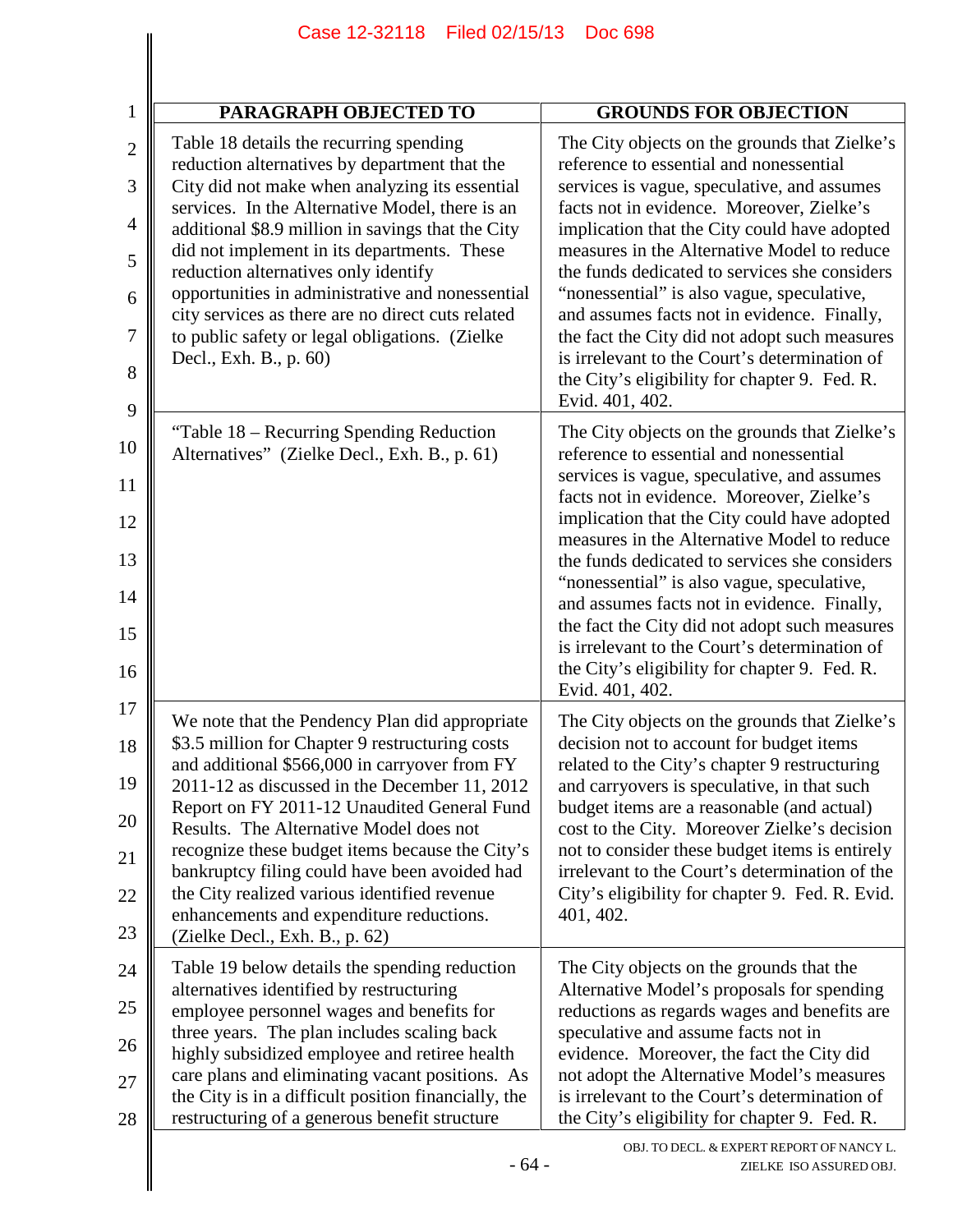| $\mathbf{1}$ | PARAGRAPH OBJECTED TO                                                                                                                            | <b>GROUNDS FOR OBJECTION</b>                                                                                                           |
|--------------|--------------------------------------------------------------------------------------------------------------------------------------------------|----------------------------------------------------------------------------------------------------------------------------------------|
| $\mathbf{2}$ | would have freed up essential monies for the<br>City. Each of these reduction alternatives is<br>discussed below. (Zielke Decl., Exh. B., p. 62) | Evid. 401, 402.                                                                                                                        |
| 3            |                                                                                                                                                  |                                                                                                                                        |
| 4            | "Table 19 – Restructuring of Employee<br>Personnel Wage & Benefits" (Zielke Decl.,<br>Exh. B., p. 62)                                            | The City objects on the grounds that the<br>Alternative Model's proposals for spending<br>reductions as regards wages and benefits are |
| 5            |                                                                                                                                                  | speculative and assume facts not in<br>evidence. Moreover, the fact the City did                                                       |
| 6<br>7       |                                                                                                                                                  | not adopt the Alternative Model's measures<br>is irrelevant to the Court's determination of                                            |
| 8            |                                                                                                                                                  | the City's eligibility for chapter 9. Fed. R.<br>Evid. 401, 402.                                                                       |
| 9            | Employee related health care costs were                                                                                                          | The City objects on the grounds that the                                                                                               |
| 10           | projected to decline by 7% from \$9.5 million to<br>\$8.8 million in FY 2012-13. These costs                                                     | Alternative Model's proposals for spending<br>reductions as regards wages and benefits are                                             |
| 11           | assume a continuation of the existing trends per<br>the Segal projection and the maintenance of                                                  | speculative and assume facts not in<br>evidence. Moreover, the fact the City did                                                       |
| 12           | current employee terms. A comparison of<br>Stockton's costs to other California cities                                                           | not adopt the Alternative Model's measures<br>is irrelevant to the Court's determination of                                            |
| 13           | revealed that cost of health care premiums and                                                                                                   | the City's eligibility for chapter 9. Fed. R.                                                                                          |
| 14           | employee contributions is below its peer<br>average. However, recent contribution limits                                                         | Evid. 401, 402.                                                                                                                        |
| 15           | have been established that will likely shift<br>responsibility for additional cost to employees,                                                 |                                                                                                                                        |
| 16           | thereby pushing Stockton above its peer group.<br>(Zielke Decl., Exh. B., p. 63)                                                                 |                                                                                                                                        |
| 17           | Aon Hewitt performed a 2012 Health Care                                                                                                          | The City objects on the grounds that Zielke's                                                                                          |
| 18           | Study to provide benchmarks on practices in<br>health care and health care coverage by                                                           | application of the benchmarks and practices<br>provided by the Aon Hewitt report to the                                                |
| 19           | employers in the face of ever increasing health<br>care costs. The results of the study include                                                  | City's specific circumstances is vague,<br>speculative, and assumes facts not in                                                       |
| 20           | benchmarks for cost sharing between employee<br>and dependent health care coverage. The                                                          | evidence. Moreover, the fact the City did<br>not adopt the benchmarks or practices from                                                |
| 21           | results show that employee-only coverage of                                                                                                      | the Aon Hewitt report is irrelevant to the                                                                                             |
| 22           | costs averages 23% in 2012, and is expected to<br>increase to 25% over the next three to five                                                    | Court's determination of the City's<br>eligibility for chapter 9. Fed. R. Evid. 401,                                                   |
| 23           | years, while 29% of dependent coverage is by<br>the employee and is expected to increase to                                                      | 402.                                                                                                                                   |
| 24<br>25     | 31% over the next three to five years. (Zielke<br>Decl., Exh. B., p. 63)                                                                         |                                                                                                                                        |
| 26           | Over 90% of Stockton's health care costs are                                                                                                     | The City objects on the grounds that Zielke's                                                                                          |
| 27           | for plans that include dependents. By<br>increasing employee costs for all plans on                                                              | implication that the City could have imposed<br>the price increases to health care costs                                               |
| 28           | average to 25% in 2012-2013, the City could<br>have saved \$258,104. By increasing the cost of                                                   | without negative side effects (including<br>political blowback and forcing some city                                                   |
|              | $-65-$                                                                                                                                           | OBJ. TO DECL. & EXPERT REPORT OF NANCY L.<br>ZIELKE ISO ASSURED OBJ.                                                                   |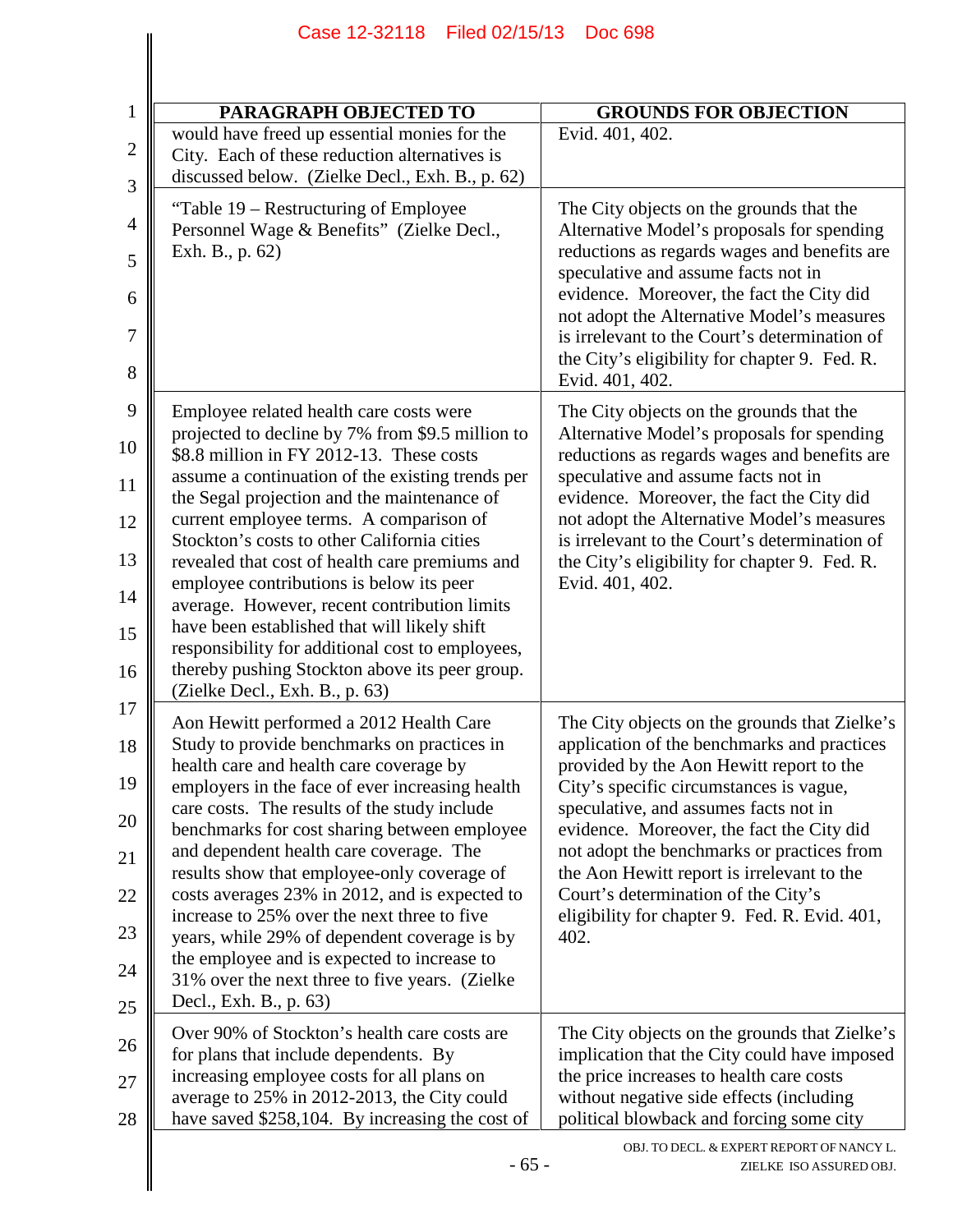| PARAGRAPH OBJECTED TO                                                                                                                                                                                                                                                                                                                                                                                                                                                                                                                                                                  | <b>GROUNDS FOR OBJECTION</b>                                                                                                                                                                                                                                                                                                                                                                                                                    |
|----------------------------------------------------------------------------------------------------------------------------------------------------------------------------------------------------------------------------------------------------------------------------------------------------------------------------------------------------------------------------------------------------------------------------------------------------------------------------------------------------------------------------------------------------------------------------------------|-------------------------------------------------------------------------------------------------------------------------------------------------------------------------------------------------------------------------------------------------------------------------------------------------------------------------------------------------------------------------------------------------------------------------------------------------|
| the employee only plans to 25% and the<br>dependent care plans to 30%, the City would<br>have saved \$777,410. (Zielke Decl., Exh. B., p.<br>63)                                                                                                                                                                                                                                                                                                                                                                                                                                       | employees to carry less insurance) and with<br>the expected savings is speculative and<br>assumes facts not in evidence. Moreover,<br>the fact the City did not adopt such increases<br>is irrelevant to the Court's determination of<br>the City's eligibility for chapter 9. Fed. R.<br>Evid. 401, 402.                                                                                                                                       |
| Additional reductions could be achieved<br>through combination of initiatives including: (a)<br>rebidding of existing contracts with new<br>provider; (b) increases in employee out-of-<br>pocket expenses, and (c) reduction of current<br>cap of employer premium share. (Zielke Decl.,<br>Exh. B., p. 63)                                                                                                                                                                                                                                                                           | The City objects on the grounds that Zielke's<br>implication that the City could have taken<br>the additional listed steps to reduce<br>insurance costs and would have experieneed<br>the expected savings is speculative and<br>assumes facts not in evidence. Moreover,<br>the fact the City did not adopt such measures<br>is irrelevant to the Court's determination of<br>the City's eligibility for chapter 9. Fed. R.<br>Evid. 401, 402. |
| Retiree-related health care costs were projected<br>to increase 15% from \$8.0 million to \$9.2<br>million. These costs assume a continuation of<br>the existing trends per the Segal projection and<br>the maintenance of current retiree terms.<br>(Zielke Decl., Exh. B., p. 64)                                                                                                                                                                                                                                                                                                    | The City objects on the grounds that Zielke's<br>implication that the City could have taken<br>the additional listed steps to reduce<br>insurance costs and would have experieneed<br>the expected savings is speculative and<br>assumes facts not in evidence. Moreover,<br>the fact the City did not adopt such measures<br>is irrelevant to the Court's determination of<br>the City's eligibility for chapter 9. Fed. R.<br>Evid. 401, 402. |
| <b>Cobalt Community Research Health and OPEB</b><br>Funding Strategies produced a study of local<br>governments and special districts that tracks<br>budget and staffing expectations and strategies<br>to address employee and retiree health costs.<br>This report showed that "the number of local<br>governments who do not provide health care to<br>retirees increased from 46% to 59%" between<br>2011 and 2012. Therefore, we strongly<br>recommend that retirees be required to pay a<br>larger portion of the overall cost of health care.<br>(Zielke Decl., Exh. B., p. 64) | The City objects on the grounds that the<br>application of the Cobalt study to the City is<br>vague, speculative, and assumes facts not in<br>evidence. Moreover, the choices of other<br>municipalities with regard to whether to<br>provide health care to retirees is irrelevant to<br>the Court's determination of the City's<br>eligibility for chapter 9. Fed. R. Evid. 401,<br>402.                                                      |
| Our recommendation is to require retirees to<br>pay 25% of the health care costs. This will<br>reduce the City contribution towards the cost of<br>retiree medical benefits for current and future<br>retirees, and the General Fund savings will be<br>\$2.3 million for FY 2012-13. (Zielke Decl.,                                                                                                                                                                                                                                                                                   | The City objects on the grounds that Zielke's<br>conclusion that the City could unilaterally<br>require retirees to pay 25% of their health<br>care costs is vague, speculative, and assumes<br>facts not in evidence. Moreover, Zielke's<br>presumption that the City could legally take                                                                                                                                                       |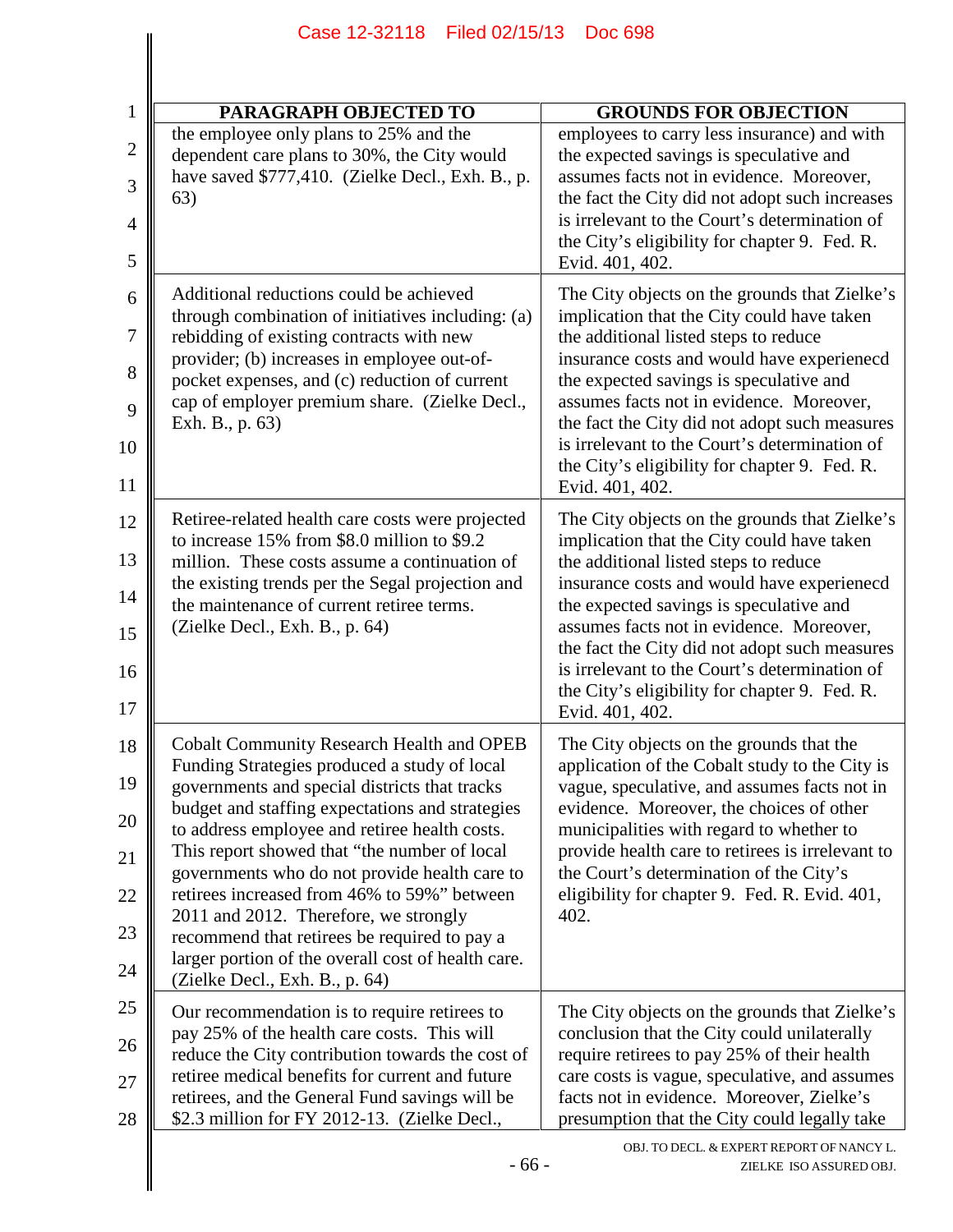| $\mathbf{1}$                                       | <b>PARAGRAPH OBJECTED TO</b>                                                                                                                                                                                                                                                                                                                                                                                                                                                                                                                                                                                                                         | <b>GROUNDS FOR OBJECTION</b>                                                                                                                                                                                                                                                                                                                                                                                                                                                                                                                                                                                     |
|----------------------------------------------------|------------------------------------------------------------------------------------------------------------------------------------------------------------------------------------------------------------------------------------------------------------------------------------------------------------------------------------------------------------------------------------------------------------------------------------------------------------------------------------------------------------------------------------------------------------------------------------------------------------------------------------------------------|------------------------------------------------------------------------------------------------------------------------------------------------------------------------------------------------------------------------------------------------------------------------------------------------------------------------------------------------------------------------------------------------------------------------------------------------------------------------------------------------------------------------------------------------------------------------------------------------------------------|
| $\overline{2}$<br>3<br>$\overline{4}$              | Exh. B., p. 64)                                                                                                                                                                                                                                                                                                                                                                                                                                                                                                                                                                                                                                      | such action amounts to an improper legal<br>conclusion. Finally, the fact the City did not<br>take such measures is irrelevant to the<br>Court's determination of the City's<br>eligibility for chapter 9. Fed. R. Evid. 401,                                                                                                                                                                                                                                                                                                                                                                                    |
| 5<br>6<br>7<br>8<br>9<br>10<br>11<br>12            | The City's budget included budgeted vacancy<br>savings of 0.8% or \$975,618 in FY 2012-13.<br>The City also provided a vacancy report as of<br>May 2, 2012 that reflected that 88 of the 853<br>total positions, or 10.3% of the total positions,<br>were vacant. The Alternative Budget Model<br>increases the vacancy savings for safety<br>personnel to 9.0% generating an additional \$3.5<br>million in savings in FY 2012-13, \$2.8 million<br>in FY 2013-14; and \$2.4 million in FY 2014-<br>15. The slight reduction in annualized savings<br>in the future years is due to the increase in<br>vacancy saving that has been budgeted by the | 402.<br>The City objects on the grounds that Zielke's<br>statement that the City can adjust its budget<br>item for vacancy savings is highly<br>speculative, vague, and assumes facts not in<br>evidence. Specifically, it assumes that the<br>City will not, in fact, fill any of these<br>positions, and that the set-aside in the City's<br>budget in case those vacancies are filled<br>(which is a common and appropriate<br>budgeting tool) is inaccurate. Moreover,<br>Zielke's disagreement with the City's<br>entirely appropriate inclusion of this item in<br>its budget is irrelevant to the Court's |
| 13<br>14<br>15<br>16<br>17<br>18<br>19             | City. (Zielke Decl., Exh. B., p. 64)<br>The Pendency Plan takes many measures to<br>reduce personnel costs by restructuring wage<br>and employee and retiree benefits agreements.<br>The City enacts changes that restructure<br>employee and retiree health care, eliminating<br>benefits for some retirees and decreasing its<br>share of current employee health care spend.<br>(Zielke Decl., Exh. B., pp. 64-65)                                                                                                                                                                                                                                | determination of the City's eligibility for<br>chapter 9. Fed. R. Evid. 401, 402.<br>The City objects on the grounds that Zielke's<br>conclusion that the City could implement the<br>measures contained in the Alternative Model<br>is vague, speculative, and assumes facts not<br>in evidence. Moreover, the fact the City did<br>not adopt the measures listed in the<br>Alternative Model is irrelevant to the<br>Court's determination of the City's<br>eligibility for chapter 9. Fed. R. Evid. 401,<br>402.                                                                                              |
| 20<br>21<br>22<br>23<br>24<br>25<br>26<br>27<br>28 | Pension agreements are also re-structured as<br>new tiers are created for new employees and<br>unfunded liabilities are decreased. COLAs and<br>deferred raises that are guaranteed for some<br>employees are eliminated and excessive<br>vacation and sick day benefits are taken away<br>under the plan. (Zielke Decl., Exh. B., p. 65)                                                                                                                                                                                                                                                                                                            | The City objects on the grounds that Zielke's<br>conclusion that the City could implement the<br>measures contained in the Alternative Model<br>is vague, speculative, and assumes facts not<br>in evidence. Moreover, the fact the City did<br>not adopt the measures listed in the<br>Alternative Model is irrelevant to the<br>Court's determination of the City's<br>eligibility for chapter 9. Fed. R. Evid. 401,<br>402.                                                                                                                                                                                   |
|                                                    | $-67-$                                                                                                                                                                                                                                                                                                                                                                                                                                                                                                                                                                                                                                               | OBJ. TO DECL. & EXPERT REPORT OF NANCY L.<br>ZIELKE ISO ASSURED OBJ.                                                                                                                                                                                                                                                                                                                                                                                                                                                                                                                                             |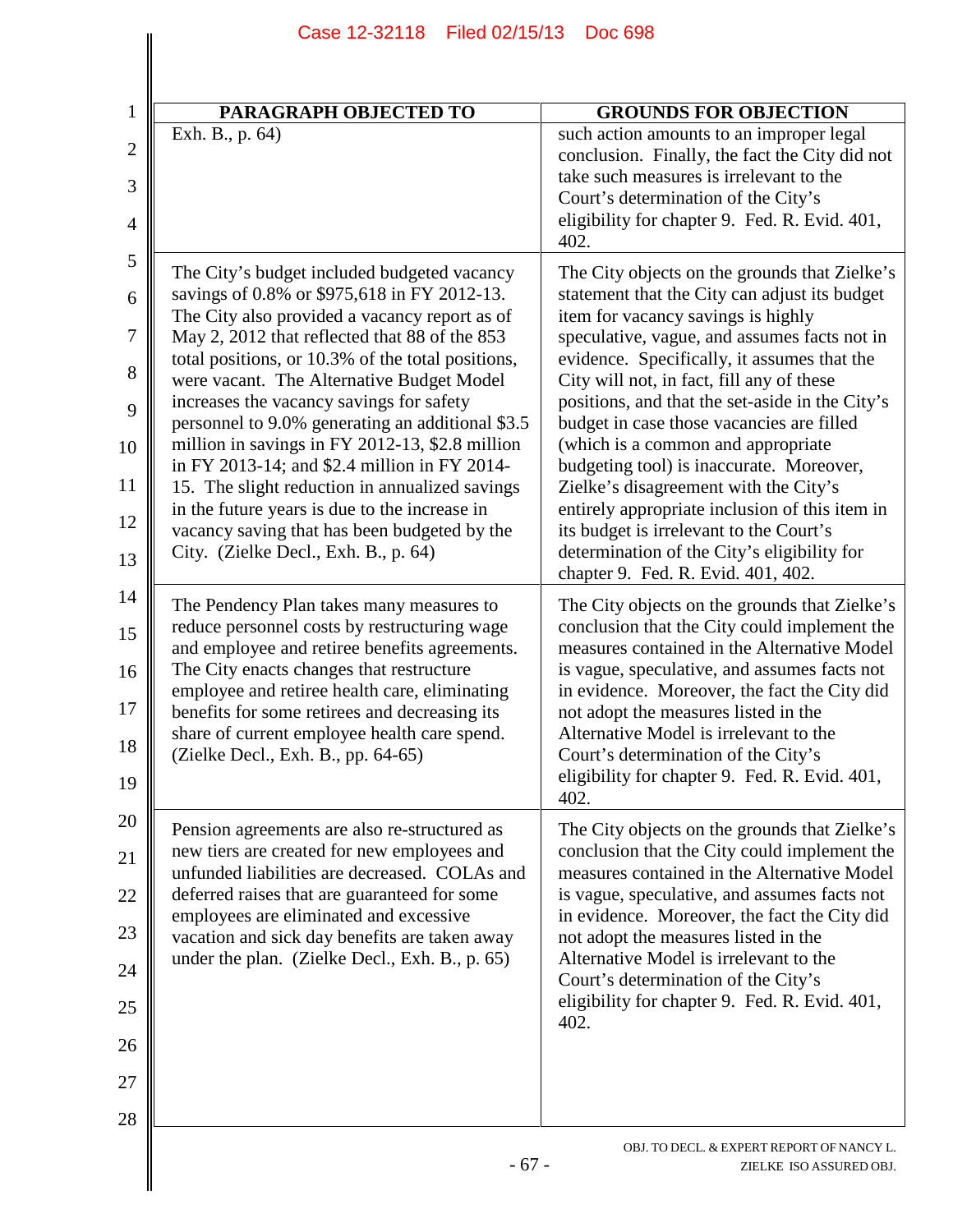| <b>PARAGRAPH OBJECTED TO</b>                                                                                                                                                                                                                                                                                                                                                                                                                                                                                                                                                                                                                                                                                                                                         | <b>GROUNDS FOR OBJECTION</b>                                                                                                                                                                                                                                                                                                                                                                                                   |
|----------------------------------------------------------------------------------------------------------------------------------------------------------------------------------------------------------------------------------------------------------------------------------------------------------------------------------------------------------------------------------------------------------------------------------------------------------------------------------------------------------------------------------------------------------------------------------------------------------------------------------------------------------------------------------------------------------------------------------------------------------------------|--------------------------------------------------------------------------------------------------------------------------------------------------------------------------------------------------------------------------------------------------------------------------------------------------------------------------------------------------------------------------------------------------------------------------------|
| Our Alternative Model does take into<br>consideration the salary adjustments to the<br>Pendency Plan Labor Adjustment related to the<br>Stockton Police Officers Association, as<br>approved by City Council on December 11,<br>2012. (Zielke Decl., Exh. B., p. 65)                                                                                                                                                                                                                                                                                                                                                                                                                                                                                                 | The City objects on the grounds that Zielke's<br>conclusion that the City could implement the<br>measures contained in the Alternative Model<br>is vague, speculative, and assumes facts not<br>in evidence. Moreover, the fact the City did<br>not adopt the measures listed in the<br>Alternative Model is irrelevant to the<br>Court's determination of the City's<br>eligibility for chapter 9. Fed. R. Evid. 401,<br>402. |
| Our understanding is that CalPERS' hardship<br>provisions permit an employer to amortize its<br>unfunded liability over a thirty year period<br>rather than a shorter period which ordinary<br>CalPERS actuarial practices may have<br>produced. By letter dated December 4, 2012,<br>the City finally made a request to CalPERS for<br>a hardship extension. If a hardship extension is<br>first granted for FY 2012-13, the savings would<br>be approximately \$1.25 million in FY 2012-13,<br>increasing to \$1.5 million in FY 2013-14 and<br>\$1.75 million in FY 2014-15. The total three<br>year hardship savings for the period FY 2012-<br>2013 through FY 2014-15 would be<br>approximately \$4.5 million. <sup>31</sup> (Zielke Decl.,<br>Exh. B., p. 65) | The City objects on the grounds that Zielke's<br>conclusion that the City could or should<br>have sought a hardship exemption from<br>CalPERS earlier is vague, speculative, and<br>assumes facts not in evidence. Moreover,<br>Zielke's assumption that such hardship<br>exemption would be granted is also vague,<br>speculative and assumes facts not in<br>evidence.                                                       |
| Table 20 below details the revised contract<br>payments, reduction of fiscal stability measures,<br>and opportunities for consolidation within<br>Police and Fire. In the A&M Alternative<br>Model, the City could cut the Marina debt<br>payment as it is not legally obligated to make<br>the payment as the citizens and City Council<br>did not vote on its approval. (Zielke Decl.,<br>Exh. B., p. 65)                                                                                                                                                                                                                                                                                                                                                          | The City objects on the grounds that Zielke's<br>conclusion that the City could implement the<br>measures contained in the Alternative Model<br>is vague, speculative, and assumes facts not<br>in evidence. Moreover, the fact the City did<br>not adopt the measures listed in the<br>Alternative Model is irrelevant to the<br>Court's determination of the City's<br>eligibility for chapter 9. Fed. R. Evid. 401,<br>402. |
| The City's FY 2012-13 budget also added<br>various fiscal stability measures which the City<br>cannot fund with its current revenues and<br>spending plan. The reduction of fiscal stability<br>measures could reduce nonessential expenses,<br>and the City's consolidation or privatization of<br>police and fire dispatch could make a                                                                                                                                                                                                                                                                                                                                                                                                                            | The City objects on the grounds that Zielke's<br>conclusion that the City could implement the<br>measures contained in the Alternative Model<br>is vague, speculative, and assumes facts not<br>in evidence. Moreover, the fact the City did<br>not adopt the measures listed in the<br>Alternative Model is irrelevant to the                                                                                                 |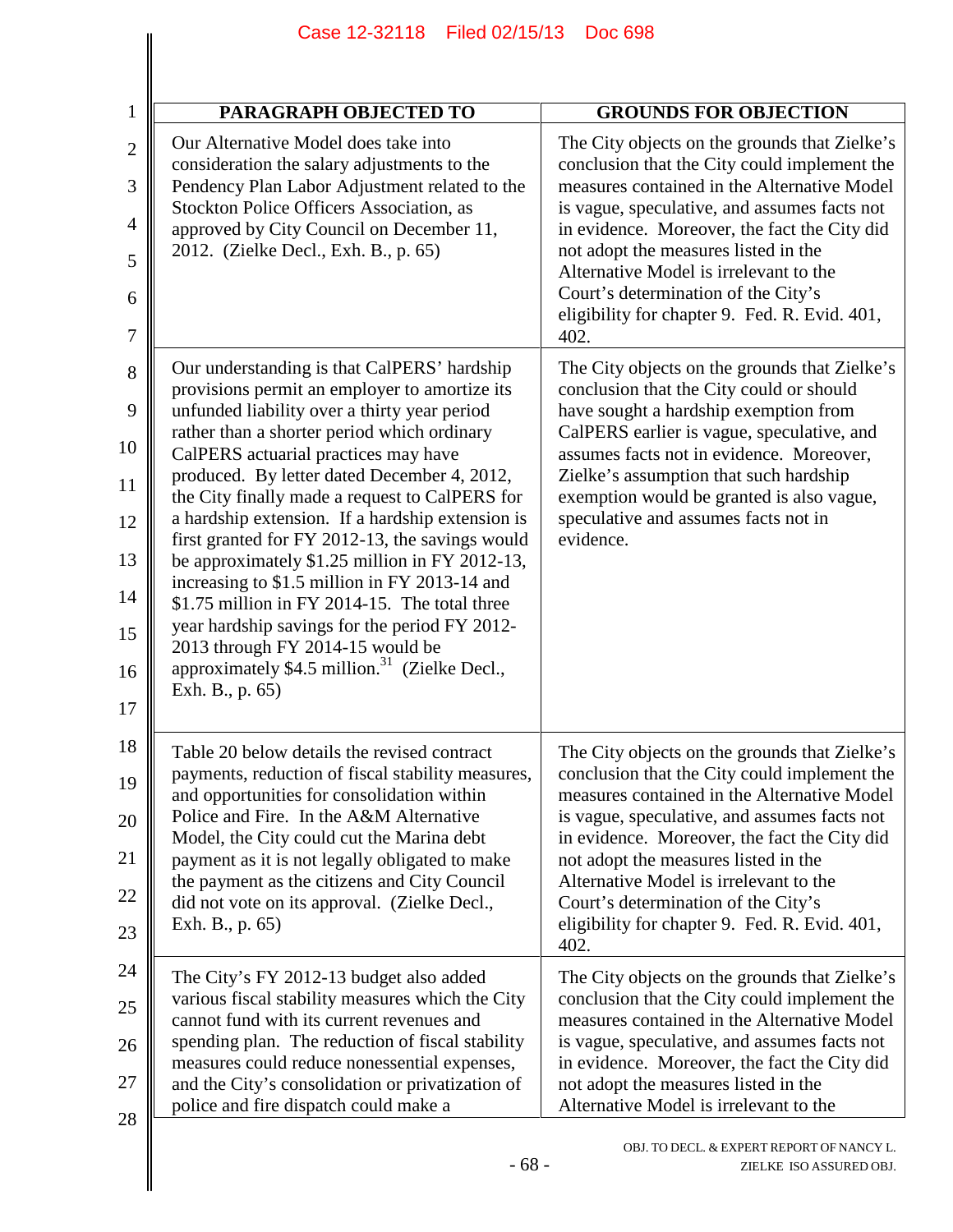| <b>PARAGRAPH OBJECTED TO</b>                                                                                                                                                                                                                                                                                                                                                                                                                                                                                                                                 | <b>GROUNDS FOR OBJECTION</b>                                                                                                                                                                                                                                                                                                                                                                                                   |
|--------------------------------------------------------------------------------------------------------------------------------------------------------------------------------------------------------------------------------------------------------------------------------------------------------------------------------------------------------------------------------------------------------------------------------------------------------------------------------------------------------------------------------------------------------------|--------------------------------------------------------------------------------------------------------------------------------------------------------------------------------------------------------------------------------------------------------------------------------------------------------------------------------------------------------------------------------------------------------------------------------|
| cumbersome process more efficient and cost-<br>effective for future years. These two<br>opportunities could have recognized an<br>immediate savings of \$3.6 million for the City.<br>Each of these reduction alternatives is discussed<br>below. (Zielke Decl., Exh. B., p. 66)                                                                                                                                                                                                                                                                             | Court's determination of the City's<br>eligibility for chapter 9. Fed. R. Evid. 401,<br>402.                                                                                                                                                                                                                                                                                                                                   |
| "Table 20 - Revised Contract Payments/Loan<br>Debt" (Zielke Decl., Exh. B., p. 66)                                                                                                                                                                                                                                                                                                                                                                                                                                                                           | The City objects on the grounds that Zielke's<br>conclusion that the City could implement the<br>measures contained in the Alternative Model<br>is vague, speculative, and assumes facts not<br>in evidence. Moreover, the fact the City did<br>not adopt the measures listed in the<br>Alternative Model is irrelevant to the<br>Court's determination of the City's<br>eligibility for chapter 9. Fed. R. Evid. 401,<br>402. |
| That feasibility study led to the development of<br>the Stockton Marina facilities. The City sees no<br>legally enforceable obligation to pay the debt<br>service on this obligation; however, it will<br>continue the modest subsidy to keep it open but<br>not pay any debt. <sup>32</sup> The Marina has operated at<br>a net loss and will continue to rely on subsidies<br>to operate, but there is no reason for the City to<br>continue its subsidies as it is not legally<br>obligated to make these payments. (Zielke<br>Decl., Exh. B., pp. 66-67) | The City objects on the grounds that Zielke's<br>statement that there is "no reason" for the<br>City to continue its subsidies is vague,<br>speculative, assumes facts not in evidence,<br>and is an impermissible legal conclusion.<br>Moreover, the City's decision to continue<br>the marina subsidy is irrelevant to the<br>Court's determination of the City's<br>eligibility for chapter 9. Fed. R. Evid. 401,<br>402.   |
| The Alternative Model reflects the deferment of<br>the Fiscal Emergency Measures that were<br>added to the FY 2012-13 Budget. These<br>reductions include:<br>Delay remaining fiscal<br>stabilization measures that further<br>increase preventive maintenance<br>Reduce increase in funding for<br>preventive maintenance<br>Reduce funding transfers to the<br><b>Internal Service Funds for</b><br>Computer Technology and<br>rebuilding the internal service<br>funds                                                                                    | The City objects on the grounds that Zielke's<br>conclusion that the City could implement the<br>measures contained in the Alternative Model<br>is vague, speculative, and assumes facts not<br>in evidence. Moreover, the fact the City did<br>not adopt the measures listed in the<br>Alternative Model is irrelevant to the<br>Court's determination of the City's<br>eligibility for chapter 9. Fed. R. Evid. 401,<br>402. |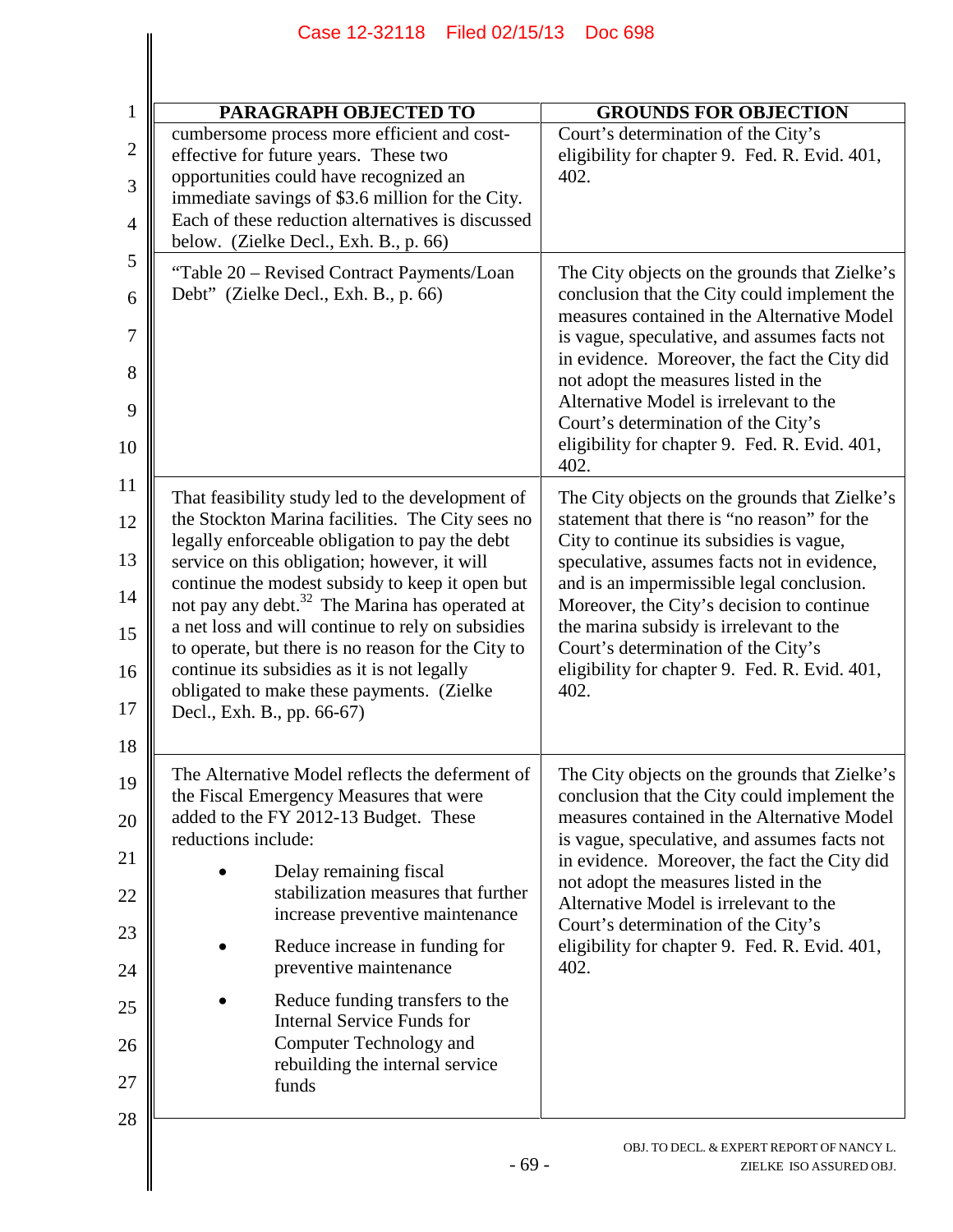| PARAGRAPH OBJECTED TO                                                                                                                                                                                                                                                                                                                                                                                                                                | <b>GROUNDS FOR OBJECTION</b>                                                                                                                                                                                                                                                                                                                                                                                                   |
|------------------------------------------------------------------------------------------------------------------------------------------------------------------------------------------------------------------------------------------------------------------------------------------------------------------------------------------------------------------------------------------------------------------------------------------------------|--------------------------------------------------------------------------------------------------------------------------------------------------------------------------------------------------------------------------------------------------------------------------------------------------------------------------------------------------------------------------------------------------------------------------------|
| Eliminate funding for the phase-<br>out of the furlough days                                                                                                                                                                                                                                                                                                                                                                                         |                                                                                                                                                                                                                                                                                                                                                                                                                                |
| (Zielke Decl., Exh. B., p. 67)                                                                                                                                                                                                                                                                                                                                                                                                                       |                                                                                                                                                                                                                                                                                                                                                                                                                                |
| A&M has provided a series of<br>recommendations on the consolidation of<br>services, privatization and managed<br>competition areas. One efficiency measure the<br>Alternative Model recommends is the<br>consolidation of Police and Fire Dispatch<br>functions. This recommendation is based on<br>additional operational and financial efficiencies<br>in the delivery of critical public safety<br>functions. (Zielke Decl., Exh. B., p. 67)     | The City objects on the grounds that Zielke's<br>conclusion that the City could implement the<br>measures contained in the Alternative Model<br>is vague, speculative, and assumes facts not<br>in evidence. Moreover, the fact the City did<br>not adopt the measures listed in the<br>Alternative Model is irrelevant to the<br>Court's determination of the City's<br>eligibility for chapter 9. Fed. R. Evid. 401,<br>402. |
| Cities like City of Kansas City, Kansas, City of<br>Kalamazoo, Michigan, and City of Charleston,<br>South Carolina are just a few of the many<br>municipalities which have combined their 911<br>dispatch functions. For preliminary modeling<br>purposes the cost savings is based on the<br>elimination of four supervisor positions. Other<br>cities have experienced significantly higher<br>savings, however. (Zielke Decl., Exh. B., p.<br>67) | The City objects on the grounds that the<br>application of the experiences of other<br>municipalities to the City's specific situation<br>is vague, speculative, and assumes facts not<br>in evidence. Moreover, the experience of<br>other municipalities is irrelevant to the<br>Court's determination of the City's<br>eligibility for chapter 9. Fed. R. Evid. 401,<br>402.                                                |
| In addition to the above cost-cutting measures,<br>other options and alternatives the City should<br>have considered include:                                                                                                                                                                                                                                                                                                                        | The City objects on the grounds that Zielke's<br>conclusion that the City could implement the<br>measures contained in the Alternative Model                                                                                                                                                                                                                                                                                   |
| Outsourcing/shared service/government<br>consolidation opportunities                                                                                                                                                                                                                                                                                                                                                                                 | is vague, speculative, and assumes facts not<br>in evidence. Moreover, the fact the City did<br>not adopt the measures listed in the                                                                                                                                                                                                                                                                                           |
| Shared services (IT, payroll,<br>Accounts Payable, administrative<br>services)                                                                                                                                                                                                                                                                                                                                                                       | Alternative Model is irrelevant to the<br>Court's determination of the City's<br>eligibility for chapter 9. Fed. R. Evid. 401,                                                                                                                                                                                                                                                                                                 |
| Consolidation county services<br>(IT, Police/Sheriff, employee<br>health programs)                                                                                                                                                                                                                                                                                                                                                                   | 402.                                                                                                                                                                                                                                                                                                                                                                                                                           |
| Fleet management                                                                                                                                                                                                                                                                                                                                                                                                                                     |                                                                                                                                                                                                                                                                                                                                                                                                                                |
| Parking enforcement                                                                                                                                                                                                                                                                                                                                                                                                                                  |                                                                                                                                                                                                                                                                                                                                                                                                                                |
| Engineering                                                                                                                                                                                                                                                                                                                                                                                                                                          |                                                                                                                                                                                                                                                                                                                                                                                                                                |
| Recreation                                                                                                                                                                                                                                                                                                                                                                                                                                           |                                                                                                                                                                                                                                                                                                                                                                                                                                |
|                                                                                                                                                                                                                                                                                                                                                                                                                                                      |                                                                                                                                                                                                                                                                                                                                                                                                                                |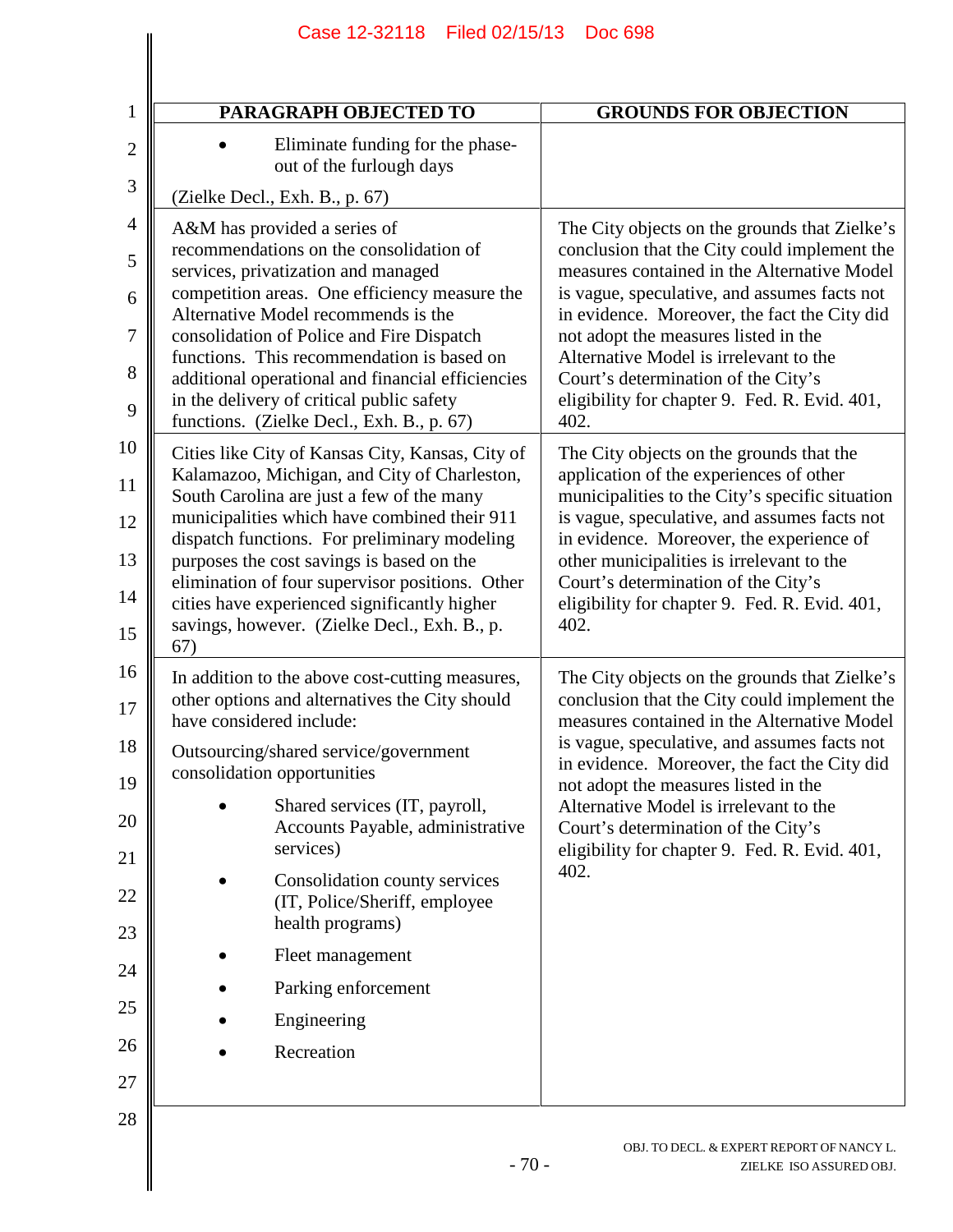| <b>PARAGRAPH OBJECTED TO</b>                                                                                                                                                                              | <b>GROUNDS FOR OBJECTION</b>                                                                                                                                                                 |
|-----------------------------------------------------------------------------------------------------------------------------------------------------------------------------------------------------------|----------------------------------------------------------------------------------------------------------------------------------------------------------------------------------------------|
| School Resource Officers (Note<br>that costs for officers can be fully<br>recovered from schools)                                                                                                         |                                                                                                                                                                                              |
| Animal Control (including<br>sheltering facilities)                                                                                                                                                       |                                                                                                                                                                                              |
| Fire service opportunities                                                                                                                                                                                |                                                                                                                                                                                              |
| <b>Consolidated Public Safety</b><br>Department                                                                                                                                                           |                                                                                                                                                                                              |
| Managed competition and cost avoidance<br>initiatives                                                                                                                                                     |                                                                                                                                                                                              |
| Four-day workweek for all non-<br>public safety operations                                                                                                                                                |                                                                                                                                                                                              |
| Health care dependent audit                                                                                                                                                                               |                                                                                                                                                                                              |
| Capital Improvement Program - this is a cost-<br>effective means for street maintenance and<br>asphalt overlay                                                                                            |                                                                                                                                                                                              |
| (Zielke Decl., Exh. B., pp. 67-68)                                                                                                                                                                        |                                                                                                                                                                                              |
| In summary, the City does not have a reliable<br>handle on either its current finances or its future<br>finances, continues to fund unneeded programs<br>and services, and has refused to explore sources | The City objects on the grounds that Zielke's<br>conclusion that the City could implement the<br>measures contained in the Alternative Model<br>is vague, speculative, and assumes facts not |
| of available revenue and revenue enhancement<br>measures through all relevant periods. Stockton                                                                                                           | in evidence. Moreover, the fact the City did<br>not adopt the measures listed in the                                                                                                         |
| can achieve various budget efficiencies that,<br>when combined with revenue enhancements,                                                                                                                 | Alternative Model is irrelevant to the<br>Court's determination of the City's                                                                                                                |
| would allow the City to remain viable and cash                                                                                                                                                            | eligibility for chapter 9. Fed. R. Evid. 401,                                                                                                                                                |
| flow solvent outside of bankruptcy. (Zielke<br>Decl., Exh. B., p. 68)                                                                                                                                     | 402.                                                                                                                                                                                         |
| This report is based on estimates, assumptions,<br>and information gathered from our research                                                                                                             | The City objects to these statements and all<br>statements in the Zielke report on the                                                                                                       |
| related to the City of Stockton current and prior                                                                                                                                                         | grounds that Zielke here acknowledges that                                                                                                                                                   |
| year budgets, CAFR's, and the adopted<br>Pendency Plan. The sources of information and                                                                                                                    | she did not perform an independent audit or<br>review of the City's financial information                                                                                                    |
| bases for the assumptions are stated herein.<br>While we believe that the sources of                                                                                                                      | and cannot express an opinion as to the<br>accuracy thereof. Therefore, all statements                                                                                                       |
| information are reasonable and reliable,                                                                                                                                                                  | in this Report regarding Zielke's conclusions                                                                                                                                                |
| Alvarez & Marsal has not, as part of this<br>engagement, performed an audit or review of                                                                                                                  | as to the accuracy of the City's financial<br>information and the City's ability to avoid                                                                                                    |
| any of the financial information used and                                                                                                                                                                 | insolvency and chapter 9 are speculative,                                                                                                                                                    |
| therefore does not express an opinion or any<br>other form of assurance on the accuracy of such                                                                                                           | vague, assume facts not in evidence, and are<br>entirely irrelevant to the Court's                                                                                                           |